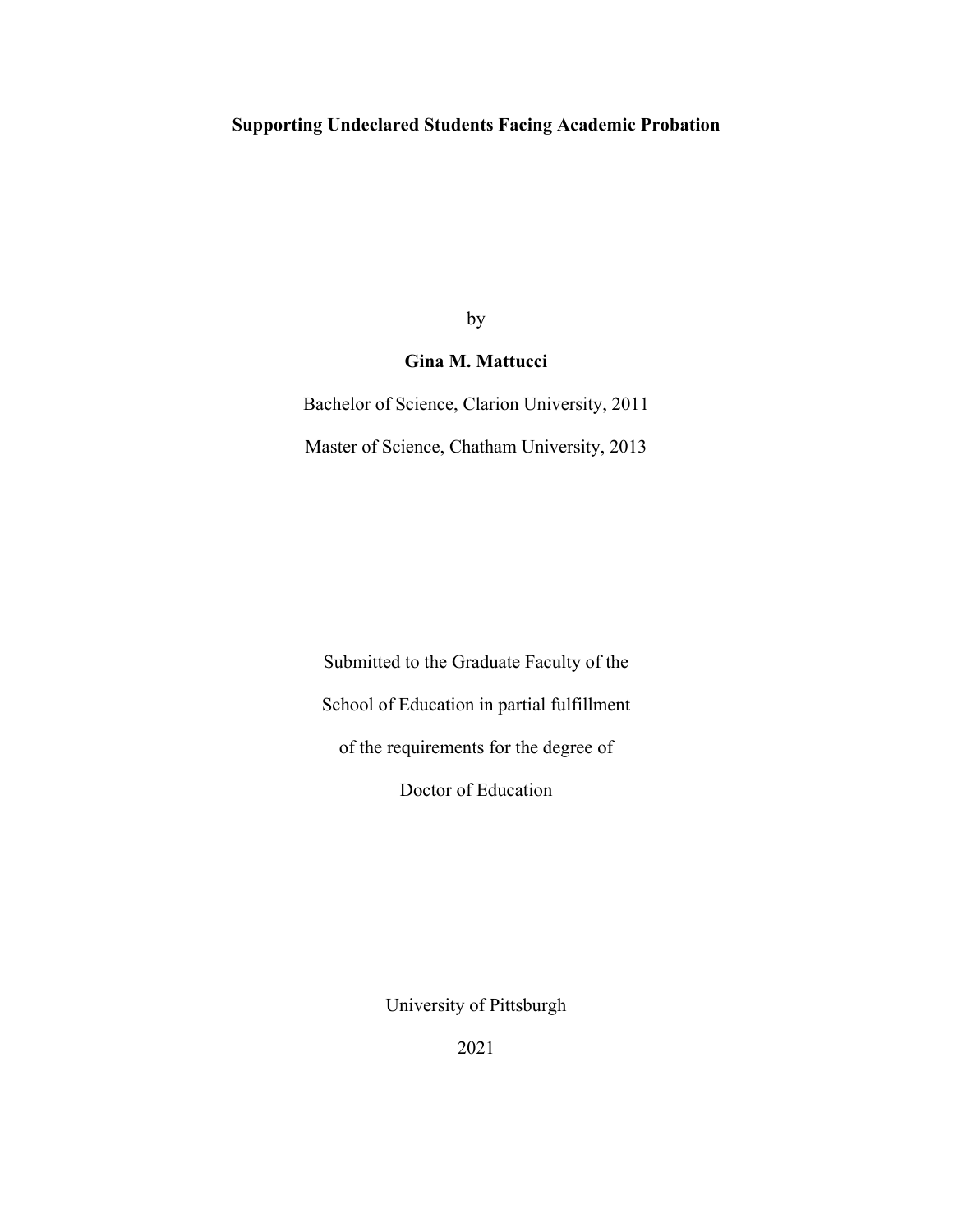# UNIVERSITY OF PITTSBURGH

# SCHOOL OF EDUCATION

This dissertation was presented

by

# **Gina M. Mattucci**

It was defended on

April 14, 2021

and approved by

Dr. Rubab Jafry O'Connor, Distinguished Service Professor of Management, Tepper School of

**Business** 

Dr. Maximilian Schuster, Assistant Professor of Practice, Department of Educational

Foundations, Organizations, and Policy

Dissertation Director: Dr. Charlene Trovato, Clinical Associate Professor, Department of

Teaching, Learning, and Leading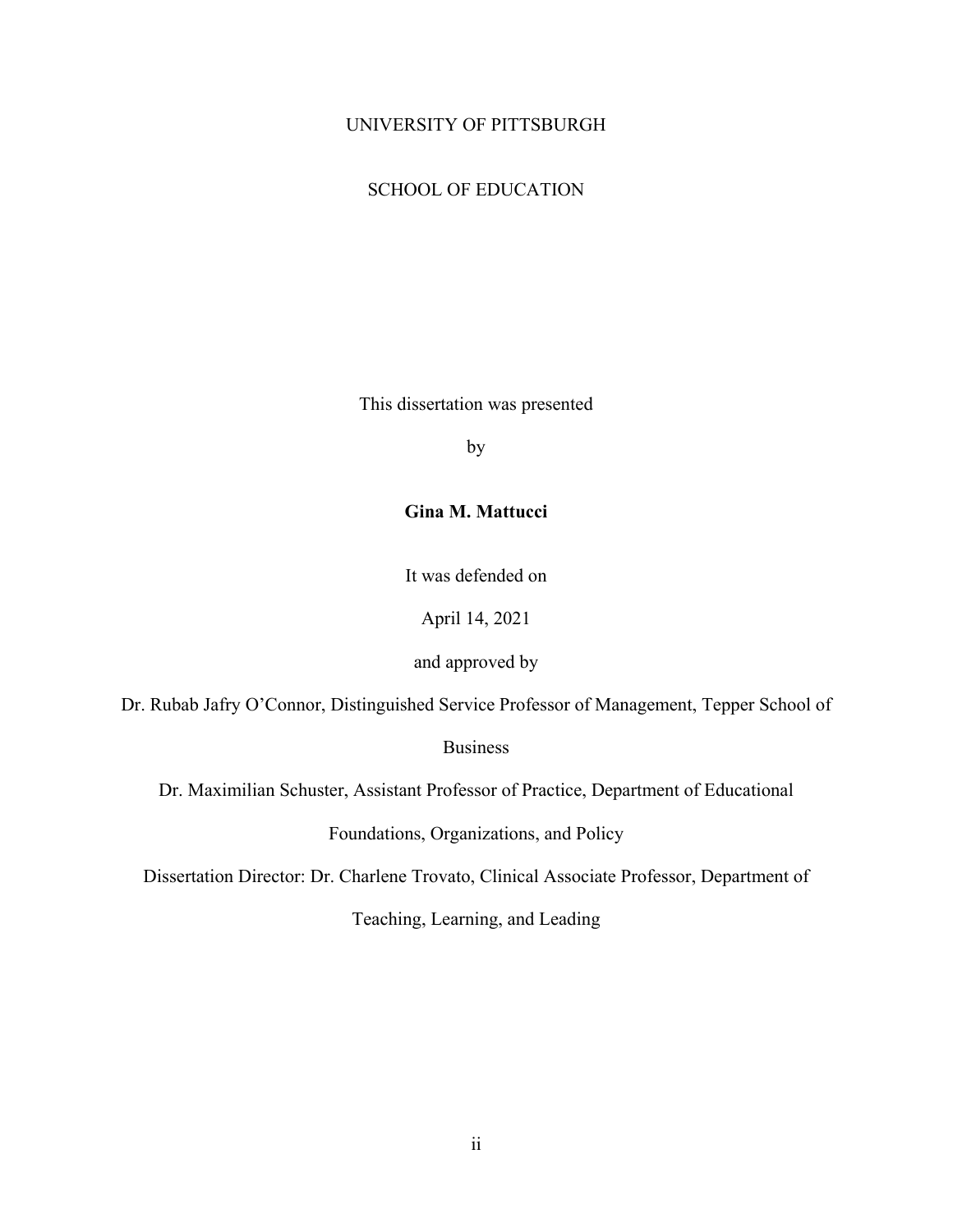Copyright © by Gina M. Mattucci

2021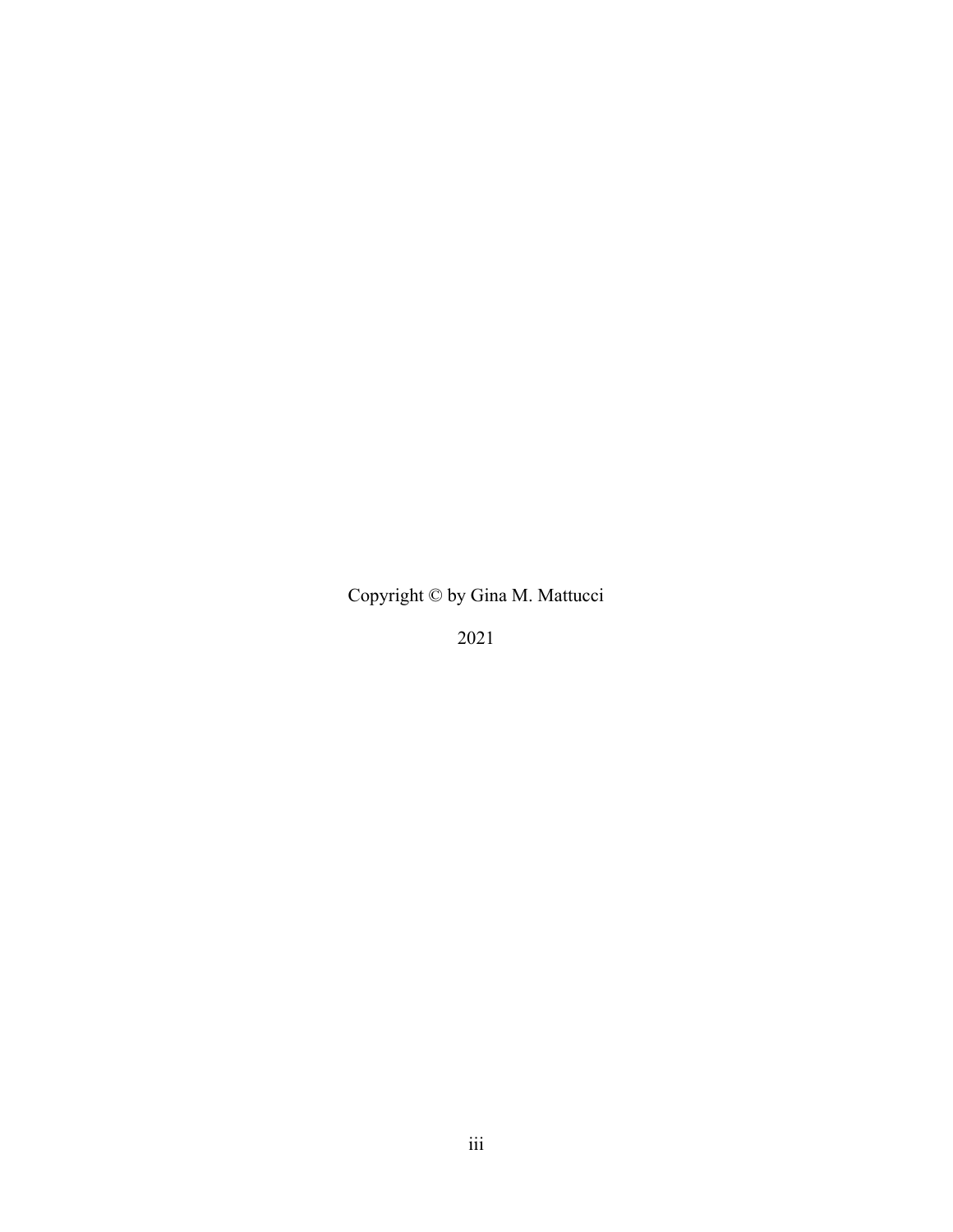# **Supporting Undeclared Students Facing Academic Probation**

Gina M. Mattucci, Ed.D

University of Pittsburgh, 2021

With retention and attrition rates being a high priority at institutions, it is imperative that support personnel, such as academic advisors, help students maintain good academic standing in college. The purpose of this research study was to determine if mandatory interventions such as intrusive academic advising and a student success plan academically helped undeclared first- and second-year students facing academic probation. Guiding questions for this study included the following: (a) What are students' perceptions of intrusive academic advising? (b) To what extent did students who engaged in intrusive academic advising increase their GPA at final semester? and (c) What are students' perceptions of the student success plan contributing to their academic performance in the second half of the semester? This mixed methods study collected data from 10 first- and second-year undeclared students in the humanities and social sciences via qualitative and quantitative methods. The qualitative methods consisted of a semi-structured interview, student success plan, and weekly academic advising appointments. The quantitative methods consisted of two surveys issued at the halfway point of the study and at the completion of the study.

The major findings of the study indicated that (a) students perceived mandatory interventions to be beneficial, (b) college experiences and expectations differed for students, and (c) COVID-19 impacted students academically and non-academically throughout the fall 2020 semester. In addition to these findings, 50 percent of students improved their grade point average from mid-semester to final grades, resulting in good academic standing for the spring 2021 semester. Using these findings, the researcher formulated a set of recommendations to improve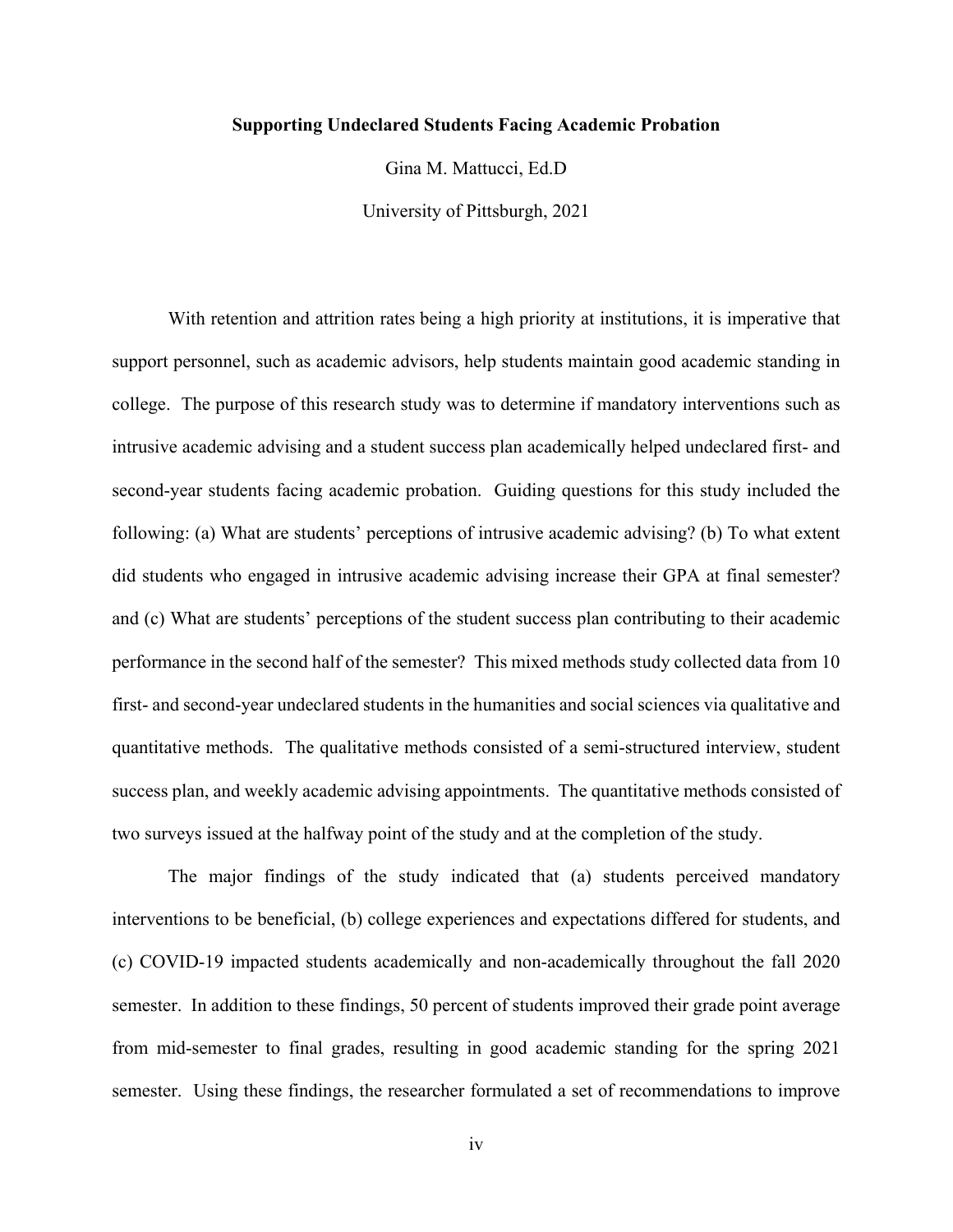academic advising for undeclared first- and second-year students facing academic probation. These included (a) strengthening the advisor/advisee relationship, (b) requiring academic advising appointments, (c) designing and implementing a student success plan, (d) creating first-year workshop courses, (e) developing an early warning system to alert students and advisors of academic progress and, (f) creating a peer mentoring program.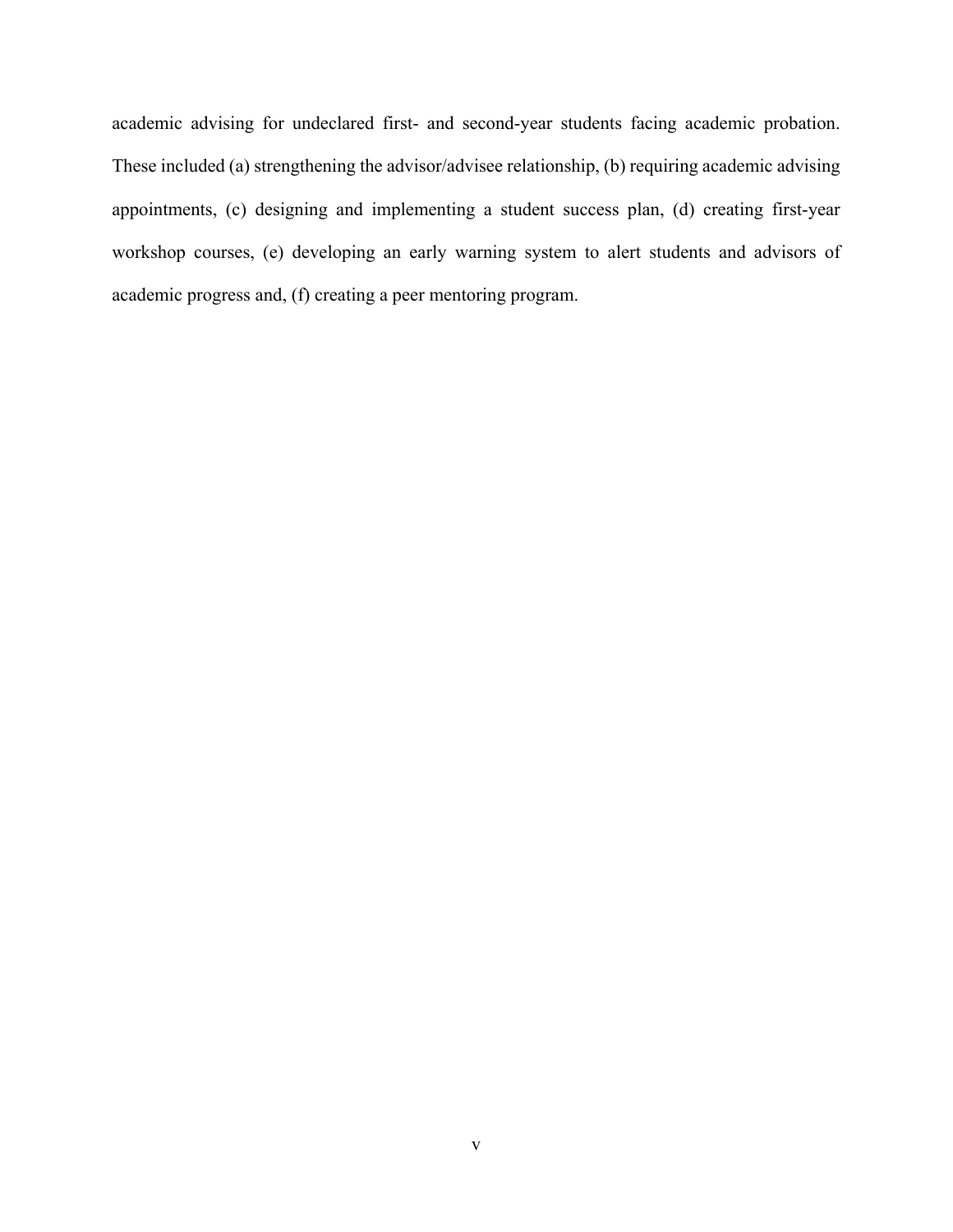# **Table of Contents**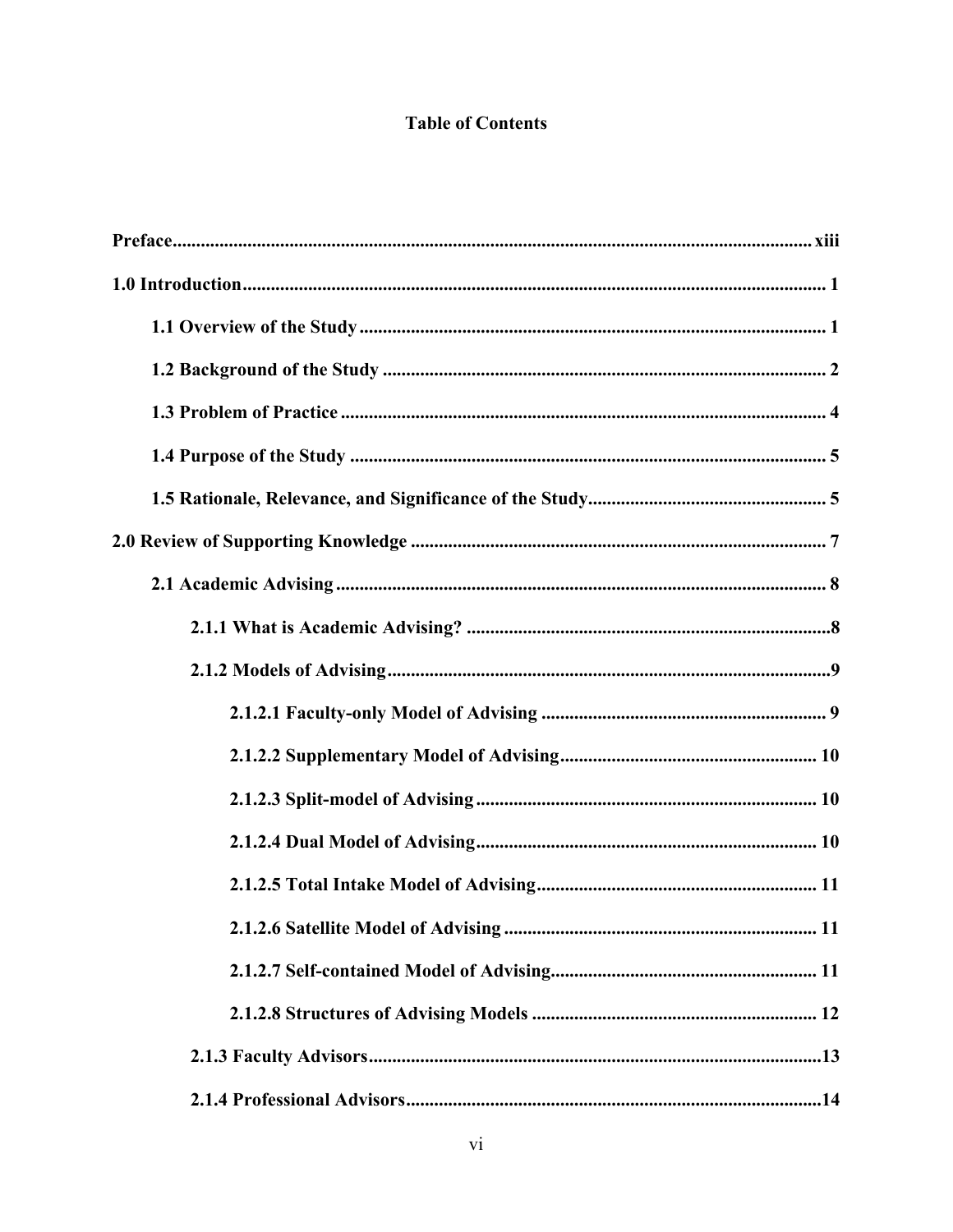| 2.2.1 Possible Causes of Academic Probation and Academic Difficulty17 |  |
|-----------------------------------------------------------------------|--|
|                                                                       |  |
|                                                                       |  |
|                                                                       |  |
|                                                                       |  |
|                                                                       |  |
|                                                                       |  |
|                                                                       |  |
|                                                                       |  |
|                                                                       |  |
|                                                                       |  |
|                                                                       |  |
|                                                                       |  |
|                                                                       |  |
|                                                                       |  |
|                                                                       |  |
|                                                                       |  |
|                                                                       |  |
|                                                                       |  |
|                                                                       |  |
|                                                                       |  |
|                                                                       |  |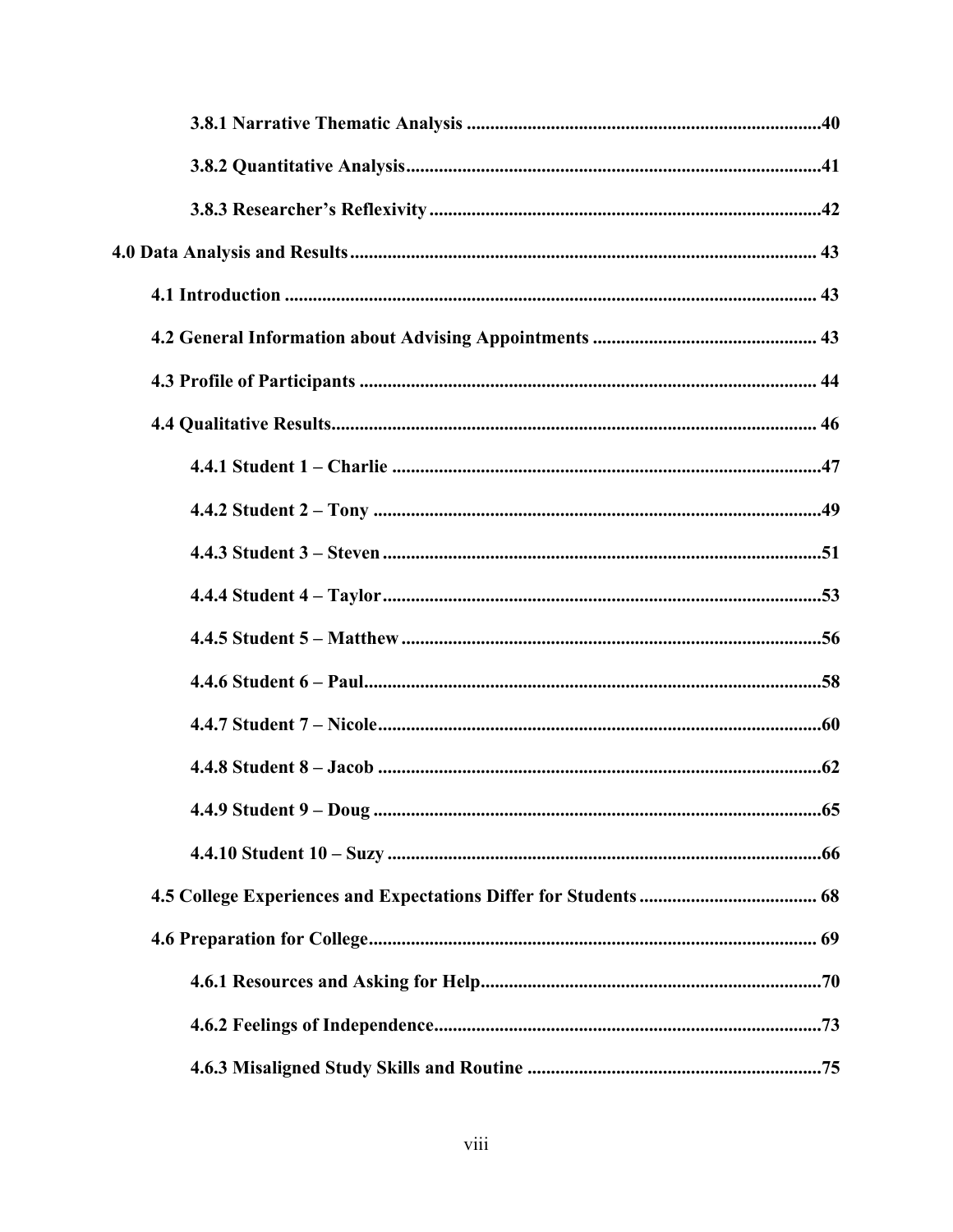| 4.8.1 Research Question 1: What Are Students' Perceptions of Intrusive Advising? |
|----------------------------------------------------------------------------------|
|                                                                                  |
| 4.8.2 Research Question 2: How Many Students Who Engaged in Intrusive            |
|                                                                                  |
| 4.8.3 What are Students' Perceptions of the Student Success Plan Contributing to |
|                                                                                  |
|                                                                                  |
| 4.9.1 Students Facing Academic Probation Benefit from Mandatory Interventions    |
|                                                                                  |
|                                                                                  |
| 4.9.3 Students Facing Academic Probation Can Affect Retention Rates88            |
|                                                                                  |
|                                                                                  |
|                                                                                  |
|                                                                                  |
|                                                                                  |
|                                                                                  |
|                                                                                  |
|                                                                                  |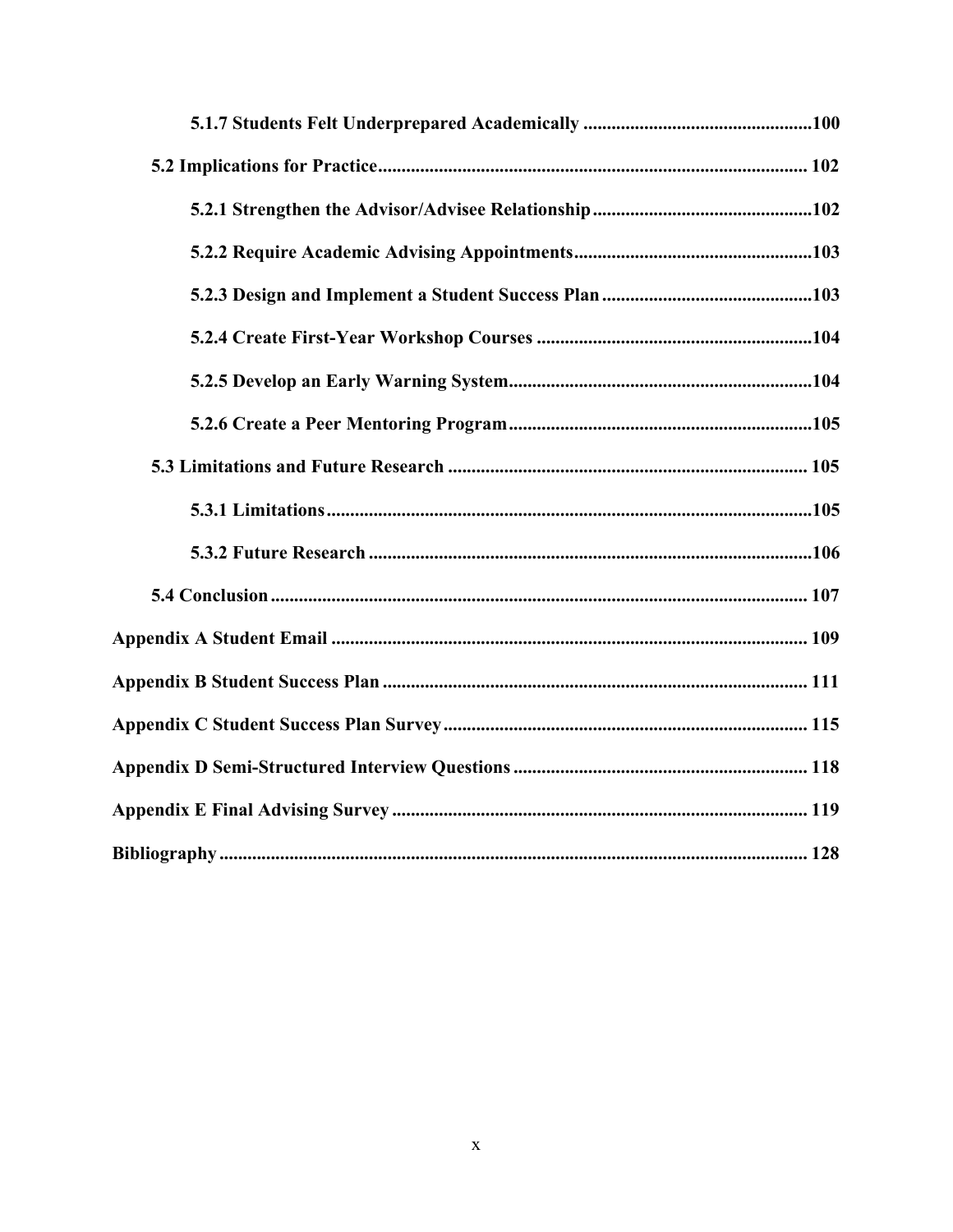# **List of Tables**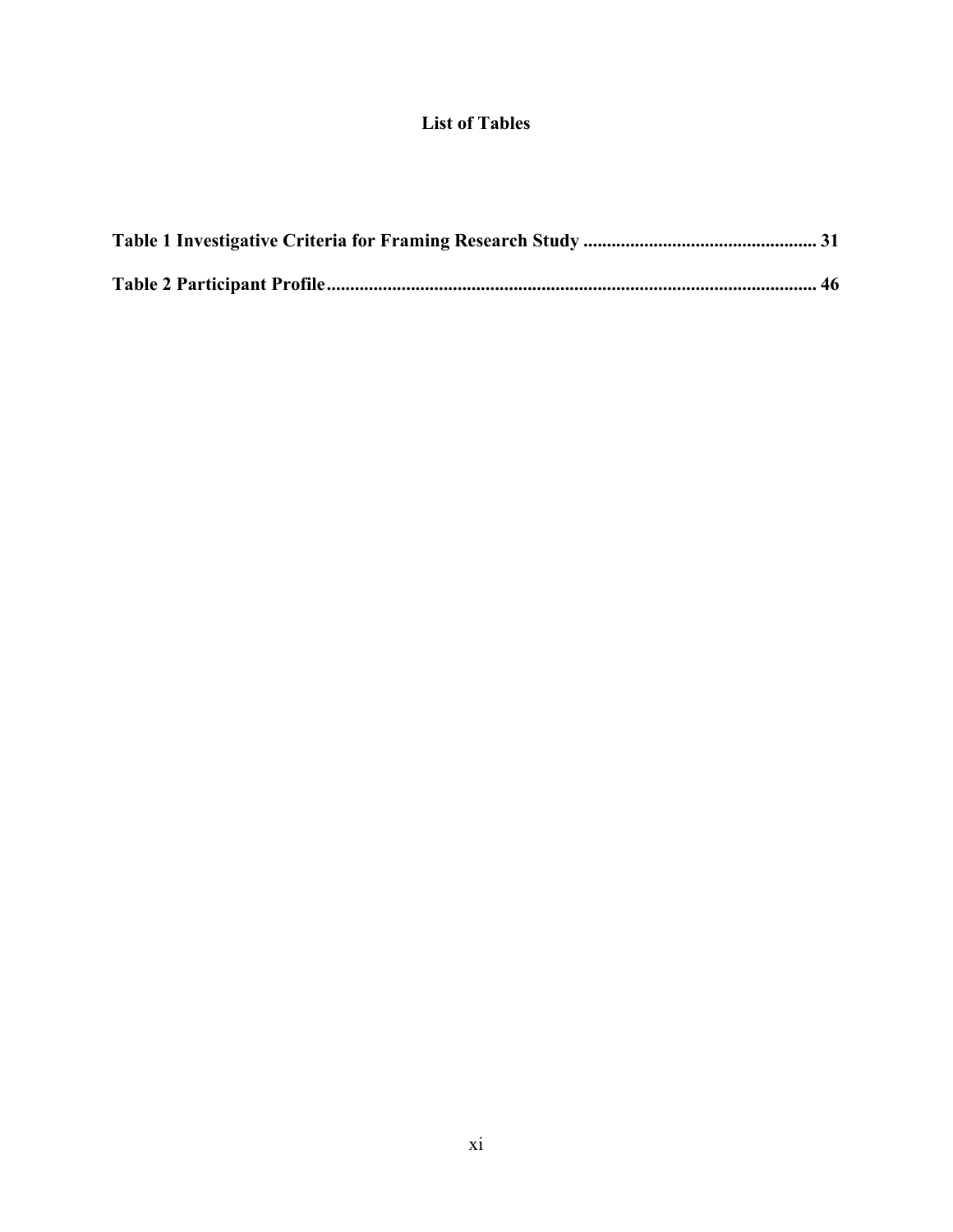# **List of Figures**

| <b>Figure 1 Students' Perceptions of Intrusive Academic Advising Appointments 83</b> |  |
|--------------------------------------------------------------------------------------|--|
|                                                                                      |  |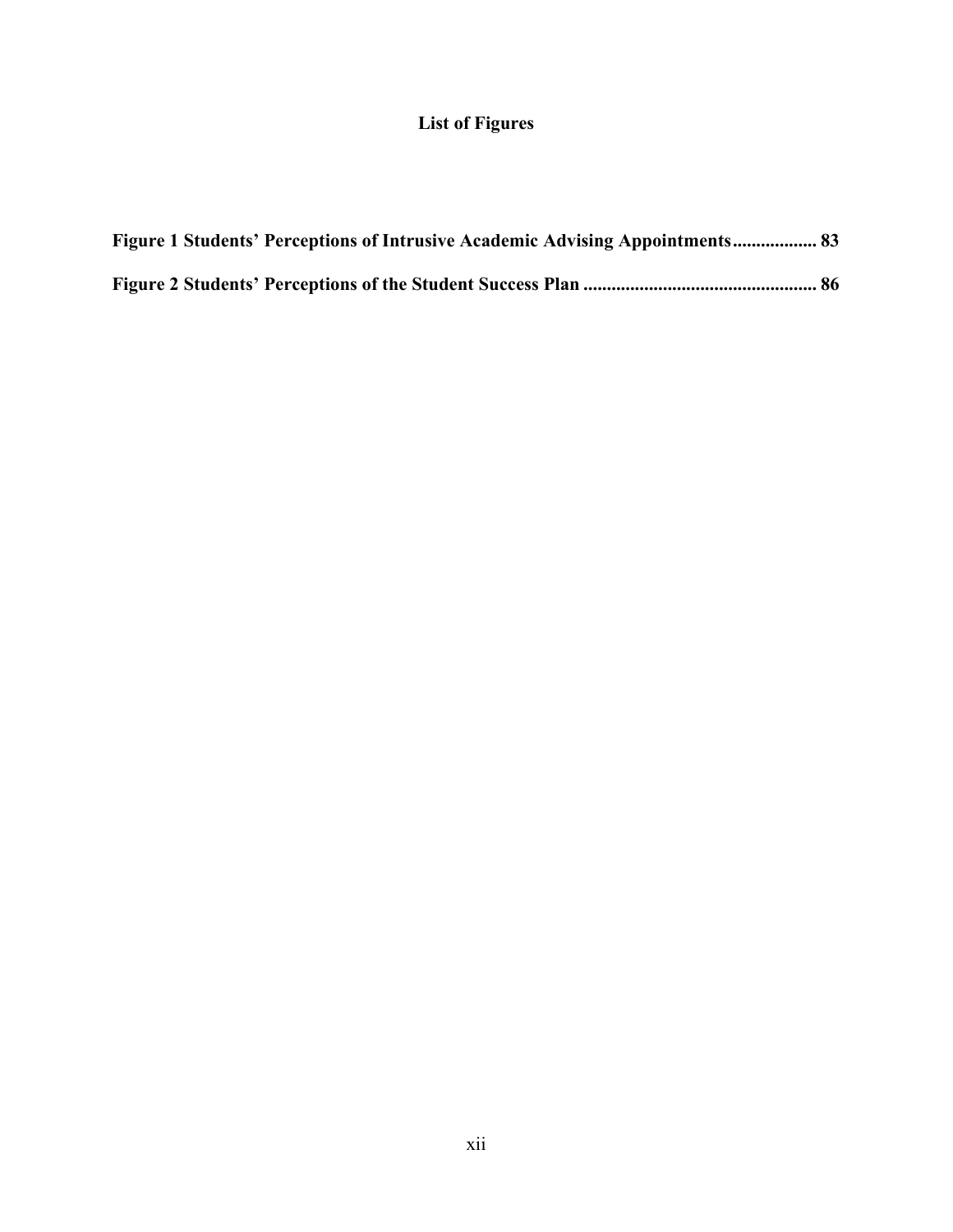# **Preface**

<span id="page-12-0"></span>First and foremost, thank you to my committee members for helping me through this process. Dr. Charlene Trovato, Dr. Maximilian Schuster, and Dr. Rubab Jafry O'Connor, I sincerely appreciate all of your support and guidance throughout this journey.

Secondly, thank you to my family. I would not be where I am today without the love and support from each and every one of you. To my dad – thank you for always being there for me. You are my biggest cheerleader in everything that I do. I could not have done this without your endless support and encouragement. To my mom – I wish you were here, but I know you were with me every step of the way.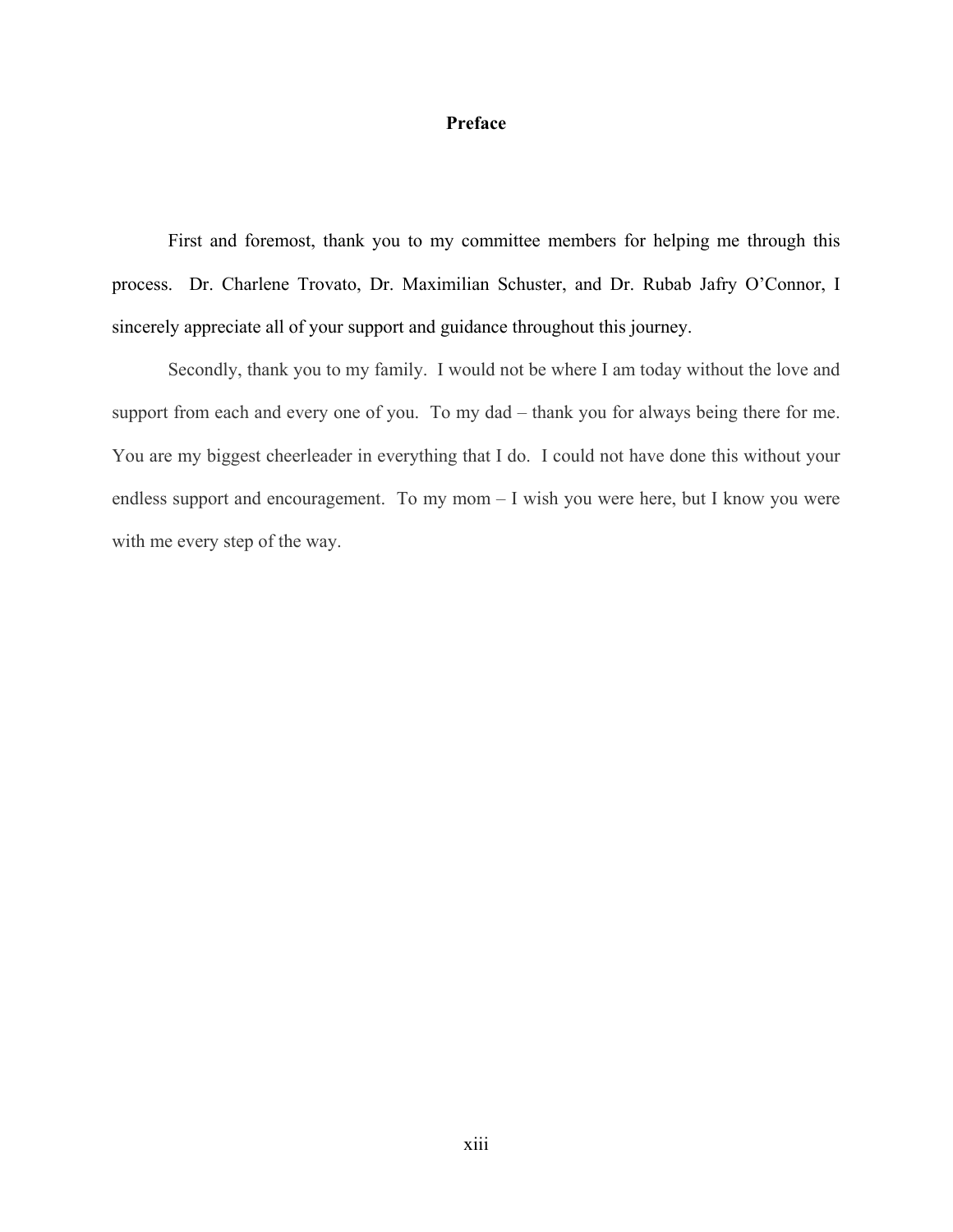#### **1.0 Introduction**

## **1.1 Overview of the Study**

<span id="page-13-1"></span><span id="page-13-0"></span>Academic advising plays an essential role in students' collegiate educational experience and can be seen as a beneficial resource. Research shows that advising is vital to students because it provides structure and helps students develop career and educational goals (Crockett, 1985; Light, 2001). Academic advising aims to accommodate all students so that they can make reasoned decisions as they set and enact their life goals (White, 2015). It is critical that academic advisors guide, support, and nurture the advisor and advisee relationship while providing consistent advising throughout a student's academic journey.

Academic advising is an invaluable asset throughout a student's academic career, but it may be even more valuable to students facing academic probation. Research shows academic advising to promote student retention, persistence, and success for students who are on academic probation (Darling, 2015; Kot, 2014; Swecker, Fifolt & Searby, 2013; Walters & Seyedian 2016). Trombly (2000) found that students on academic probation are considered more at risk of being academically suspended from an institution, so early academic advising interventions such as intrusive advising can be seen as beneficial.

Intrusive advising, or high involvement advising, is an advising approach that holds the student accountable for problem solving and decision making while identifying solutions and establishing agreements between the student and advisor for future success (Vander Schee, 2007). It is one of the most frequently used advising approaches that supports students on probation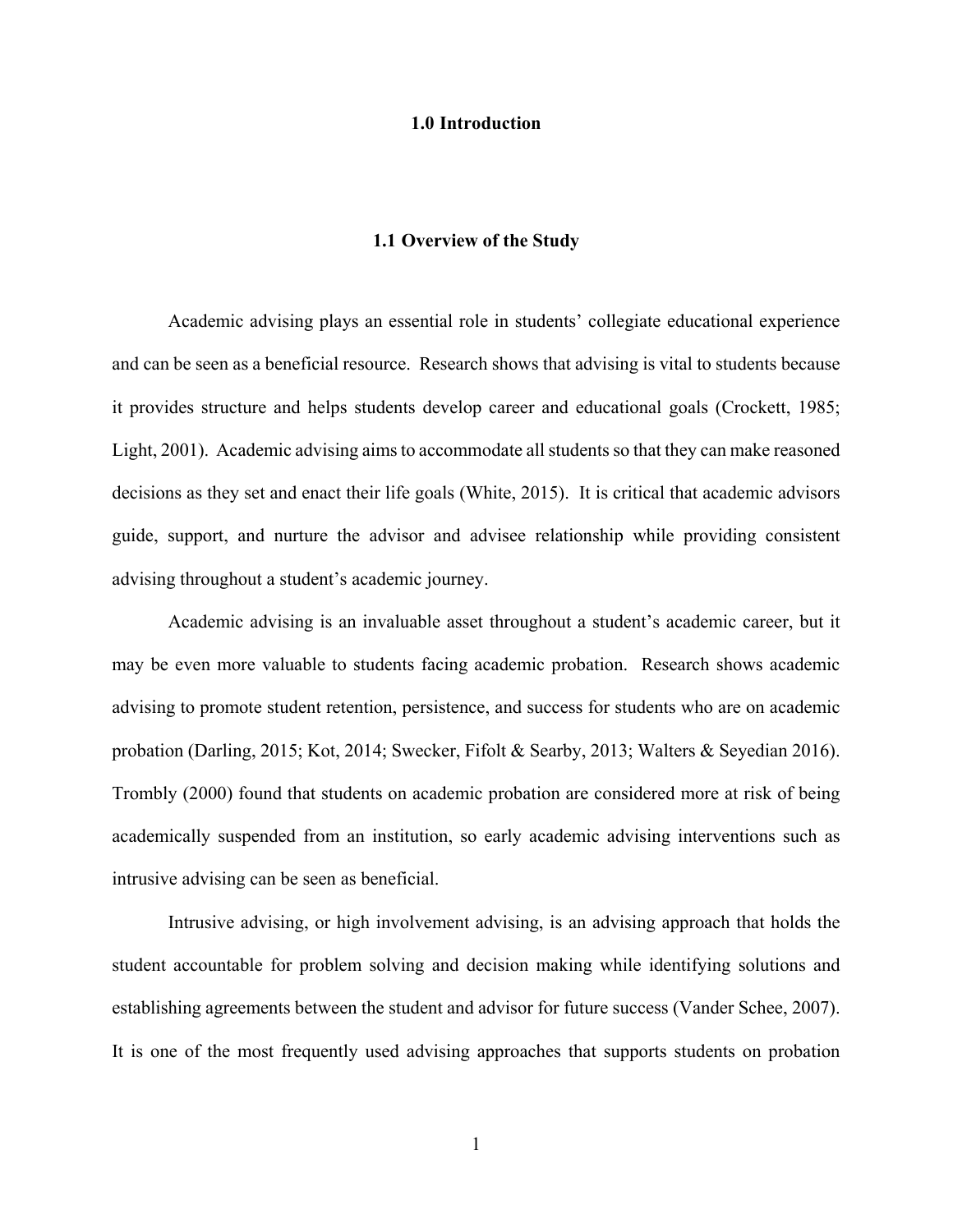(Higgins, 2003; King, 2005) and has a goal of helping students feel cared for by the institution (Varney, 2003).

In addition to an intrusive advising approach, how a student perceives the academic advising process as a whole is critical as students rely heavily on advisors to provide direction in major curricula, course selection, and progress towards graduation (Miller & Murray, 2005; Oliver, Ricard, Witt, Alvarado, & Hill, 2010). When a student's perception of an academic advisor is positive, this may lead to greater student confidence which can then motivate the student and increase the likelihood of persisting towards graduation (Bitz, 2010; Burt et al., 2013; Chandler & Potter, 2012). An intrusive advising model may often help to motivate students, improve retention, and improve academic achievement in the classroom (Schwebel et al., 2012).

# **1.2 Background of the Study**

<span id="page-14-0"></span>At a highly competitive private university in Southwestern Pennsylvania, students start their academic journey by being assigned to an academic advisor in a centralized advising center. The advising center is responsible for advising undeclared students until they declare a primary major in a department. The college consists of 10 different academic departments with various majors and minors. Once a student declares their major, they are assigned to a departmental advisor who assumes all advising responsibilities for that student. The advisor in the advising center then becomes a secondary advisor, who supports the student with general questions and/or college requirements outside of the major curriculum. Faculty and professional staff advisors make up the advisors in the departments, each with varying levels of experience, expertise, and educational backgrounds.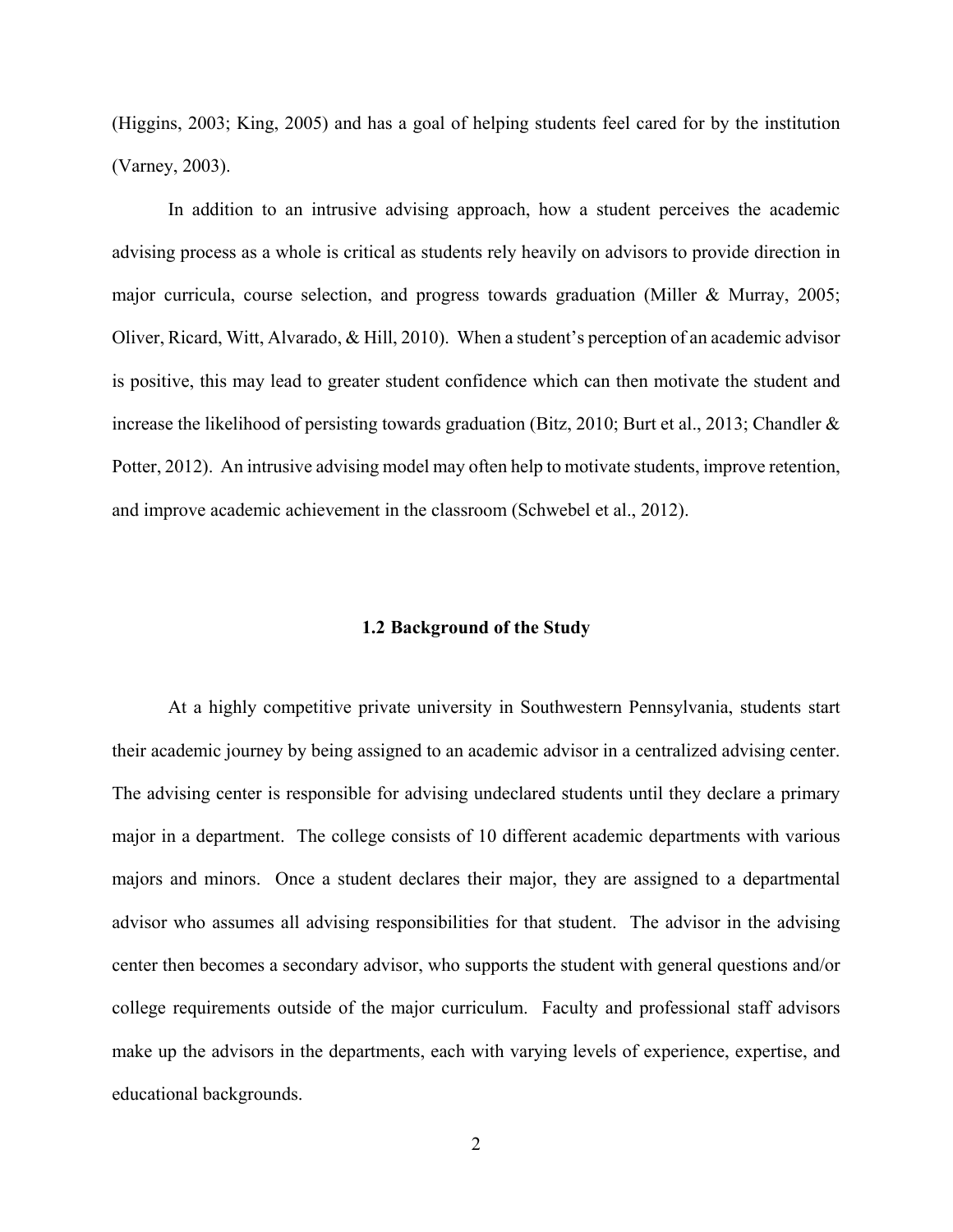Many challenges have arisen when students transition between academic advisors after declaring their majors, with inconsistent support being one of the most common. One of the biggest challenges in the college is the lack of communication among the departments, advising center, and students. With multiple advisors and lack of clear communication, students can become confused and frustrated when deciding who they should be seeking for guidance, causing them to shy away from advising appointments completely. Students who feel confused or frustrated may not seek out the help of their academic advisors if they do not know where to begin, or even how to ask for help. This can be problematic for all students, but specifically for those students on or facing academic probation, who may need support the most.

For a student to be placed on academic probation, they must fall below the minimum academic threshold set forth by the college. The current probation policy states that in order to remain in good academic standing, a student must maintain a minimum of a 2.0 grade point average for upperclassmen and a 1.75 grade point average for first-year students (Institutional website, 2021). Although minimum GPA standards are established, the college lacks protocols for academic advisors and students to follow while navigating the probation period to help return the student to good academic standing.

Once a student is placed on academic probation, they have a total of two semesters to achieve the minimum academic threshold before being academically suspended for a year. Once suspended, students are unable to participate in any college activities; however, they are highly encouraged to take courses elsewhere for transfer credit, obtain employment, or seek necessary resources to prepare them for a successful transition back to college. Although most students take advantage of these outside opportunities and submit the appropriate paperwork to resume their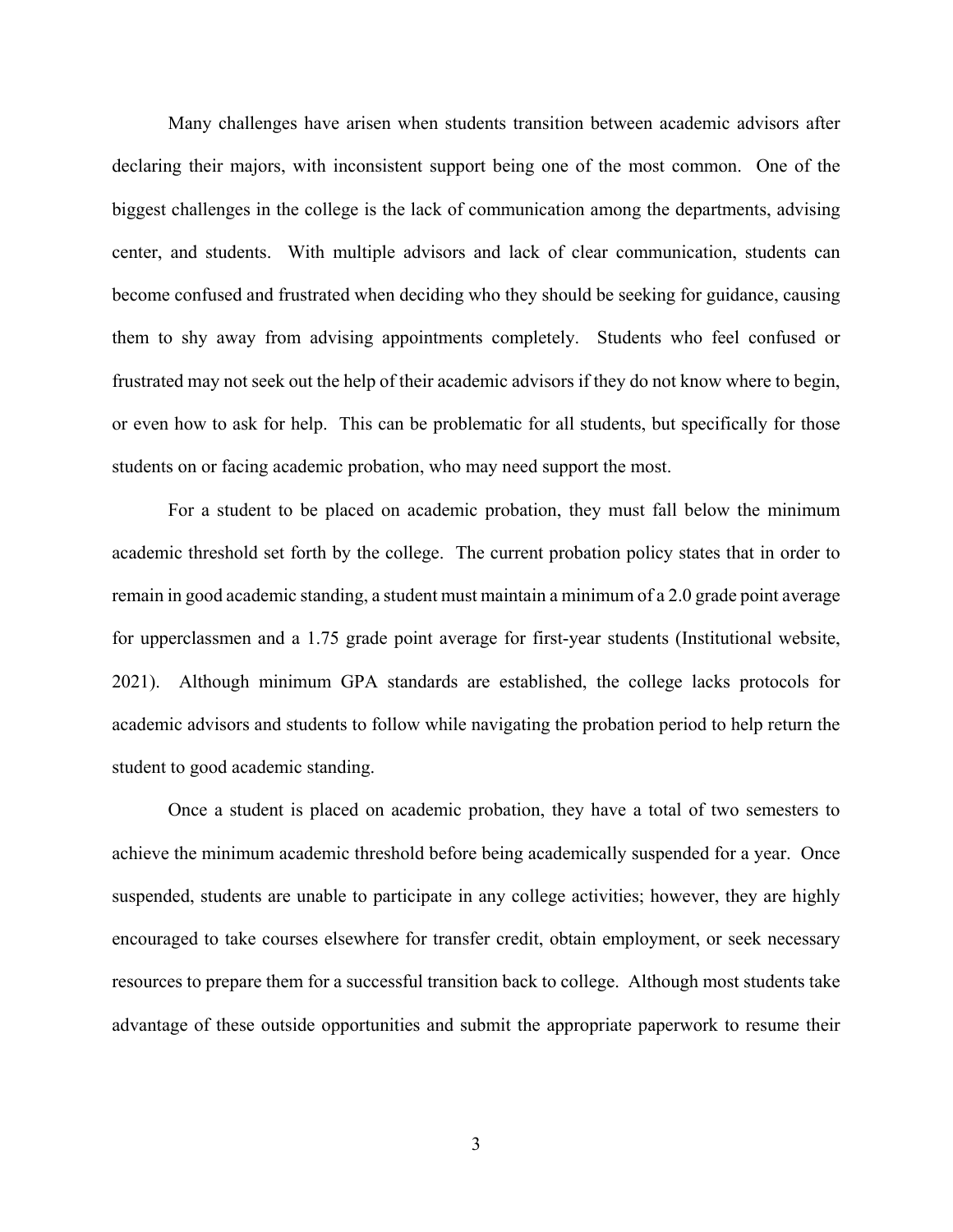<span id="page-16-0"></span>studies after serving the year suspension, some do not, directly impacting student retention rates in the college.

# **1.3 Problem of Practice**

Every semester a group of undeclared students in the humanities and social sciences college gets placed on academic probation at the end of the semester due to not meeting the minimum grade threshold set forth by the college. Prior to COVID-19, the number of undeclared students getting placed on academic probation was on the rise. In fall 2019, the college saw the highest number of undeclared students on an academic action over the last five years. Due to the increase in the number of students being placed on academic probation, both students and academic advisors are now faced with the complexities of navigating the academic probation period to return students to good academic standing. Research shows that providing academic advising can help improve retention and attrition rates, in addition to helping the student be academically successful (Gordon, Habley, & Grites, 2008; White, 2015). Academic advisors have the responsibility of providing consistent advising support to students; however, the support given to these students is inconsistent across the college. This results in students receiving various level of support with some students potentially receiving no support at all.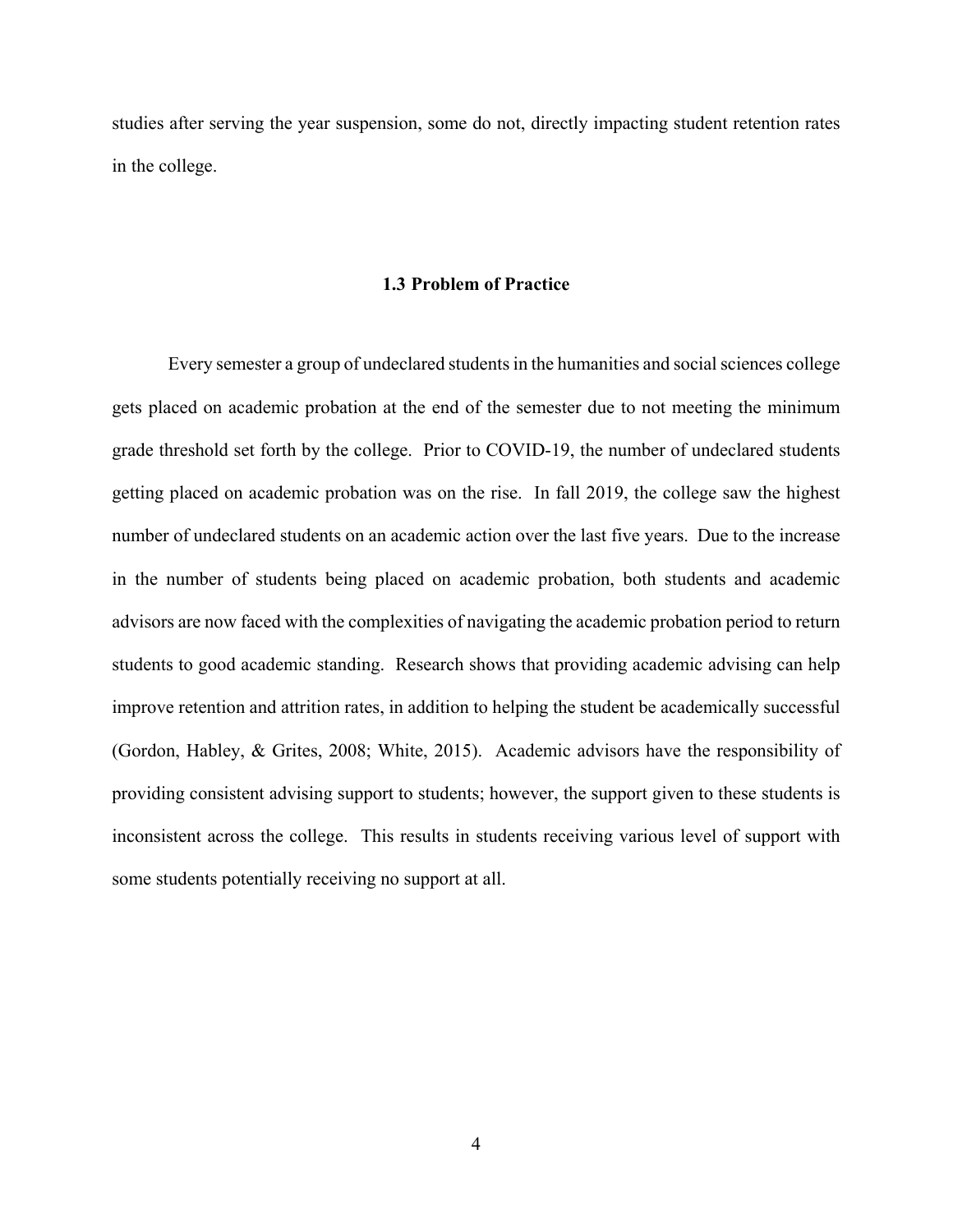# **1.4 Purpose of the Study**

<span id="page-17-0"></span>The purpose of this research study is to determine if mandatory interventions such as intrusive academic advising and a student success plan help support undeclared first- and secondyear students academically when facing academic probation. The humanities and social sciences college was specifically selected because of the current advising structure and protocols, or lack thereof, when a student is placed on academic probation. Due to the decentralized nature of the college, advisors have the freedom to advise students as they see fit as there is no consistency across the college in advising theories or best practices. This means that students could be receiving the support needed to return to good academic standing while other students may be receiving no support at all.

## **1.5 Rationale, Relevance, and Significance of the Study**

<span id="page-17-1"></span>As an academic advisor, it is not uncommon for me to see students who are experiencing academic difficulty also struggling with life outside of the classroom. As research shows, the first year of college is one of uncertainty and an adjustment period while acclimating to a new environment (Bernier, Larose & Whipple, 2005). Some students can navigate the complexity of what college brings, whereas others simply struggle to find their place and where they feel they fit in. Students who cannot find the support needed at the institution may begin looking elsewhere to finish their college education, which can directly impact the retention rates of the college.

Approximately 38 percent of students who leave their initial institution do so between their first and second year of college (Tinto, 2012). Reasons for students leaving their current institution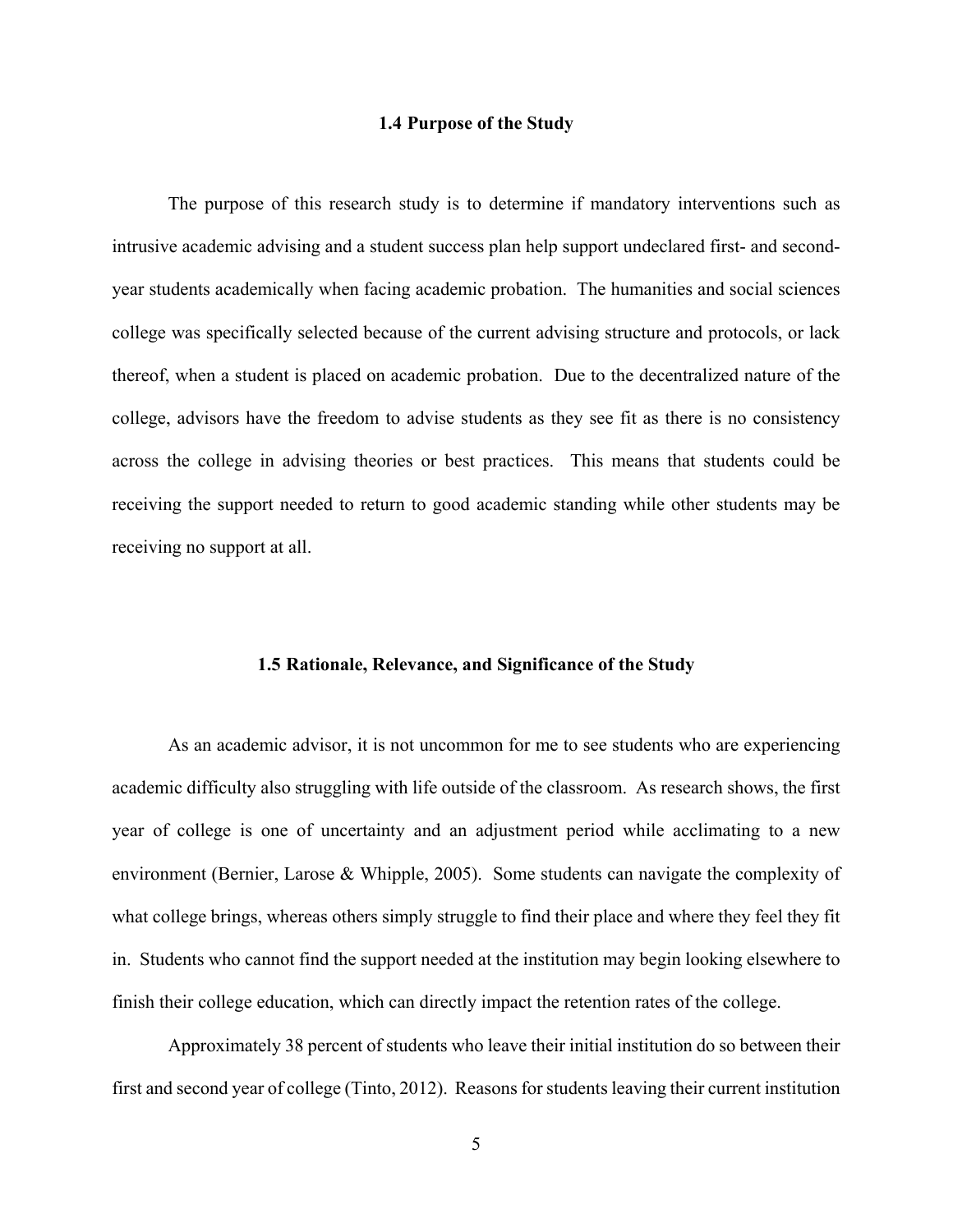can include insufficient financial support, failure to adjust, academic difficulty, enduring uncertainty, lack of goal setting, isolationism, and lack of commitment (Tinto, 1993). Academic advising, while only one resource for retaining students, is viewed as a unique contributor to a student's educational journey. Advising is now seen as crucial if institutions are to achieve goals of persistence and timely graduation, in addition to the humane goals of student self-realization and growth (Thomas, 2017).

The impact of my study will not only benefit first- and second-year undeclared students in the college, but all students who may be in jeopardy of being placed on academic probation or other disciplinary action at the end of the semester. In addition, academic advisors will benefit as this study will help to provide more consistency in advising practices across the college and potentially the university.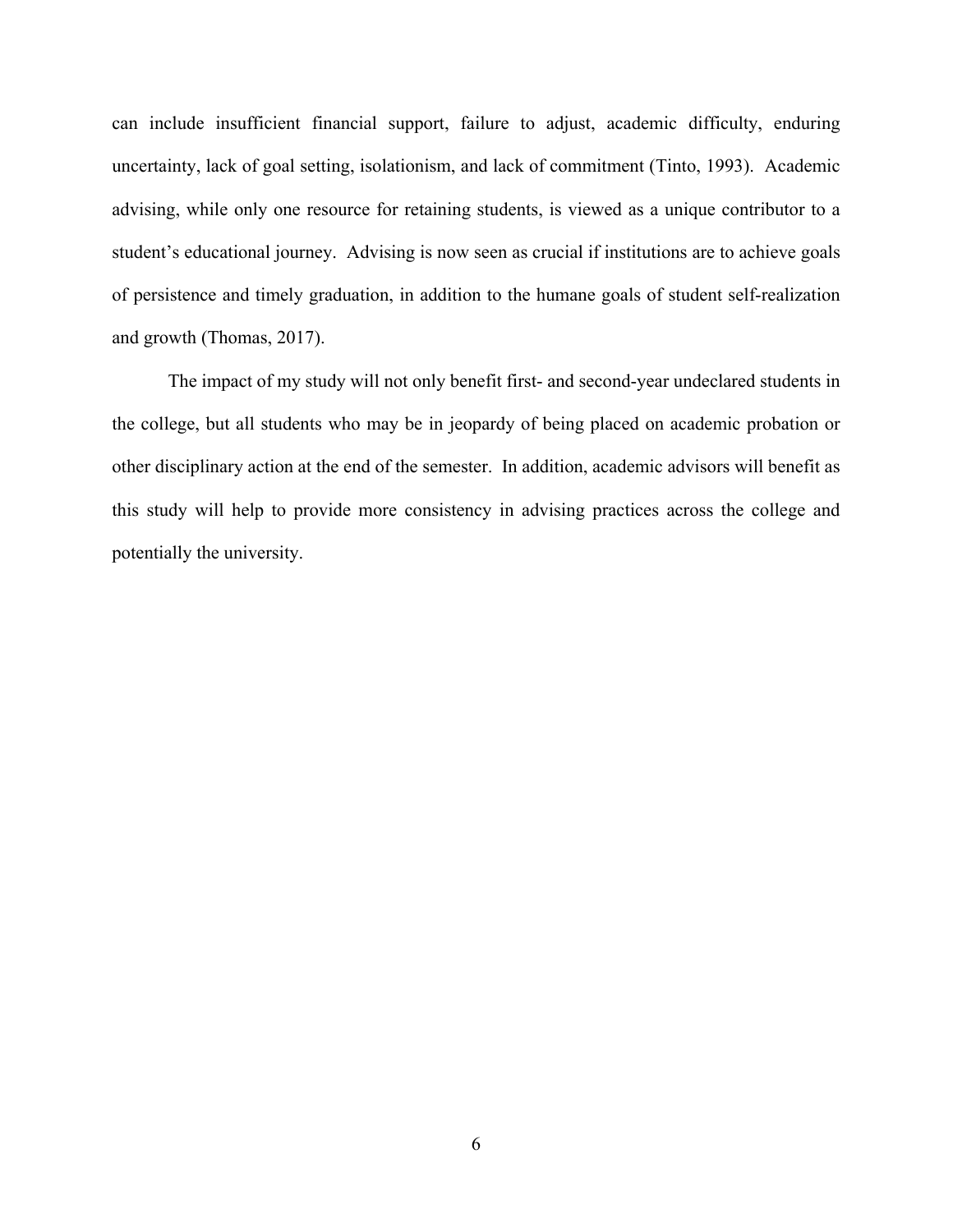# **2.0 Review of Supporting Knowledge**

<span id="page-19-0"></span>Academic advising plays an essential role in a student's collegiate educational experience and is seen as a beneficial resource to help promote student success. Research shows that advising is vital to students because it provides structure and helps students develop career and educational goals (Crockett, 1985; Light, 2001). Academic advising aims to support all students so that they can make reasoned decisions as they set and enact their life goals (White, 2015). It is critical that academic advisors guide, support, and nurture the advisor and advisee relationship while providing consistent advising throughout college for students to be academically successful.

Research shows academic advising to promote student retention, persistence, and success for students who are on academic probation (Darling, 2015; Kot, 2014; Swecker, Fifolt & Searby, 2013; Walters & Seyedian 2016). Although academic advising has been seen throughout literature to help institutions' retention rates, there are other factors that impact student retention. Some of these include student demographics such as socioeconomic status, race and ethnicity, and firstgeneration college student status; a student's academic record consisting of high school GPA, ACT/SAT scores, and first semester GPA; and personal characteristics and behaviors such as academic motivation to complete a degree, study habits, and overall transition to college (Fenollar et al., 2007; Upcraft & Stephens, 2000; Zajacova, Lynch, & Espenshade, 2005).

To gain a deeper understanding of how academic advising impacts students on, or facing, academic probation, the literature review takes an in-depth look into three areas: academic advising, academic probation, and two advising theories consisting of developmental and intrusive advising. First, this chapter provides context by outlining the importance of academic advising in higher education, what academic advising entails, and the importance of both professional and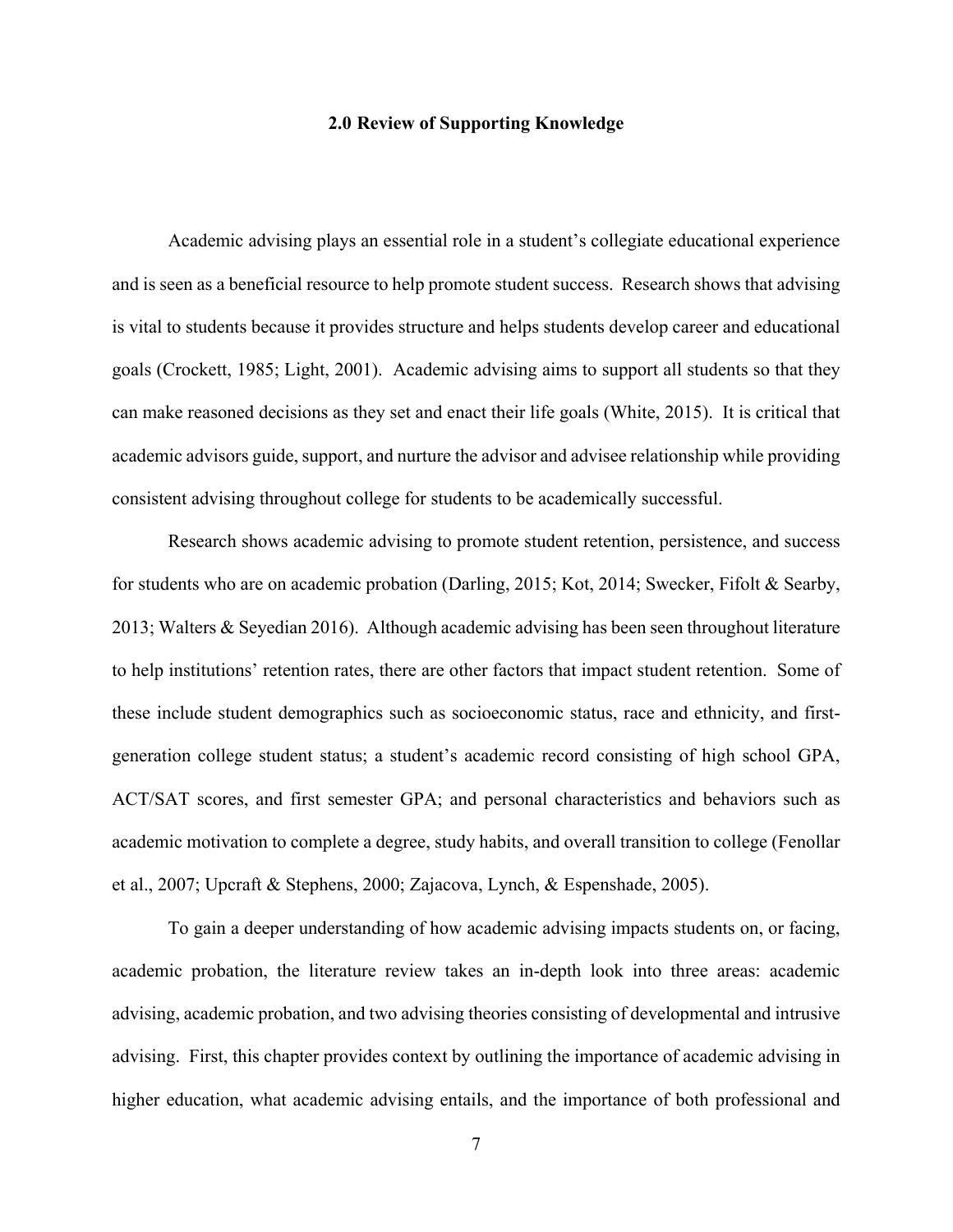faculty advisors. Second, this chapter reviews academic probation, what may cause a student to be placed on probation, and some of the interventions that are used with students on academic probation. Finally, this chapter discusses the two advising approaches academic advisors commonly use when supporting students on academic probation, the effect advising may have on retention, and the strategies in helping return students to good academic standing or achieving above the minimum academic threshold.

## **2.1 Academic Advising**

<span id="page-20-0"></span>Academic advising is a campus-wide responsibility in which advisors, faculty, staff, and students work together to promote student success (Campbell & Nutt, 2008). Advising can be a valuable asset to all students in college and can be an advantageous resource for students who are on academic probation. With the help and support of an academic advisor, students can learn how to navigate their probation period to achieve good academic standing by the end of the semester.

#### <span id="page-20-1"></span>**2.1.1 What is Academic Advising?**

There is no formal definition of academic advising due to the various roles it plays across departments and institutions; however, it can generally be defined as applying the knowledge of the field to empower students, the campus, and community members to successfully navigate academic interactions related to higher education (Larson, Johnson, Aiken-Wisniewski, & Barkemeyer, 2018). Although the definition may vary across institutions, the principles of supporting, coaching, mentoring, and providing guidance to students is an integral part of all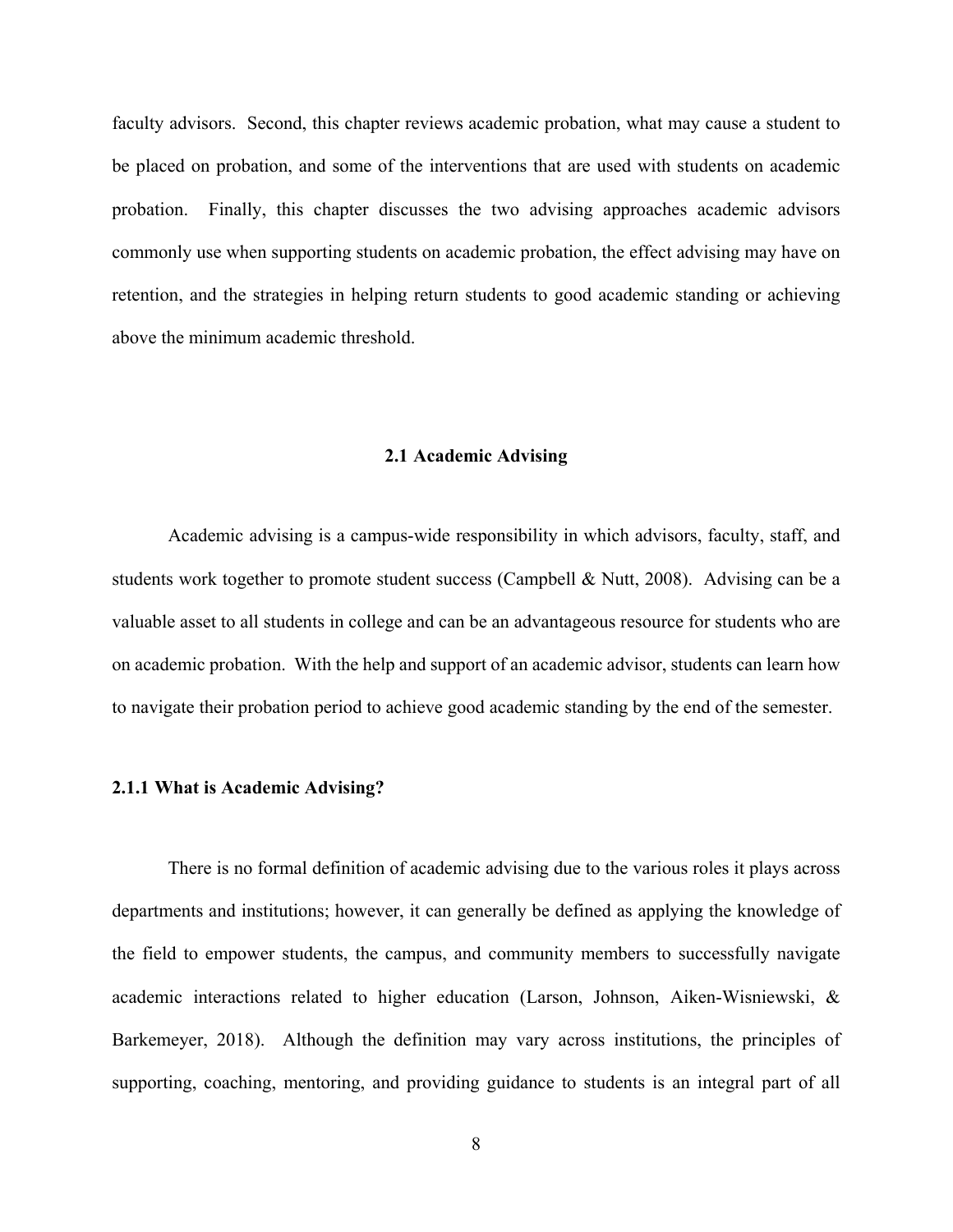advising structures (Allen et al., 2013; D'Alessio & Banerjee, 2016; Darling, 2015; Ellis, 2014). Academic advising can range from a structured process focusing on course and degree completion to providing students resources to navigate complex times (Campbell & McWilliams, 2016). Academic advising can help with student transitions at various points of their collegiate careers, which can be beneficial when providing support to overcome academic challenges that may arise in future semesters (Teasley & Buchanan, 2013).

# <span id="page-21-0"></span>**2.1.2 Models of Advising**

The lack of a common definition of advising allows administrators to use or create any model of advising structure appropriate for a specific student population (Larson, Johnson, Aiken-Wisniewski, & Barkemeyer, 2018). Habley (1983) broke down academic advising structures into seven models that institutions still use today in different capacities. These models include: the faculty-only model, the supplementary model, the split-model, the dual model, the total intake model, the satellite model, and the self-contained model.

#### <span id="page-21-1"></span>**2.1.2.1 Faculty-only Model of Advising**

The faculty-only model is described as students being assigned to a specific faculty member by some sort of qualification or academic characteristic. Qualifications are typically assigned based on a particular major or minor (Pardee, 2004). Students who are undeclared are generally assigned to faculty members in the liberal arts, faculty members who volunteer to advise undeclared students, or faculty members with lower caseloads of students (Habley, 1983). The faculty-only model is the model of choice at private institutions with 36 percent of two-year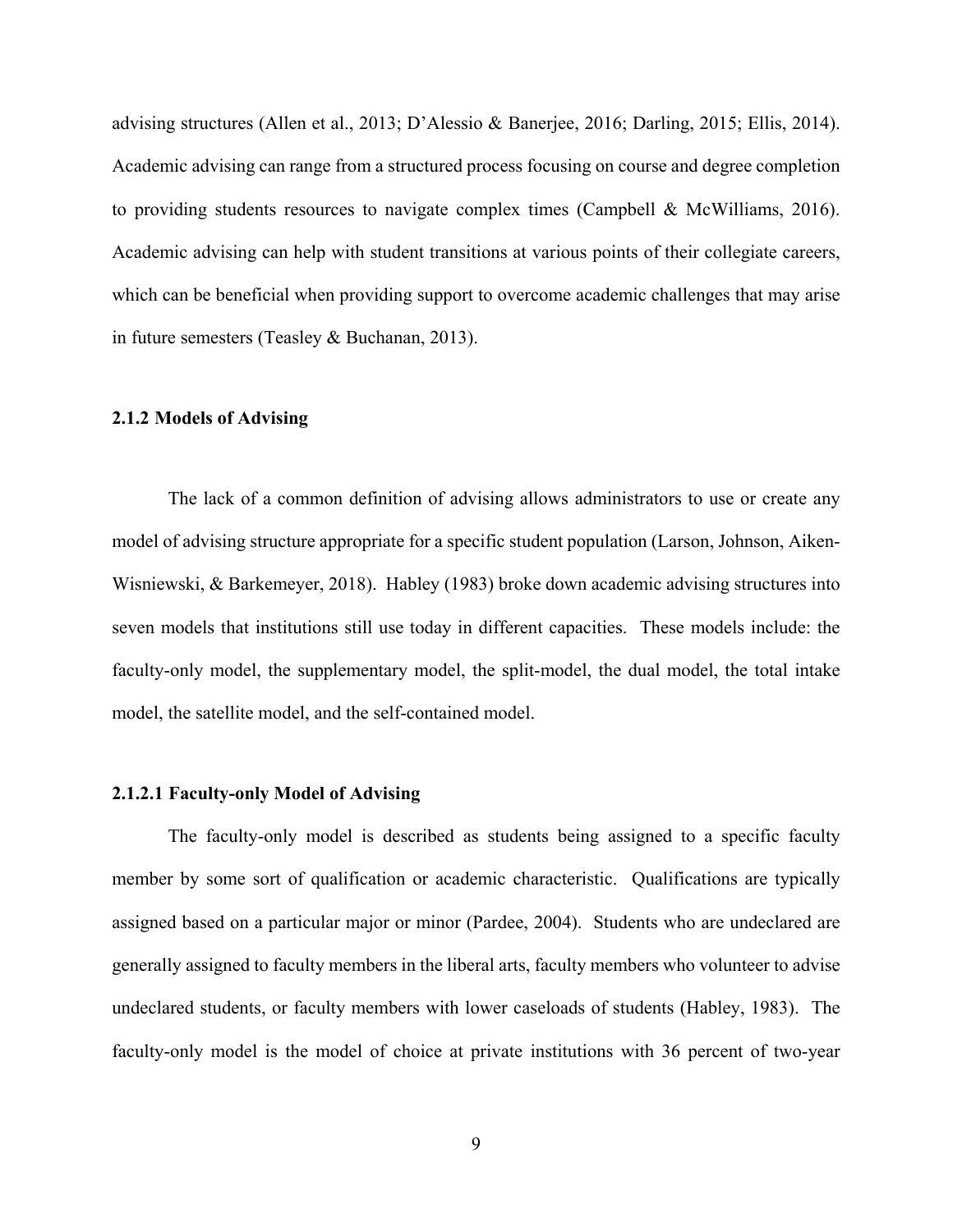institutions and 39 percent of four-year institutions using this specific model of advising (Pardee, 2004).

## <span id="page-22-0"></span>**2.1.2.2 Supplementary Model of Advising**

The supplementary model assigns students to faculty members for specific advising, such as major curriculum, while an advising office is used to provide general academic information (Habley, 1983). The supplementary model is the second-most popular advising structure at private institutions with 21percent at two-year institutions and 26 percent at four-year institutions (Pardee, 2004).

# <span id="page-22-1"></span>**2.1.2.3 Split-model of Advising**

The split-model incorporates an advising office on campus that advises only a certain group of students such as undeclared students, unprepared students, etc., while all other students are assigned to faculty advisors or other advising units (Habley & McCauley, 1987). The split-model is used at nearly half (46 percent) of public four-year colleges and universities (Pardee, 2004).

#### <span id="page-22-2"></span>**2.1.2.4 Dual Model of Advising**

The dual model complements both the supplementary and split model of advising because a student has a faculty advisor who advises on a specific major, and an advisor in a designated advising office who advises on general education requirements, procedures, and policies. King (1993) found that the dual model may indicate an institution's belief in a faculty advising system, but, in reality, faculty may not be able to meet with the student physically or meet the unique needs of student constituencies, therefore resulting in a dual model with shared responsibilities.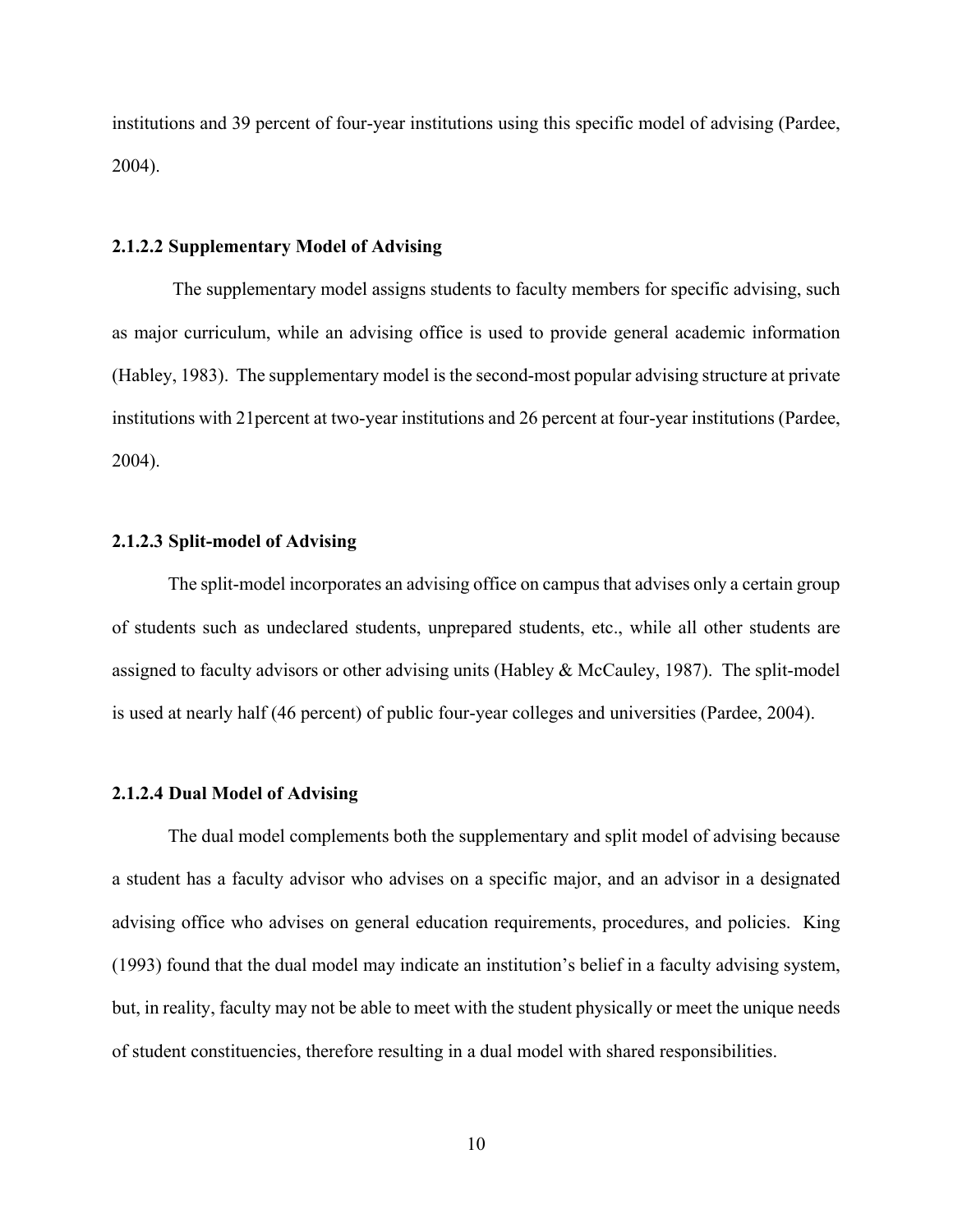# <span id="page-23-0"></span>**2.1.2.5 Total Intake Model of Advising**

The total intake model requires staff in an administrative unit to advise all students until a specific time period, or until certain requirements have been met. Once requirements are completed, students are then assigned to a faculty member (Habley, 1983). The complexity of requirements can vary at each institution, ranging from completing one semester of college to completing all general education requirements in a single advising office before transferring to a new advisor (Habley & McCauley, 1987).

# <span id="page-23-1"></span>**2.1.2.6 Satellite Model of Advising**

The satellite model is decentralized; each school, college, or division at the institution has its own established approach to advising students (Habley, 1983). This model is most commonly used with exploratory students who are undeclared. After declaring a major, students are then assigned to a specific departmental advisor (Habley & McCauley, 1987). The 2011 National Survey of Academic Advising conducted by American College Testing and NACADA found that satellite models are slowly but steadily declining across institutions due to their decentralized structure (Carlstrom & Miller, 2013).

# <span id="page-23-2"></span>**2.1.2.7 Self-contained Model of Advising**

The self-contained model allows a dean or director to advise all students throughout their collegiate careers and is the only one entirely centralized advising structure (Habley, 1983). The self-contained model is on the rise, with the percentage of institutions adopting this model at 14 percent in 2004 but increasing to 29 percent in 2011 (Carlstrom & Miller, 2013; Habley, 2004).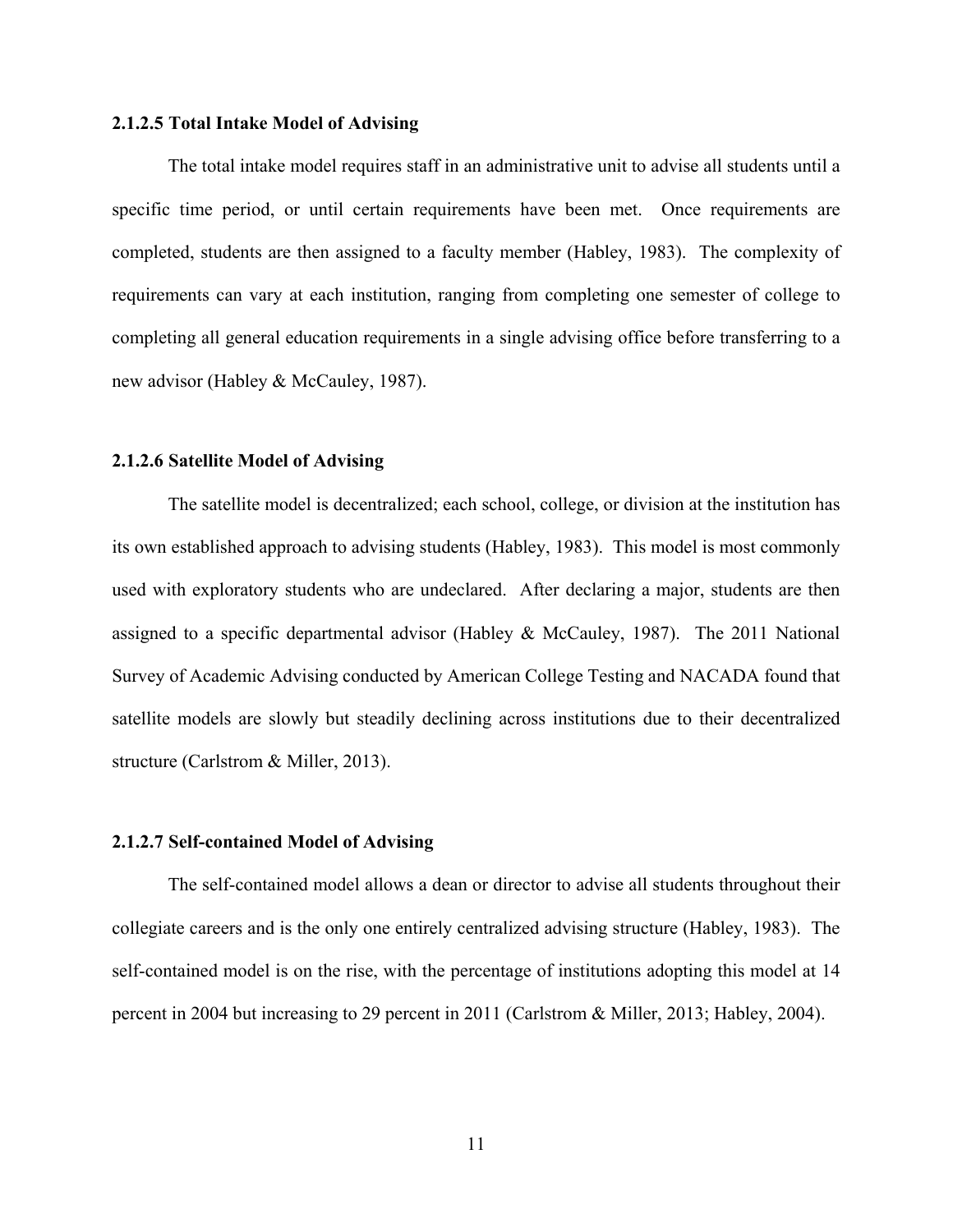#### <span id="page-24-0"></span>**2.1.2.8 Structures of Advising Models**

The structures are broken down further into three groups: centralized, decentralized, and shared (Pardee, 2004). Professional and faculty advisors who are housed in one academic or administrative unit make up centralized advising structures, decentralized structures are located in their respective departments, and shared advising structure refers to professional advisors meeting students in a central administrative unit such as an academic advising center, while other students are being advised in academic departments or by their major advisor (Pardee, 2004). No specific advising model is used at the majority of institutions; however, more than 50 percent of large institutions that utilize professional advisors choose the self-contained model. Private bachelor colleges use faculty-only models who utilize more faculty as advisors, and more public bachelor colleges and universities use a shared split-model that utilizes both faculty and professional advisors (Carlstrom & Miller, 2013).

Lynch (2002) surveyed 1,370 students on their satisfaction with their academic advisors using the data from the NACADA Academic Advising Survey in 2000 and found no significant differences between institutions using centralized models of advising compared to those using decentralized models of advising; however, students still indicated areas for improvement in advising at their specific institutions. Research consistently indicates that regardless of the advising model used, the key factor in the success of an advising model is how the model fits in with institutions' culture, goals, policies and procedures, and student needs (Habley & Morales, 1998).

In addition to the multiple advising structures that can be used throughout departments and institutions, there are also different types of advisors that can help assist students. Two of the most common types of advisors are faculty advisors and professional academic advisors. Research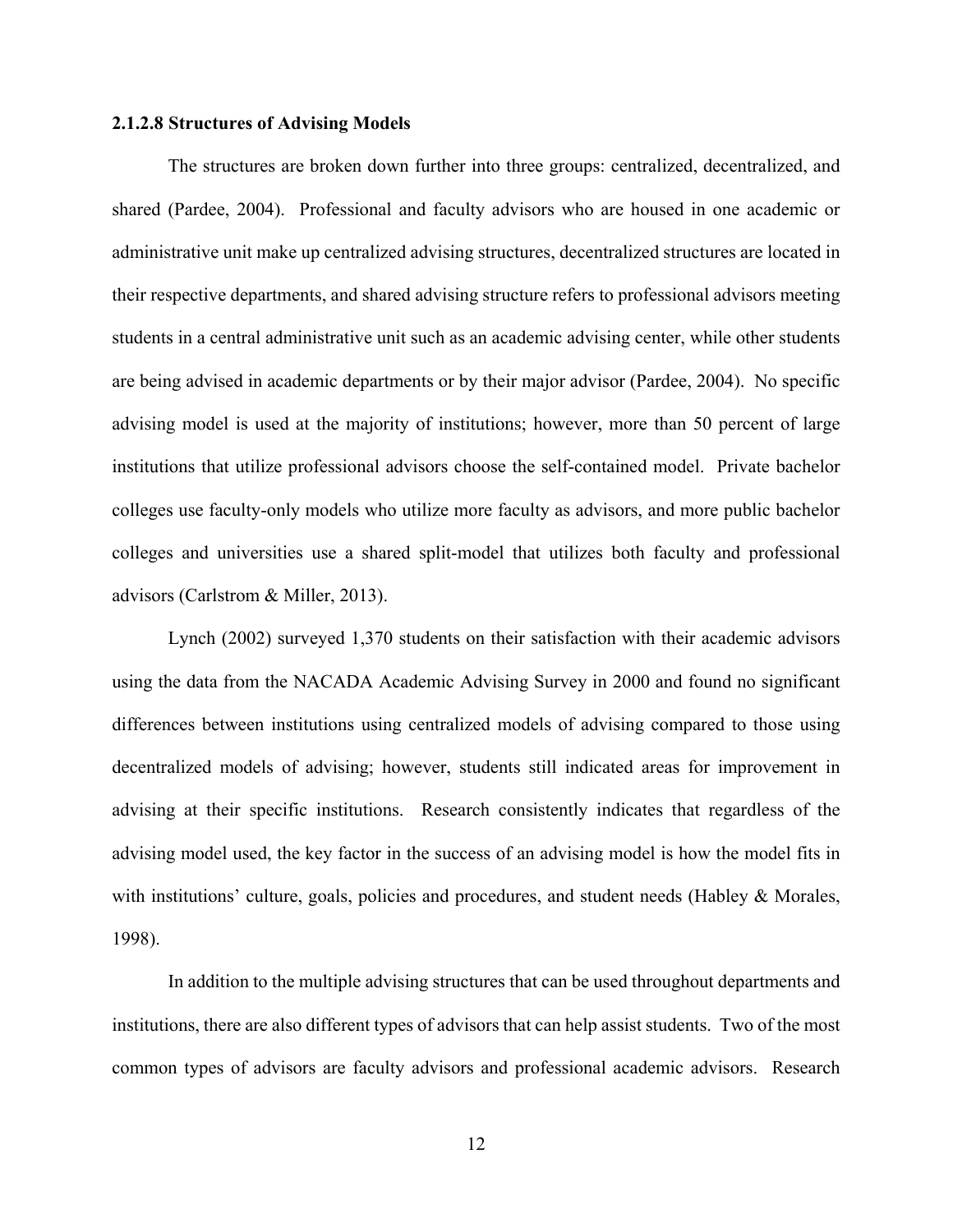concludes that there are positive and negative attributes associated with both types when supporting students on probation (Gordon, Habley, & Grites, 2008).

# <span id="page-25-0"></span>**2.1.3 Faculty Advisors**

Faculty advisors are individuals whose primary responsibility at an institution is to teach and conduct research, with their focus on advising relating to the major curriculum or career opportunities related to a specific major (Gordon, Habley, & Grites, 2008). Faculty interactions can improve students' development as critical thinkers, help students to gain confidence in their academic abilities, and help to embrace and foster a connection to the campus community (Baker & Griffin, 2010). Some faculty, however, view academic advising as a bothersome add-on to their already heavy workload. Therefore, how a faculty advisor perceives the advising role can greatly impact the amount of time and effort they put into advising their students (Wallace, 2011).

The advantages of having faculty advisors available to help support students is the knowledge that the faculty advisor has of the specific major requirements outlined in the curriculum and the knowledge needed to help students understand course material better in the classroom, directly affecting the outcome of students' grades (Habley & Morales, 1998). Reinarz (2000) describes faculty advisors as being able to understand course content and answer disciplinespecific questions to help provide students with consistent and accurate information. In addition to advising, faculty have also been shown to act as mentors to students because of the relationship building that can occur inside the classroom by continued weekly meetings and consistent contact with the student (King & Kerr, 2005). Faculty advisors can build rapport with students inside the classroom as instructors and as advisors but can also experience challenges with the complexity of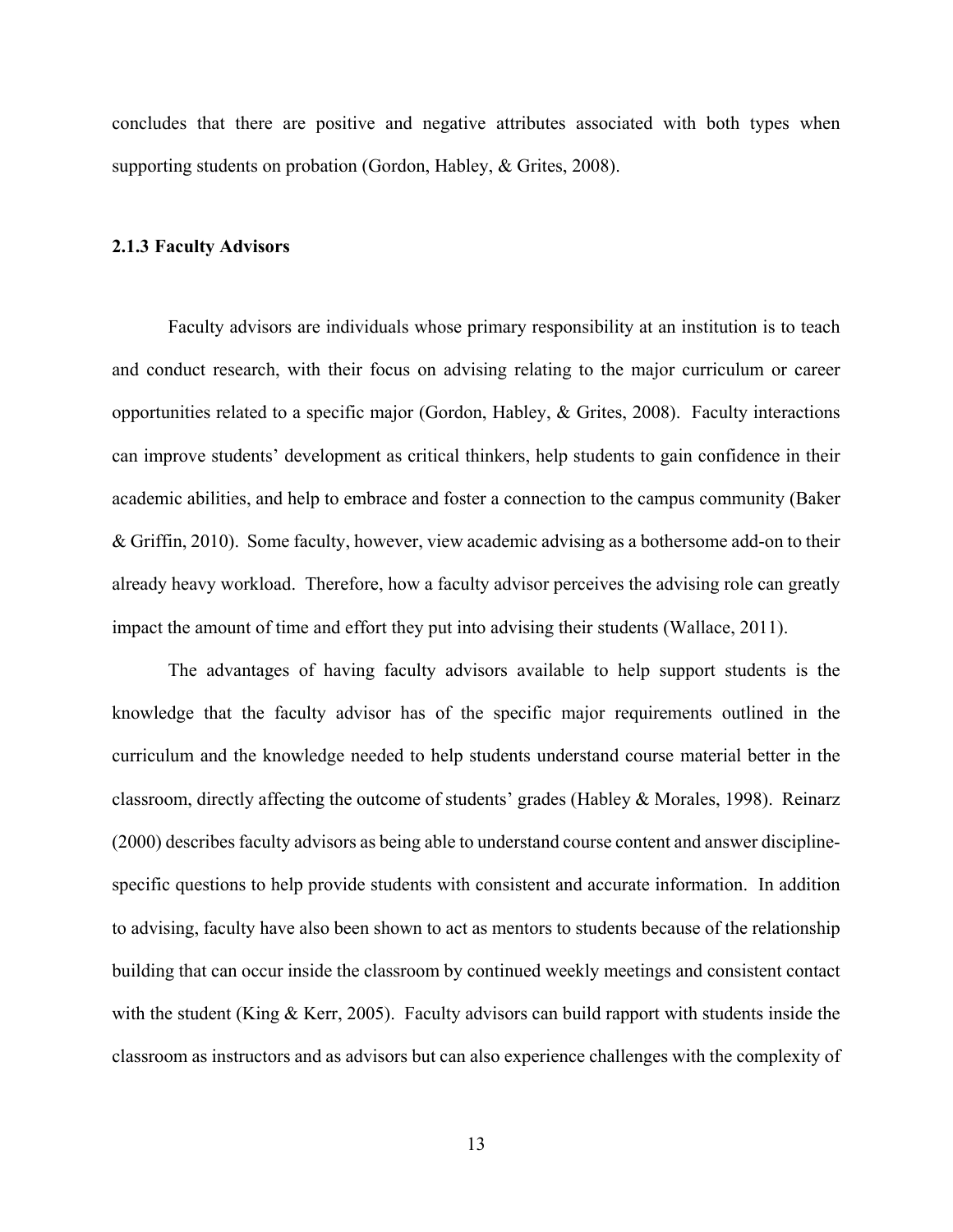their role at an institution due to their multiple responsibilities of teaching, researching, and publishing (Habley & Morales, 1998).

When faculty advisors have a large number of advisees, it can cause stress for the faculty member because of the amount of time that is needed to support students while managing other assignments on campus (Krush & Winn, 2010). According to Wallace (2011) the average caseload of 25 students is manageable and encouraging for full-time faculty; however, the number varies based on institution type and advising model. Research also shows that faculty may experience difficulty advising students in more complex student situations that occur outside of the classroom, including personal or social problems, due to the lack of skills and training they are provided (Reinarz, 2000). Training of faculty advisors on high-quality advising and providing the appropriate support and resources that faculty advisors can access is critical in providing the best advising possible for the student; however, data from the 2011 NACADA National Survey indicate that most faculty advisors do not receive the external and internal training and professional development opportunities needed to support students (Brown, 2008; King, 2000).

# <span id="page-26-0"></span>**2.1.4 Professional Advisors**

By the mid twentieth century, faculty members started to share advising responsibilities with professional advisors, who took over much of the advising responsibility from the faculty (Bloom & He, 2013; Habley & McCauley, 1987). In addition to faculty advisors, full-time professional academic advisors help to support students in various ways academically and nonacademically. Professional advisors are individuals who have been hired to focus primarily on academic advising activities that promote the success of students. Professional advisors spend a majority of their time meeting with students on academic curriculum requirements for their major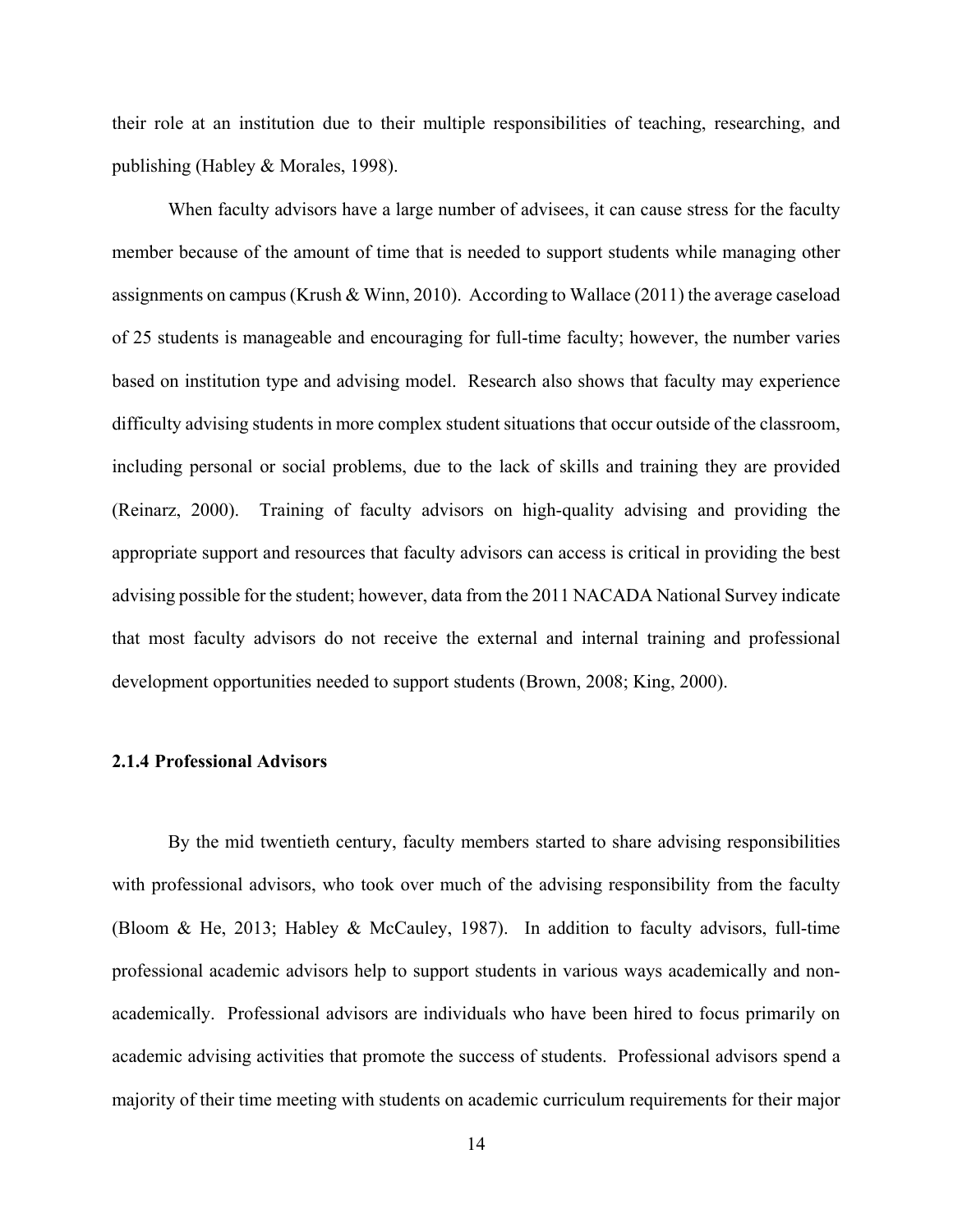interests, as well as helping students to navigate personal success strategies and learn how to deal and cope with developmental issues (Gordon, Habley, & Grites, 2008).

The advantage of having professional advisors is their ability to focus on the student holistically, without having additional responsibilities that faculty advisors are assigned to such as research, publications, or instructing (Krush & Winn, 2010; Kuh et al., 2005). Professional advisors can also put more time into supporting an individual student with more frequent appointments throughout the academic year, unlike faculty advisors. However, researchers have found that professional advisors are less knowledgeable than faculty members regarding career opportunities and making referrals to various resources across campus (Gordon, Habley, & Grites, 2008).

Although there are faculty and professional academic advisors, the main focus remains on helping students and setting them up for academic success. There is inconsistent literature on what type of advisor a student prefers since those preferences vary by student needs and the overall institutional structure. Habley (1994), for example, found few differences with overall student satisfaction between faculty and professional advisors in his Survey of Academic Advising, a seminal large-scale study consisting of over 40,000 student responses. Similarly, in a more recent study, Allard and Parashar (2013) found in their multi-method two-phased approach with 3,331 students surveyed at a mid-sized university that students rated their quality of advising very similarly between faculty and professional advisors; however, faculty advisors ranked higher than professional advisors in personalization, one of the key qualities students look for in advisors. The authors concluded their study by quoting a student in one of their focus groups: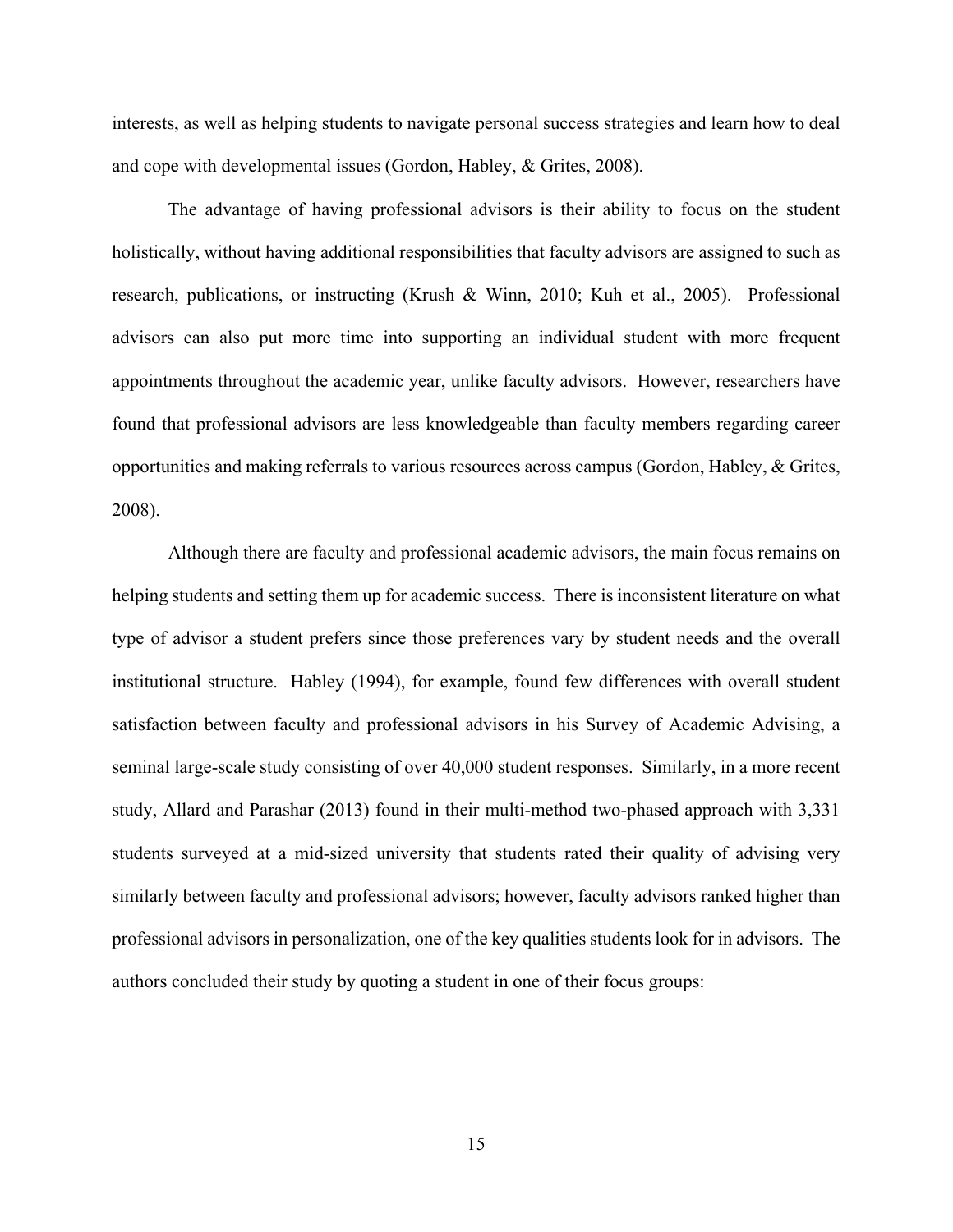Some advisors are a lot better than others. They seem to go out of their way for you. When they don't, you feel discouraged. So, having a good advisor that at least seems to care can make all the difference in a collegiate career.

One of the goals of academic advising is not only to provide support for the student academically, but to get to know them on a more personal level to better assist them in complex and challenging times. Regardless of the advising model, or whether a student is being advised by a faculty member or professional advisor, it is crucial for a student to take advantage of advising resources on campus to get the support needed to overcome academic and non-academic challenges that may arise throughout their collegiate careers.

#### **2.2 Academic Probation**

<span id="page-28-0"></span>Academic probation is a tool used by numerous institutions to ensure students achieve minimum academic standards (Lindo, Sanders, & Oreopoulos, 2010). Academic probation acts as an academic warning for students whose academic performance falls below a minimum threshold set by the institution (Higgins, 2003). For most institutions, students are placed on academic probation if their grade point average falls below a 2.0 for the semester; however, each institution can vary based on university protocols. The goals of probation policies are to provide students with an opportunity to improve academic performance and, therefore, decrease the chance of departure (Moss & Yeaton, 2015). Academic probation policies help to alert underperforming students that the continuation of low grades, or not meeting the minimum academic standards set by the institution, could lead to suspension or dismissal. The policy can also serve the purpose of directing students to campus-based support services such as individual tutoring, group seminars,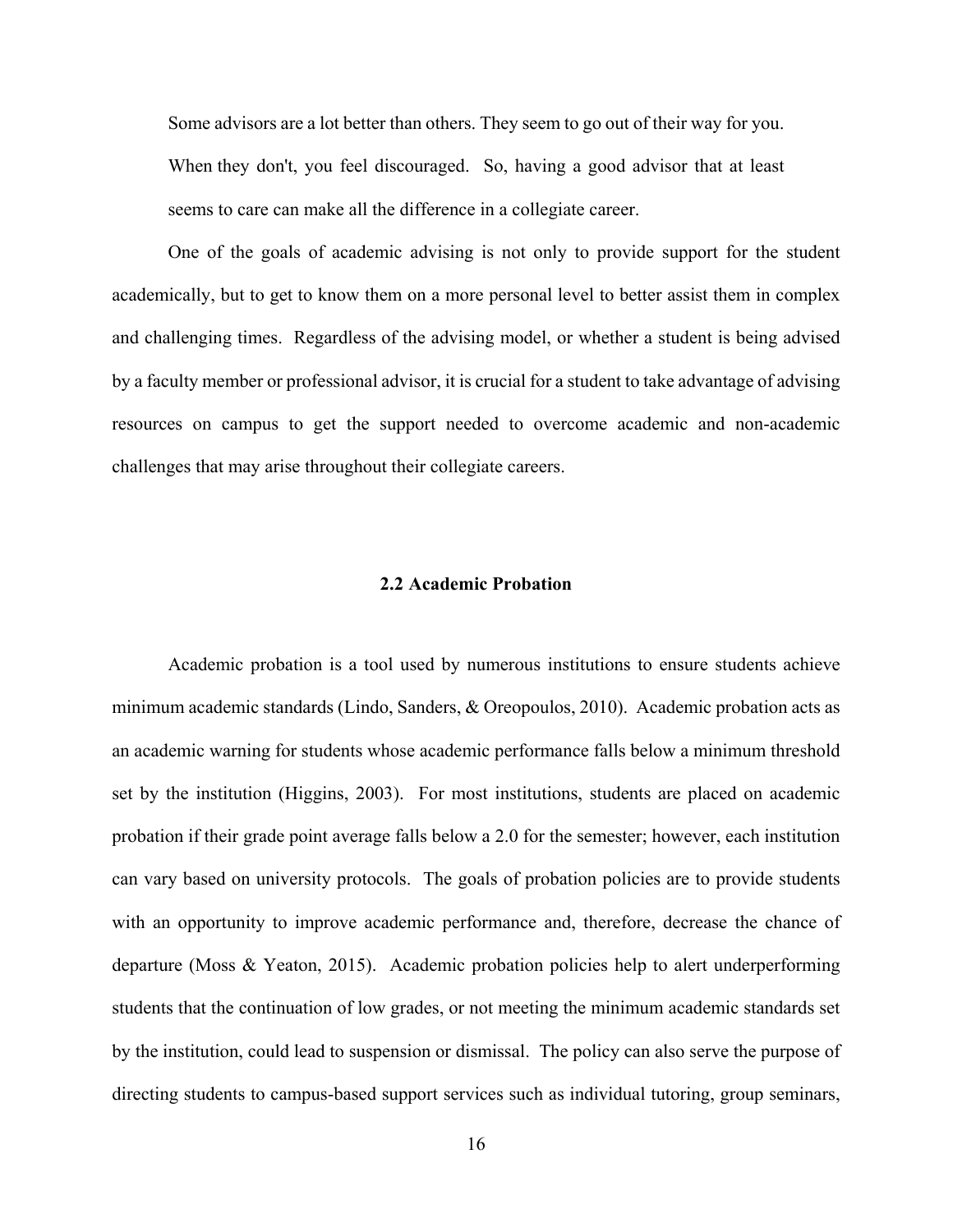or other resources to help return to good academic standing (Coleman & Freedman, 1996; Tovar & Simon, 2006; Yang, Yon, & Kim, 2013).

# <span id="page-29-0"></span>**2.2.1 Possible Causes of Academic Probation and Academic Difficulty**

Since research shows that students who are on academic probation are considered more likely to drop out of an institution due to academic difficulty (Cholewa & Ramaswami, 2015; Gauthier, 2016; Trombley, 2000), it is imperative for academic advisors to help determine what may be causing their difficulty and provide support to that student. Although academic difficulty is considered a primary reason for students underperforming, it is important to note that students are placed on academic probation for a variety of reasons, including academic and non-academic issues. James and Graham (2010) found that students facing more personal factors, including family or health issues, were more likely to be placed on academic probation than those dealing with academic factors such as lack of interest in pursuing education or transitioning to college. In addition, Holland (2005) found that students were placed on academic probation because of their inability to manage roles and responsibilities in their families and social lives. When first matriculating to college, first-year students can also face the added complexity of transitioning to a new environment in which they are learning to balance both social and academic priorities.

Research shows the first year of college is the most critical for students to successfully transition to a new college community both socially and academically (Goenner, Harris, & Pauls, 2013; Honkimaki & Kalman, 2012; Kuh et al., 2005; Palmer et al., 2009). Studies also show that positive peer relationships are an essential piece of the college transition process (Hicks & Heastie, 2008; Palmer et al., 2009; Renn & Arnold, 2003). O'Keefe (2013) found that having a minimum of one connection with a peer increases the student's sense of belonging to the institution. In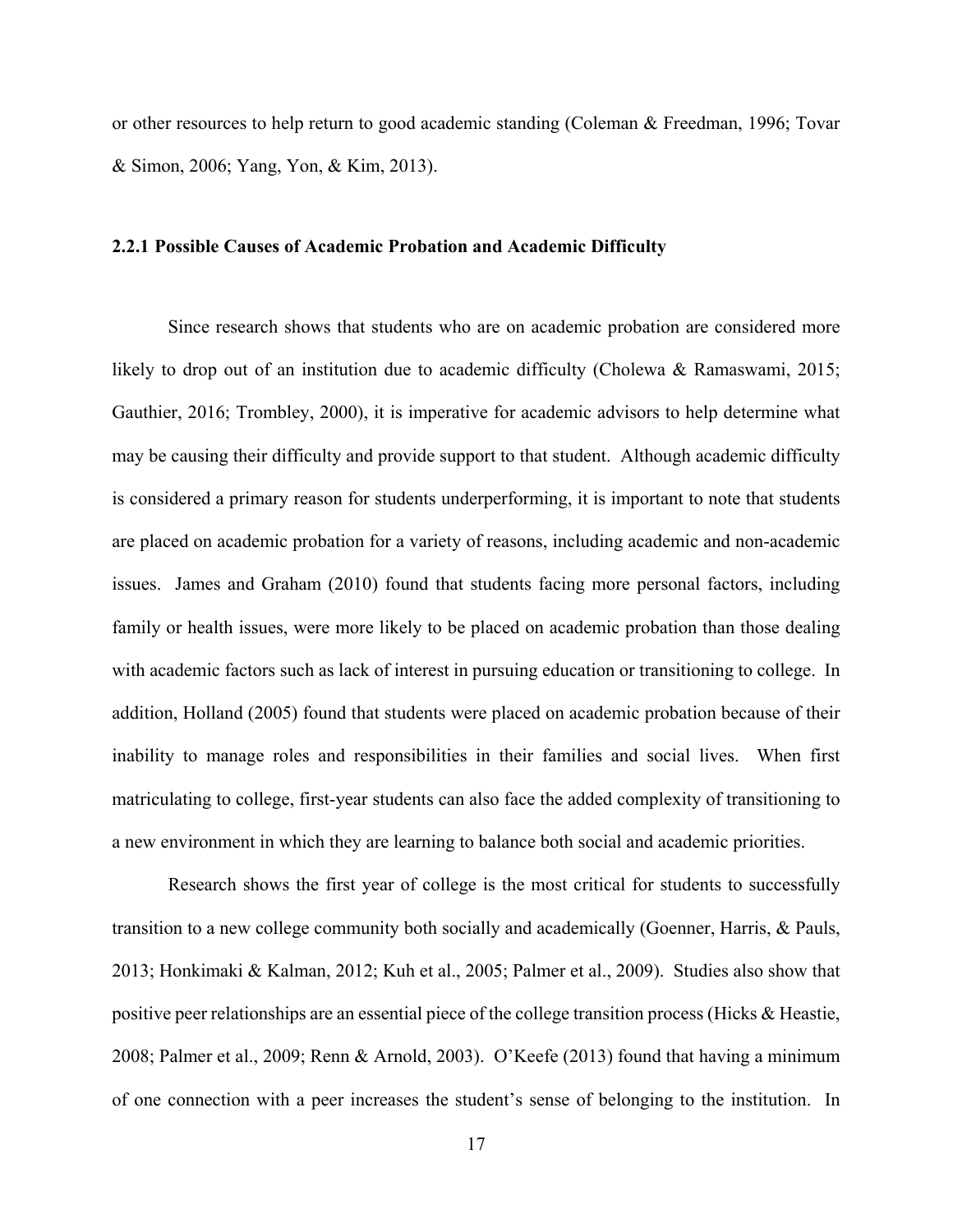addition to connecting students with peers, academic advisors can also play a valuable role in helping students transition and feel more integrated into a college community as advisors are, at times, the first adult contact a student makes when matriculating to college (Smith, Dai, & Szelest, 2006). When a student creates a positive connection with an academic advisor, this can lead to an increase in retention, satisfaction with the institution, and overall success (Terenzini, 1993; Tinto, 1987). These connections, in addition to creating a sense of belonging to the institution, are critical in retaining students if they experience difficulties in adapting to the new college environment (Christie, Munro, & Fisher, 2004; Tinto, 2012).

In addition to students integrating socially into the college community, students also need to adjust to a new academic environment. Factors such as motivation and self-efficacy can influence academic achievement. Academic self-efficacy is defined as students' confidence that they can perform adequately in the university environment and is shown to be a key correlate of academic achievement (Chemers et al., 2001). Researchers have found a consistent relationship between motivation and academic achievement (Richardson et al., 2012) with academic selfefficacy being the strongest non-cognitive correlation with GPA (Robbins et al., 2004). Literature also shows that academic self-efficacy is a strong influential factor when looking at academic achievement among first-year college students GPA and can be a reliable indicator when predicting grades and overall student achievement (Fenollar, Roman, & Cuestas, 2007; Hseigh, Sullivan, & Guerra, 2007; Lent et al., 1987).

When adjusting to a new academic curriculum, students may also need to adjust academic habits from high school to be successful in college. Various academic, social, and personal situations such as poor academic preparation, inadequate time management skills, and lack of study skills are some of the many reasons that may cause a student to be placed on academic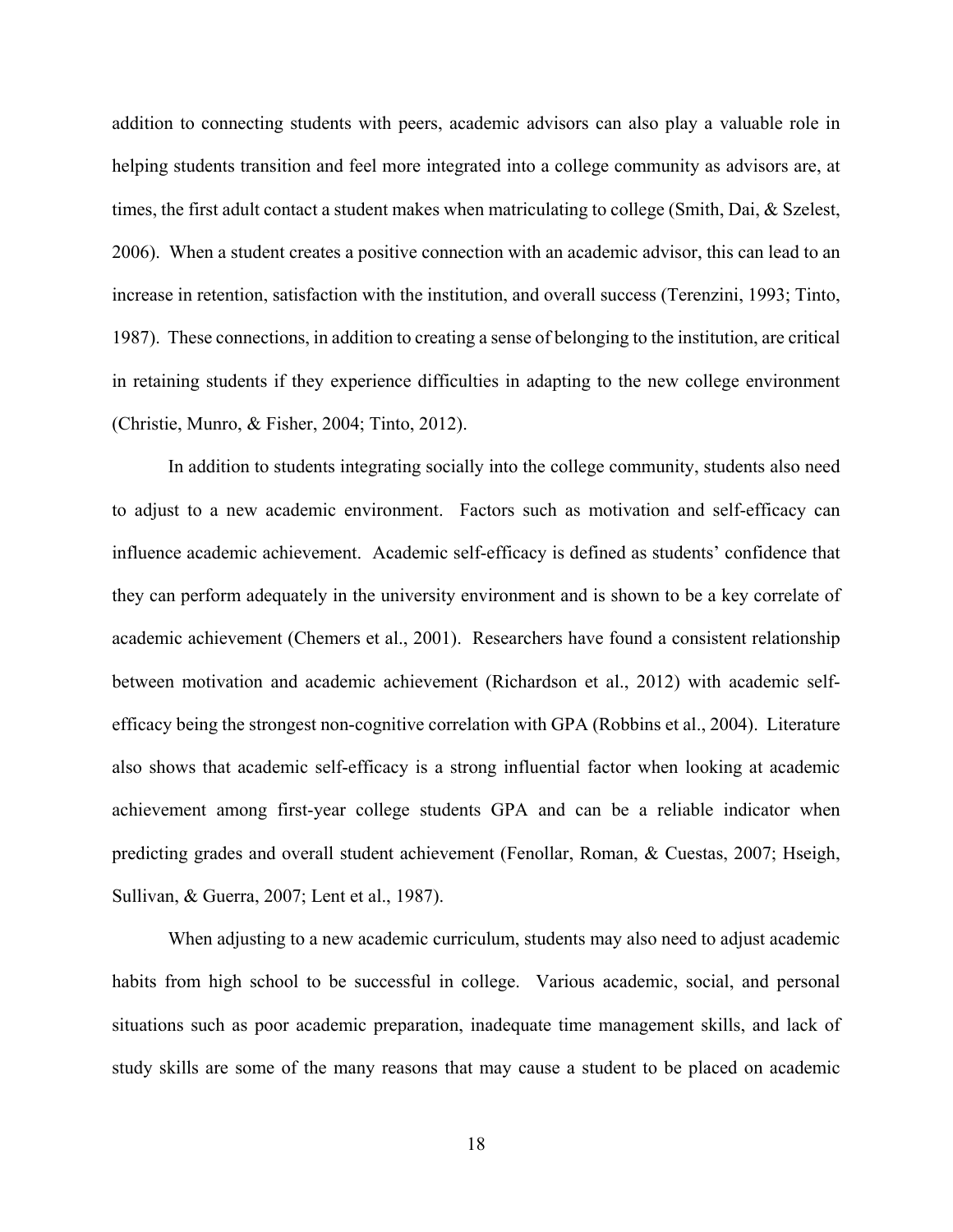probation at the end of each semester (Seirup & Rose, 2011; Tover & Simon, 2006). Seidman (2005) found that students who may have had adequate academic skills in high school may not meet the academic demands of college. Due to the learning curve some students may experience, this could result in stress in the academic environment. Zajacova, Lynch, and Espenshade (2005) found academic stress to be an important factor in students' adjustment and directly related it to academic performance. Stress influences social integration, institutional commitment, and students' overall intent to reenroll in college (Isaak, Graves, & Mayers, 2006). Many social and academic factors influence how a student transitions academically and non-academically to a new college environment, which is why interventions need to be available to help support these complexities.

## <span id="page-31-0"></span>**2.2.2 Academic Probation Interventions**

To help support students who are on academic probation, many colleges and universities offer services to these students to work through what may be a difficult and challenging time (Bowman, Jang, Kivlighan, Schneider, & Ye, 2019). Although there are a variety of interventions, most fall under two categories: classroom and workshop settings or meetings with advisors and counselors (Kamphoff, Hutson, Amundsen, & Atwood, 2007). Both interventions can positively impact student performance should the student choose to participate; however, students who know they are up for dismissal may feel discouraged from taking advantage of any academic interventions, causing lower academic performance and increased attrition rates (Arcidiacono, Aucejo, & Spenner, 2012). Therefore, it is imperative for academic advisors to use proactive advising strategies such as intrusive advising when reaching out to students. It is also beneficial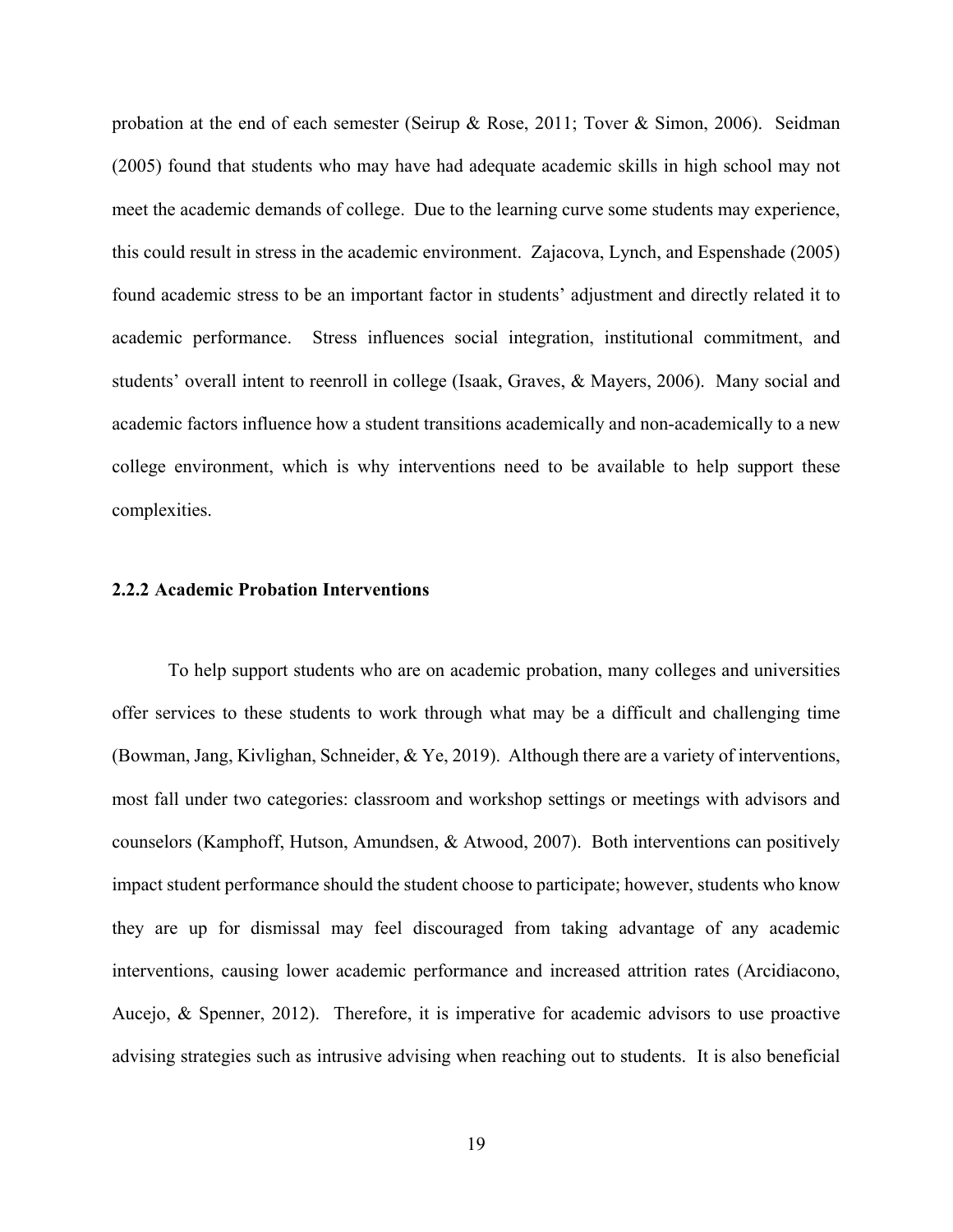to develop an academic success plan that is tailored to the specific needs of a student to help guide them on how to become academically successful.

Classroom and workshop interventions focus on skill acquisition (McGrath & Burd, 2012; Mellor, Brooks, Gray, & Jordan, 2015), whereas advising and counseling interventions involve working one-on-one with advisors, counselors, or mentors (Bowman et al., 2019). Different strategies such as supportive academic advising (Kirk-Kuwaye and Nishida, 2001; Molina and Abelman, 2000) and goal-setting interventions (Bowman et al., 2019) help to improve college grades and GPA; however, more research needs to be conducted on the long-term effects of academic probation interventions and GPA measurements. Regardless of the type of intervention, how the intervention is designed around student obligation, program focus, and format plays a key role when helping the student get back on track toward academic success (Molina & Abelman, 2000).

Students who are experiencing academic difficulty may be more reluctant to reach out to support personnel such as advisors, faculty, or student affairs liaisons when experiencing difficulty (Balduf, 2009; Wright, 2003). Isaak, Graves, and Mayers (2006) found that students who are in academic jeopardy have lower social skills, are less trusting, are more anxious in social situations, and can show great levels of social alienation compared to students who are not in academic jeopardy. With this knowledge, some institutions require interventions be put in place for these students to try to force participation and seek help.

Mandatory interventions include student success courses, otherwise known as First Year Experience (FYE) courses or first-year seminars; consistent academic advising meetings with an academic advisor; or mandatory counseling sessions with college-wide counselors. The overarching goal of mandatory interventions is to help students change current behavior and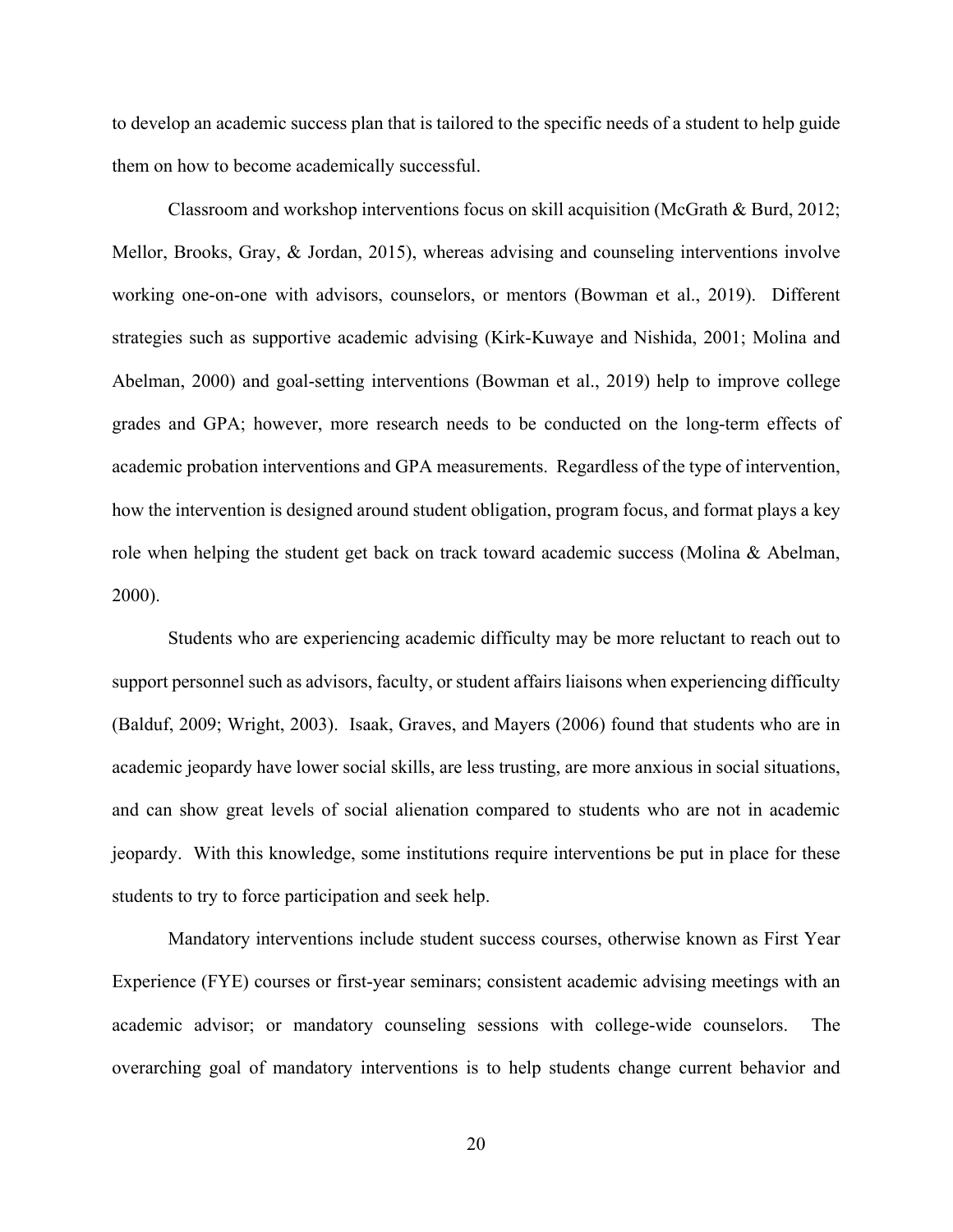promote academic success, assist with academic and career planning, connect students to university resources, and help them to improve and develop study skills (Kimbark, Peters,  $\&$ Richardson, 2017).

Studies have shown positive correlations between students on academic probation and mandatory interventions. Yang, Yon, and Kim (2013) found that students who attended two mandatory counseling sessions with the counseling center on campus improved their GPAs over three consecutive semesters, while 43 percent of students stayed in the program for an additional five or more sessions after meeting the minimum requirement. Similarly, Coleman and Freedman (1996) developed a model of assistance for probationary students that focused on goal directedness, interpersonal problem solving, and social competence. The results indicated that students who took advantage of the seminars that focused on these competencies throughout the semester had higher GPAs than those who did not participate in the seminars. Contrary to these studies, Olson (1990) found in her study of community college probationary students that students who received extra advising and met with their academic advisor a minimum of four times during the semester did not perform any higher than students who did not receive advising. Overall, research indicates that although mandatory interventions play a crucial piece in the probation process, it may not always work with some students in helping increase their GPA.

Unlike mandatory interventions, voluntary interventions have also been used with students on academic probation; however, one of the biggest challenges with voluntary interventions is getting students to attend and participate in programming (Maroldo & Hobley, 2008). Multiple studies have concluded that voluntary programs were underutilized by students in contrast with mandatory interventions. Damashek (2003) found that only 10 to 25 percent of probationary students chose to join a support program, and of the ones who did, many did not complete the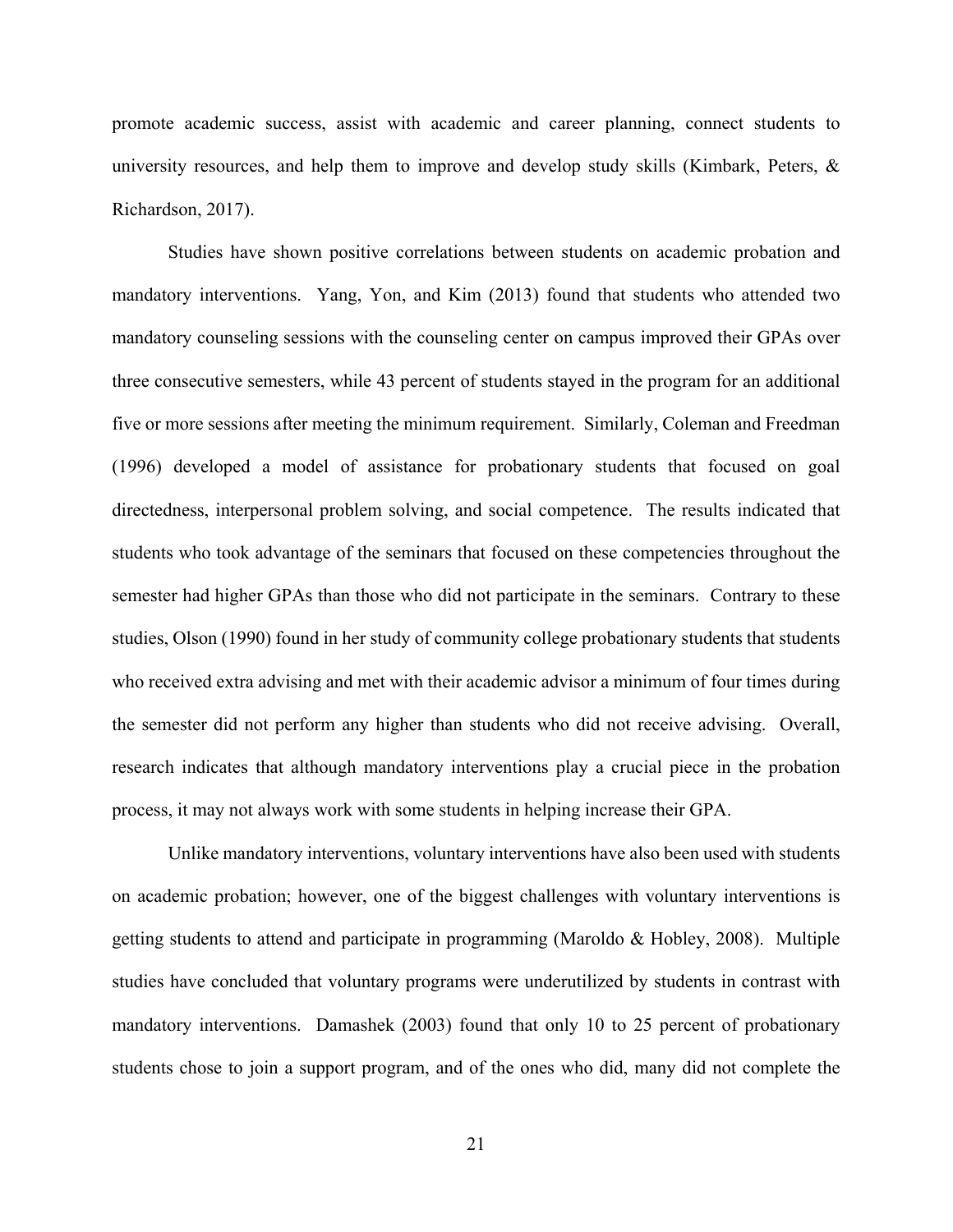requirements for the program. Bowman et al (2019) found similar results in their study, with only 67 percent of probation students completing the "mandatory" meeting with their advisor. Several factors can impact a probationary student's participation in voluntary interventions, such as lack of motivation, lack of concern, or general disinterest. Other probationary students tend to think professional guidance will not help them, so they attempt to resolve challenges on their own, with a majority of these students remaining on academic probation or getting academically suspended in a future semester (Damashek, 2003)

# **2.3 Advising Theories and Academic Probation**

# <span id="page-34-1"></span><span id="page-34-0"></span>**2.3.1 Developmental Theory of Advising**

Developmental advising, or holistic advising, entails an advisor-advisee relationship that is more personal in nature than intrusive advising and supports students by forming and clarifying meaningful educational plans that are consistent with personal goals (Chickering, 1994; Creamer & Creamer, 1994; Crookston, 1972). Grites (2013) describes holistic advising as looking at the whole student intellectually, emotionally, socially, physically, vocationally, morally, economically, and aesthetically. Developmental advising is a popular approach when advising students on academic probation since it helps students to find meaning in what they are doing and motivates them to overcome issues that initially placed them on probation (McCoy, 2018). Due to the open approach developmental advising uses, it may prove to be a relief for students who feel discouraged by standard probation emails and letters and allow students the opportunity to delve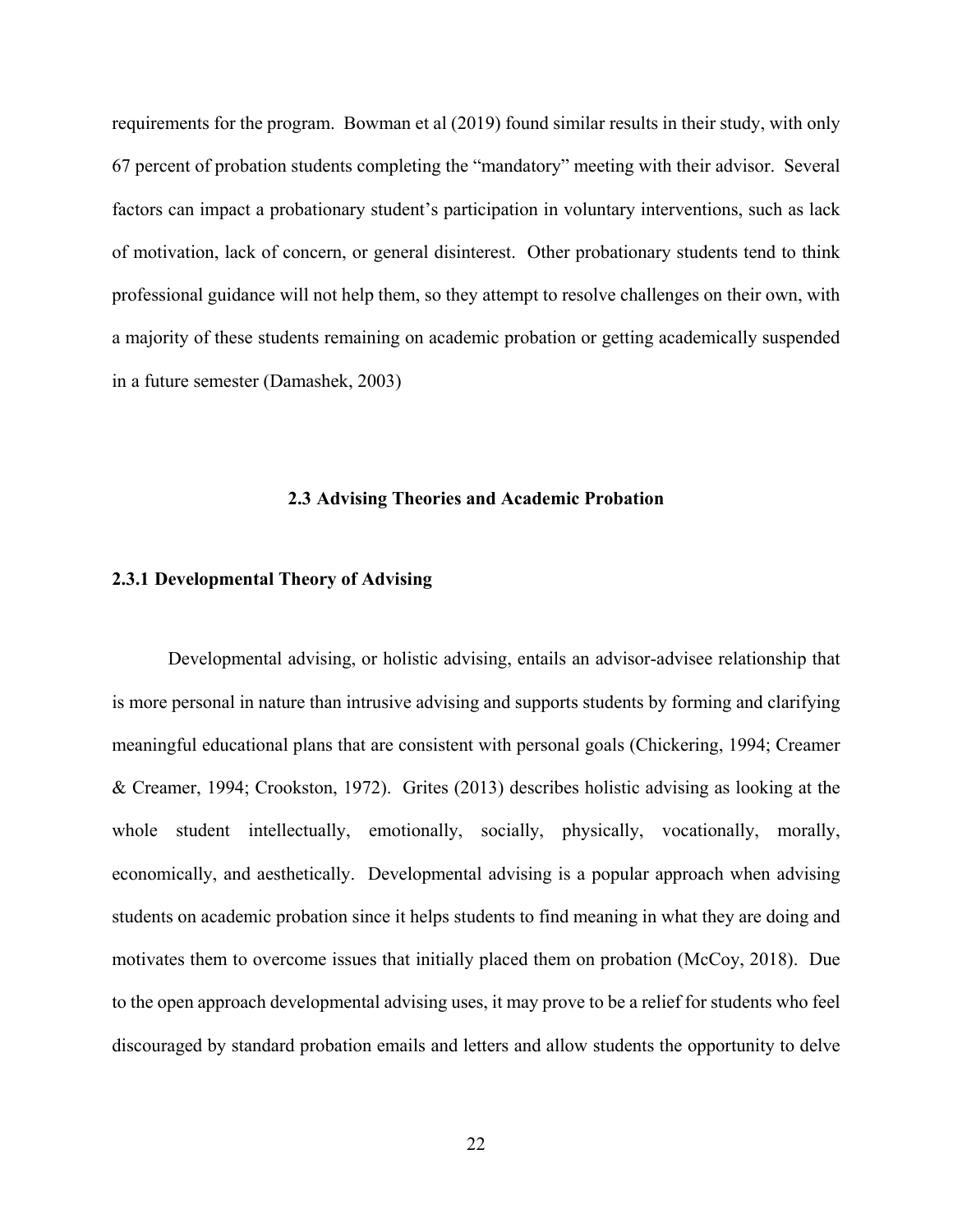deeper into issues than a more prescriptive advising approach would (Kirk-Kuwaye & Nishida, 2001).

Developmental advising concentrates on finding different ways to engage students beyond their academics, focusing a lot on relationships with faculty, staff, peer advisors, mentors, and tutors (Colvin, 2007; Ender & Newton, 2000). Although advisors do not specifically reach out and require advising appointments, creating solid relationships proves to be beneficial in its own way with probationary students. Drake, Jordan, and Miller (2013) believe that there is a deep connection between academic advising and student success, with Rawlins and Rawlins (2005) supporting this claim and indicating that academic advisors should be friends with their advisees for students to be academically successful. However, Newman (1998) found that students who have a nonadaptive approach to their academics do not succeed with a developmental advising approach since they wait until a faculty member or advisor reaches out about their performance in the classroom, which may at times happen too late.

It is imperative for advisors to modify advising approaches based on what works best with a student; however, the literature provides mixed reviews on student perceptions of advising and how those perceptions factor into overall GPA. Stormes and Gold (2016) found no significant differences between advising models and students' GPAs at Humboldt State University. They found that the advising model did not affect whether students on probation returned to good standing. In contrast, Mottarella et al (2004) found that students value the relationship with their advisor rather than the method or model of advising, but the study did not include whether that impacted a student's overall academic performance.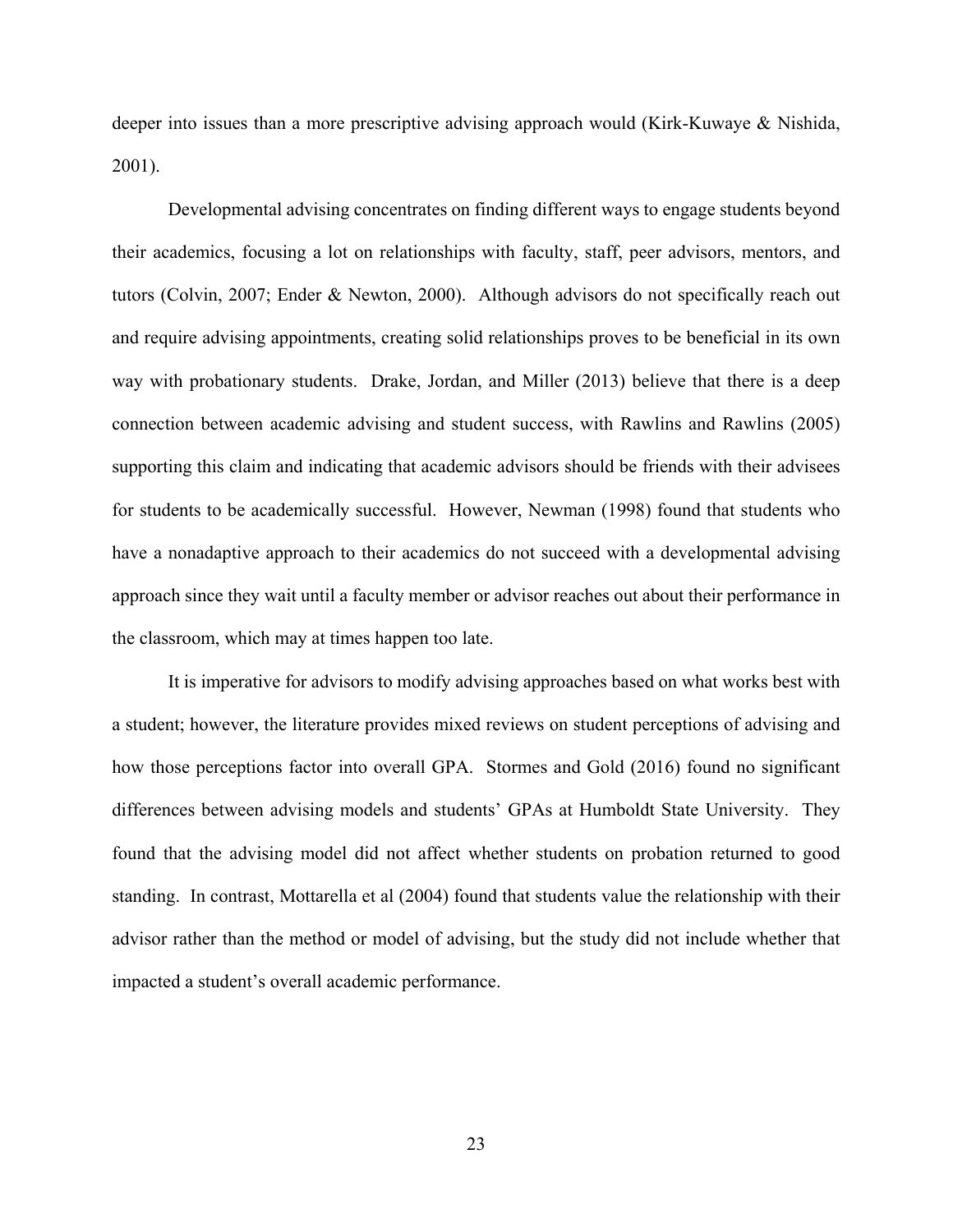## **2.3.2 Intrusive Theory of Advising**

One of the most frequently cited advising approaches for advising probationary students is intrusive advising (Higgins, 2003; King, 2005). Intrusive advising, otherwise known as proactive advising or high involvement advising, is an advising approach that holds the student accountable for problem solving and decision making while identifying solutions and establishing agreements between the student and advisor for future success (Vander Schee, 2007). Intrusive advising is shown to help support students who are facing academic probation, or are currently on academic probation (Earl, 1988; Glennen & Baxley, 1985; Vowell & Karst, 1987).

The goal of intrusive advising is to help students feel cared for by the institution (Varney, 2003). Heisserer and Parette (2002) found that students who perceive someone cares about them at the institution are more likely to be academically successful than those who feel like they are uncared for. There is a strong relationship between a student needing to feel that they matter and that other peers, college personnel, faculty, staff, etc., care for them (Schlossberg, 1989). Academic advisors can show caring for individual students while taking on an intrusive approach in distinctive ways that start as early as orientation with different outreach efforts to students.

Academic advisors work with students in a proactive way to help improve their academic success. Once there is a supportive, working relationship between the advisor and the student, agreements can be made. Commonly established agreements associated with intrusive advising could include mandatory advising sessions with an advisor and other support groups on campus (Earl, 1988).

One of the earliest studies in the field was on training faculty members at the University of Nevada, Las Vegas, in an intrusive advising approach that required students to seek faculty member guidance (Glennen, 1975). Within the first two years of the program, students increased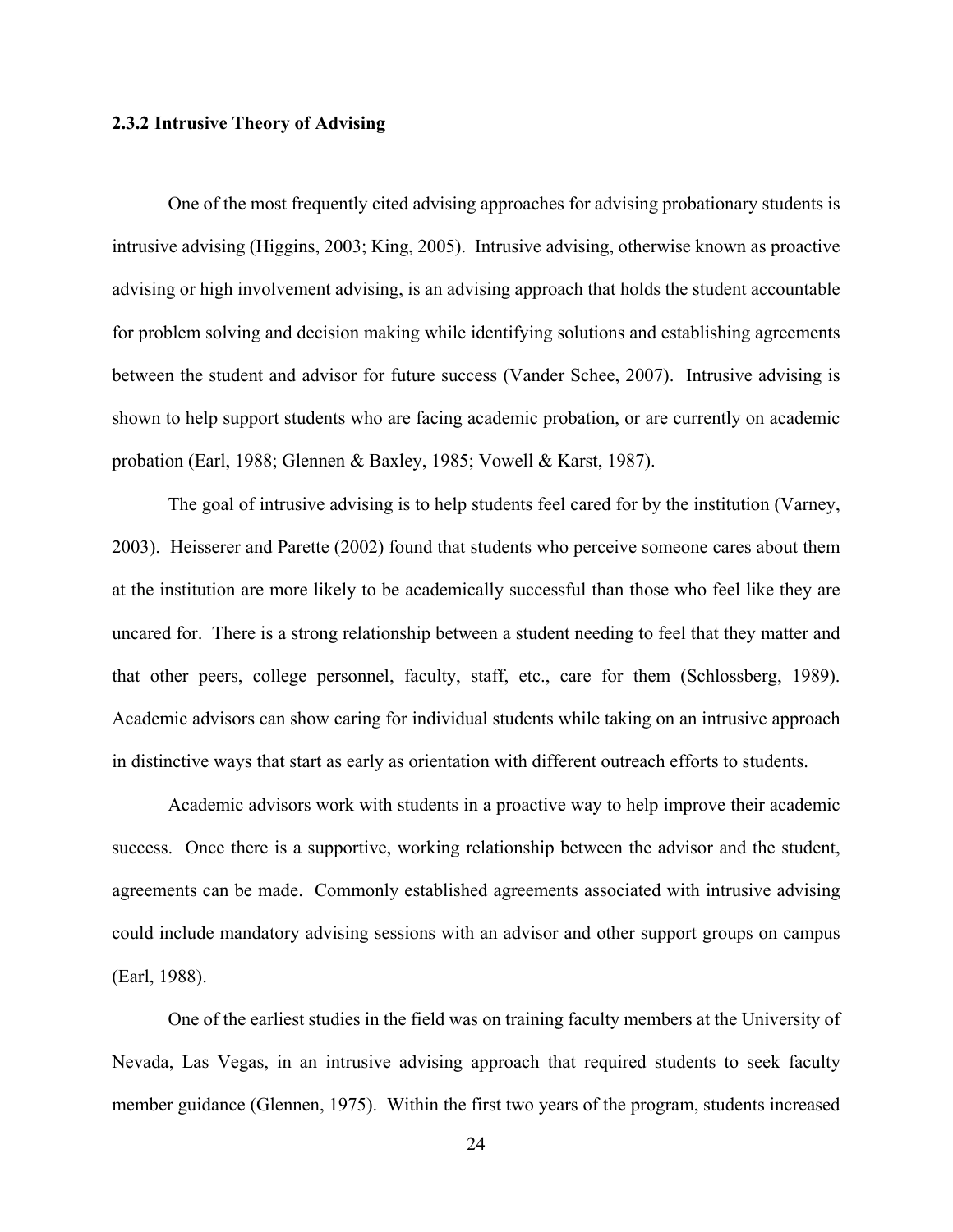their academic performance, the university reduced the number of students on probation, and enrollment numbers increased by decreasing attrition from 45 percent to 6 percent. Contrary to this finding, Schwebel, Walburn, Jacobsen, Jerrolds, and Klyce (2008) conducted a four-year randomized longitudinal study of 501 students at the University of Alabama - Birmingham who were undeclared, pre-nursing, or psychology majors. The results showed an increase in the number of advising appointments that were made when academic advisors reached out to these students; however, the increase in appointments was not associated with student retention or their academic progress.

## **2.3.3 Intrusive Advising and Retention**

Retention and persistence issues are a continuous concern for institutions, specifically with academic probation students (Cholewa & Ramaswami, 2015; Kiser & Hammer, 2016). Students on probation are more at risk than other populations of leaving the institution without any sort of intervention (Abelman & Molina, 2001; Vander Schee, 2007). Academic advising offers an effective strategy to retain students who are most likely to drop out, including probation and firstgeneration students (Glennen & Baxley, 1985; Schwebel et al., 2008; Vander Schee, 2007).

Intrusive advising as an intervention may act as a way to support students by increasing their skills for success (Abelman & Molina, 2001; Abelman & Molina, 2002; Molina & Abelman, 2000; Schwabel et al., 2012; Vander Schee, 2007; Varney, 2003). It may also help provide more personal interventions through high-impact activities such as in-person meetings and workshops and encourage student interactions and engagement with members of the institutional community (Varney, 2003). With an intrusive advising approach, students may be retained at a higher rate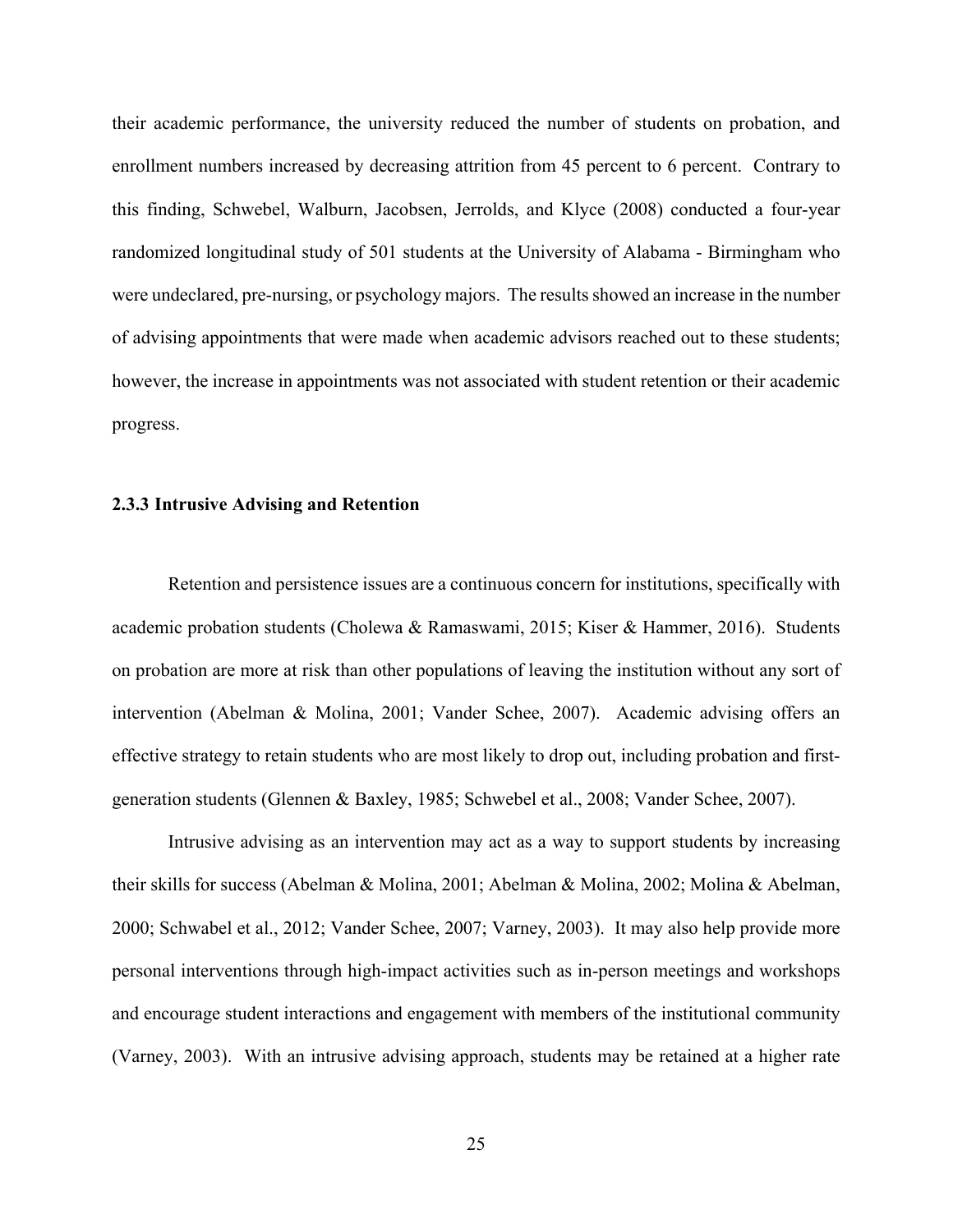due to proactive interventions that help engage the student in the campus community and make the student feel a sense of belonging to the institution.

## **2.3.4 Intrusive Advising and Academic Probation**

Abelman and Molina (2001) conducted a study on intrusive advising and advisor outreach for students at-risk and on academic probation. The researchers randomly selected 210 sophomores and juniors in the Arts and Sciences at a mid-western urban institution who fell below a 2.0 GPA and broke them into three groups: non-intrusion, moderate intrusion, and full intrusion. The non-intrusion group received a letter from student services saying they were on probation; the moderate intrusion group received the same letter and a phone call from the Coordinator of the Academic Advising office going over the letter in more detail and talking through academic progress, progress towards graduation, outstanding requirements, and individual course responsibilities; and the full intrusion group received a customized letter that required them to meet with the Coordinator of Academic Advising to discuss their probationary status as well as a followup phone call to schedule the meeting. The in-person meeting consisted of a self-assessment as well as developing strategies moving forward. The results of the study indicated that the full intrusion group had the greatest improvement in GPA and were more likely to be retained at the university compared to students with less intrusive approaches. The study also concluded that the more intrusive the approach, the greater the long-term impact on academic performance. Other studies supported these findings and found that intrusive advising for probationary students with high levels of advisor involvement contributed to higher grade point averages and retention rates compared to low advisor involvement (Kirk-Kuwaye & Nishida, 2001; Molina & Abelman, 2000).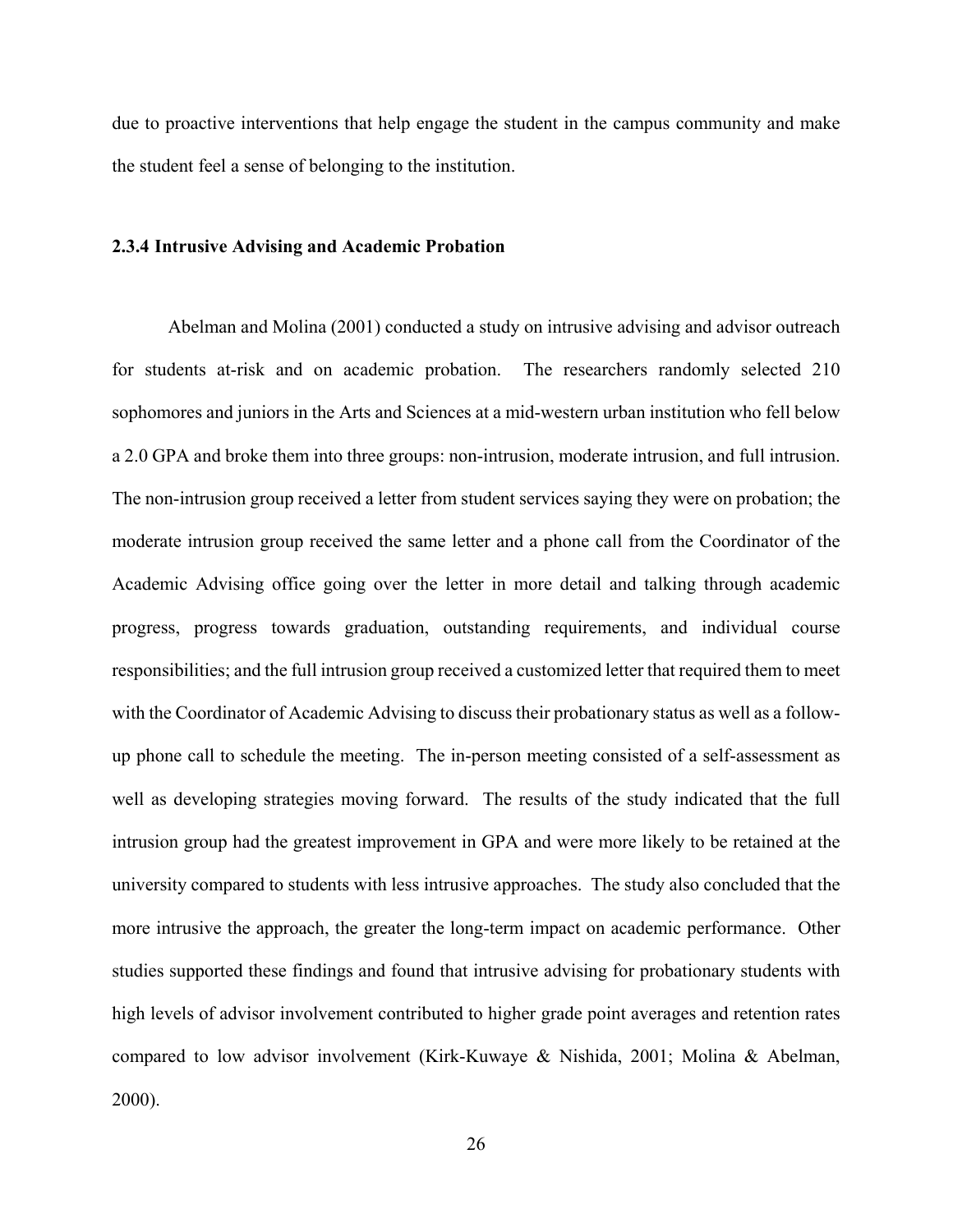Contrary to the aforementioned findings, Jesckhe, Johnson, and Williams (2001) conducted a three-year study at Purdue University where 126 nontraditional psychology students were assigned to either an intrusive advising group led by faculty advisors where advising appointments were required and initial outreach was done by the advisor, or to a prescriptive intrusive advising group led by faculty advisors where appointments were voluntary. Unlike previous research conducted, the study resulted in little difference in students' academic success with their GPA being similar across the two groups; however, the intrusive advising group reported greater advisor satisfaction overall.

Although intrusive advising requires a proactive approach when advising students, research shows that it may be more effective to remind students of advising appointments rather than require them, since such a requirement could hinder the advising relationship between the advisor and the student (Schwebel et al., 2008). Academic advising should be looked at as an opportunity, not a mandatory requirement in college, especially when working with students on, or facing, academic probation.

## **2.4 Conclusion**

Academic advising is a valuable resource for all students in college, but it is even more invaluable to students who are on, or facing, academic probation. Academic probation acts as a warning to students that indicates that if their academics do not improve, they could be considered for suspension or dismissal from the university. Typically, the minimum threshold requirement is a 2.0 grade point average, but it can vary by institution (Moss & Yeaton, 2015). For a student to progress towards returning to good academic standing, institutions have come up with various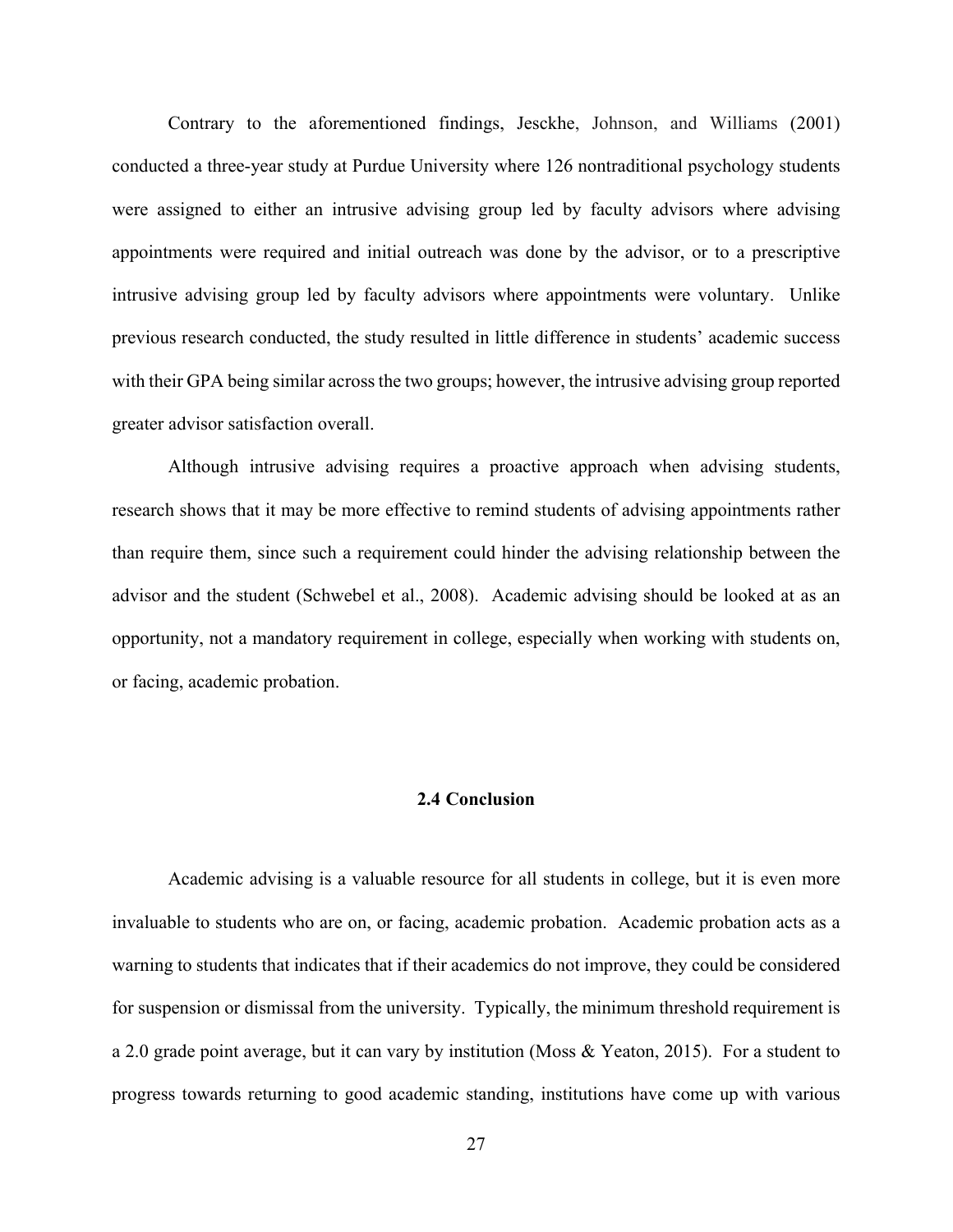interventions, with intrusive advising being one of the most researched in helping and supporting students either to meet or exceed the minimum academic threshold.

Academic advising utilizes different advising models based on an institution's culture, goals, policies and procedures, and student needs (Habley & Morales, 1998). Centralized, decentralized, and shared models are used when advising students on academic probation; however, there is no specific model that proves to be more beneficial than others. Additionally, faculty and professional advisors tend to have mixed reviews when advising students on probation, with literature pointing to the advantages and challenges of each type of advisor.

Academic advising is conducted using a variety of approaches, with the two most researched being developmental and intrusive when working with probationary students. Although there is no single approach that is considered the correct way to advise students on probation, studies have shown a positive relationship between intrusive advising and GPA, retention rates, more advising appointments being scheduled and attended, lower attrition rates, increased levels of support, and an overall sense of being cared for at an institution. In addition to academic advising, there are other mandatory and involuntary interventions that help students to develop the skills needed to overcome future challenges and return to good academic standing.

Academic advising plays an essential role in a student's collegiate educational experience and can be a beneficial resource, specifically with students who are in jeopardy of being placed on academic probation or who are currently on academic probation. Academic advising can play a positive role when supporting all students, but an intrusive advising approach is invaluable when helping students on academic probation return to good academic standing since it provides the support and tools needed for an academically successful college career.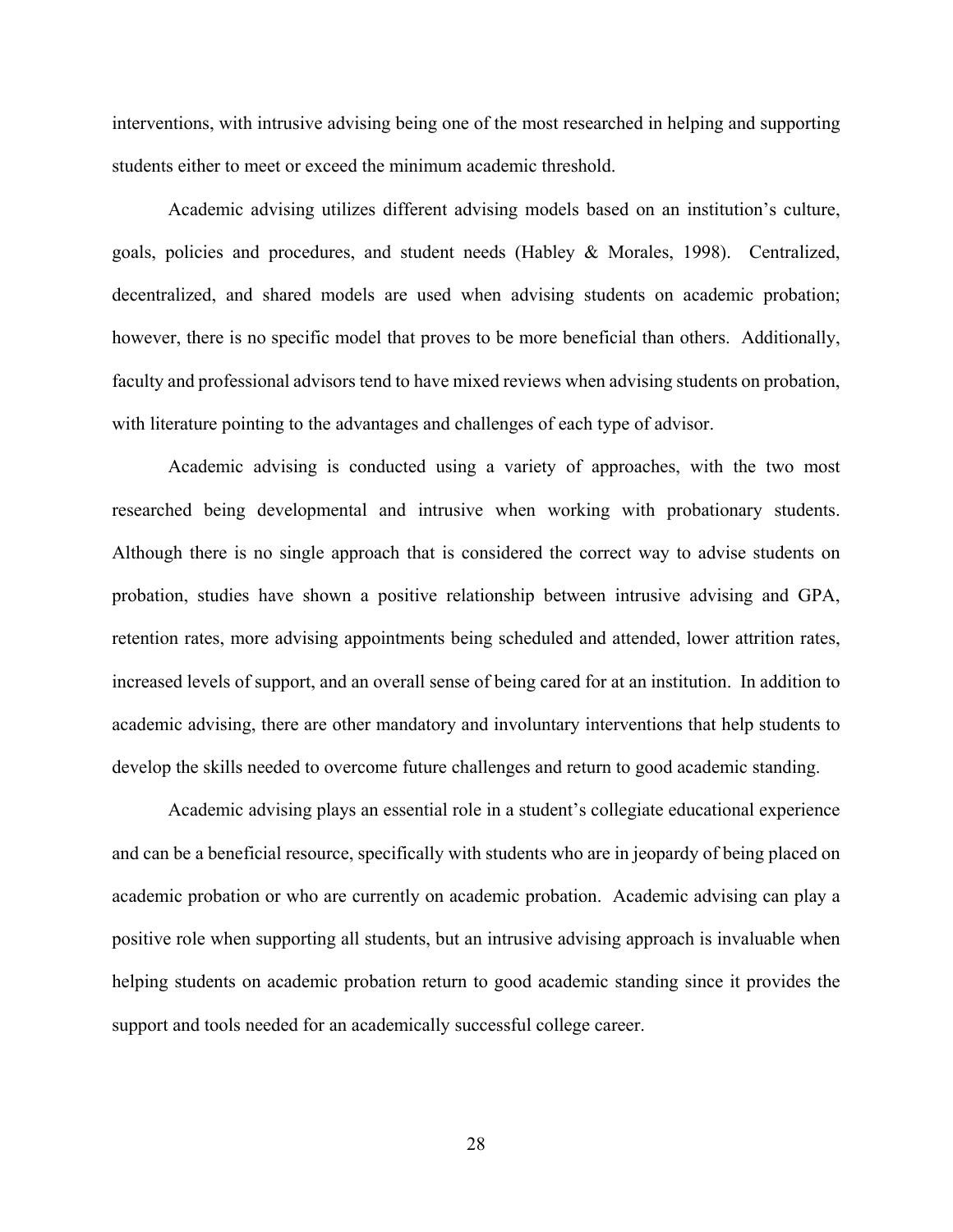### **3.0 Methodology**

# **3.1 Statement of the Problem**

In line with research findings, the retention rate for the humanities and social sciences college at the university where this study took place is the lowest from the first to second year. Every semester, a group of undeclared students is placed on academic probation due to not meeting the minimum grade threshold set forth by the college. In fall 2019, the number of undeclared students facing an academic action, which consists of academic probation, continued probation, suspension, or being dropped from the college was at 6 percent, or roughly 20 students. This was the highest number of undeclared students on an action in the past five years. Academic advisors have the responsibility of providing consistent advising support to all students, especially those students facing academic probation. However, the support given to these students by their academic advisors is inconsistent across the college. This causes some students to receive the support needed to return to good academic standing as soon as the following semester, whereas other students may receive no support at all, leading to possible suspension.

#### **3.2 Framework of the Study**

The theoretical framework for this research is intrusive advising. Intrusive advising involves intentional contact with a student with the goal of developing a caring and beneficial relationship (Varney, 2007). Intrusive advising is a combination of developmental and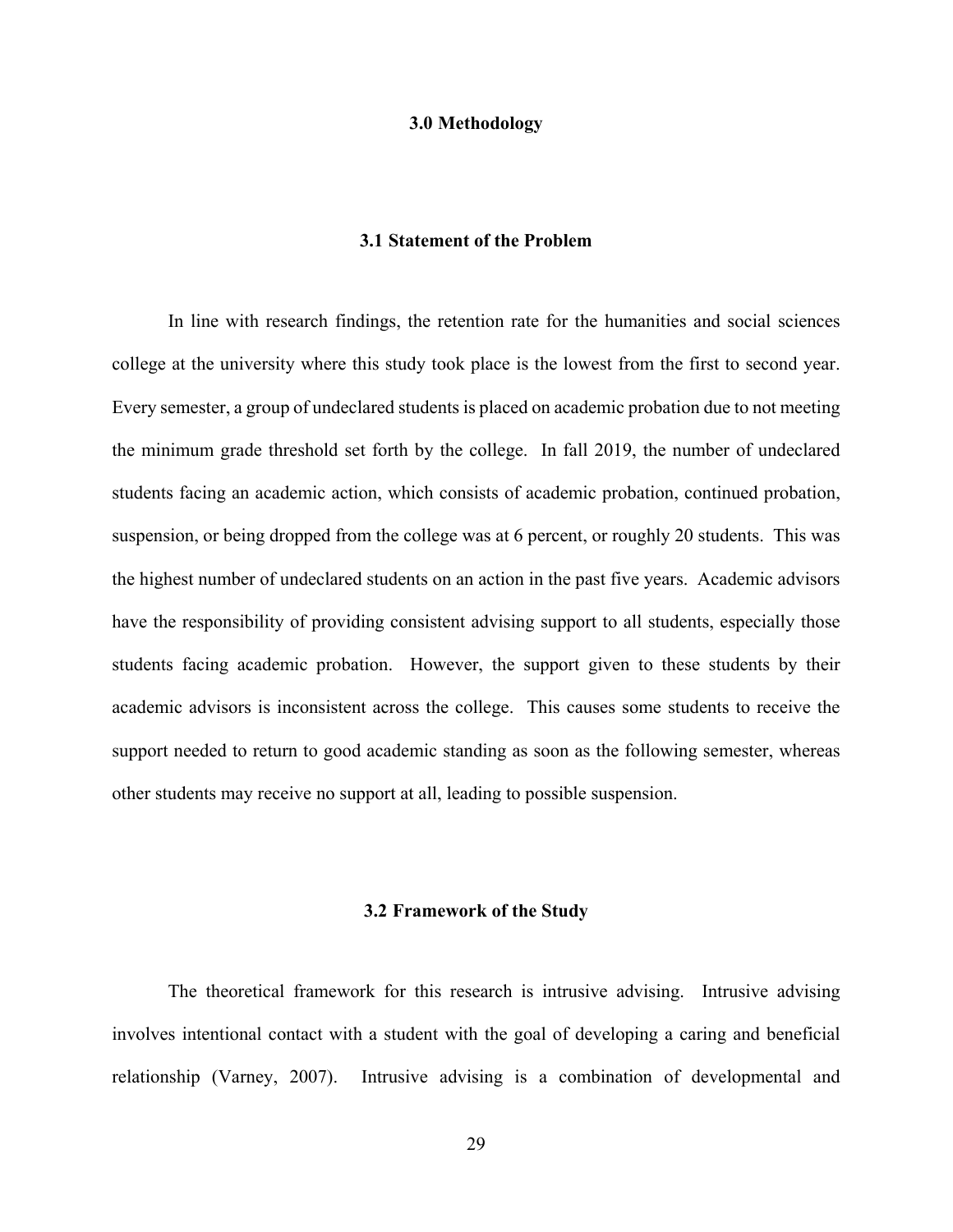prescriptive advising; however, the intrusive advising approach is more proactive in making the initial contact with the student to help offer support (Vander Schee, 2007; Varney, 2007). Since the intrusive advising approach can combine both developmental and prescriptive advising, it is important to note the differences between the two advising approaches.

Developmental advising focuses on the student holistically, not solely on academics. It recognizes the importance of interactions between the student and campus environment, focuses on the student as a whole, and works with the student at that person's life stage development (King, 2005). Developmental advising helps advisors get to know the student both in and out of the classroom and fosters the student-advisor relationship (Winston et al., 1984). Unlike developmental advising, prescriptive advising is focused on a student's academics. It limits advising sessions to academic matters such as course selection, process of registration, or explanations of degree curricula (Drake, 2011, p. 10). Prescriptive advising is typically known for a student coming to an advisor for a specific answer and does not typically promote an advising relationship (Barbuto et al., 2011). Heisserer and Parette (2002) found that the only variable that has a direct effect on student persistence is the relationship a student has with a member in the college community (p.72). Although this is imperative for all students, it may be more beneficial for students on, or facing, academic probation.

Intrusive advising has been discussed in studies that focus on college retention efforts and outreach strategies (Fowler & Boylan, 2010; Rosenbaum et al., 2016; Seltzer, 2016). Studies have found that in order to retain students, intrusive strategies such as advisors sharing information about curriculum requirements, campus culture, and university culture, may be beneficial (Levinstein, 2018; Torres & Hernandez, 2009; Varney, 2007). The research studies conducted previously allow for assumptions to be made on how students are retained by intrusive advising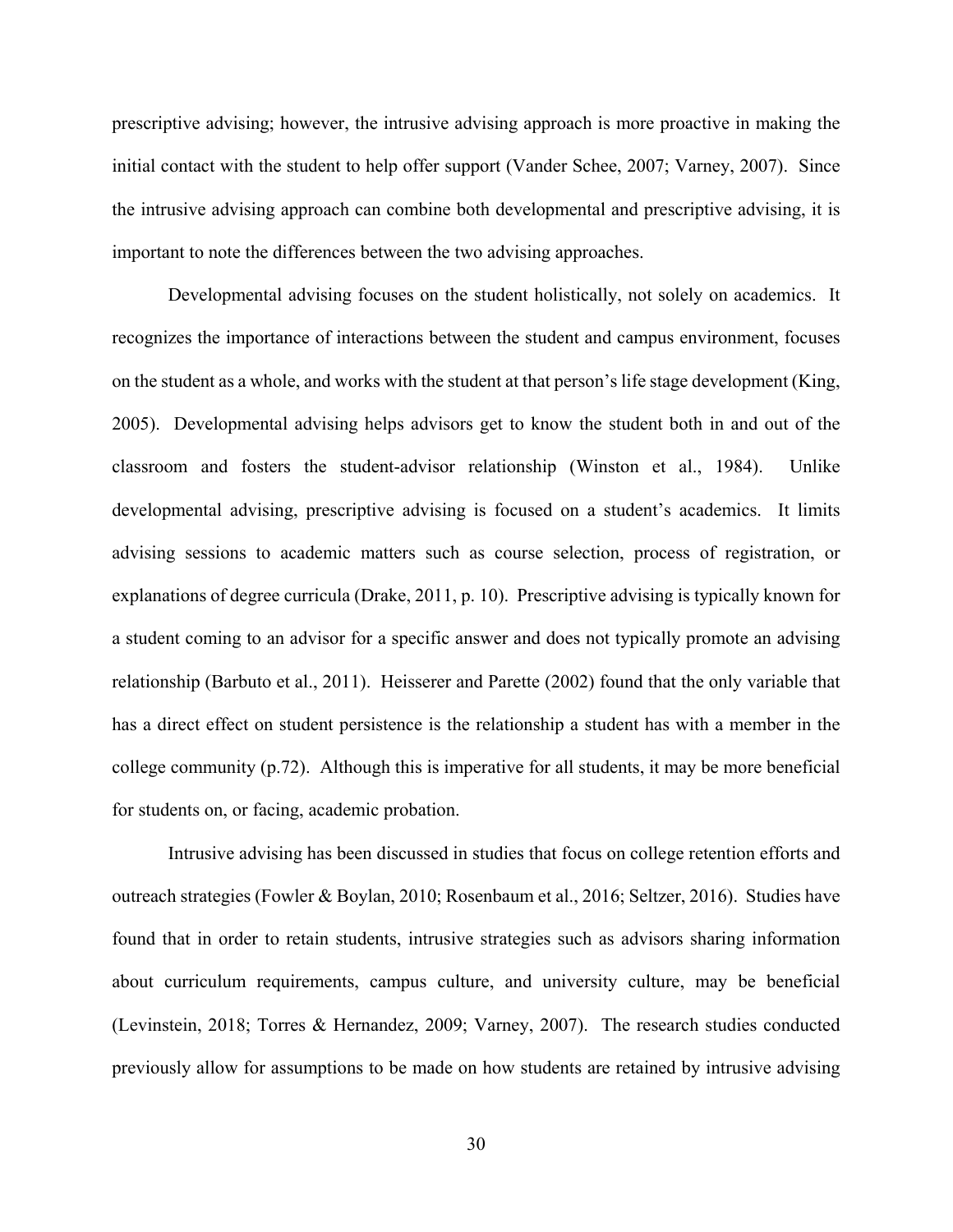efforts. However, the literature is limited on how effective intrusive advising appointments and tools are on academic performance, specifically for undeclared first- and second-year students facing academic probation. Table 1 provides a reference guide on the inquiry questions that guided this study, the data that was collected and analyzed, and the literature that supported the framework.

| <b>Research Questions</b> | <b>Data Collection</b> | <b>Literature Support</b> | Data Analysis           |
|---------------------------|------------------------|---------------------------|-------------------------|
| What are students'        | Qualtrics survey;      | Abelman & Molina,         | Descriptive             |
| perceptions of intrusive  | Questions from         | 2001; Abelman &           | statistics;             |
| advising?                 | semi-structured        | Molina, 2002;             | Narrative thematic      |
|                           | interview; Advising    | Molina & Abelman,         | analysis                |
|                           | appointments           | 2000; Schwabel et         |                         |
|                           |                        | al., 2012; Vander         |                         |
|                           |                        | Schee, 2007;              |                         |
|                           |                        | Varney, 2003              |                         |
| How many students who     | Qualtrics survey       | Coleman &                 | Academic record in      |
| engaged in intrusive      |                        | Freeman, 1996;            | <b>Student Services</b> |
| advising increased their  |                        | Kirk-Kuwaye &             | Suite                   |
| GPA at final semester?    |                        | Nishida, 2001;            |                         |
|                           |                        | Molina & Abelman,         |                         |
|                           |                        | 2000; Yang, Yon, &        |                         |
|                           |                        | Kim, 2013                 |                         |
| What are students'        | Qualtrics survey;      | Kirk-Kuwaye &             | Academic record in      |
| perceptions of the        | Student success plan   | Nishida, 2001;            | <b>Student Services</b> |
| student success plan      |                        | Molina & Abelman,         | Suite; Descriptive      |
| contributing to their     |                        | 2000; Yang, Yon, &        | statistics              |
| academic performance in   |                        | Kim, 2013; Varney,        |                         |
| the second half of the    |                        | 2003                      |                         |
| semester?                 |                        |                           |                         |

**Table 1** Investigative Criteria for Framing Research Study

Intrusive advising has always been the advising approach that I use the most when working with students who are currently on academic probation, or who may be placed on academic probation. In my experience, students who are struggling academically are more reluctant to reach out to their academic advisor for help, whether it be they do not know how to, or they do not want to be seen as incompetent in handling the rigorous coursework. If students do reach out, it is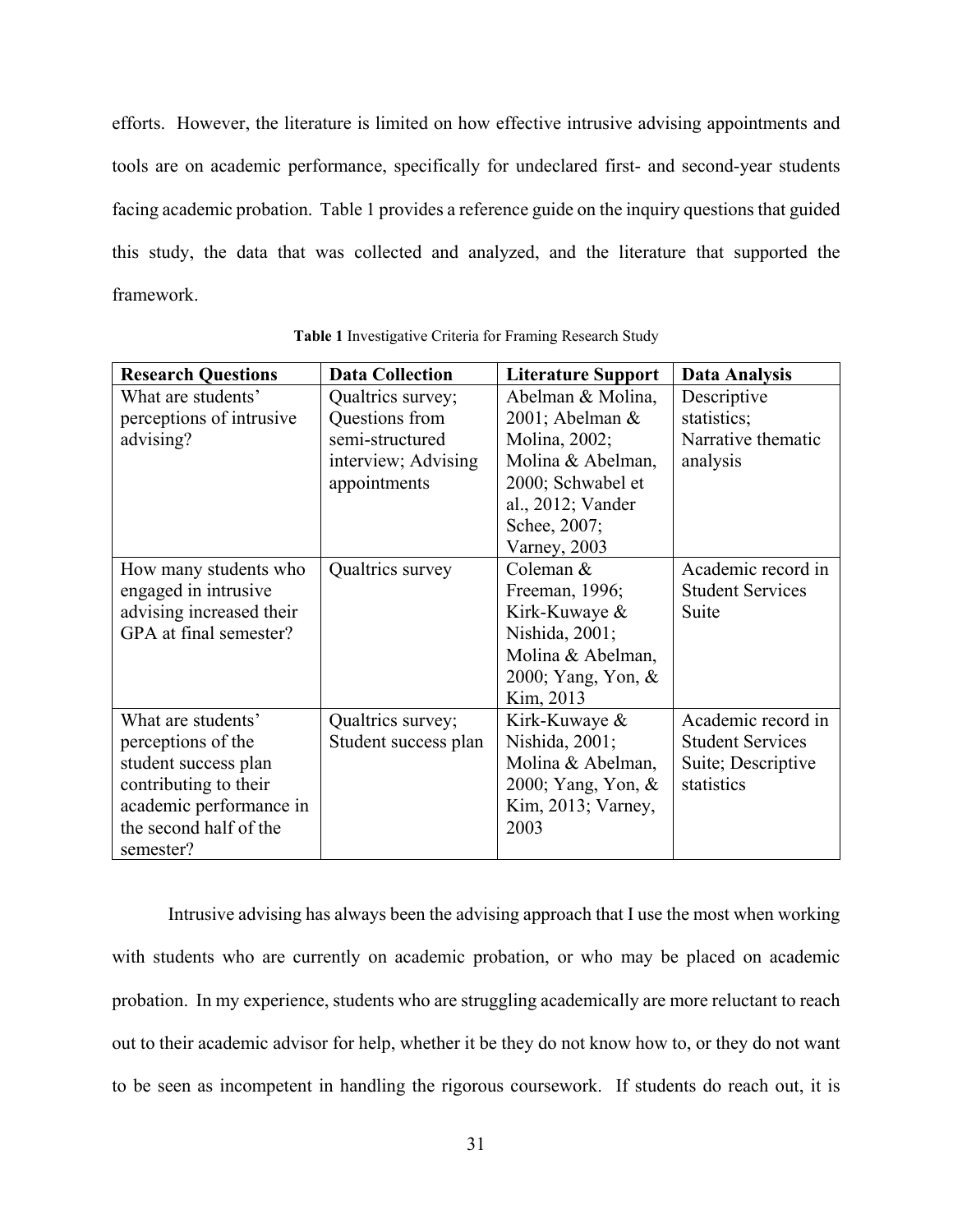usually too late in the semester to make a true impact on their academic performance. By using an intrusive advising approach, academic advisors are taking on the responsibility of reaching out to the student to connect and engage earlier in the semester rather than leaving it up to the student to start the initial outreach.

From my own advising experience, I have found that students who are faced with academic probation, or currently on academic probation, seem to appreciate my outreach after seeing midsemester grades to check in on how they feel they are performing academically up to that point in the semester. This is also a time when I chat with students regarding how they feel their college experience is thus far, which opens the door to more in-depth conversations of what could be happening outside the classroom. By using an intrusive advising approach of consistent outreach to students, in addition to establishing a solid professional relationship with the student, academic advisors can make a positive impact on a student both academically and non-academically, making the student feel more comfortable in their courses in addition to the college as a whole.

## **3.3 Research Setting**

The research site for this study is a highly competitive private university located in Southwestern Pennsylvania. This prestigious institution offers undergraduate programs in the arts, sciences, business, humanities and social sciences, and engineering. The institution is known for its rigorous academics and competitive nature. The current study is focused specifically on a centralized advising center made up of four full-time staff advisors and approximately 280 undeclared students in the humanities and social sciences. The target population is undeclared first- and second year students who are advised by me, the primary academic advisor. In the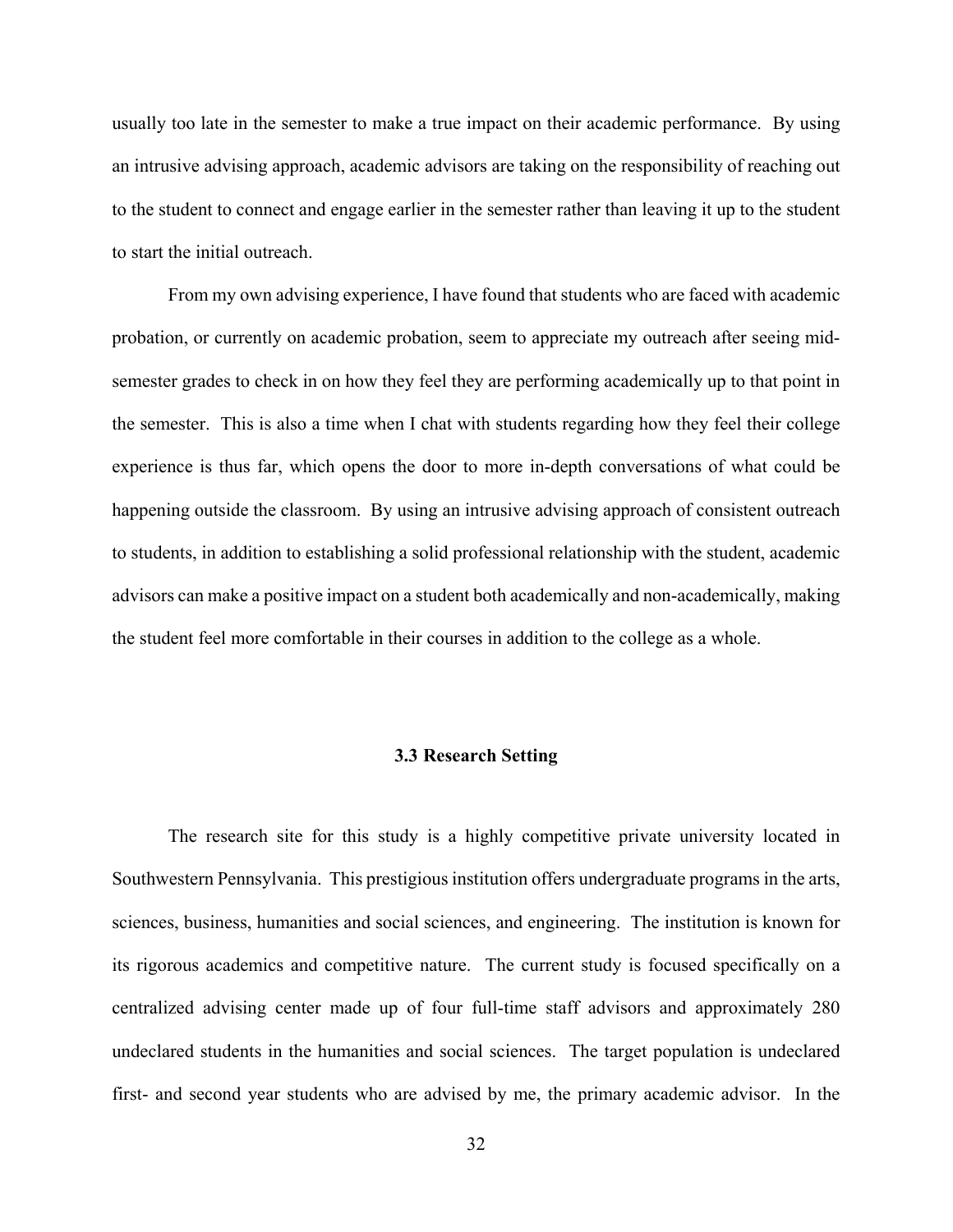college, students have up to two years to declare their primary major after matriculation. In recent years, the advising center has noted a trend where students have been waiting until the end of their sophomore year to declare their major, when they get assigned a departmental advisor.

Academic advisors have very limited access to grades throughout the semester and can only see a student's mid-semester and final grades. Since mid-semester is the first-time academic advisors are able to view how a student is performing academically in their courses, there are many questions to be asked of the student regarding how they feel the semester is going and how their time is thus far at the university. To gather this information, I conducted semi-structured interviews with undeclared first- and second-year students who were facing academic probation based on their GPA at mid-semester, invited students to participate in weekly academic advising appointments, administered two quantitative surveys, and had the student complete a student success plan to gain a more in-depth understanding.

### **3.4 Inquiry Questions**

The following research questions guided this study:

- 1. What are students' perceptions of intrusive advising?
- 2. How many students who engaged in intrusive advising increased their GPA at final semester?
- 3. What are students' perceptions of the student success plan contributing to their academic performance in the second half of the semester?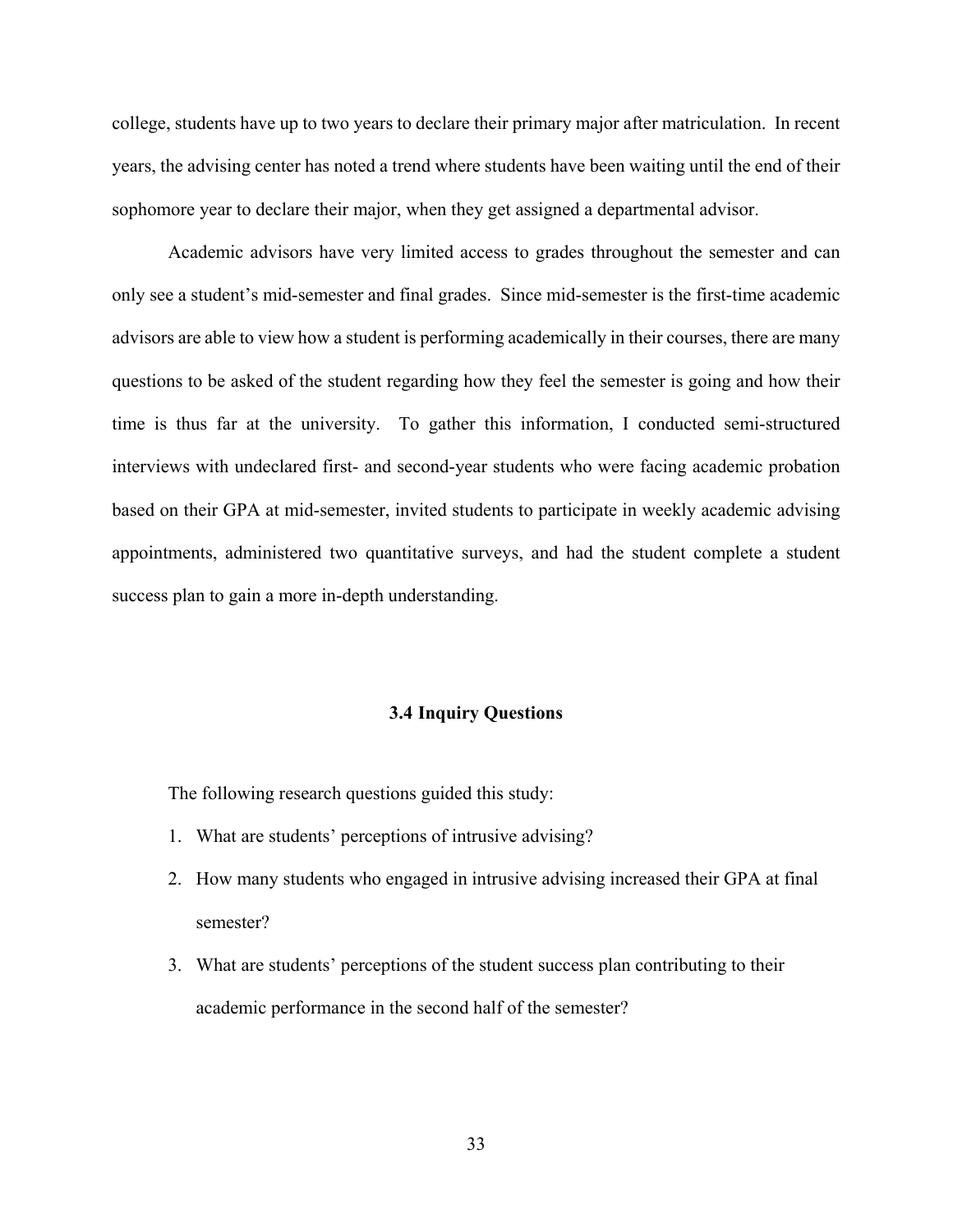### **3.5 Methodology**

To accomplish the purpose of this inquiry, I used a mixed methods study of qualitative and quantitative approaches. Mixed methods research is a type of research in which both qualitative and quantitative research approaches are combined for the broad purpose of achieving breadth and depth of understanding and corroboration (Johnson, Onwuegbuzie & Turner, 2007, p. 123). By using a mixed method research study, the end product may be superior to mono-methods studies (Johnson & Christensen, 2017).

Within a mixed methods study, triangulation may occur. Triangulation is a method used to increase the credibility and validity in research findings (Campbell & Friske, 1959). Concurrent triangulation refers to the single-phase timing in which both qualitative and quantitative methods are used with equal weight (Creswell et al., 2003). Concurrent triangulation occurred in this study due to the qualitative and quantitative methods being conducted within the six-week timeframe. The results from the data were analyzed after the completion of the study to help interpret results.

Interviews are the most commonly used data collection, with the semi-structured format being the most frequently used in qualitative research (DiCicco-Bloom & Crabtree, 2006). Semistructured interviews are a common data collection method in qualitative research in which the quality of the interview influences the results of the study (Kallio et al., 2016). Due to the flexibility of semi-structured interviews, respondents can provide their answers using their own words in as much, or as little, detail as they like (Menter et al., 2013). In this study, the semistructured interview was the most effective way to explore how a student was feeling about their time thus far at the university while attending weekly advising appointments. Due to the openness and rapport built prior to the interview between me and each student, more in-depth and personal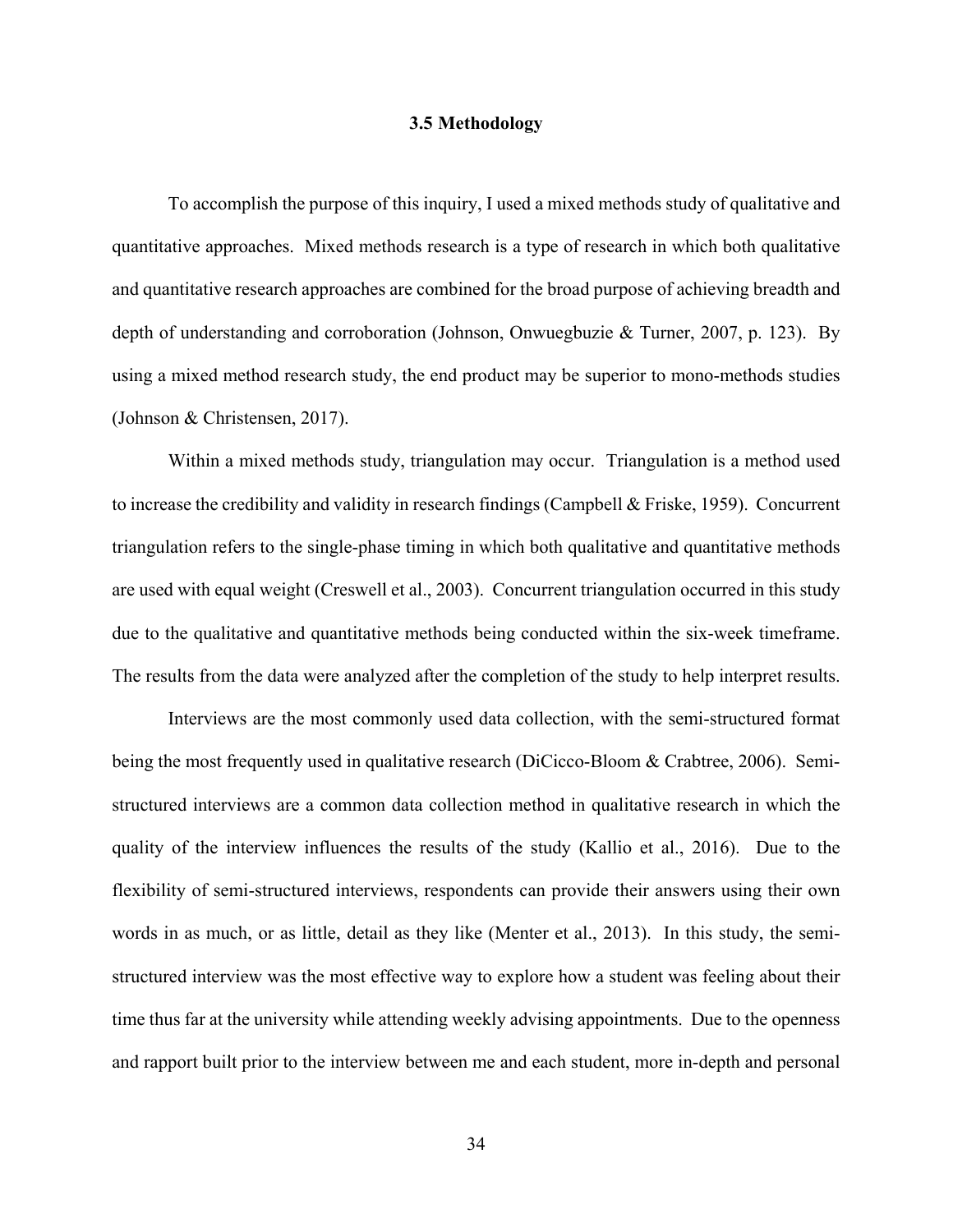feelings were shared. The semi-structured interview helped to provide more context and in-depth information beyond the questions listed on the surveys.

Survey research can use qualitative research strategies, quantitative research strategies, or both (Ponto, 2015). In this study, both surveys administered to students used questionnaires, which provided quantitative data. Questionnaires are one of the most common data collection methods; they typically include a series of items reflecting the research aims (Ponto, 2015). The first survey given to students measured the student success plan as the research aim, whereas the second survey measured intrusive advising, specifically the academic advising appointments, as the research aim. Both of these surveys were collected via Qualtrics and analyzed using descriptive statistics. Some of the many benefits of collecting data through an online survey include collecting large amounts of data efficiently, economically, and within a relatively short time (Epidemiol, 2016).

"Mixed methods research offers great promise for practicing researchers who would like to see methodologies describe and develop techniques that are closer to what researchers actually use in practice" (Johnson & Onwuegbuzie, 2004, p. 15). This study helped to look at how undeclared first- and second-year students viewed intrusive advising appointments while gathering valuable information on whether the tools they used contributed positively to their academic performance and overall GPA in the second half of the fall 2020 semester.

## **3.6 Data Collection**

For this study, undeclared first- and second-year students who fell below the 2.25 GPA threshold for upperclassmen, or 2.0 GPA threshold for first-year students, were required to meet with me after mid-semester grades were posted in order to review and talk about their academic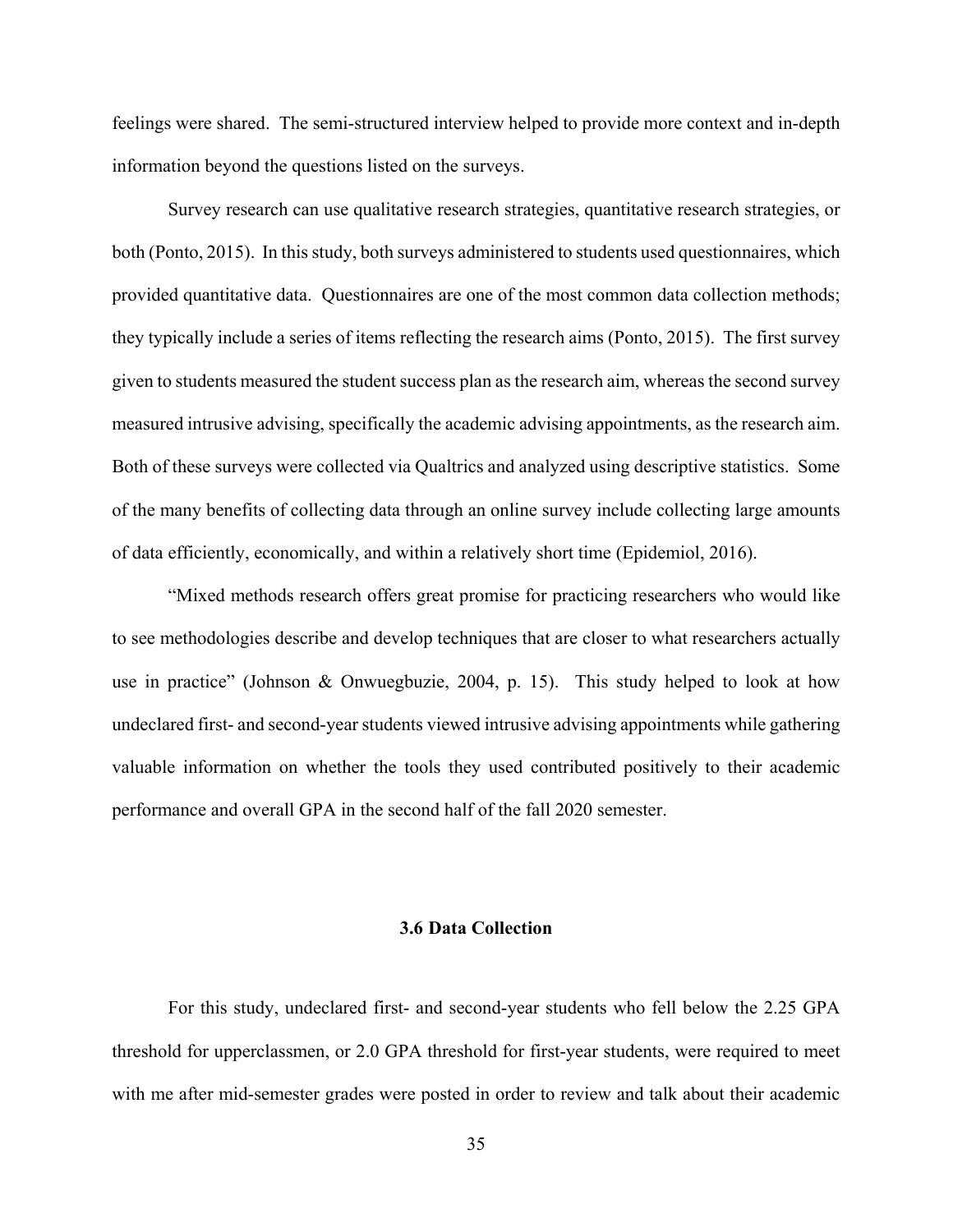performance. These students who were facing probation received an email from me requiring they set up an advising appointment within one week of receiving my email (see Appendix A for full email). This meeting occurred over Zoom, phone, or in-person. At that required meeting, students were invited to participate in weekly intrusive advising appointments with me throughout the remainder of the semester, approximately six weeks from October to December 2020. In addition to the weekly intrusive advising appointments, students were encouraged to complete a semistructured interview, two quantitative surveys, and a student success plan.

## **3.7 Instruments**

This study used the academic advising appointments, student success plan, semi-structured interview, and two surveys as instruments to collect data. The data was collected from the first advising appointment in October to after the completion of the final survey in December 2020. The instruments helped to measure my inquiry questions and determined if there was any impact on a student's academic performance and GPA from mid-semester to final grades.

### **3.7.1 Academic Advising Appointments**

The day of the week and mode of the student advising appointment was decided on by the student; they selected either Zoom, phone, or in-person to meet with me. The options available for these appointments were outlined in my online scheduling system so that students could view my availability. I sent an email to each student the day prior to their scheduled appointment to remind them of their appointment the following day. Each advising appointment was scheduled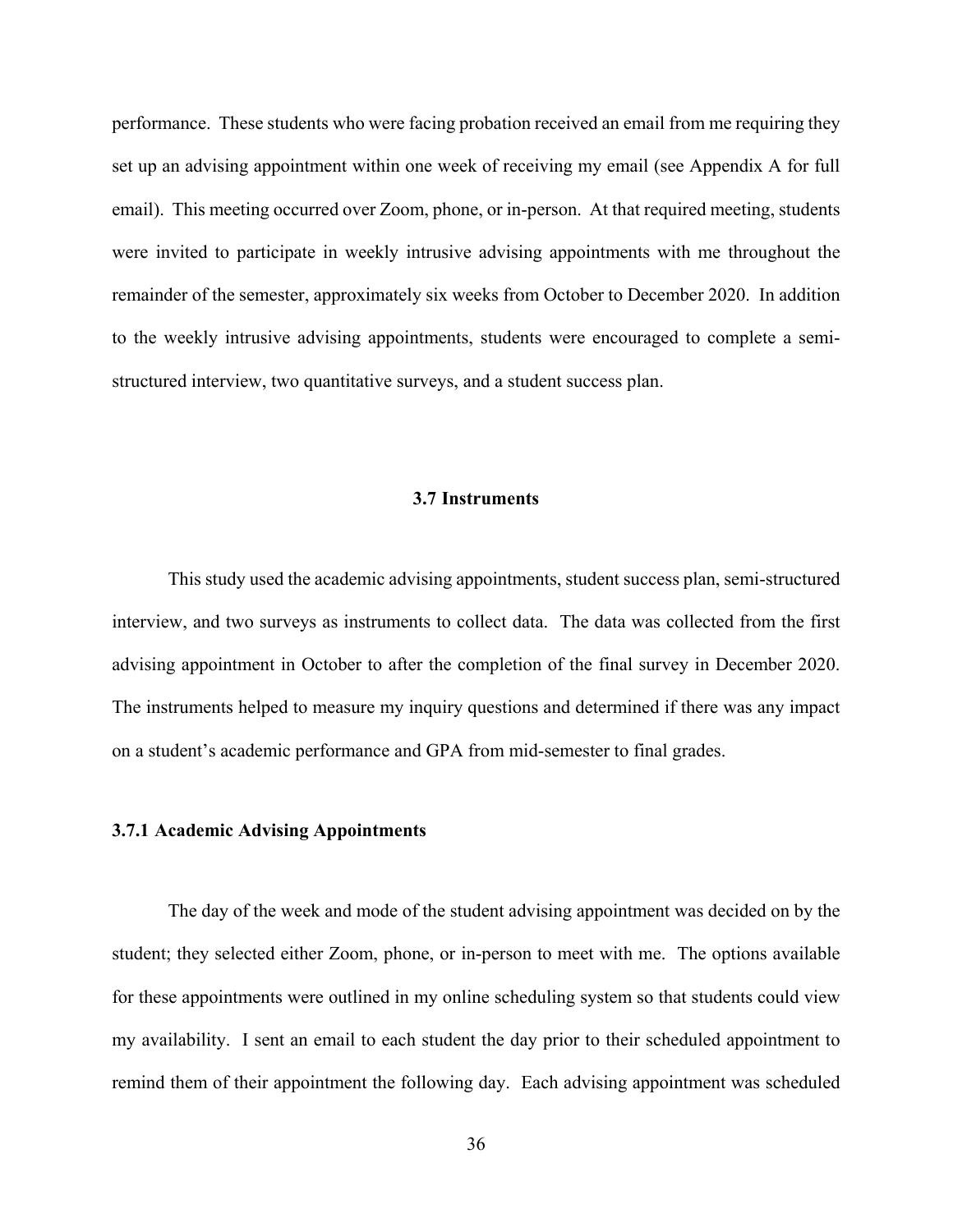for a half hour in length, although extra time was allotted on my schedule in the case the appointment ran late. The advising session started with a verbal student reflection on how they were currently feeling about their week. This was a safe space where students could disclose things happening academically or non-academically from when we last met. Notes were taken as the student was reflecting.

Each advising session touched on some, if not all, of the following: student reflection of the prior week, utilization of any student resources, upcoming assignments/exams, planning for the week ahead, non-academic topics, student success plan goals, and summary of the meeting. Although these were not all covered within the allotted 30-minute appointment time, the basic layout of the six-week program included:

- Week 1: Introductory meeting to the intrusive advising process, student success plan given to student and filled out by second advising appointment.
- Week 2: Discussion of student success plan (see Appendix B for full plan).
- Week 3: First quantitative survey given to student on their perspective of student success plan (see Appendix C for full survey). Students were given the first 10 to 15 minutes of appointment to complete the survey.
- Week 4: Semi-structured interview with the student (see Appendix D for full interview questions).
- Week 5: Reflection on semester thus far/progress of goals.
- Week 6: Preparation of final exams.

After the sixth week, students were given the second survey (see Appendix E for full survey) to gather their perspectives of the intrusive academic advising appointments. Students were given two weeks to complete the survey. All data was stored in Qualtrics.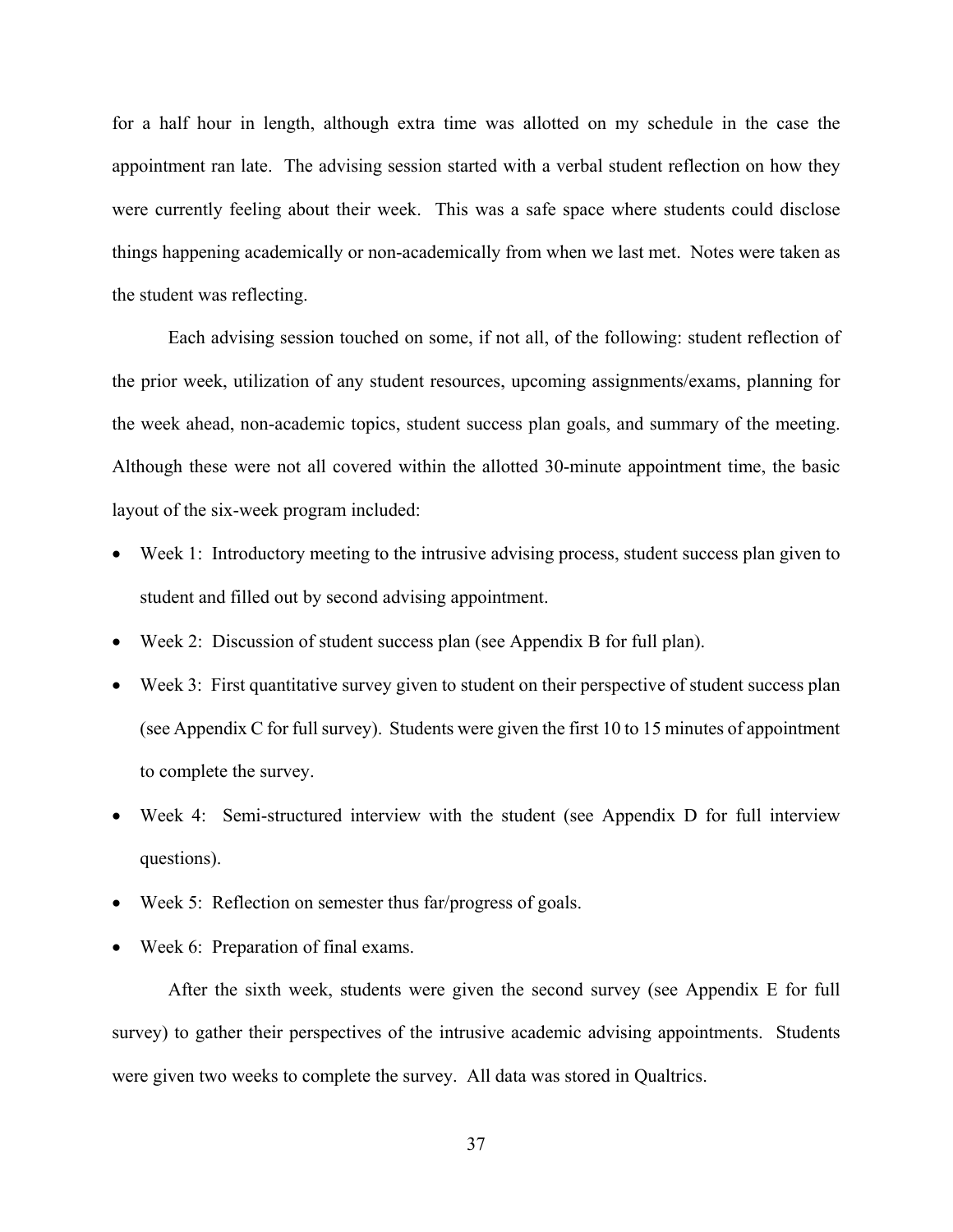## **3.7.2 Student Success Plan**

The student success plan is a writeable PDF document that was given to students during the first advising appointment. It allowed them to reflect on their academic performance in the first half of the semester as well as set both short- and long-term goals for the fall 2020 semester and beyond. The student success plan provided students the opportunity to learn more about resources available to them both on campus and virtually and encouraged students to begin thinking about how they were going to utilize these resources during the second half of the semester and in future semesters.

The student success plan was used during all advising appointments to help the advisor and the student uphold the standards that were agreed upon throughout the second half of the semester. This document helped to provide a visual and motivational tool for students when working towards the short- and long-term goals they had set for themselves. Students were told to have the student success plan completed for the second advising appointment so that we could go over the plan together to help clarify any questions and finalize next steps.

## **3.7.3 Semi-Structured Interview**

Semi-structured interviews were conducted with students in November 2020. The semistructured interview was built into the fourth advising session to ensure that the student would be present. Students were sent an email prior to their weekly appointment to ensure they knew of the interview and to obtain verbal consent. Once a student knew their rights for volunteering for this interview, it was conducted over Zoom or phone and lasted 30 minutes to gather a more in-depth look at how a student was feeling about their experience at the university both academically and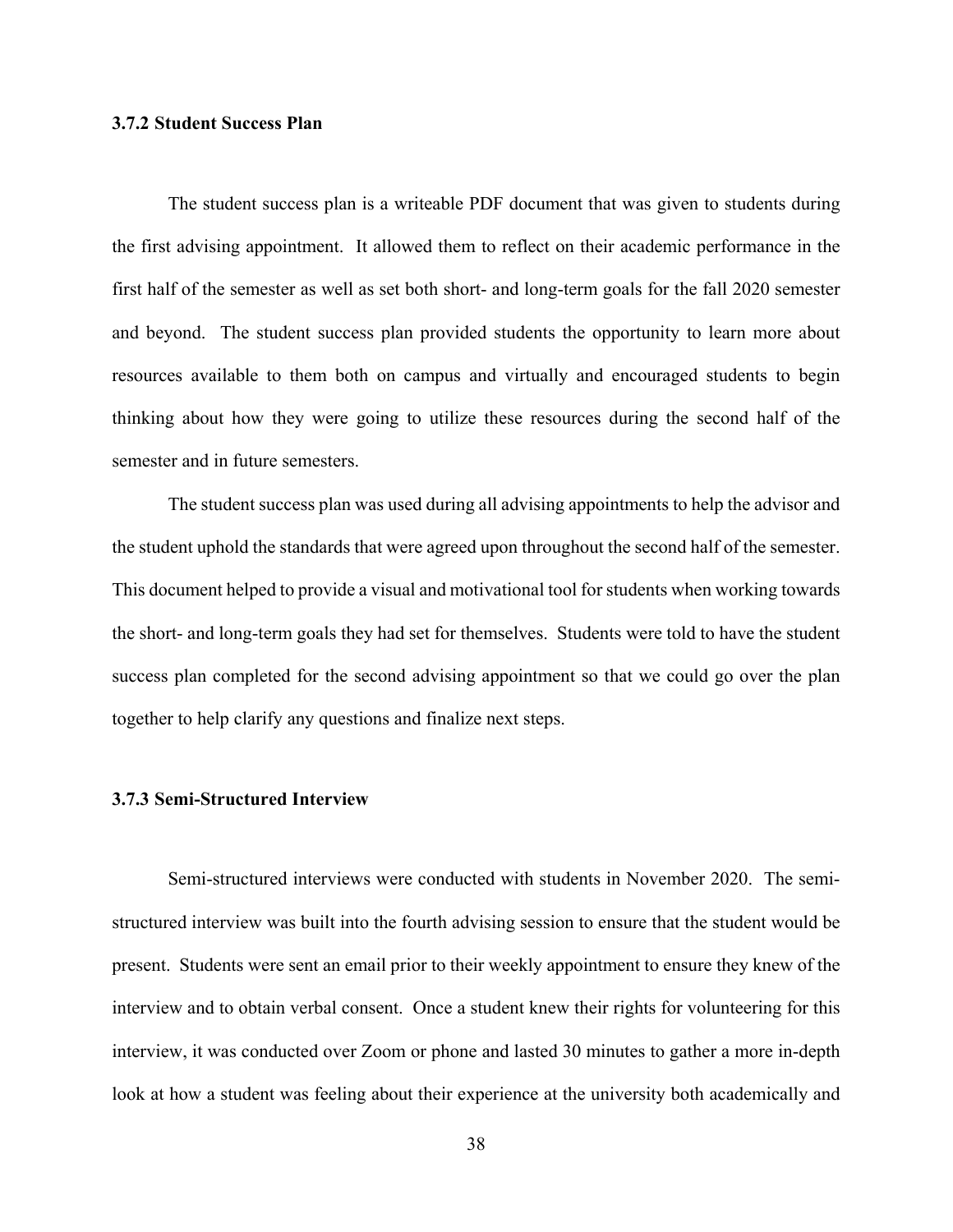non-academically thus far. Once the interviews concluded, the researcher made notes on participants' non-verbal and verbal communication. In the following weeks, the researcher wrote down student narratives and listened to the audio recordings of the interviews multiple times to take notes on items that might have been missed to get a full understanding of the student perspective.

## **3.7.4 Surveys**

Two quantitative surveys were given to students throughout the six weeks to measure their perceptions of the student success plan and academic advising appointments. The survey regarding the student success plan was administered via email during the third advising session to ensure responsiveness. The student was allotted 10 to 15 minutes to complete the survey at the start of the advising session. The survey consisted of six questions with Likert scale answers and measured individual aspects of the success plan including self-reflection, goal setting, utilization of resources, and overall satisfaction of the plan. The purpose for this survey was to gather a deeper understanding as to how students felt about the student success plan and whether this was a tool that contributed to their academic performance and overall GPA in the fall 2020 semester. The survey responses were recorded and stored in Qualtrics.

The second survey regarding the academic advising appointments was given to students via email after completing the last appointment. The survey consisted of 22 quantitative questions with both short answer and Likert scale answers that measured how the student felt the intrusive academic advising appointments contributed to their academic performance and overall GPA in the second half of the semester. The survey collected demographic data to obtain background characteristics of the students. The survey responses were recorded and stored in Qualtrics.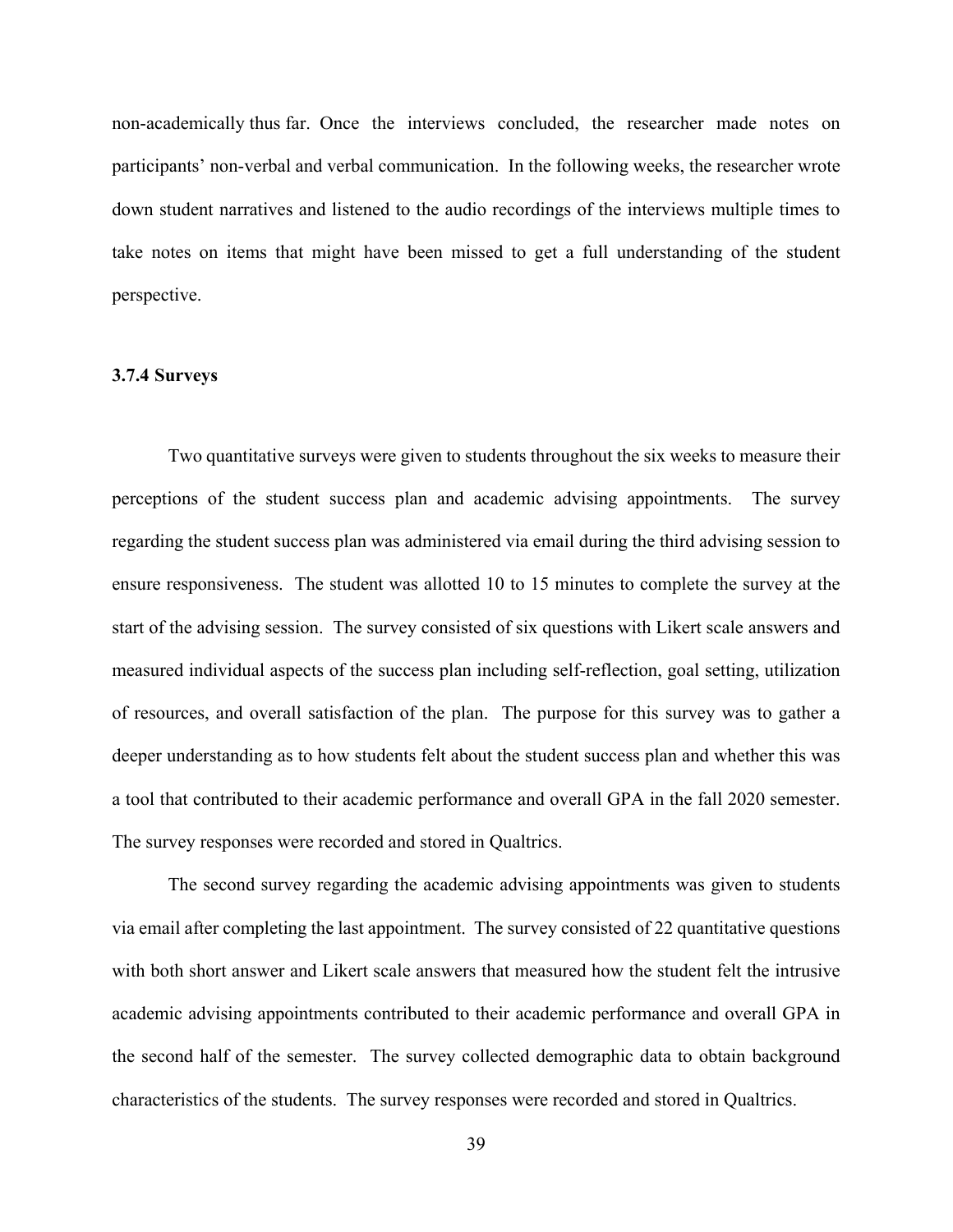## **3.7.5 Sample and Data Sources**

The sample of students were undeclared first- and second-year students in the humanities and social sciences college who were facing academic probation at the end of the fall 2020 semester. The students invited to participate in this study had below a 2.25 GPA for upperclassmen and 2.0 GPA for first-year students at mid-semester. This specific study follows the current college academic probation minimum thresholds, which consist of a 1.75 GPA for first-year students and a 2.0 GPA for upperclassmen.

#### **3.8 Data Analysis**

Data analysis occurred throughout the process in two ways: narrative thematic analysis with the semi-structured interview and quantitative analysis for the two surveys administered to students.

## **3.8.1 Narrative Thematic Analysis**

Interview data was examined through narrative thematic analysis. Narrative thematic analysis is a form of qualitative research in which the stories themselves become the raw data. It is the content in the text that is the primary focus for themes and categories to emerge (Butina, 2015). My study utilized a general interview guide approach to gain the narrative of students, and the predetermined interview questions helped to keep consistency and structure in the interview. After the completion of the semi-structured interviews, initial observations were included in the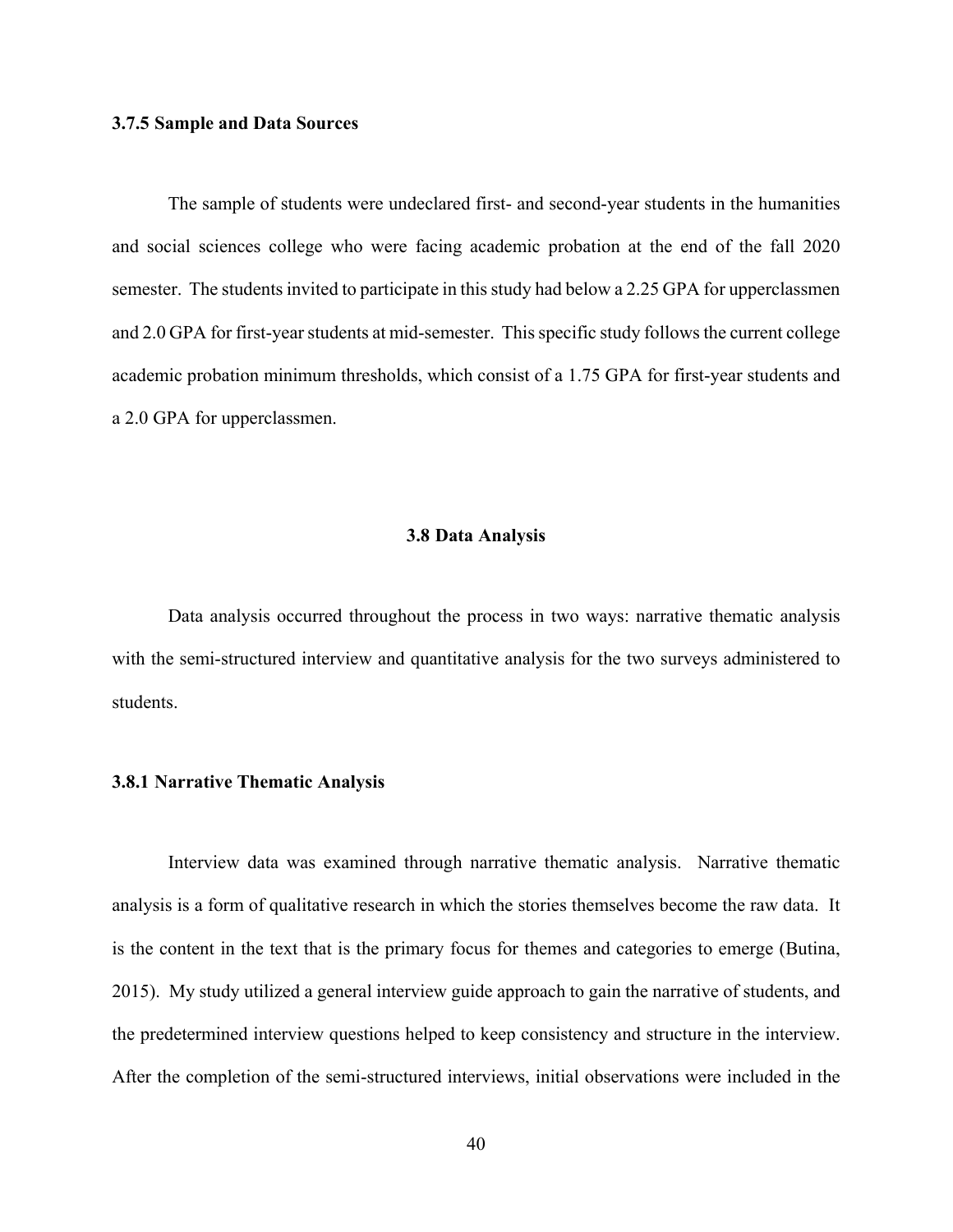notes of the interview as well as first impressions, thoughts, and initial analysis. From there, coding of the text was analyzed, categories and themes emerged, and interpretation of the data began. How themes are related and linked are reported in the findings.

### **3.8.2 Quantitative Analysis**

Two surveys were given to students throughout the six weeks of intrusive advising appointments. The first survey was given in the third week to measure students' perceptions of how the student success plan might have contributed to their academic performance in the second half of the semester. The second survey was given to students after completing the intrusive advising process to measure students' perceptions of the advising process. All of the data collected from the surveys were stored and analyzed in Qualtrics.

The first step in the process was to administer questions regarding the student success plan. Survey items  $1 - 3$  align with the specific components of the plan: student reflection, short- and long-term goals, and academic resources. Survey items  $4 - 6$  allowed the student to reflect on the student success plan and share any additional thoughts on their experience. In terms of alignment to inquiry questions, all survey items are aligned to research question three in the students' perception of how the student success plan contributed to their academic performance in the second half of the semester.

The second survey administered to students was sent after the completion of the six-week intrusive advising appointments. Survey items  $1 - 5$  and  $19 - 22$  incorporated demographic and logistical information. This demographic and logistical information are shared in the findings; however, no analysis is needed. In terms of alignment to inquiry questions, survey items 6 and 11 – 17 align with question one on measuring students' perceptions of intrusive academic advising.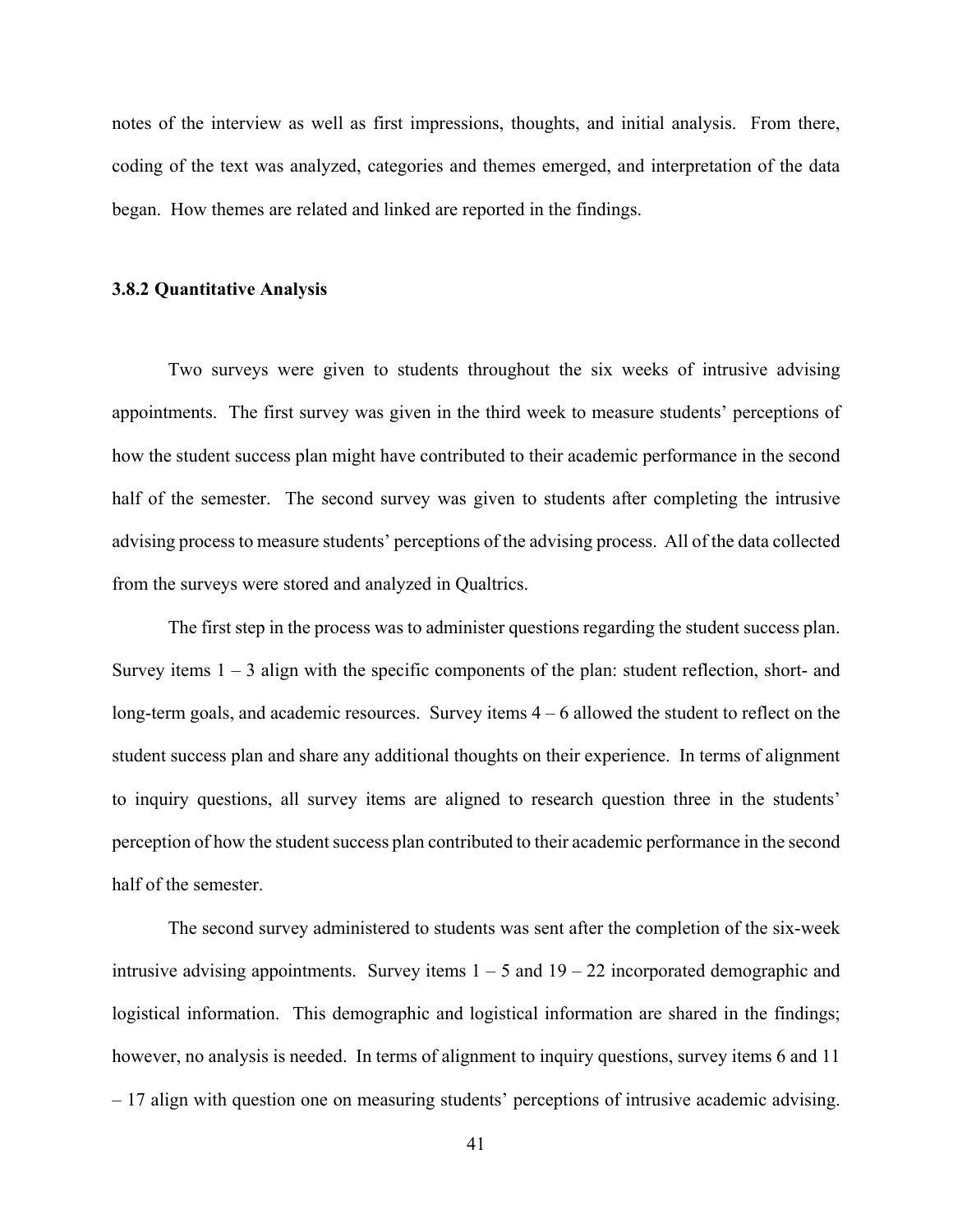Survey items  $7 - 10$  align with question two measuring whether the students who engaged in intrusive academic advising increased their GPAs from mid-semester to final grades.

Descriptive statistics were used to share the findings of both surveys. Items are reported by how the student answered the six-point Likert scale: strongly disagree, moderately disagree, slightly disagree, slightly agree, moderately agree, or strongly agree. The analysis focused on the frequencies of responses in each survey which measures the latent variable of student perception that guided the inquiry questions. In addition, a comparative analysis was conducted within and across the two surveys to determine if there were any trends in different themes and reported in the findings.

## **3.8.3 Researcher's Reflexivity**

According to Galletta and Cross (2013), a researcher must bring a level of reflexivity concerning what transpires during the interview between the researcher and participant. My background in academic advising over the past several years, specifically with undeclared students, is to be noted. I have firsthand knowledge and experience working closely with students who may be facing academic probation and other challenges in their first year of college, which may have impacted the interview.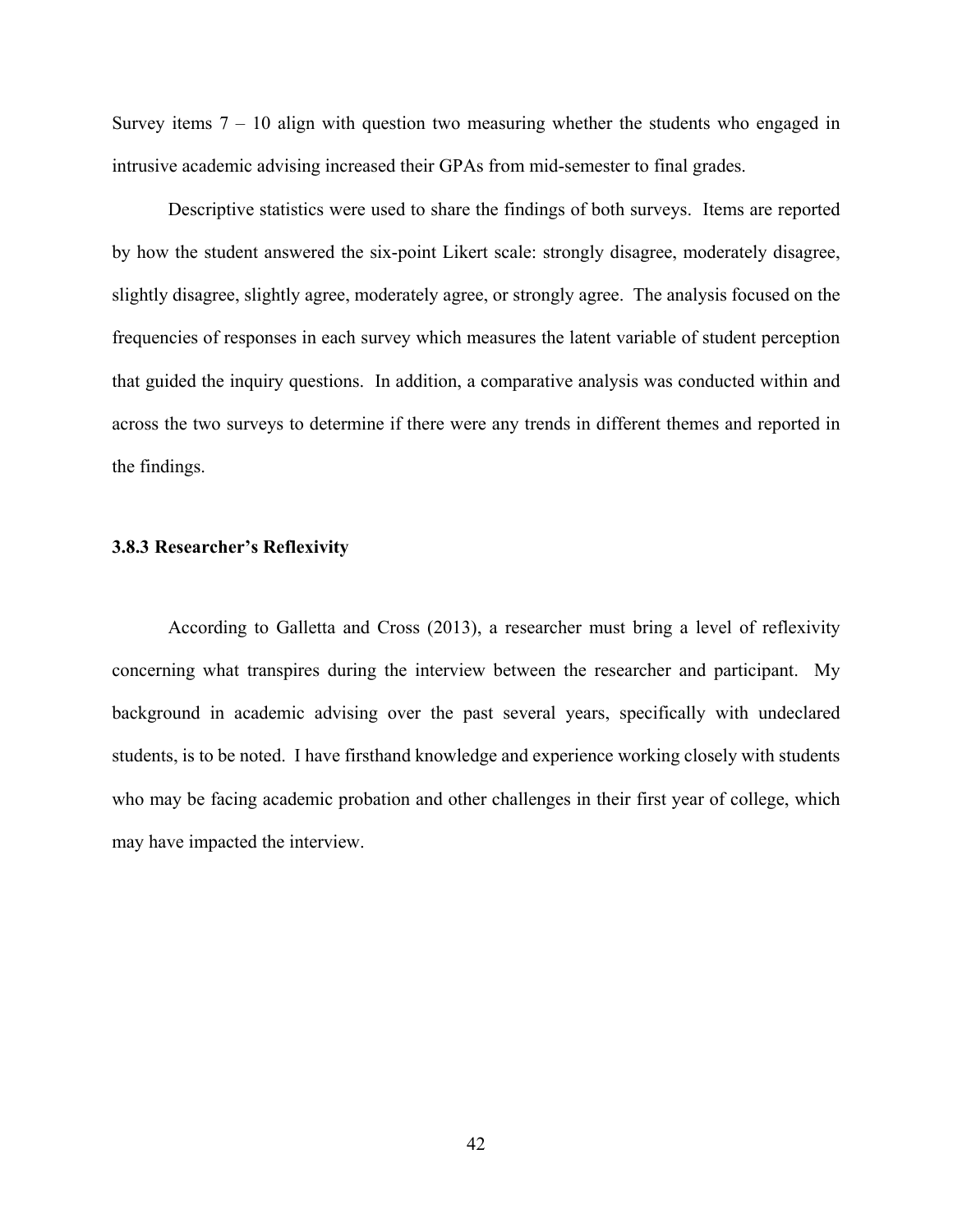#### **4.0 Data Analysis and Results**

## **4.1 Introduction**

This chapter offers an analysis of the data collected from two quantitative surveys on which students responded on a Likert scale from strongly disagree to strongly agree. Both surveys allowed students to enter written responses for the final questions. In addition to the surveys, narrative thematic analysis was used to code the semi-structured interviews where the themes that emerged from the narratives are reported. Background information on the 10 students who participated are presented and then the data as it relates to each of the three inquiry questions that guided this study.

## **4.2 General Information about Advising Appointments**

At mid-semester in the fall 2020 semester, 11 students fell under the 2.25 GPA or 2.0 GPA threshold, resulting in them receiving an email from me requiring an appointment to talk about their academic progress thus far, in addition to inviting them to participate in weekly meetings with me throughout the remaining six weeks of the semester. Of the 11 students eligible, 10 students participated in the weekly meetings. The student who did not participate met with me once for the required meeting and chose not to participate in any additional advising meetings for the remainder of the semester. Before each meeting, students were reminded of the appointment via email to help decrease the chances of not attending. Notes were taken during these meetings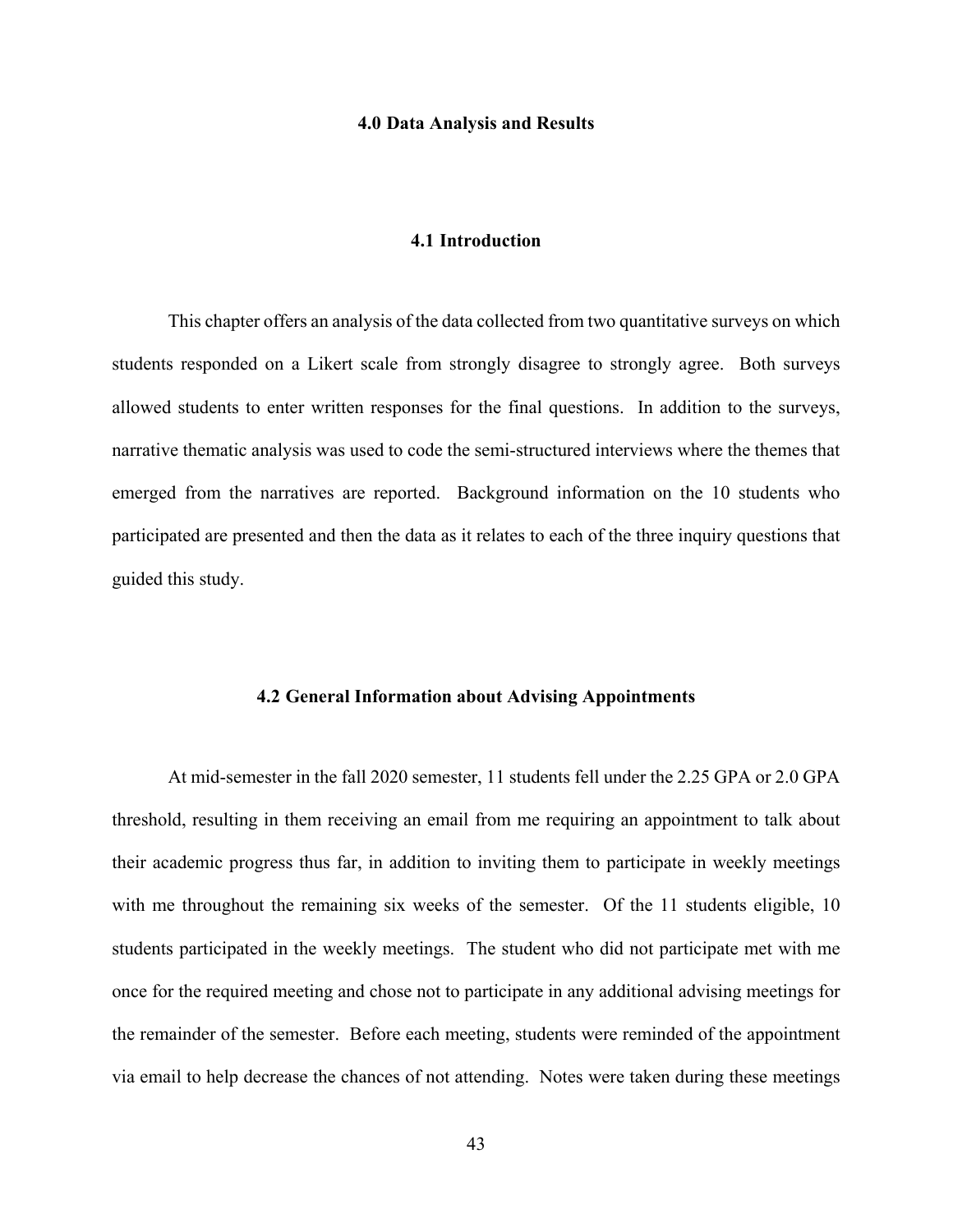and stored in the students' academic records. Due to the ongoing COVID-19 pandemic, all appointments took place over Zoom or on the phone to ensure safety of both me and the student from possible exposure.

#### **4.3 Profile of Participants**

Of the 10 students who participated in the study, 60 percent  $(n = 6)$  were first-year students and 40 percent  $(n = 4)$  were second-year students. All students were undeclared in the humanities and social sciences college and exploring different majors and minors within the university. The first-year students were in their first semester at the university, studying both in-person and remotely, with the exception of one student who was considered in their second semester of study. Of the four second-year students participating, one student had been academically suspended previously due to poor academic performance. All second-year students were considered to be in their third semester of study at the university.

Of the 10 participants, 70 percent (*n =* 7) were men, 20 percent (*n =* 2) were women, and 10 percent  $(n = 1)$  were gender variant/non-conforming. Eighty percent  $(n = 8)$  identified as White, 20 percent ( $n = 2$ ) identified as Hispanic or Latinx, 30 percent identified as Asian ( $n = 3$ ), 20 percent (*n =* 2) identified as Black or African American, and 10 percent (*n =* 1) identified as Native Hawaiian or Other Pacific Islander. Both the gender and racial/ethnic background are consistent with current enrollment trends in the college. Ninety percent (*n =* 9) reported not being a first-generation student, or the first person in their immediate family to attend college, and 10 percent  $(n = 1)$  preferred not to answer.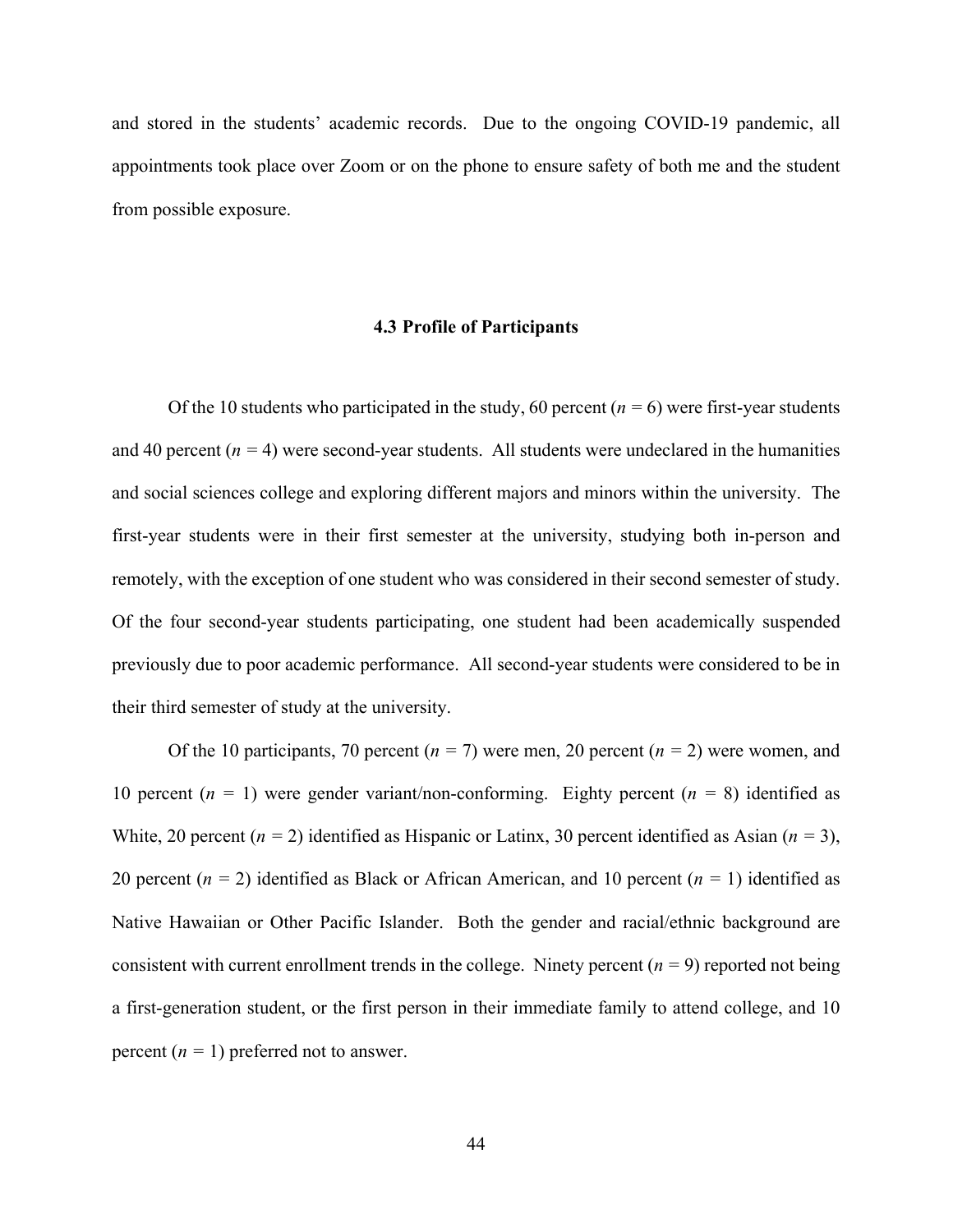Regarding academic interests, all students were undeclared in their majors at the time of the survey; however, students were asked to list their intended major. Of the 10 students, 40 percent (*n =* 4) indicated being interested in a major in the statistics department, 20 percent (*n =*  2) in the economics department, 10 percent  $(n = 1)$  in the psychology department, 10 percent  $(n = 1)$ 1) in the philosophy department, 10 percent (*n =* 1) undeclared with no current major interest, and 10 percent (*n =* 1) in transferring into the engineering college. Students took between 36 to 55 units, which is roughly equivalent to four or five full-semester courses. The majority of courses students selected for the fall semester fell within the humanities and social sciences at 40 percent  $(n = 4)$ . In addition to humanities and social sciences courses, 30 percent  $(n = 3)$  took courses in engineering and the other 30 percent  $(n = 3)$  took courses in other areas, including mathematics and general education requirements. Sixty percent  $(n = 6)$  of students indicated that they took these courses for a major/minor they were interested in exploring, while 30 percent  $(n = 3)$  took courses for general education requirements, and 10 percent  $(n = 1)$  took them for both a major/minor interest in addition to general education requirements.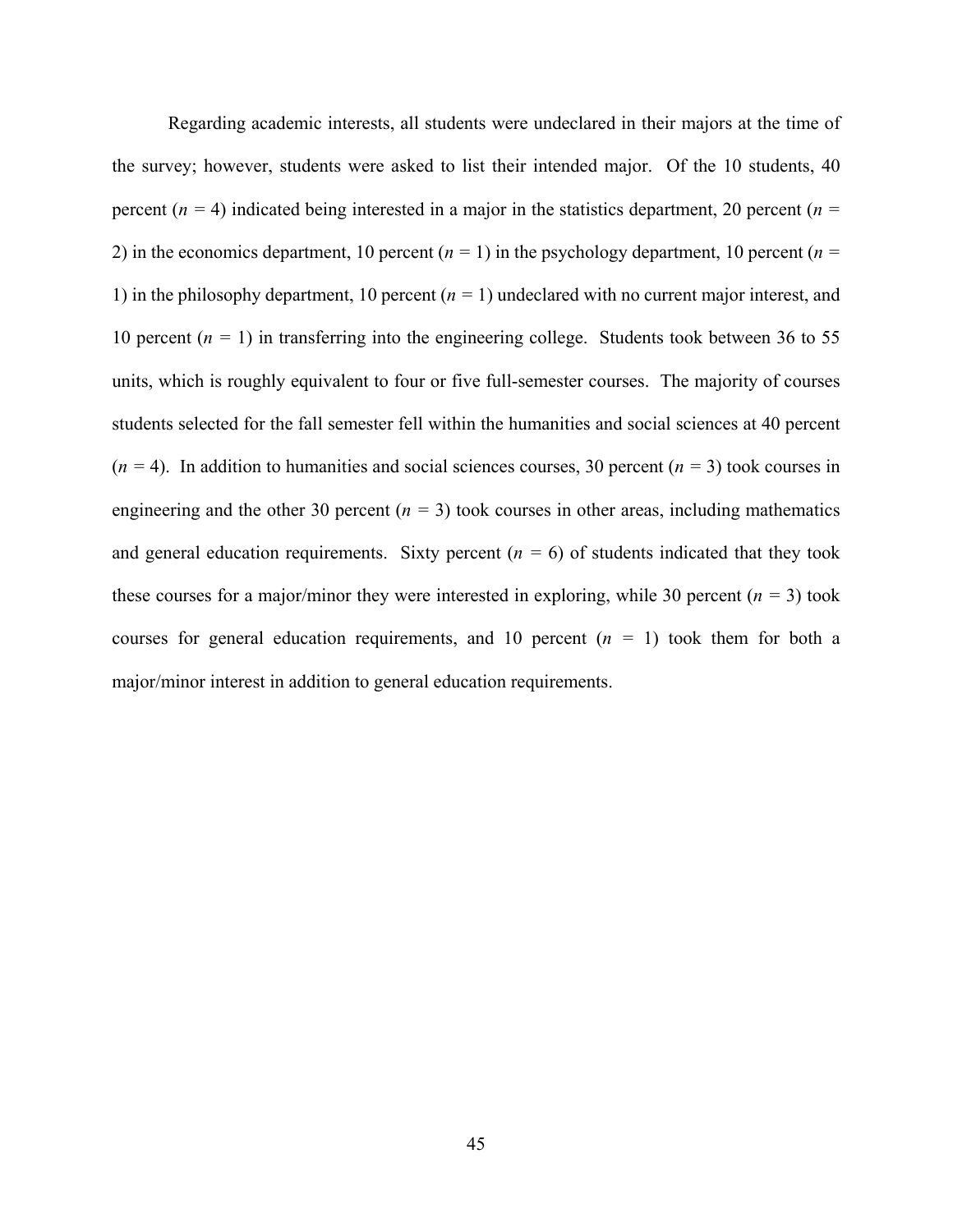| Pseudonym | <b>Class</b><br>Year | Gender      | Race                                                                                                                                                    | <b>First-Generation Status</b> | <b>Field of</b><br><b>Study</b> |
|-----------|----------------------|-------------|---------------------------------------------------------------------------------------------------------------------------------------------------------|--------------------------------|---------------------------------|
| Charlie   | 2                    | M           | White                                                                                                                                                   | N                              | <b>Statistics</b>               |
| Doug      | 1                    | M           | White                                                                                                                                                   | N                              | Psychology                      |
| Jacob     | 2                    | M           | White                                                                                                                                                   | N                              | Mechanical<br>Engineering       |
| Matthew   | 1                    | M           | Asian                                                                                                                                                   | Prefer not to answer           | <b>Statistics</b>               |
| Nicole    | 1                    | W           | Black/African<br>American                                                                                                                               | $\mathbf N$                    | <b>Statistics</b>               |
| Paul      | 1                    | M           | White                                                                                                                                                   | N                              | Economics                       |
| Steven    | 1                    | M           | White                                                                                                                                                   | N                              | Undecided                       |
| Suzy      | $\overline{2}$       | W           | Asian                                                                                                                                                   | N                              | <b>Statistics</b>               |
| Taylor    | 2                    | <b>TGNC</b> | American<br>Indian/Alaska<br>Native; Asian;<br>Black/African<br>American;<br>Hispanic/Latinx;<br>Native<br>Hawaiian/Other<br>Pacific Islander;<br>White | N                              | Philosophy                      |
| Tony      | 1                    | M           | Hispanic/Latinx;<br>White                                                                                                                               | N                              | Economics                       |

# **4.4 Qualitative Results**

The semi-structured interview took place during the fourth advising session. Out of the 10 students interviewed, nine of the students chose to Zoom for their interview, whereas one chose for the interview to be conducted over the phone. Student narrative responses are provided in addition to the themes that emerged from the interviews.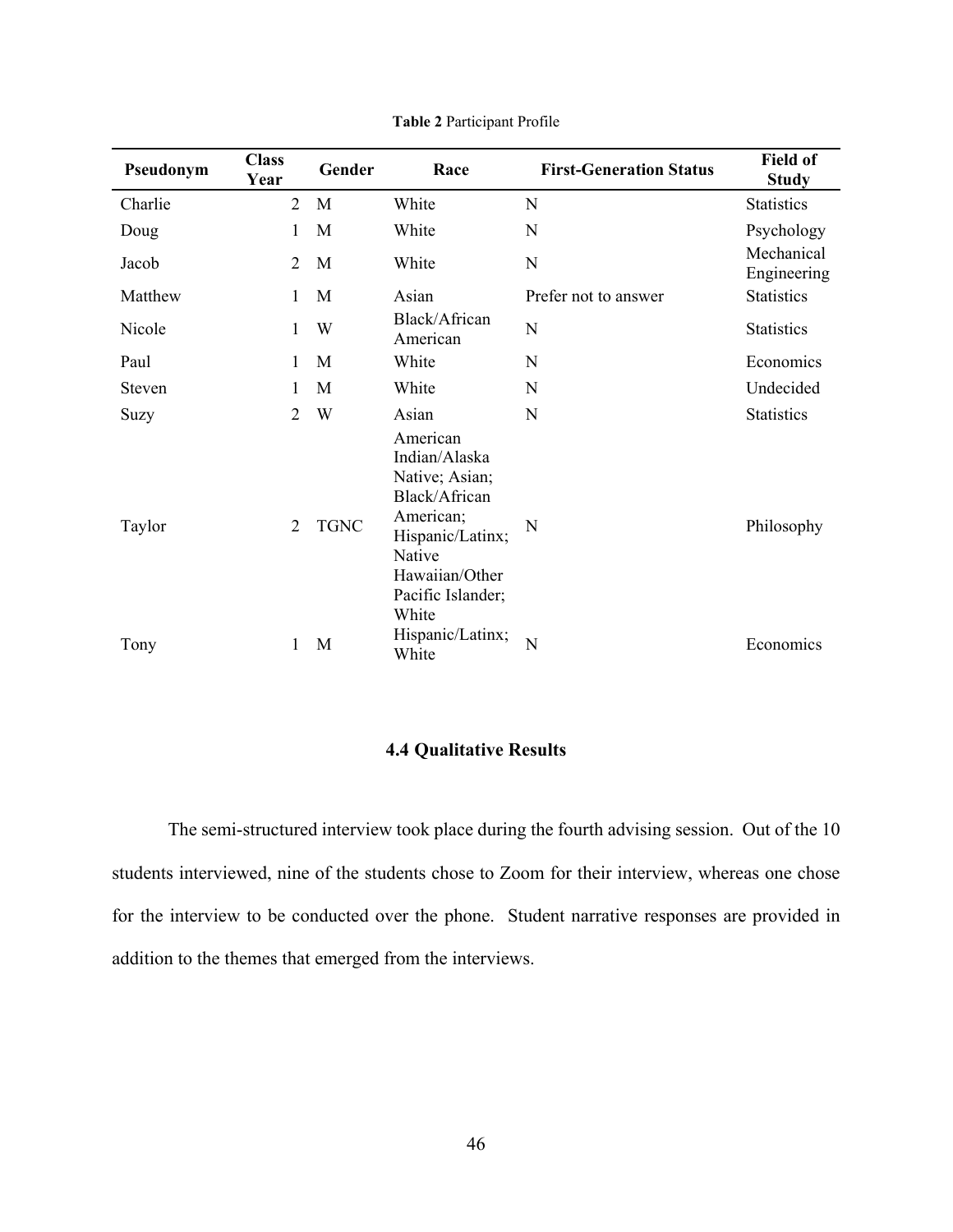### **4.4.1 Student 1 – Charlie**

Charlie is in his third semester and is currently undeclared but has an intended major of statistics. When asked about his experience prior to coming to college, he described it as being a "normal experience." He spoke specifically about college academics, for which he thought his high school did not prepare him. He elaborated:

I thought high school was pretty easy. It felt like it was too easy to do well. I could get straight As without doing much at all, which definitely didn't help me or didn't prepare me well for the university.

Charlie felt that the courses he took in his first semester were difficult and was surprised to learn how rigorous they could be. He spoke of a specific example in his calculus course that led him to be quickly "humbled" by the rigor of courses offered at the university. He emphasized:

I didn't even know what a difficult course was. I quickly found out... I was, uh, humbled pretty quickly with classes at the university. I had to find out how to study and learn how to understand things at a deep enough level to pass things and do well at the university.

When asked about the courses he has taken thus far at the university, he said the courses that he enjoys the most are computer science courses, which align with his major interests. The least are the calculus courses. He said:

I think I've enjoyed the computer science courses the most even though they are the most difficult because I just think it's more fun to do the programming and just be able to go in and solve interesting problems. You're actually doing things that seem useful and apply things to projects you seem to be interested in. My least favorite has probably been just the basic calculus courses I've taken. It's just kind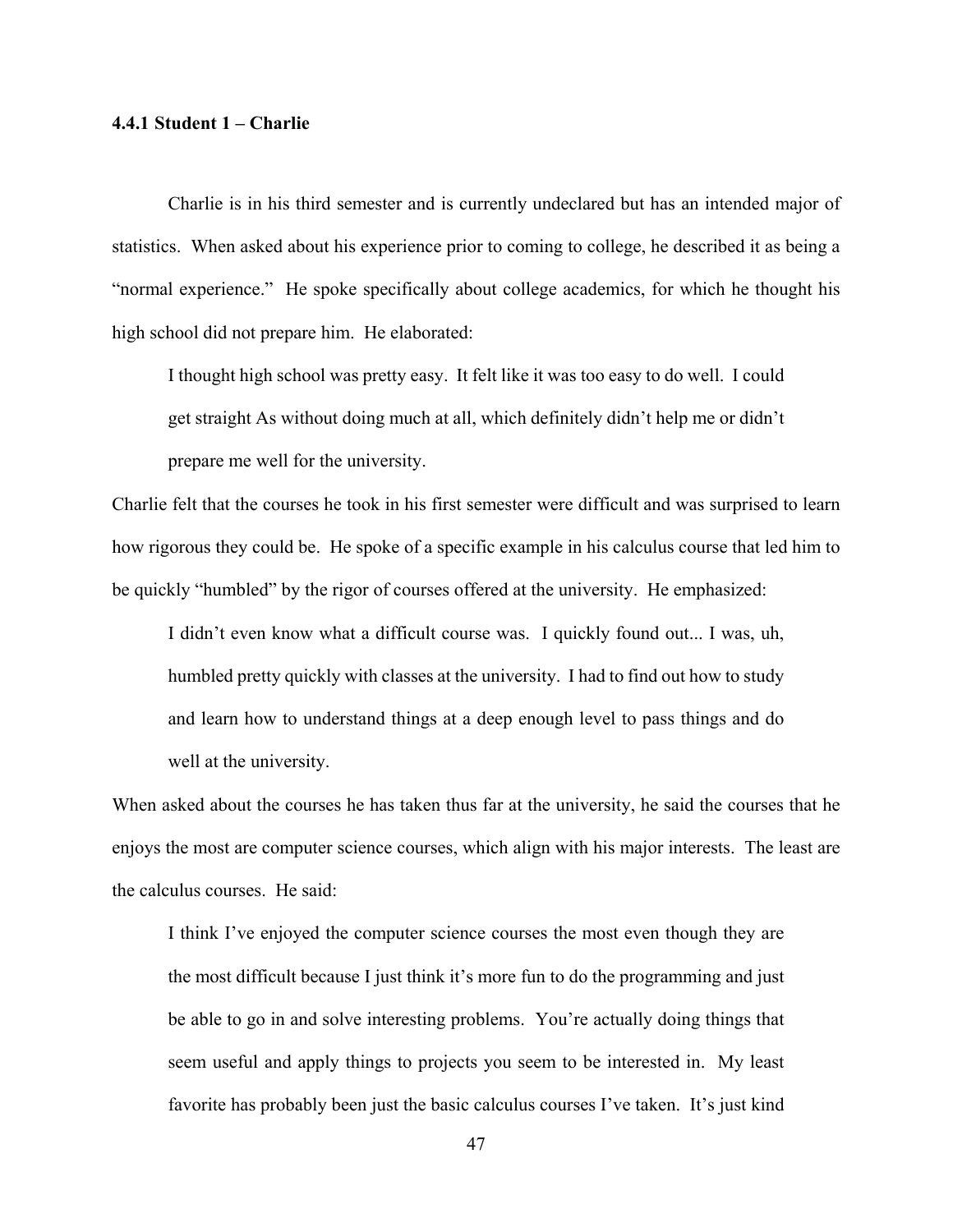of the same thing again and again. You get assigned a 10-question problem set in calculus II and they are usually just insanely difficult for no reason. You just do that weekly again and again and it's not that fun.

Regarding his impression of the university supporting his success, he believes that there is a lot of support available; however, it is up to the student to reach out to take advantage of them. He said:

Um, there are definitely things to do if you go and find help. There are the advising people and counseling services. What is it called, academic tutoring? That's another one, but that's just half of it. The other half with professors, it's kind of like, in order to pass, passing has to be difficult. They just can't give these degrees to anyone. It's kind of like you figure out how to do it or you fail but I guess that's just what their job is to do.

He used the words "inconsistent, all over the place, and procrastination prone" to describe himself as a student. He elaborated:

I don't know, I guess it's a pessimistic thing to say but I guess inconsistent. I'm

kind of all over the place, sometimes I do really well, and sometimes I fail things.

But yeah, I guess inconsistent is the word right now.

Regarding Charlie's feelings about his future at the university, he described himself as feeling "okay" as long as he "gets it together" moving forward. He mentioned feeling a little more stressed this semester due to working part-time in addition to being a full-time student. He said, "Um, I definitely feel okay as long as I get it together going forward and I feel like at the end of the day as long as you get your degree, you'll be okay. Yeah, so I feel okay."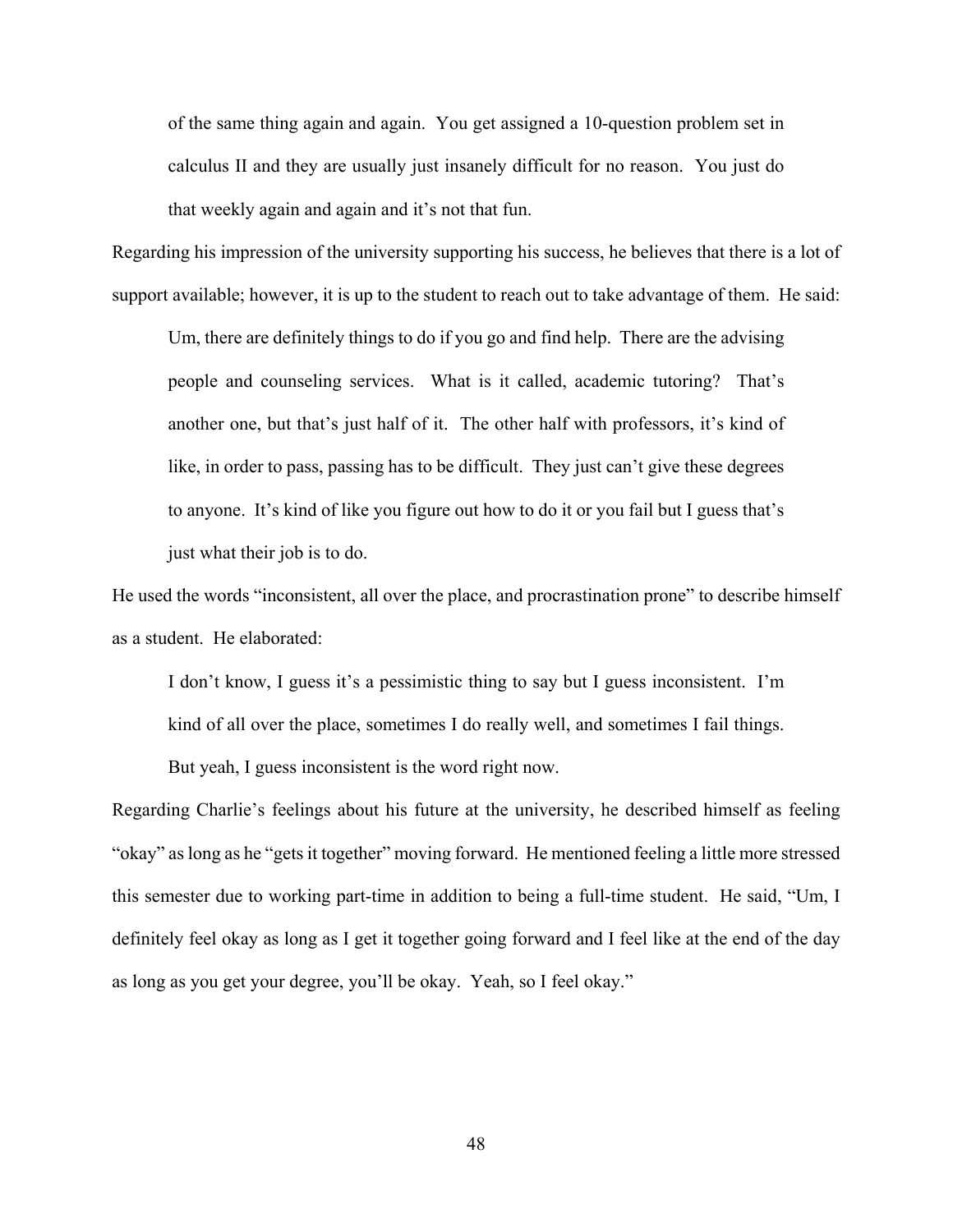### **4.4.2 Student 2 – Tony**

Tony is in his first semester and is currently undeclared but has an intended major of economics. He described his high school experience as a "mixed bag" of experiences as he moved around a lot in life, attending five different schools prior to arriving at college. He emphasized:

Um, it's a mixed bag for sure, I moved around a lot in my life. I've been to three, four, technically five different educational institutions. Either way I feel like I learned a lot and enjoyed my time in each of those places. When I finished high school, it was on the lower end. There were only 90 students total. Prior to that, I was in a larger school where there were 160 people per grade, and it had thousands of students, so it was much larger.

When asked about his college experience thus far, he could not provide a definitive answer due to it being "too early" to ask that type of question. He said:

Um, I didn't get to step foot anywhere near the city or campus, so I'll have to leave that on hold. In terms of the digital space, I enjoy it a lot. It's a lot, I mean, there are so many things that you have available.

With Tony being an international student, he had not yet been on campus, which led him to only being able to answer on how he is perceiving his education remotely. Tony noted that he enjoyed the virtual aspect of what he has experienced thus far and appreciated what the university was doing for students like him who could not be physically located on campus.

When asked specifically about his courses, he said he wishes all classes were conducted the same way. He noted how he enjoyed some more than others due to teaching modality. He emphasized:

49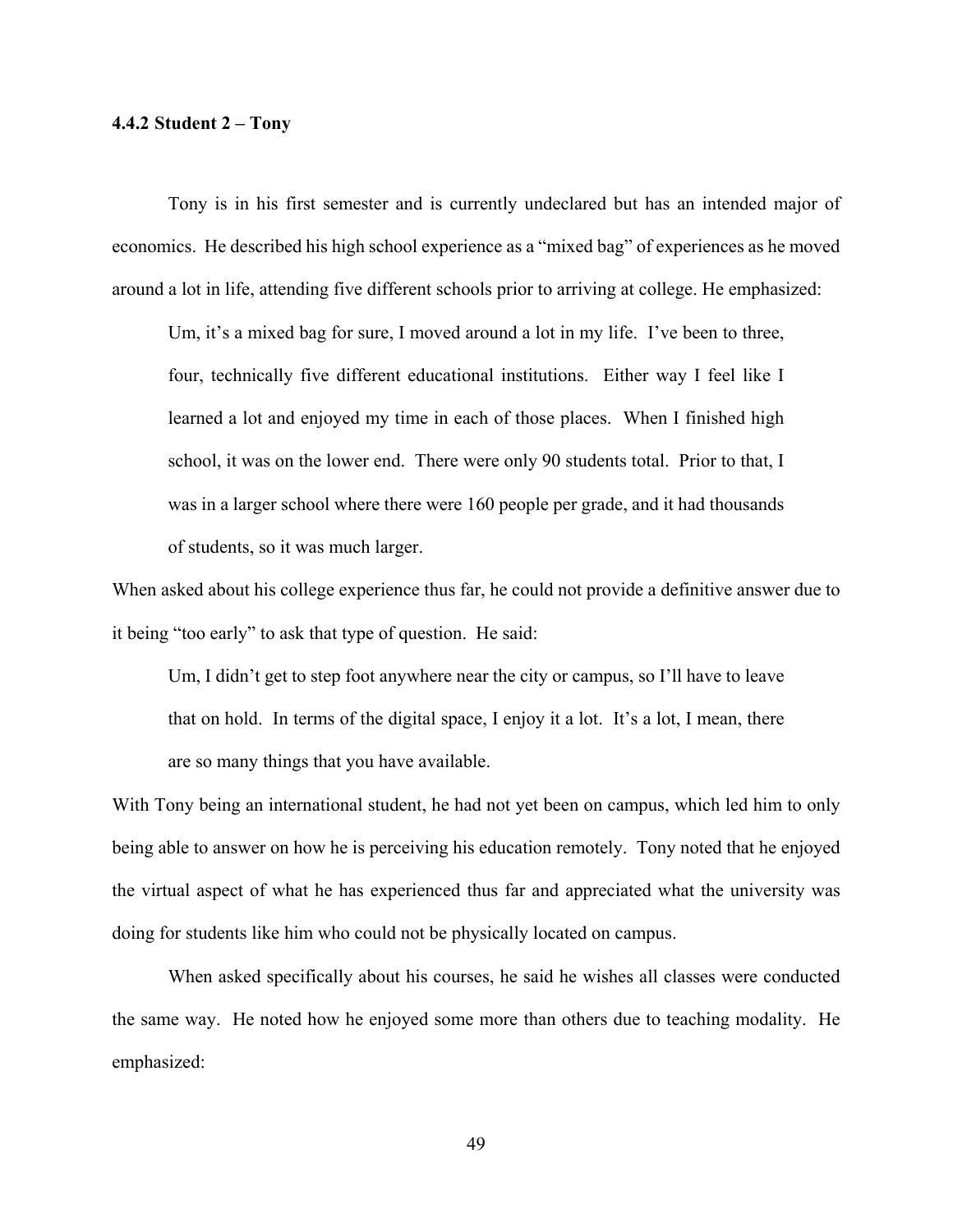I think I'd enjoy all my classes if they were done in the same way. I enjoy my microeconomics course, which is just the instructor sitting there talking to you and having interactive polls every so often. He announces his office hours at the end so if you have any doubts, you can talk to him. I enjoy that a lot. I mean I'd say it's the ideal scenario for a virtual space. My least favorite is due to the context surrounding the course which is calculus because the instructor uses a blackboard and the amount of time he has to switch over to see if there are any questions... it just isn't as immersive, right? So, I guess maybe that? My favorite course in terms of subject matter is psychology only because of the teacher. He is very charismatic. He does a hybrid course, so he talks to the Zoom class and the students on campus.

I don't know if that has anything to do with it, but I like it.

Regarding how the university is supporting his success, he reported that there seemed to be a lot that is offered to students, but he has not been able to take advantage of the resources since he has only been taking courses at the university for a few months. He said:

I checked out some of the links on the student success plan and, I mean, they have

a lot to offer. Whether it's through a course or a couple of guidelines to follow...

so overall, I think that's pretty good and I feel like it could help about anyone.

The words that he used to described himself as a student were "disciplined, curious, and intelligent." He explained, "Um, as a student I would say disciplined, curious, I don't know... do I have to think of more adjectives? I mean I don't want to float my boat, but I think I'm a pretty intelligent person." When asked about his feelings about his future, he had a positive outlook. He said: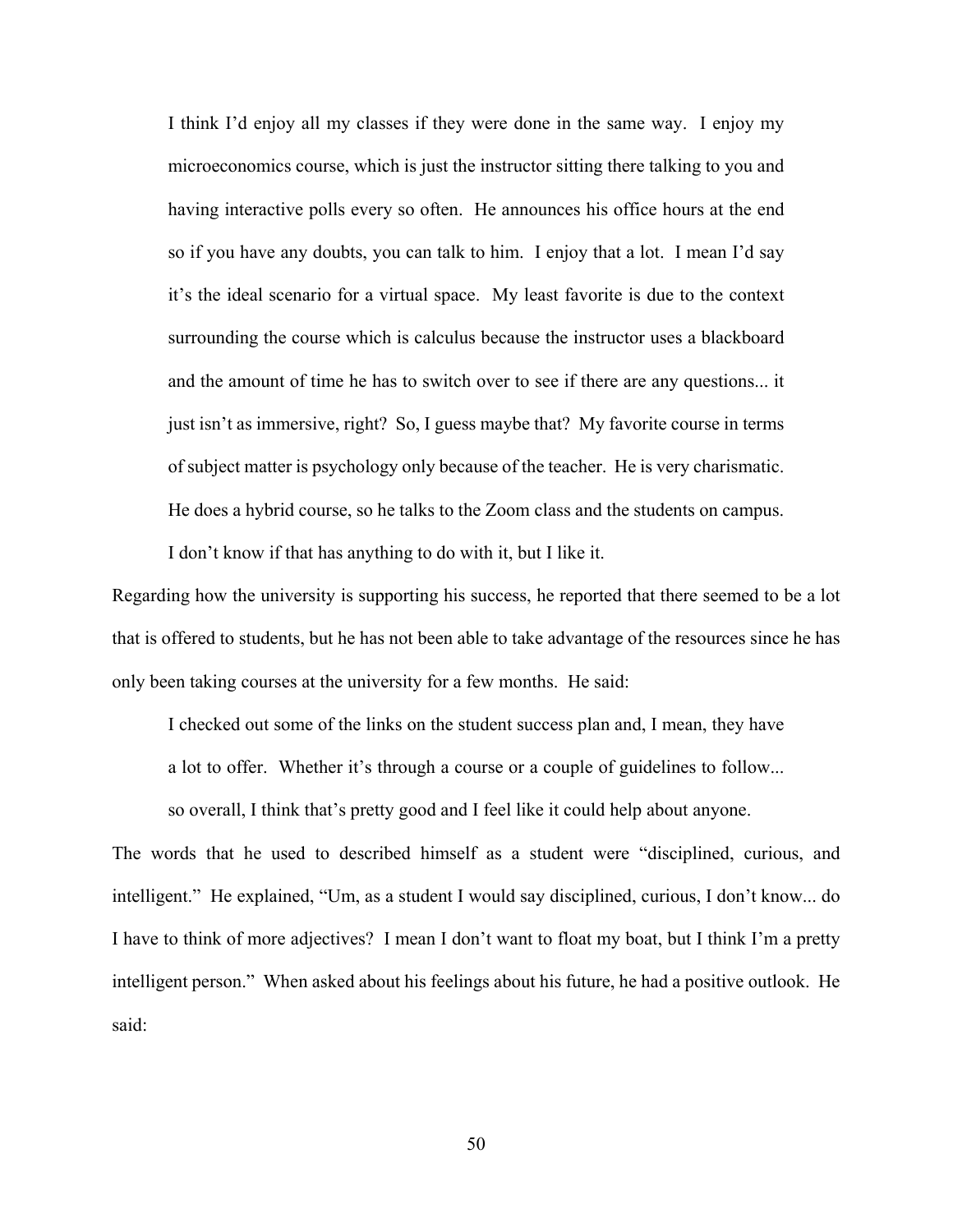I'm feeling a bit impatient as I'd like to be there. Um, excitement mostly, I don't know, small level of anxiousness just waiting to get there. You know, going to my room, having my things there. I wish I could just walk on campus.

### **4.4.3 Student 3 – Steven**

Steven is in his first semester currently undeclared and is unsure of what he would like to major in. He described his high school experience as an overall good experience and felt like he did well academically. When speaking specifically about courses he had taken in high school, one that he struggled with most was math. He emphasized:

Uh, I mostly did pretty well in classes except for math classes because the homework was only for points on a random spot check and not consistent. Every year I would re-learn the lesson that you need to do the homework to practice and solidify the concepts but that would only sink in like three quarters of the way through the semester. So, I would always pull my grade up to passing by the end of the semester, but I would never start off the year with that lesson intact. I would go through the same cycle again and it was pretty annoying. But yeah, for all the social and humanities stuff, history, uh, writing, I did pretty well.

His time at the university thus far has been a struggle. He found himself to be more easily distracted and procrastinating on work due to remote learning. His procrastination led him to feeling stressed. He said, "It's been, I don't know, nice when it hasn't been stressful, but it's been stressful a decent amount of the time."

When asked about his courses, he did not have a strong opinion on which ones he enjoyed more than others, noting he felt "neutral" about all of them. He specifically mentioned that he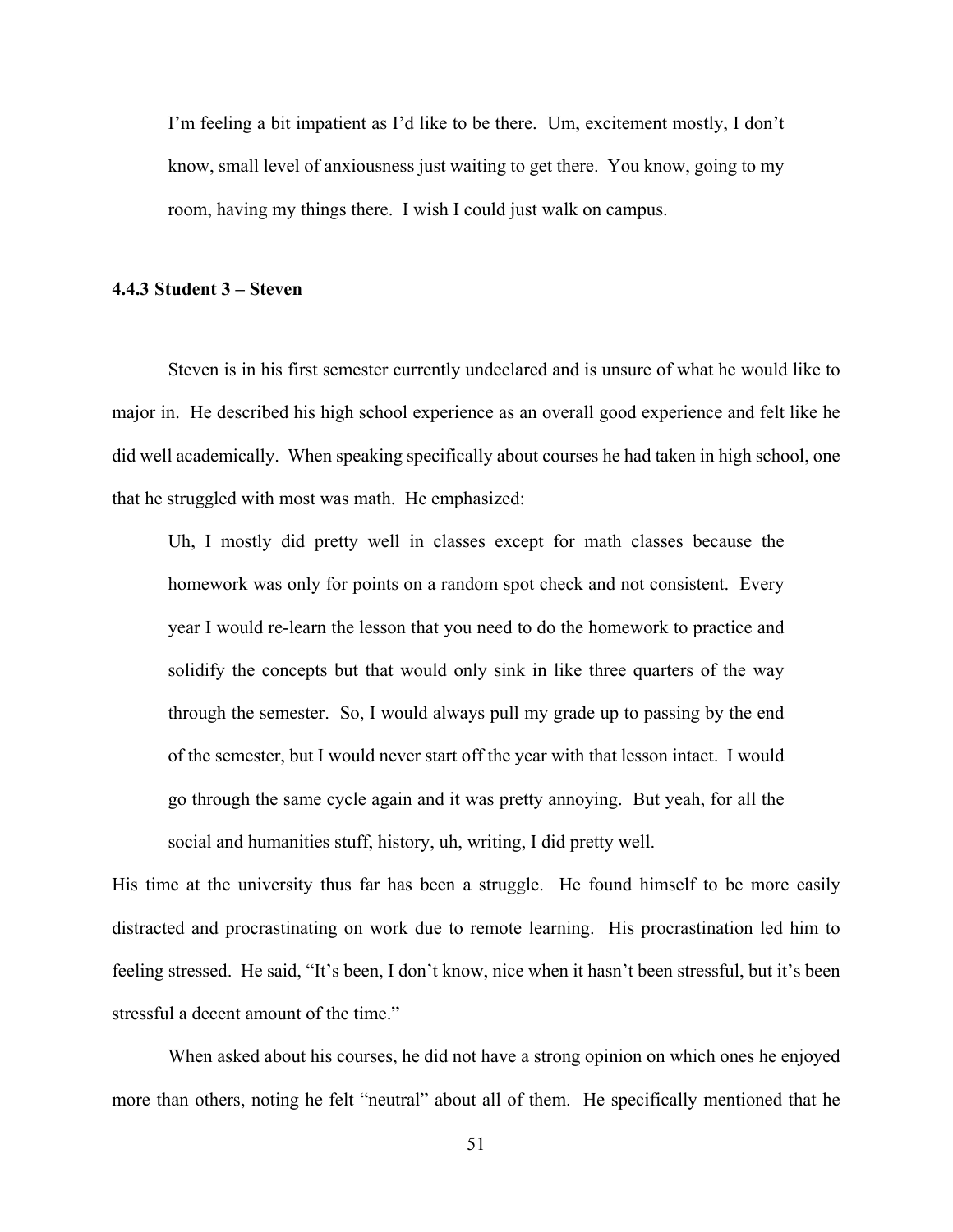enjoyed the material that he is learning in all of his courses but does not like the way things are graded. He elaborated:

Um, I don't know. I feel like I don't necessarily enjoy any of my classes so far in their entirety, but it's not like I don't enjoy any of the classes in their entirety. Which is surprising because I usually don't really like the math stuff but so far, like, calculus and statistics has been fine. To be fair, some of that is because I took AP calc and stats and didn't take the AP exam so I'm somewhat reviewing stuff that I already have some basis in. That's probably making it easier and less annoying. But for the most part, I enjoy the stuff I am learning but specific assignments or specific ways the rubrics are phrased are annoying and confusing... stuff like that.

Steven mentioned that in order to be successful in a course, he has to be able to feel a connection with what he is learning inside the classroom to something outside for it to make sense to him and to fully engage in the material. Regarding how the university is supporting his success, he noted there are a lot of resources, but he has yet to take advantage of any of them. He said:

I'd say there are supporting resources but like, the onus was definitely on me to reach out to them and ask for them. It is a relatively reasonable expectation but specifically in my case, it didn't work out so well. I only started pursuing them at a point when I was pretty emotionally distraught. Uh, and that's sort of just the case in classes. Not specifically the college. Like the professors are far more understanding than I thought they would be, but I had to actively reach out to them and uh, explain, which was really terrifying to do the first couple of times because that's not really the expectation that I had from high school. You can give teachers excuses, but they aren't invested in seeing you succeed. They are just invested in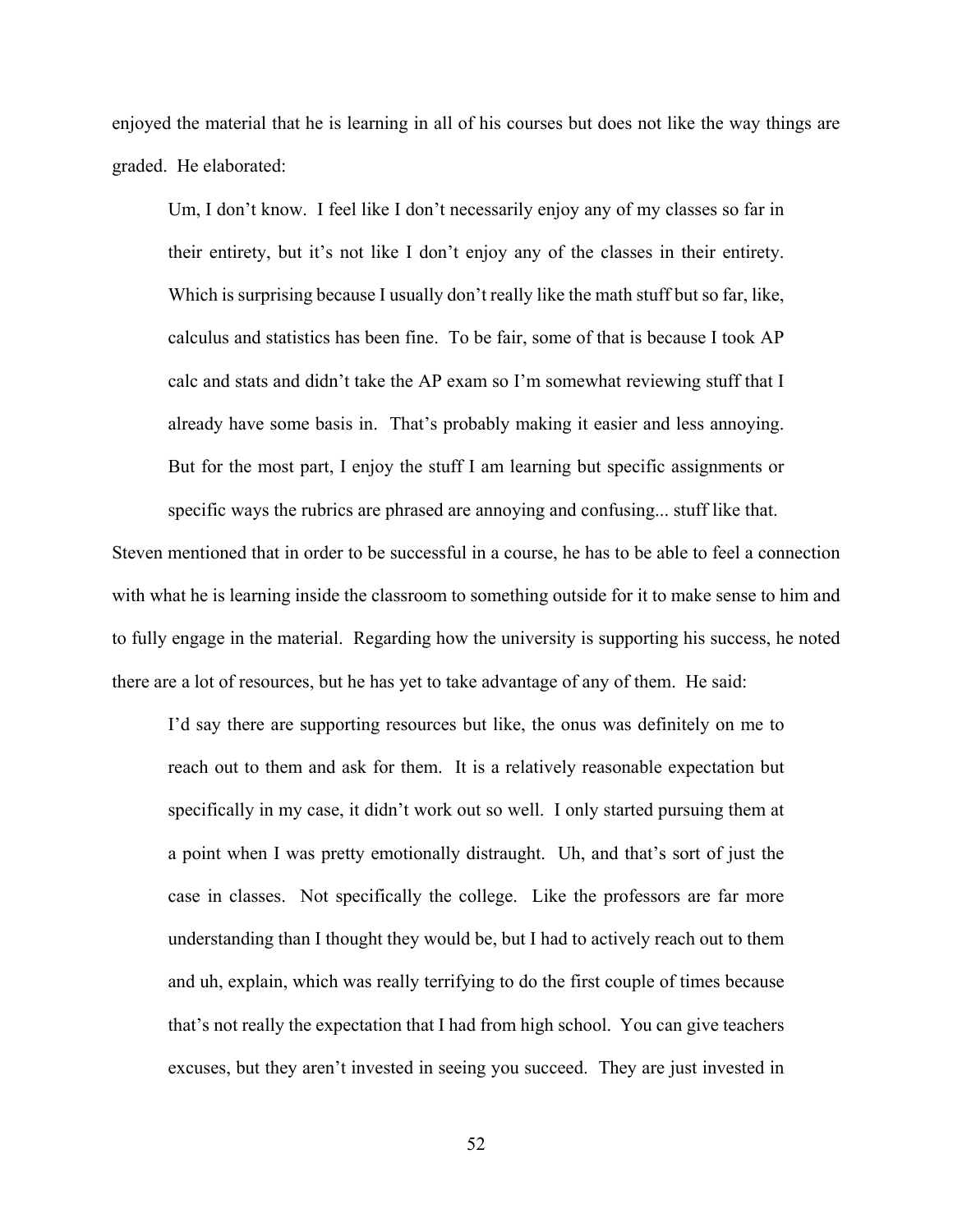you not failing too badly on standardized tests and stuff. Yeah, I don't know how to explain it so that's sort of it, I guess.

Some of the words he used to describe himself as a student are "curious, a synthesizer, and an explorer." He elaborated:

I don't know, I forget the specific word for it. Um, just, I guess sort of curious. I enjoy synthesizing things and making connections between things from stuff that I learned from outside the classroom and other sources. It works for me pretty well for me where I have some amount of previous interest in the subject and make the connections to online discussions and whatever. It doesn't work as well for math and stuff where I don't have as much connected knowledge.

When asked about his future as a student at the university, he said he is hopeful and mildly overwhelmed by all the possibilities. He finished his interview by saying, "it's very scary to have as much opportunity as I do but you know, it's nice I guess."

## **4.4.4 Student 4 – Taylor**

Taylor is in their third semester and is currently undeclared but has an intended major of philosophy. Taylor had a difficult time transitioning from high school to college due to the lack of structure they found in college compared to high school. They went to a boarding school where there was a set schedule and not much flexibility. The student lacked motivation and time management skills, which carried over to college both in and out of the classroom. They emphasized:

Um, so my high school experience... uh, it's definitely different from college because there is a lot more structure. I went to a boarding school and the routine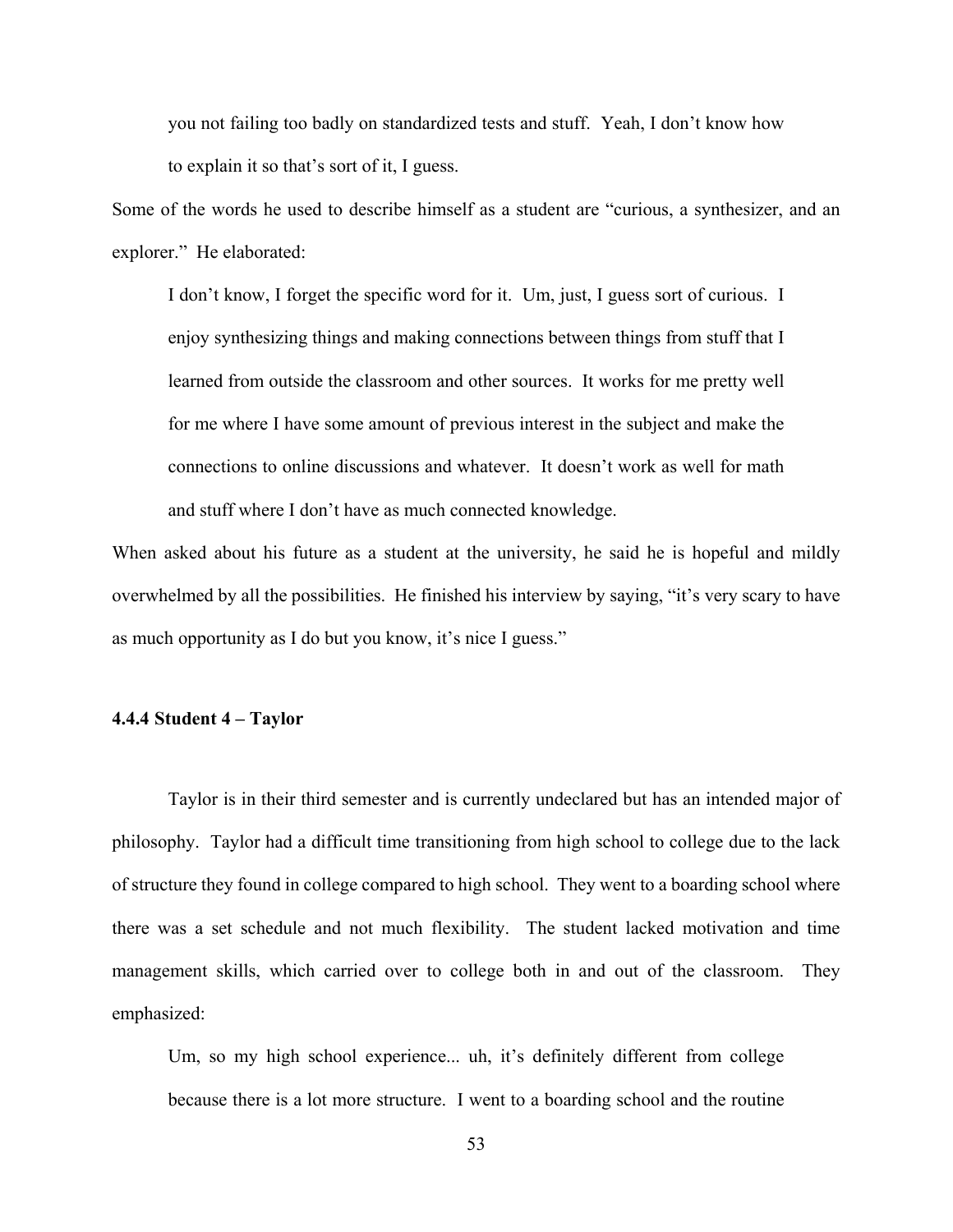was the same. I did struggle a lot with time management in high school like I did in freshman year. So, I did carry those from high school to college.

One of the biggest struggles they still deal with today is learning how to build a routine and teaching themselves self-discipline to be successful in their academics. They elaborated:

Yeah, so my first year was very difficult. I really enjoyed being at the university and I really enjoyed being in the city so that part of college was amazing. I did have to learn how to build my own routines, structure my own time, and learn selfdiscipline, so my freshman year was a bit difficult because I didn't learn how to do any of that yet.

So far, their time at the university has been a "roller coaster ride." Their experience included being suspended after their first year due to poor academic performance, specifically because of the rigor of courses. Taylor said, "I took a year off and came back for my sophomore year feeling much better prepared to kind of tackle college. I felt much more in tune with resources, so I feel like that was a big difference between my first and second year."

While taking time off of school, they took courses elsewhere, worked part-time, and became more knowledgeable of resources both academically and non-academically. Once they resumed their studies, they began taking advantage of some of those resources and found them to be generally helpful. They appreciated instructors being available to help both inside and outside of the classroom. They noted:

I've found that being in touch with professors is very helpful. I've been really lucky with having open professors who are always available outside of class, go the extra mile with teaching, or be a little flexible when there has been trouble with my coursework.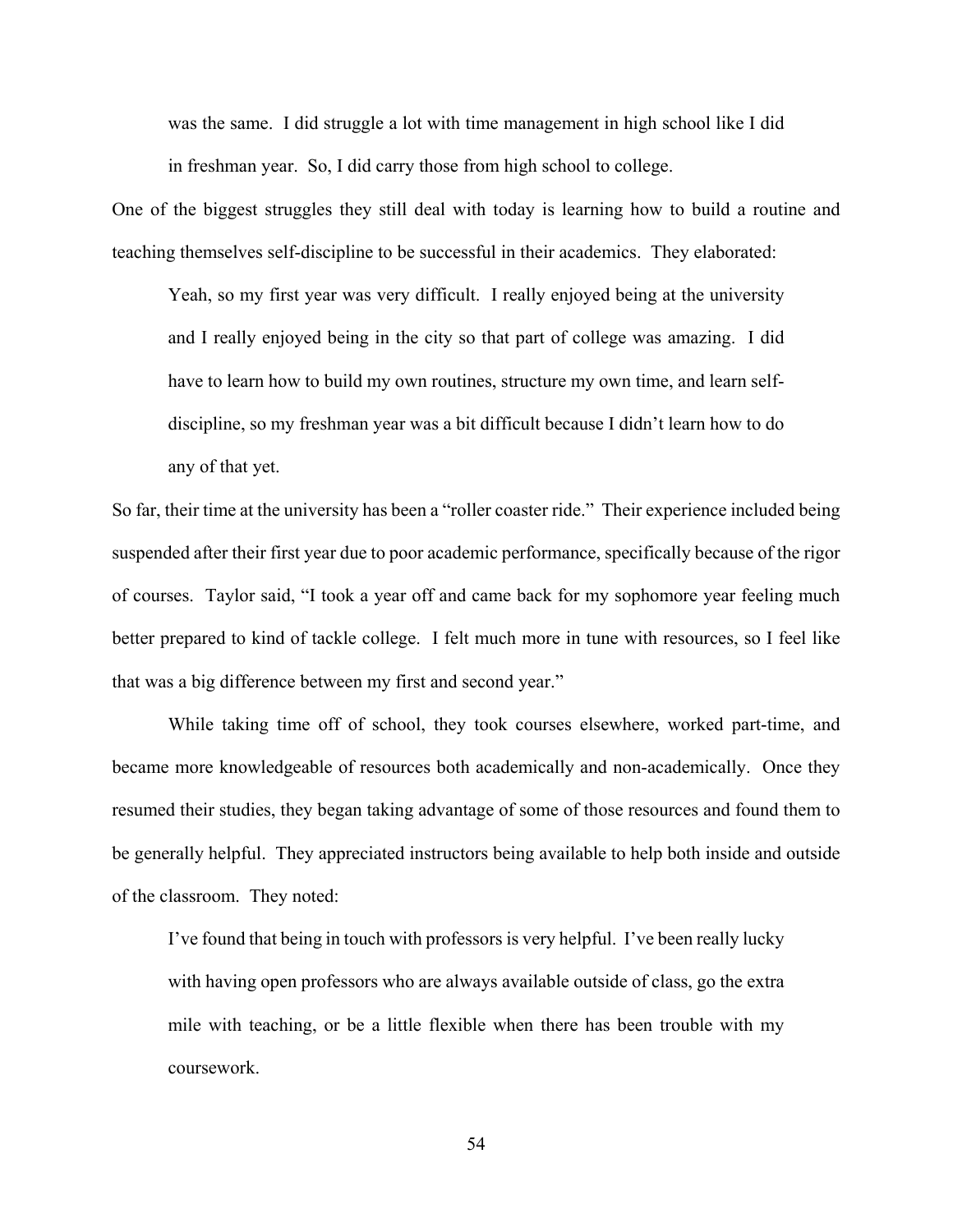How the university is supporting their success is by the resources available. They have done a lot of "growing" while away from the university and have come to realize that they do not need to get an A in every course to be okay. They also went on to talk more about their experience with resources. They explained:

So, what I think I appreciate the most about the university is we spend a lot of time talking about supporting our students and I think that's part of the psyche of the school. I remember during Orientation week being told that you're going to fail a class and it's okay, that's bound to happen. You don't need an A in every class to have had a successful college experience so I'm glad that's part of our consideration. There are times I've had conversations with other students where I feel the commitment isn't fully followed through though. I feel like these resources don't get to students who need them, or people don't know they are for them. It could also be people try to access them, but they are underfunded or understaffed.

When asked about courses, physics and calculus were the classes they were enjoying the most and philosophy the least. They noted that as ironic due to their current interest in philosophy. They said:

So surprisingly, even though I have no mind for science or math, physics I'm enjoying the most. The last two semesters, I enjoyed my calculus courses the most. Odd coming from a humanities student, but the classes I've enjoyed the least tend to be philosophy classes where there are a lot of, I don't want to say reading and writing, but a lot of very small activities but consistently. So, what I mean is every day you're doing a lot of reading or writing but not a lot of deep analysis. It's more

55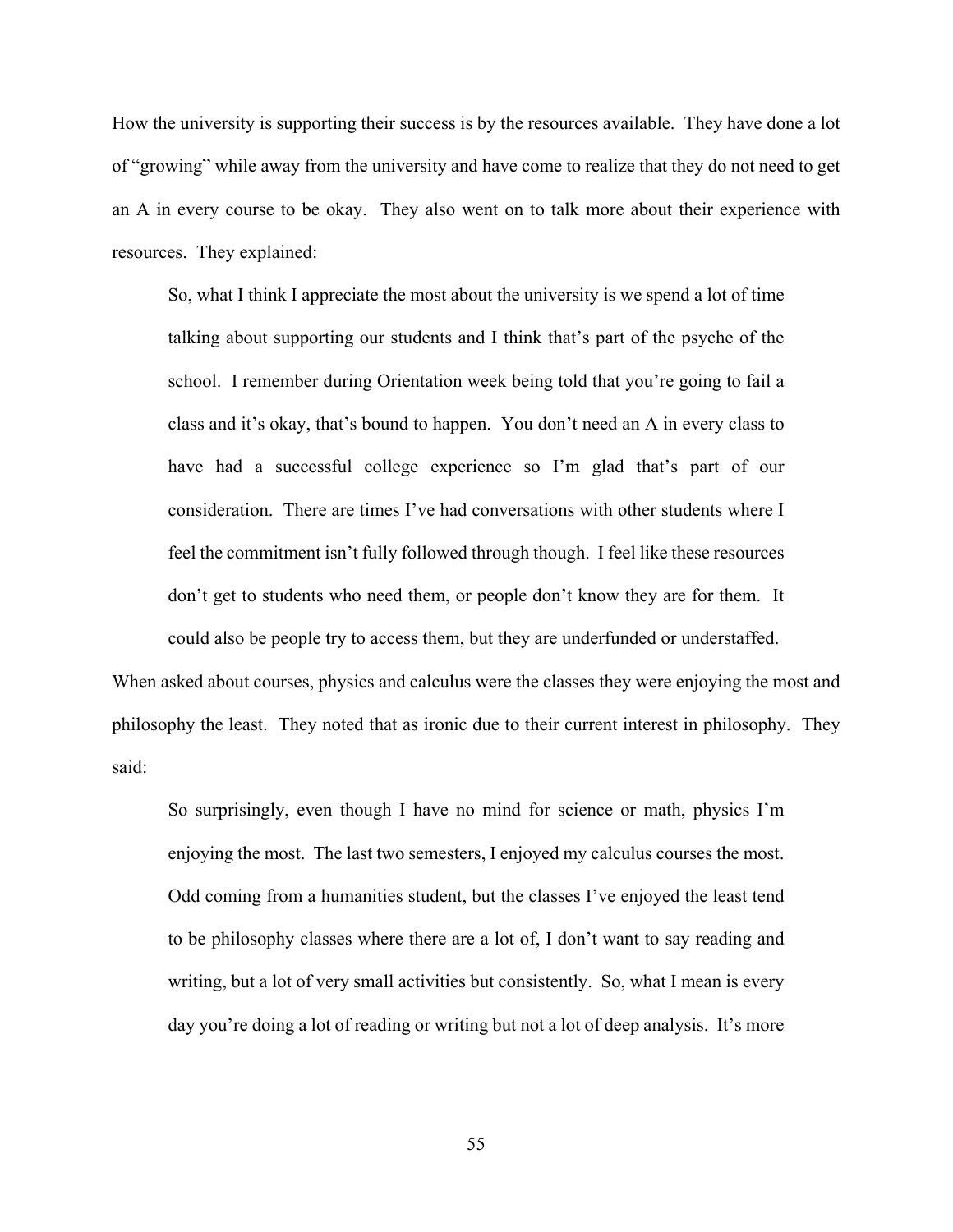like we're going to read this thing and summarize it. So yeah, that's been my experience so far.

The words they used to describe themselves were both positive and negative, which stem from their previous struggles. They elaborated, "On the positive side, I'm curious and discursive because I like to discuss things a lot. On the negative side, I'm disorganized and inconsistently motivated. Yeah, those are some words." When asked about their feelings as a student at the university, they provided a thoughtful answer including academics and non-academics. They noted:

That is a good question. I feel like that's something you're always evaluating as you go through your college career. Um, one of the things that is interesting to me is I find myself steered towards a discipline that is not super available at the university. That's one thing that I am considering in the future, how do I steer myself in that direction? I'm also trying to find that balance between being a productive student and engaged in my classes but also finding ways to be engaged all over campus in different groups and in the city in general.

### **4.4.5 Student 5 – Matthew**

Matthew is in his first semester at the university and is currently undeclared but has an intended major of statistics. When asked about his academic experience prior to college, he described it as not being academically strong. He elaborated:

Um, so like, before high school I was generally never a good student. I remember in middle school failing a class in the sixth grade because I didn't really care at that point. I mean, eventually I got a hold of myself and by the eighth grade, uh, I got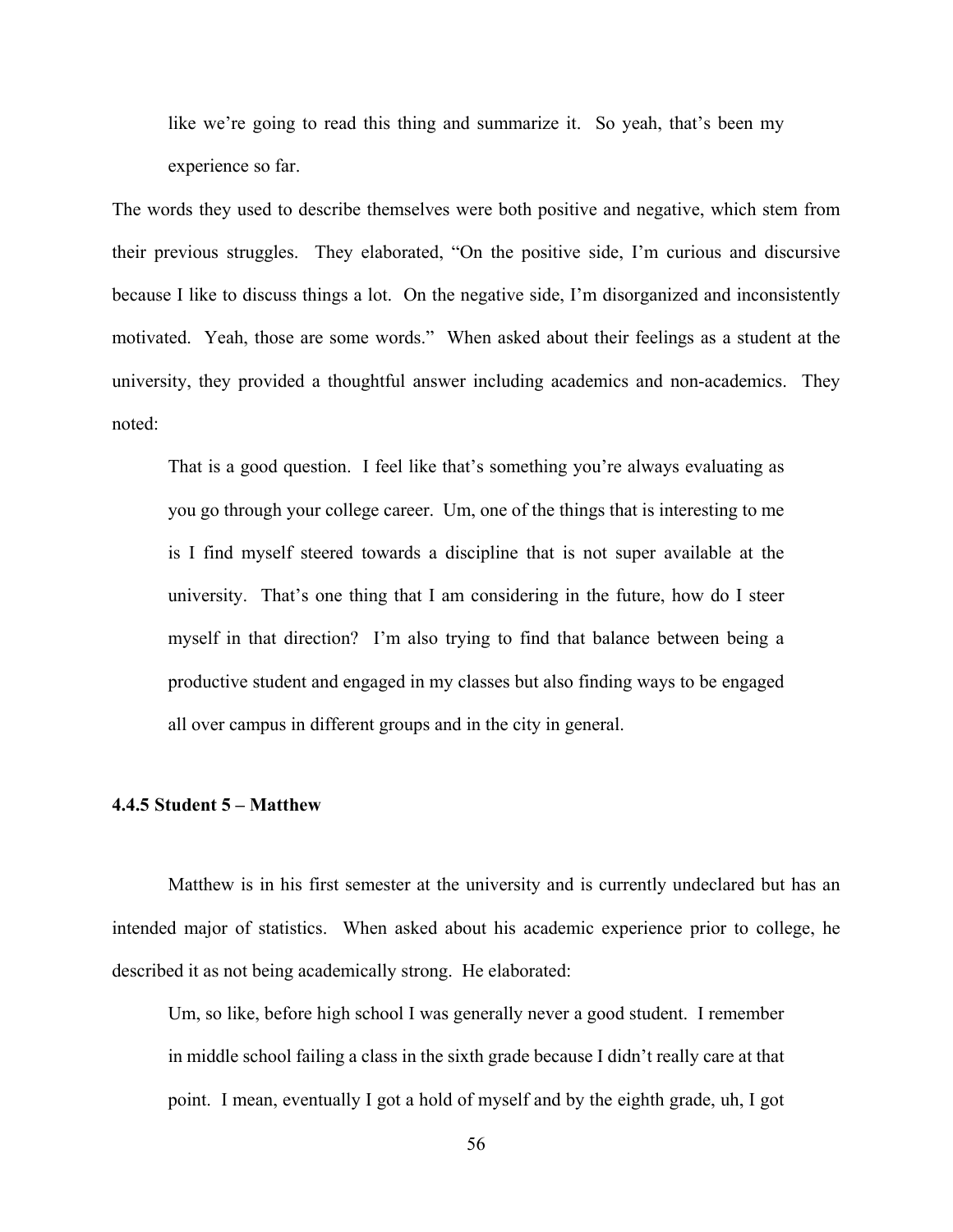pretty high marks I guess in classes. I even got accepted into a special education high school. But generally, my bad habits just suck. I didn't really have a study plan, or a developed one, and still don't. So mostly I just tried to pay attention in class and have some fun with friends in between and that was enough.

He noted that his time at the university so far has been challenging since the rigor of courses are a lot more difficult than what he was used to in high school. Outside of academics, Matthew stated that it can be lonely if a student does not try to reach out and connect with other people, even when living on campus, all due to the pandemic. He said that even though he knew of other people on campus, he was unable to hang out with them due to certain policies the university had in place with COVID-19. He continued:

My RA is pretty helpful, and he definitely tries to bring us together to socially make friends. It kind of forces everyone to be together virtually, but in a good way. It's just that we're not really able to go out to other places on campus to see and meet new people in-person.

When asked about his academics, the courses he is enjoying the most are computer science courses due to his enjoyment of coding and the way instructors are finding ways to make assignments more interactive. He said:

I guess the one that I'm enjoying least would be calculus because I guess I was a bit unprepared for that course and didn't expect it to be as difficult as it was. The most I would say is computer science, but it can be kind of intense sometimes.

How the university is supporting his success is similar to other students' responses; he acknowledged that the university seems to offer a lot of resources, but it was too early in the semester for him to take advantage of any of them. He emphasized:

57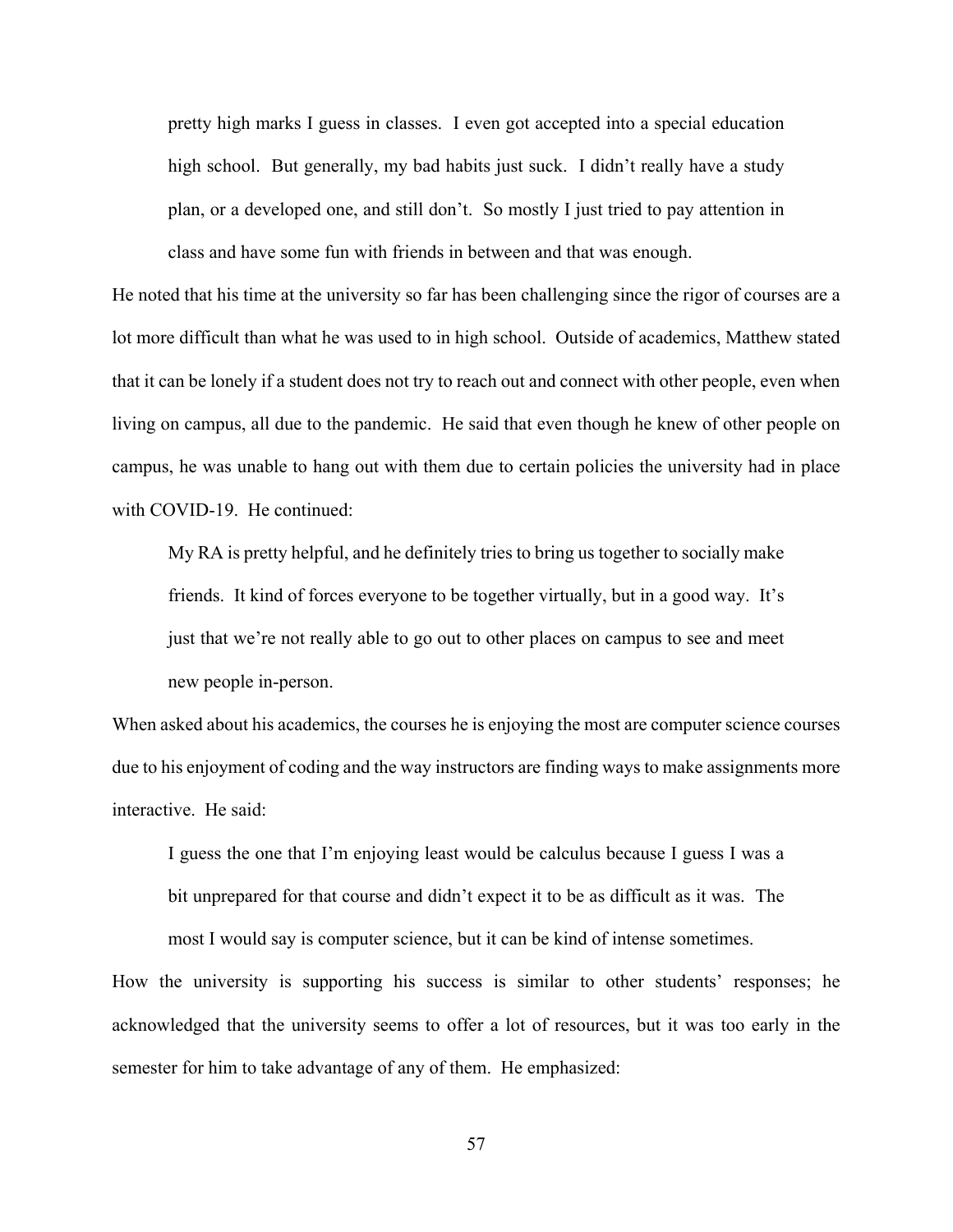Uh, well there are a lot of resources; I remember for a certain course, they had TAs that were available. I know for other courses, it was a bit varied, uh, sometimes they gave out other resources like supplemental instruction, which helped. Um, it's still pretty early and I feel like I don't need them yet, but I'd say like there are a lot of resources there if you want to access them but sometimes, uh, I think you can get left out if you don't access them... which is kind of at the fault of the person. The resources are there, you know, and you're just not using them. Um, but like,

it can be pretty easy to isolate yourself because that's just the easier thing to do. When describing himself as a student, he used a quote, "it works 100 percent of the time, 50 percent of the time." Matthew has a semi-positive outlook on his future as he can see himself remaining a student at the university for the next three years, but he hopes to be able to "get back on track" with everything soon. He elaborated:

I guess probably I'll declare my major by the end of freshman year, and I'll go on from there. Um, I can see myself being here for the next three years. Yeah, I guess I'm kind of excited for future courses since now it's general courses. It's mostly a positive view for the more interesting courses I'll take later on.

## **4.4.6 Student 6 – Paul**

Paul is in his first semester at the university and is currently undeclared but has an intended major of economics. He went to a small high school relatively close to where the university is located. He had small courses, so attending college courses with hundreds of students felt a little overwhelming. He said, "Yeah so, I went to high school in the city, um, classes were fairly small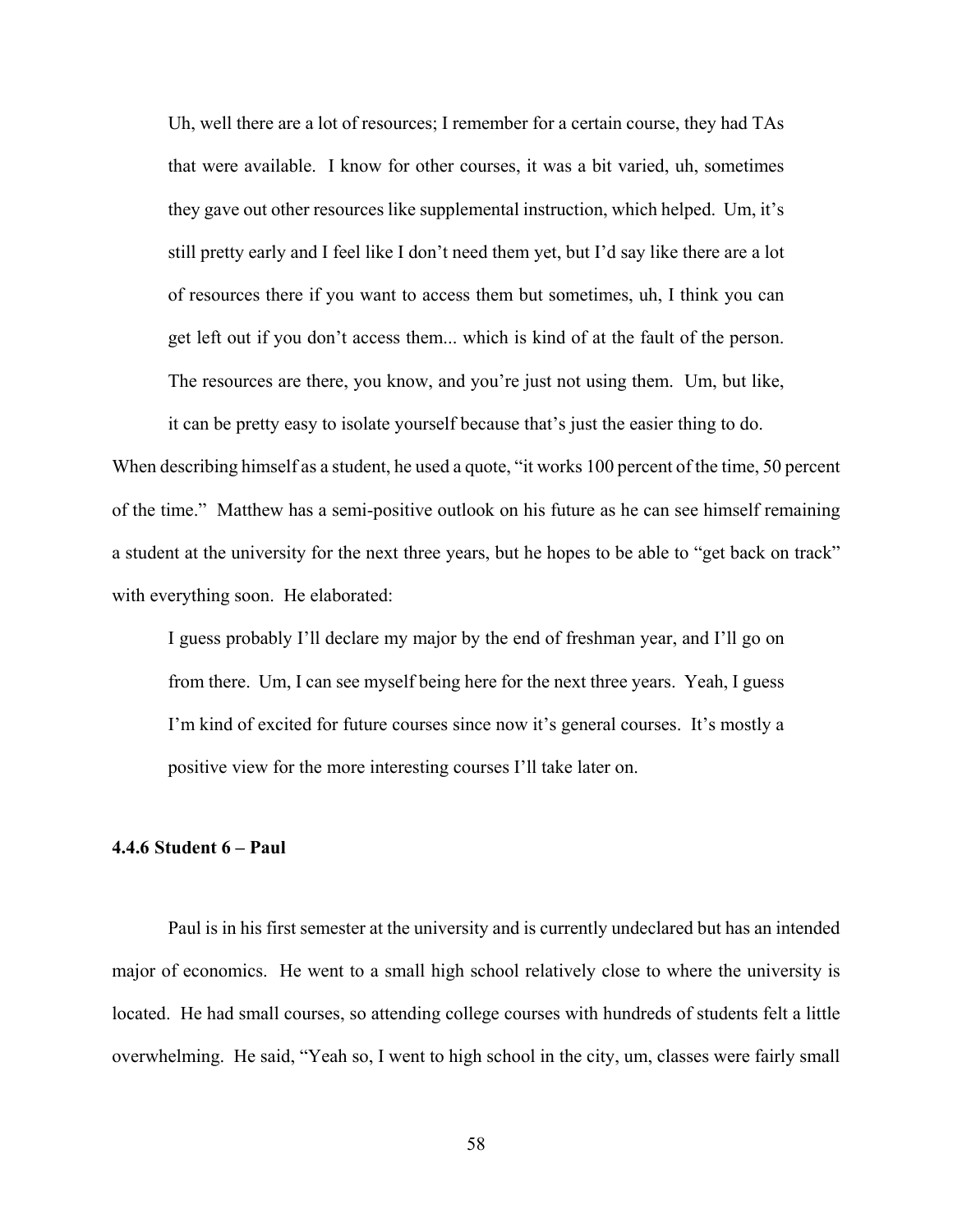to some of the classes I have now, usually 15 to 20 people depending on the class. College is definitely different with more students."

Paul said that one of the biggest differences he noticed in the first half of the semester between high school and college is the amount of work that goes into each individual course. He said, "I feel like obviously the teachers are more lenient in high school than college. Definitely less of a workload. Less dense material you have to learn all at once compared to now."

So far, his time at the university has been difficult since he has a tendency to procrastinate on getting work done. He describes his experience as an extension of high school since he is still living at home the way he did in high school. He explained, "Truthfully, it's not as exciting as I'd hope it would be. Probably because I've been at home and stuff hasn't changed. I'm just not a fan of the online learning either." Academically, he is not a fan of remote learning due to the teaching modality. When asked about his courses, he said he is enjoying his economics class the most and calculus the least due to how it is being taught this semester. He said:

Uh, I like my writing class, that is pretty cool. I also like my economics class. I don't really like my calculus course but really, how much does anyone like their calculus course? I don't hate math, but sometimes I get bored in that class because of how it's taught.

When asked how the university is supporting his success, he feels there are a lot of resources, but he just needs to take the first step and reach out for help. He explained, "I just signed up for a student success center workshop about procrastination and productivity. I mean, there are lot of different resources that come through my email that are available to students." He chose the words "hard worker, curious, and inquisitive" when describing himself as a student. He elaborated:

59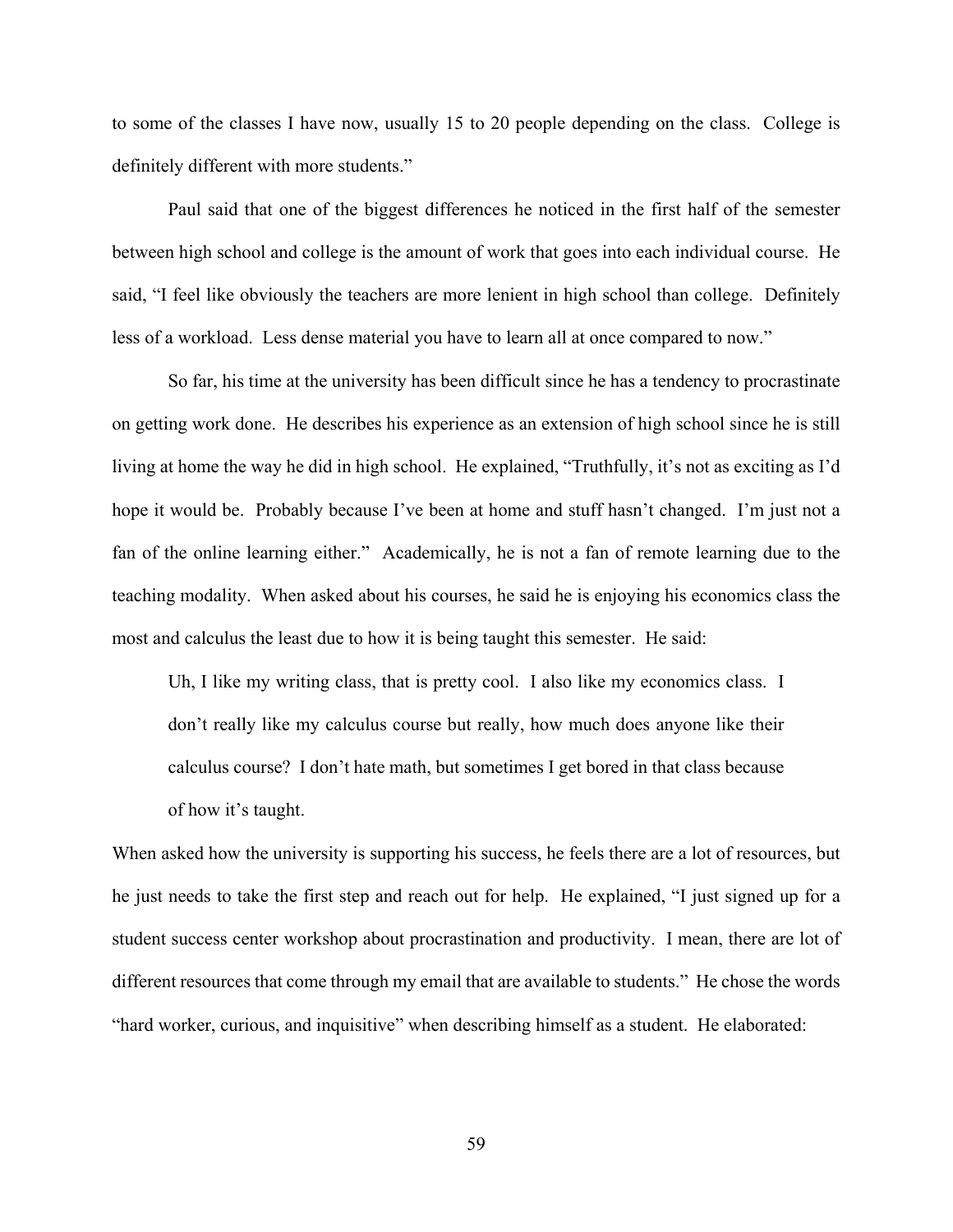Aw, man, um, I don't know. It's a weird question. I um, I think, hard worker for the most part whenever I'm able to buckle down. I think when I do buckle down, I do pretty well. Inquisitive maybe, I think I like to ask a lot of questions about things, so yeah.

His feelings about his future are excitement; he wants to learn more and keep making progress in his potential major. He said, "Um, I'm excited. I'm excited to learn more and progress with courses. I think it'll be cool, especially when we're actually able to go to school. Yeah, I'm excited." Paul believes that everything will be fine for him academically once he is physically on campus in the spring semester.

## **4.4.7 Student 7 – Nicole**

Nicole is in her first semester at the university and is currently undeclared but has an intended major of statistics. She described her high school as being far less challenging than college. She explained, "Um, high school was not easy but less challenging than college has been so far. I was an honor roll student in a lot of clubs. It was just good in comparison to what it is right now." She went on to say that she was involved in a lot of clubs and organizations at her high school, and she could balance both her academics and extracurriculars without a problem. At the time of the interview, she was not involved in any extracurriculars and was struggling with the four courses she was enrolled in. She explained:

I can honestly say I've been having a hard time and me, the student that I am, I should be able to control, balance, or even get ahead of the challenges that I'm facing but as of right now, it's just really hard, like I don't know if it's because of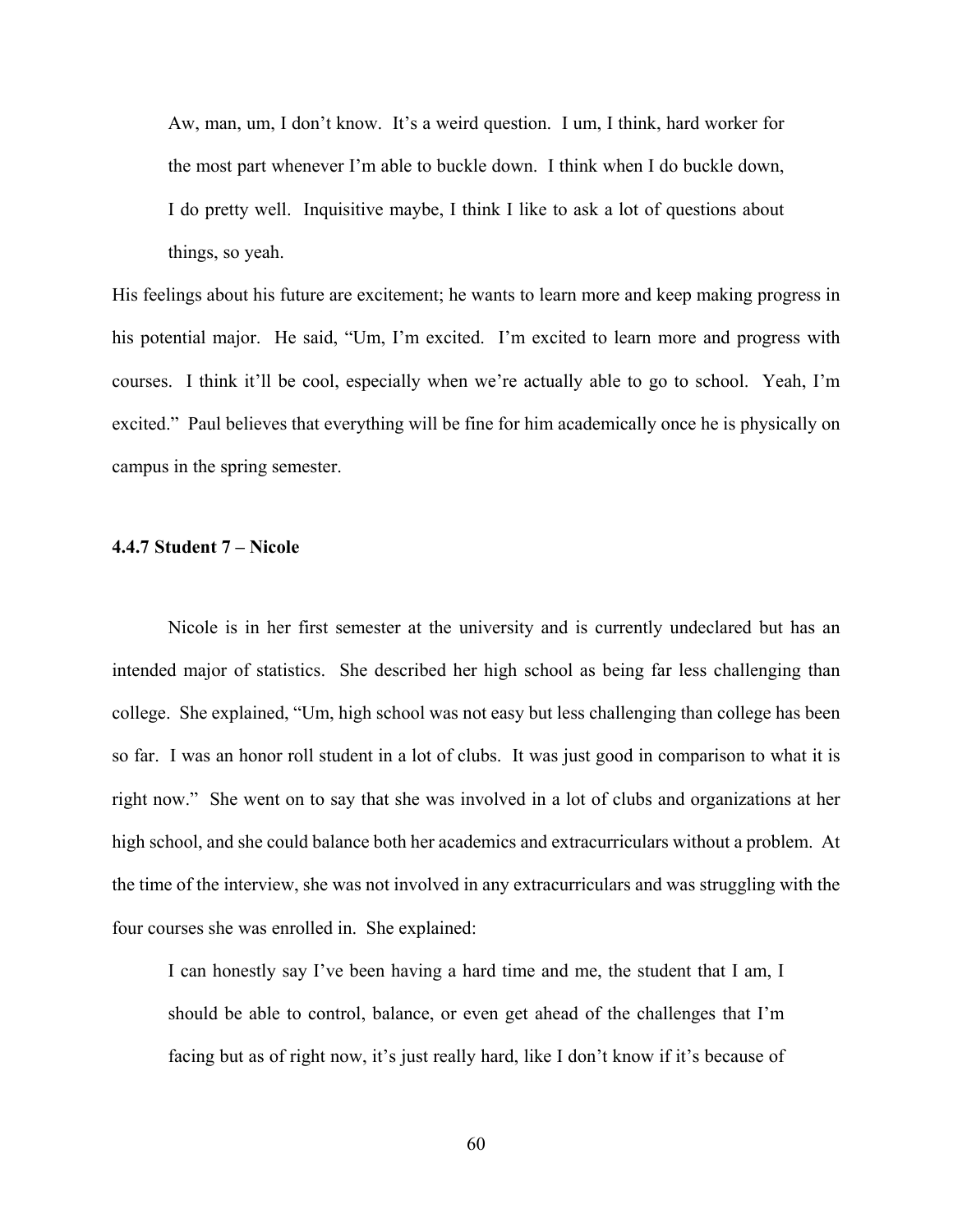COVID-19 and how it has impacted us and how we have to deal with it, but I can honestly say it's just been harder than what I had expected.

When asked about her courses, the course she was enjoying the most was statistics, and the least was physics. She noted, "My statistics class, which is the data and reasoning class, is what I'm enjoying the most, and the worst is probably my physics class... well, not really physics anymore, but it's between physics and bio." Nicole then went on to describe the difficulty that she was experiencing in her courses this semester. She elaborated:

I don't mean to blame it on my schedule, but I feel like I really did choose classes that I shouldn't have chosen as a freshman. And I felt like when I chose them, I had a lot on my plate, and I tend to struggle because there are just a lot of important classes and they come with a large course load. I know myself so I know when I'm motivated and sometimes, I'm not. I don't necessarily know what I'm doing but I just know it needs to be completed. It's just that I have to balance so much other stuff. There's not much structure or guidance because we are online, and we can't really turn to anyone else because we're not in the same environment or atmosphere in general. I just think that's my main concern, well not my main concern because my grades are my main concern, but that's my main issue.

When asked how the university is supporting her success, she said that it is not supportive right now. She believed that no one cared for her at the university, and she is left to figure things out on her own. She noted:

Um, I don't really think the university is supporting as of right now. I would have thought that when I first entered, it was supposed to be helping me or guiding me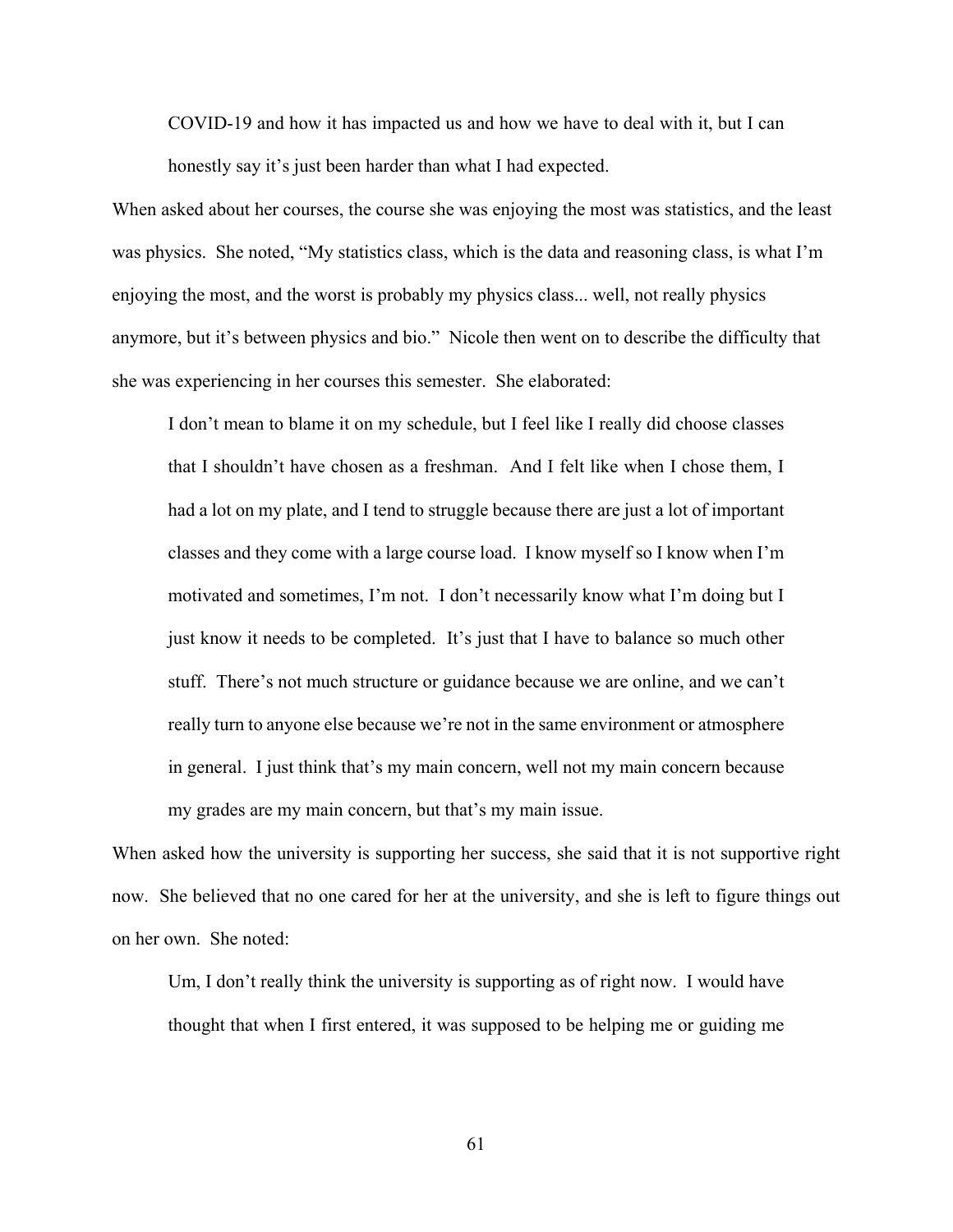in my success because of the school that it is. But as of now, I'm kind of uncertain

because I feel like I'm just struggling and, in the wind, right now.

Nicole then went on to elaborate about her experience of reaching out to one of her faculty members:

I've tried reaching out to instructors but haven't had any luck. They say they want to help me, but I don't feel that they do. Sometimes I feel like I don't know where to turn because although resources are said to be available, it's overwhelming. I've always been able to figure things out on my own, you know, so to ask for help is something new to me.

The words she used to describe herself as a student were "competitive, hardworking, and multitalented," but, according to her, she has not been living up to those characteristics. Her feelings about her future are undecided at the moment, but she is heavily debating on whether to transfer as she is feeling really lonely and thinks she is only being looked at as a number by the university. She said, "I'm kind of undecided, a lot... because I tend to question whether I want to stay there often because of the loneliness I tend to feel."

## **4.4.8 Student 8 – Jacob**

Jacob is in his third semester at the university and is currently undeclared but has an intended major of mechanical engineering. He described his high school academic experience as very similar to how the university conducts academics. His teachers were approachable as he feels his college professors are. He elaborated:

Uh, my high school experiences have been very similar to how the university conducts their academics. All the teachers are very helpful, they do care about the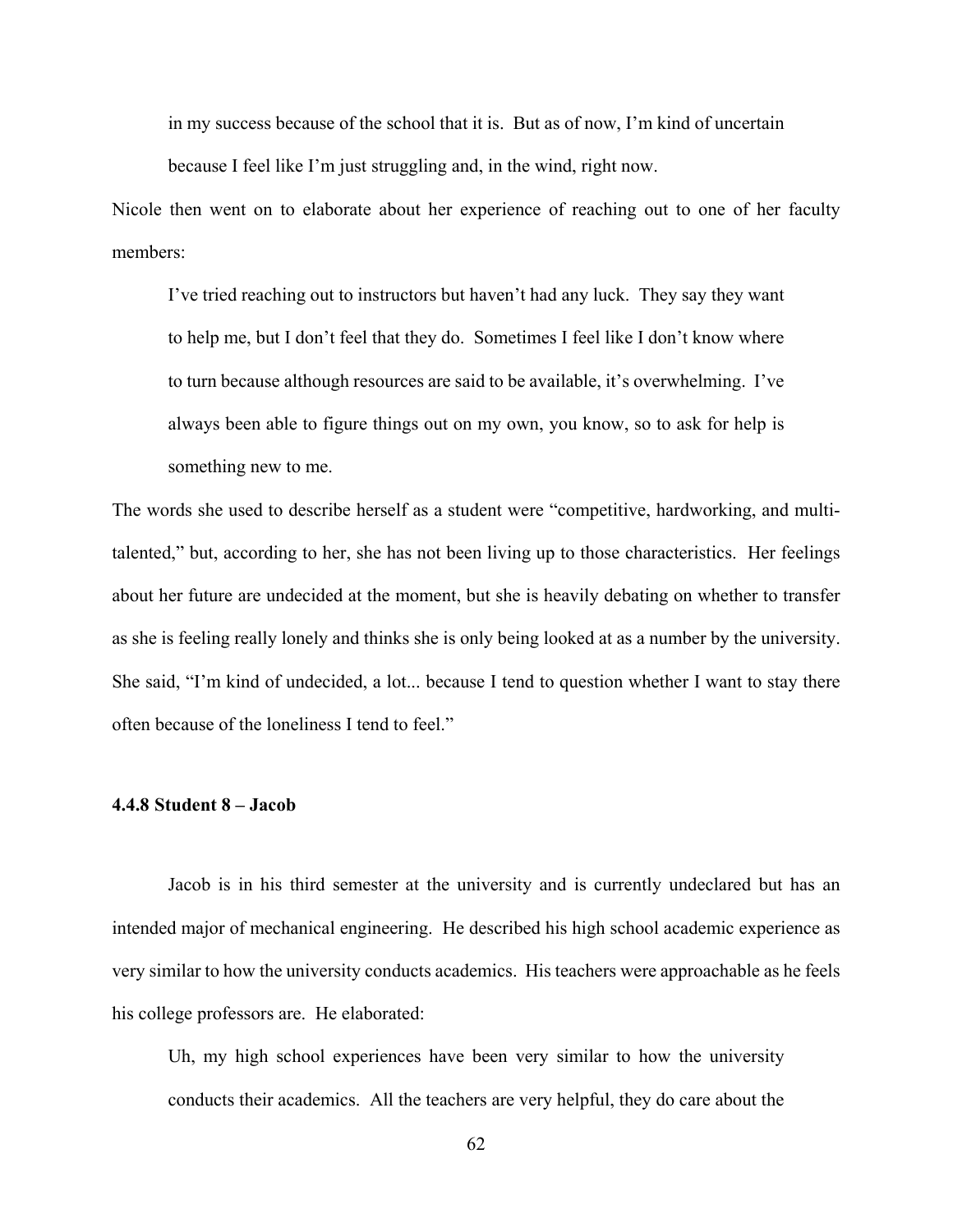student and they are willing to go the extra mile to ensure student success. One thing that is very different for me is the change in location. I feel like I haven't been away from home for a long period of time, which can be very distracting because I miss home but the school helps you to fit in. That's the one thing that the university does, it makes you want to fit in.

So far, his time at the university has been a great experience. Although the courses he is taking are challenging and take up a lot of time, he knows he wants to transfer at the end of the semester to the engineering college. He said:

I've had a great time and support in the college and uh, I like the college a lot. I am planning to transfer to the engineering college because that's where my interest is, but the humanities and social sciences itself is a great establishment. I really like it, nothing against it, but in the future, I do see myself shifting away from it. At the university, I had my hard share of classes but that helped me to determine what I like and what I don't like, so all around positive experience.

The courses that he is enjoying the most are his mechanical engineering courses, such as thermodynamics and statistics, because of how interactive they are. The class he is enjoying the least is physics due to the teaching style; he said that he is just trying to "make it through" that course this semester. He said:

For physics, I just don't like the material so that's the least. I like the English classes they offered at the college because the instructors were thorough. Math in my freshman year was kind of lacking but the work in general was very well thought out. The classes that I absolutely love are my intro to mechanical engineering course because it introduced me to a program which made me feel like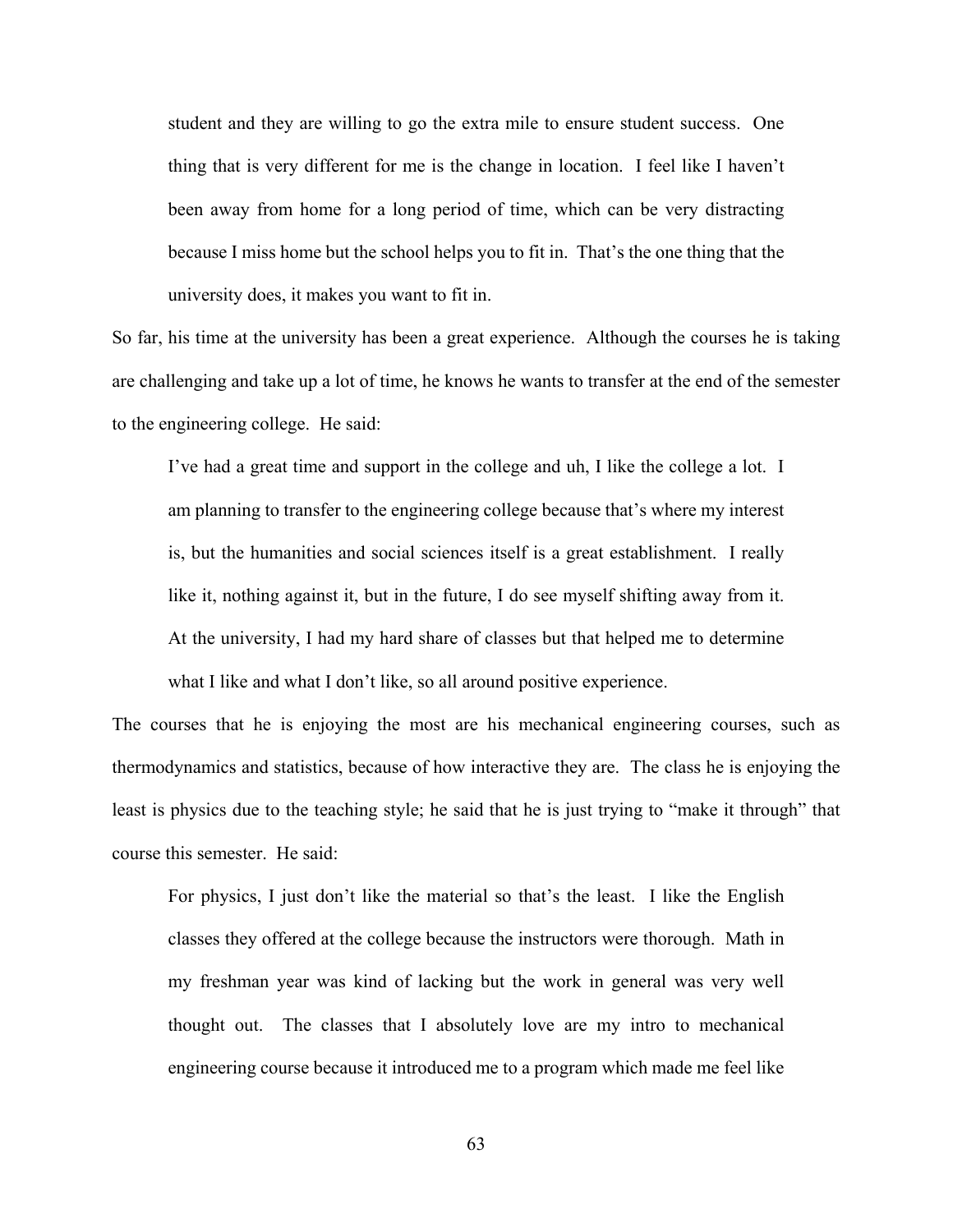an adult. So, I really like that. I also really like thermodynamic and statics and wish I could take them all year.

He indicated that the university is supporting his success is in a variety of ways. He liked how with the help of university resources such as academic advising, he was able to create goals for himself, which helped motivate him in previous semesters as well as this semester:

Uh, I think the university has really helped me you know, create goals for myself. It has really helped open my eyes and showed me how I'm not a kid anymore. I had to become an adult and make a life for myself but not too much of an adult because you still want to have that creative spark from childhood. I think the university is the perfect fit of implementing childhood and adulthood. It's all around positive. I also love the weekly meetings that we have because it keeps me on my toes. I like the advising emails in general because it helps me really be informed as to what's happening in the community.

The words Jacob used to describe himself are "procrastination prone, driven, motivated, focused, and curious." He elaborated:

As a student, uh okay, we'll start with procrastination prone, I'm going to be honest with that one. I'm driven. I set common goals I want to achieve, ones on the student success plan. I'm also motivated. My biggest weakness is procrastination; I'm in the middle of class thinking of something else and I'm like, I just can't do this right now and then I'm just on my phone.

His feelings about his future as a student are confident. He believes that the university gave him the confidence boost needed in establishing where he wants to go in the future both academically and non-academically. He emphasized: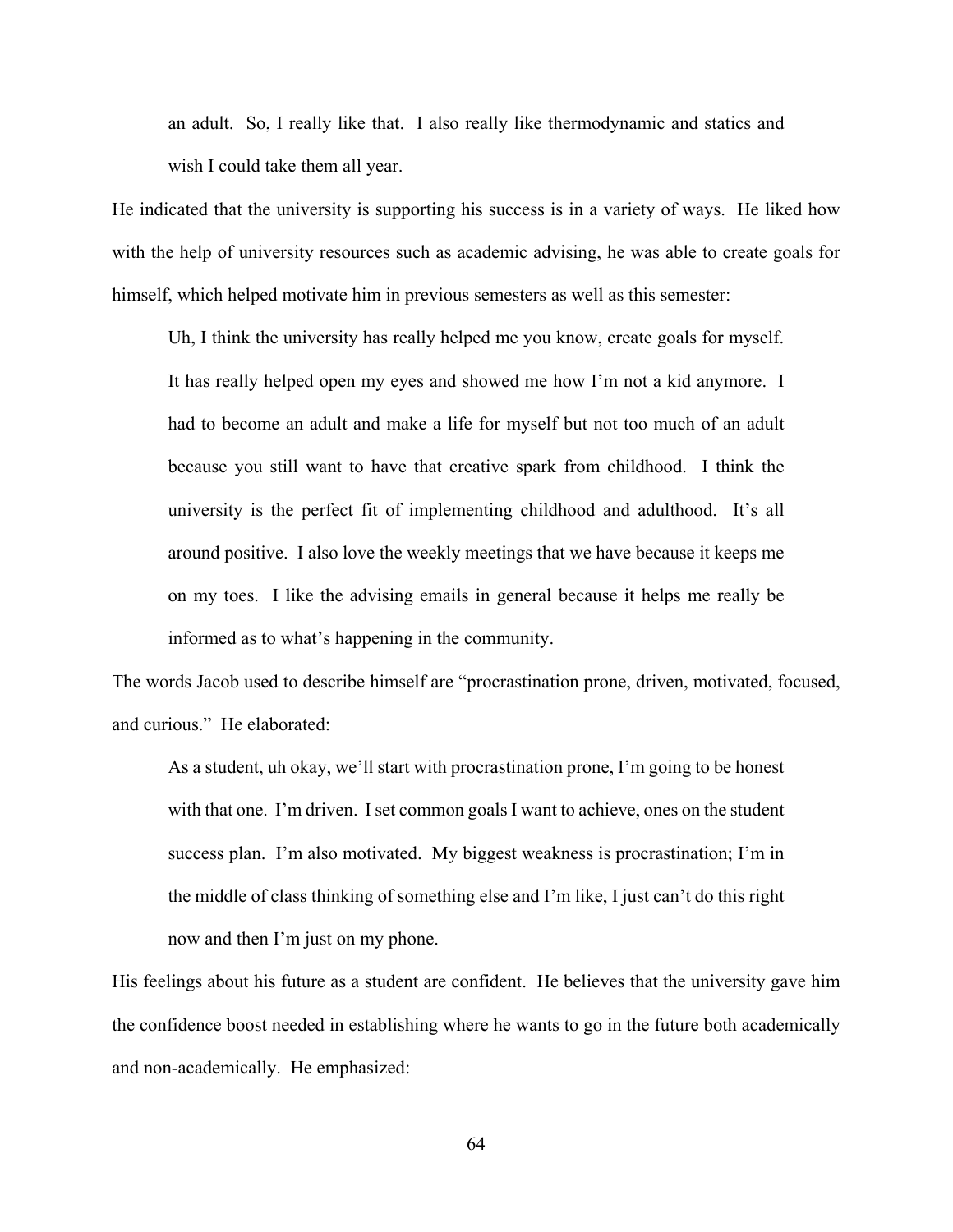My future right now, I'm feeling very confident in the transfer to engineering but it's normal to have those doubts in case I can't get in. I have some doubt, but more confidence. But yeah, I feel the university has given me that confidence beyond transferring to continue my aspirations and my work, if that makes sense. It has really helped me establish what I want which is really important.

## **4.4.9 Student 9 – Doug**

Doug is in his second semester at the university and is currently undeclared but has an intended major of psychology. He described his high school experience as really easy to get through academically. He took the most difficult courses that were offered and was able to succeed in those without any problems. He elaborated:

Um, I think my high school was like really easy to get through the most difficult classes that were offered. So, like, it's a really small school and the classes are really small so at least with the AP kids in my experience, the teachers went even easier on us than they did with the regular class, so it wasn't really challenging.

When asked about his time so far at the university, the only way he could describe it was challenging. He said, "So far my time here has been challenging, a lot harder than high school." Regardless of how challenging Doug's time has been at the university, he enjoyed his courses more this semester and mentioned that it seems easier than his previous semester due to the courses he is taking towards his intended major of psychology. He noted, "This semester has been easier than previous ones because of the change in courses that I was taking." Doug mentioned feeling more confident overall in his academics.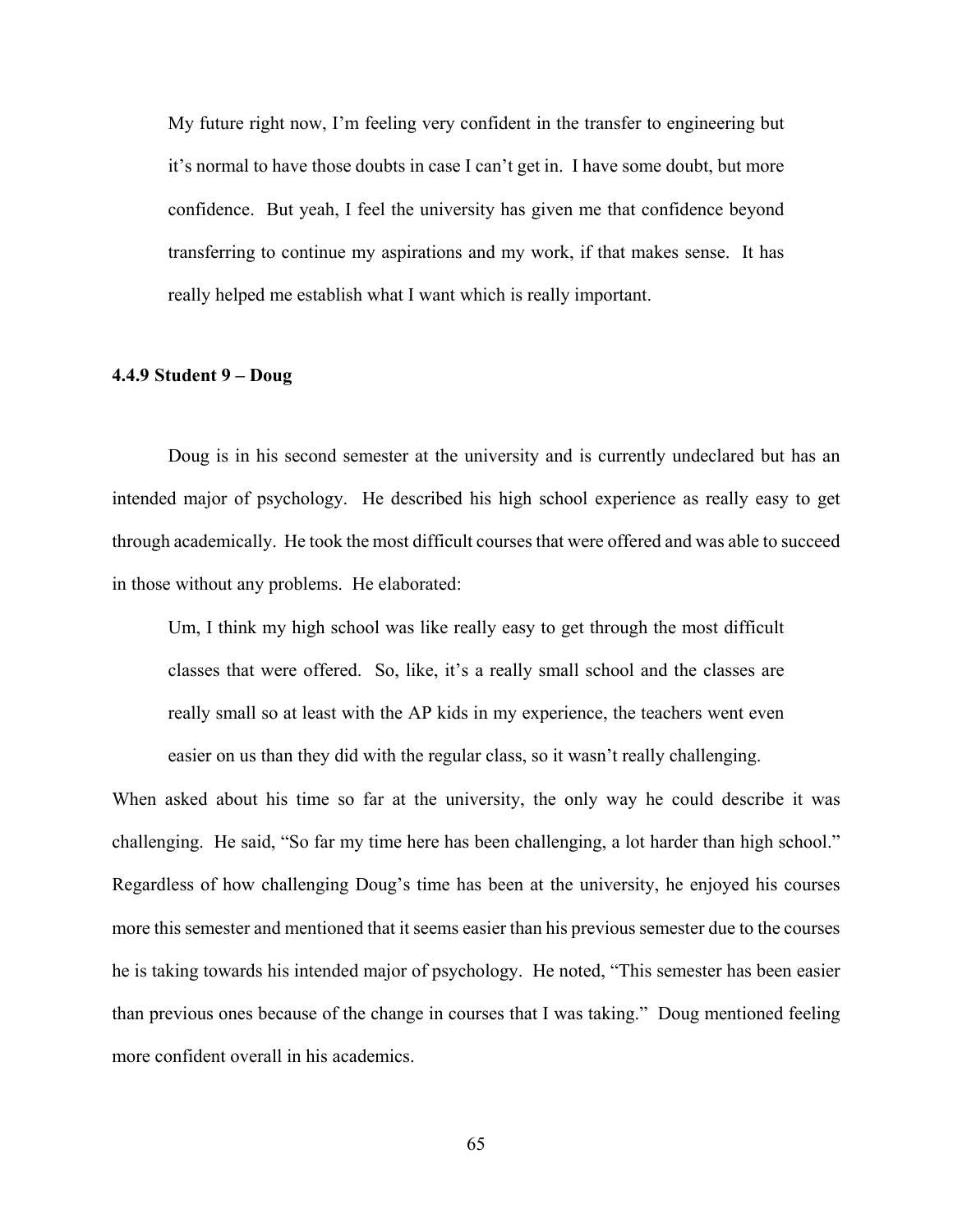When asked how the university is supporting his success, he said there are a lot of resources available. It was only after he got the courage to reach out to those resources that he realized people wanted to help him be successful and that he did not need to figure it all out on his own. He is thankful that everyone was pointing him in the right direction, but he needed to take on the onus of following through. He elaborated, "Once I reached out for help, there were a million resources available to me. Everyone was really good in pointing me in the right direction. I'm using Disability Resources and Counseling and Psychological Services as of right now, which help me."

The phrase Doug used to describe himself as a student is "middle of the road." He noted, "I'm not too exceptional but I'm not the worst." He is looking forward to taking more major related courses in the future and is excited about the remainder of his time at the university. He said:

I'm feeling pretty good as of right now. There are a couple of classes in the program that I'm going to be taking that I'm a little worried about like calc and some of the advanced psych and stats courses, but I'm pretty excited about it overall.

## **4.4.10 Student 10 – Suzy**

Suzy is in her third semester at the university and is currently undeclared but has an intended major of statistics. She described her high school experience as a relatively good experience overall:

 Um, I mean, I was pretty on top of stuff throughout. I kind of had a tendency to procrastinate but I've never not done anything. I scored pretty high in most courses. My school was large, around 700 students per grade.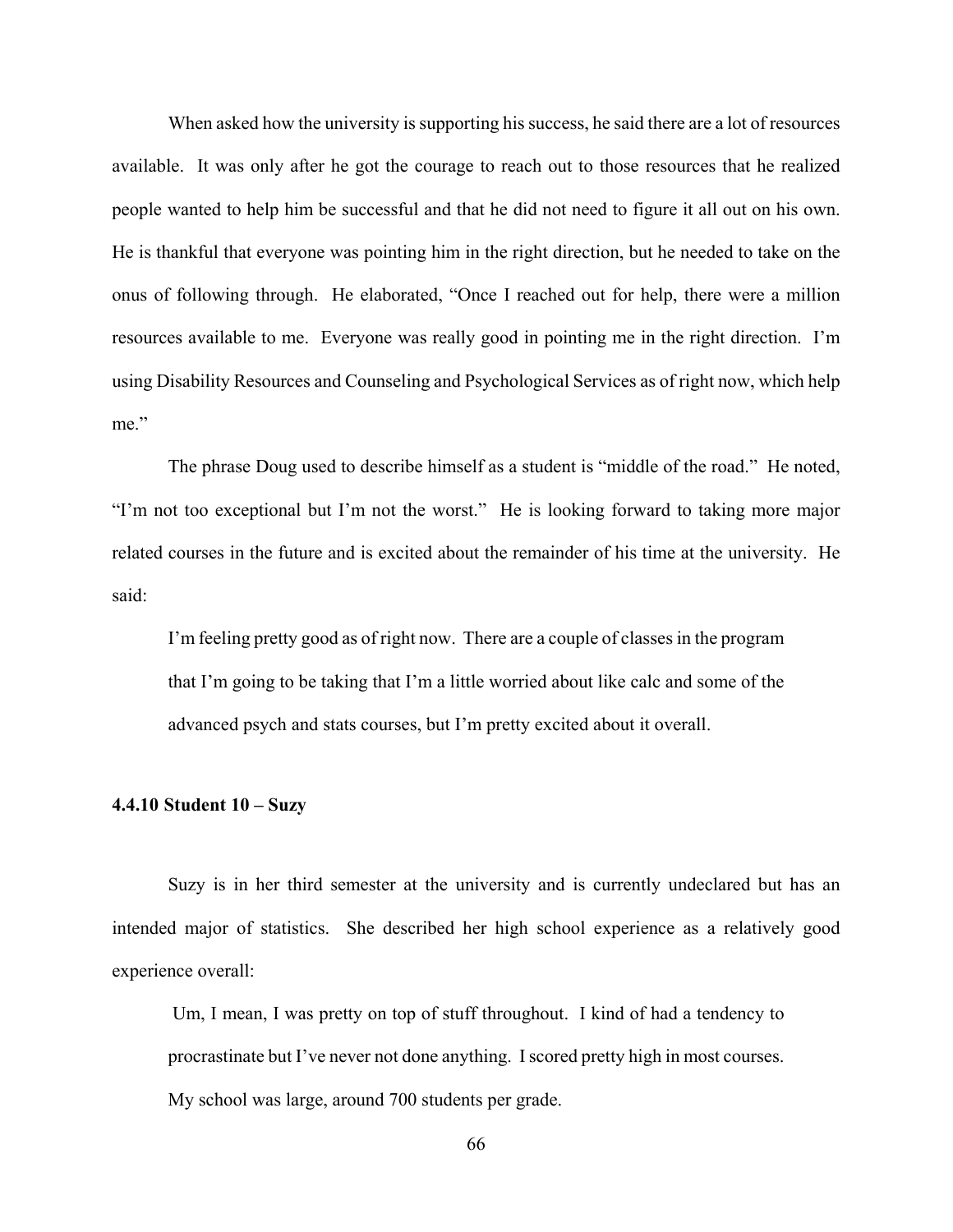When asked about her time so far at the university, she said that some semesters were better than others. She referred to her first semester going well and getting good grades. She took advantage of peer tutoring and academic coaching, which she believed helped her to be successful. She said:

I mean everything was pretty good throughout the first semester and beginning of second semester when I was there. I had peer tutoring and supplemental instruction. I participated in more group tutoring for a course last semester which helped. Being on campus I was more on top of things. I slipped, like close to the end, a little before quarantine, so it's not completely bad. I think it was still pretty good.

The courses Suzy is enjoying the most are computer science and psychology with history being her least. She said:

For some reason just history courses right now are my least favorite, I don't know why. But yeah, I liked computer science and psychology, but neither of them I'm taking this semester. I like stats courses in general at the university. The minis for

English were pretty cool, too. For the most part, it was a really good class.

She described the university as being "good" when supporting her success as long as she took advantage of the resources. She elaborated:

Yeah, there's a lot of opportunities, I'm just not taking enough of them. I don't really go to office hours. Peer tutoring helped when I was on campus, but I haven't done any while off campus. There is a lot of support, but I just don't lean on it, you know.

The word that she used to describe herself is a "self-directed learner." She elaborated on this by using remote learning as an example in which she listens to lectures live with the instructor but figures things out later for herself. She used the words "procrastinator, curious, and intelligent" in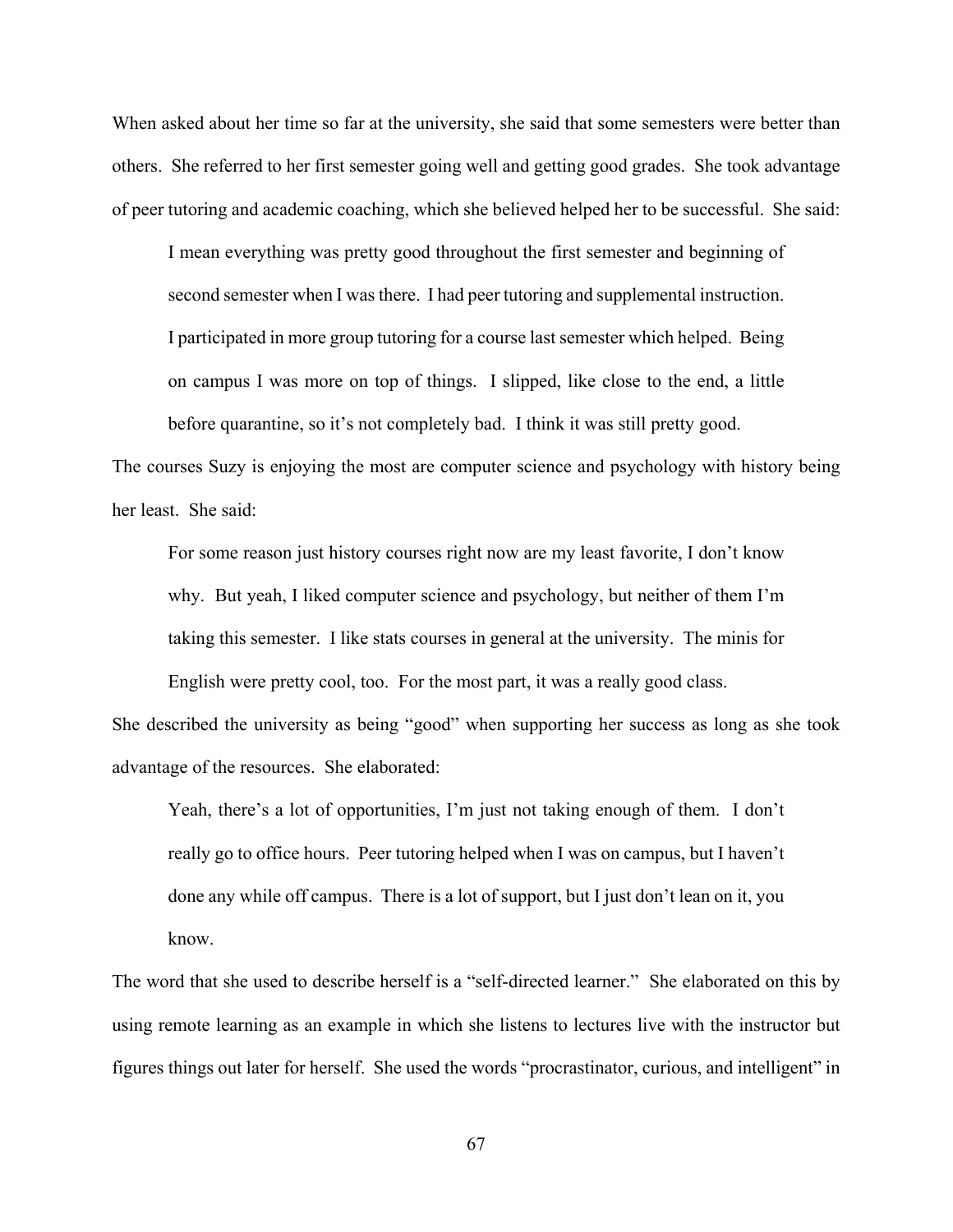addition to self-directed learner; she prides herself for the work she can get done when pressed up against deadlines but realizes that sometimes this is not the best technique. She explained:

Um, I like self-learning. I listen to lectures and stuff, but I usually learn stuff when I work things out for myself later. Or like through a packet or something when I was in high school. I mean, I do have a tendency to procrastinate a little but then like when it's close to a deadline, I work at hyper efficiency speed so I kind of do a lot in one sitting. It's probably not a healthy thing to lean on moving forward.

Her feelings about her future as a student are positive overall. She said, "I really think I can just get back on track because I really like all of it, I like my major, so if I can just get back to it, it's an overall positive outlook."

## **4.5 College Experiences and Expectations Differ for Students**

The interview findings revealed that students who are facing academic probation enter college at different levels academically. First-year students matriculate to college with personal experiences from high school that impact their outlook of college. Although most students see their future at the university as positive, more outreach needs to be done from the academic advisor as well as the university in general to ensure that these students are retained. Three broad themes emerged from the interview data: (a) preparation for college, (b) feelings of support, and (c) teaching modality due to COVID-19.

The following subthemes were identified within the broad themes: (a) resources and asking for help, (b) feelings of independence, (c) misaligned study skills and routine, (d) competing social and academic priorities, and (e) student motivation.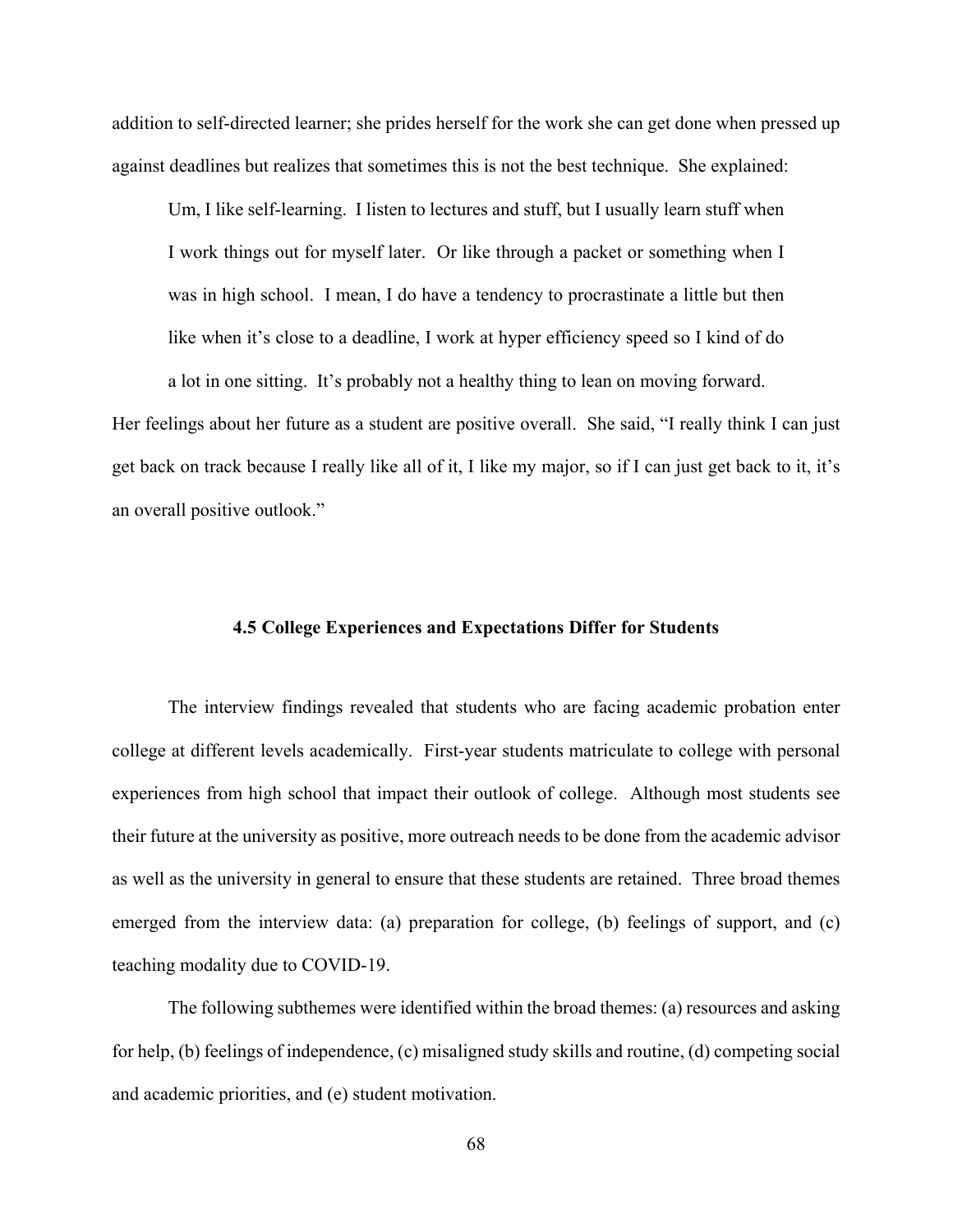## **4.6 Preparation for College**

The first theme that emerged from the interviews is related to preparation for college, specifically focusing on academics. Academic preparation was the theme most noted by students, which is to be expected considering grades and quantitative data are what the university, and students, define and measure as success. Students noted it was a "humbling" experience when they realized how difficult courses were from high school to college. Charlie elaborated:

I didn't even know what a difficult course was. I quickly found out... I was, uh, humbled pretty quickly with classes at the university. I had to find out how to study and learn how to understand things at a deep enough level to pass things and do well at the university.

High schools are preparing students at various levels academically, with some students indicating that their courses, even at the AP level, were too easy. Doug said:

Um, I think my high school was like really easy to get through the most difficult classes that were offered. So, like, it's a really small school and the classes are really small so at least with the AP kids in my experience, the teachers went even easier on us than they did with the regular class, so it wasn't really challenging.

Other students shared similar experiences of being academically successful in high school, indicating that they received high grades throughout their academic career. Suzy noted, "Um, I mean, I was pretty on top of stuff throughout. I kind of had a tendency to procrastinate but I've never not done anything. I scored pretty high in most courses." Steven also described his high school experience as being a "good experience overall" and did well in most courses. Charlie expressed how he felt high school was too easy to do well. He elaborated: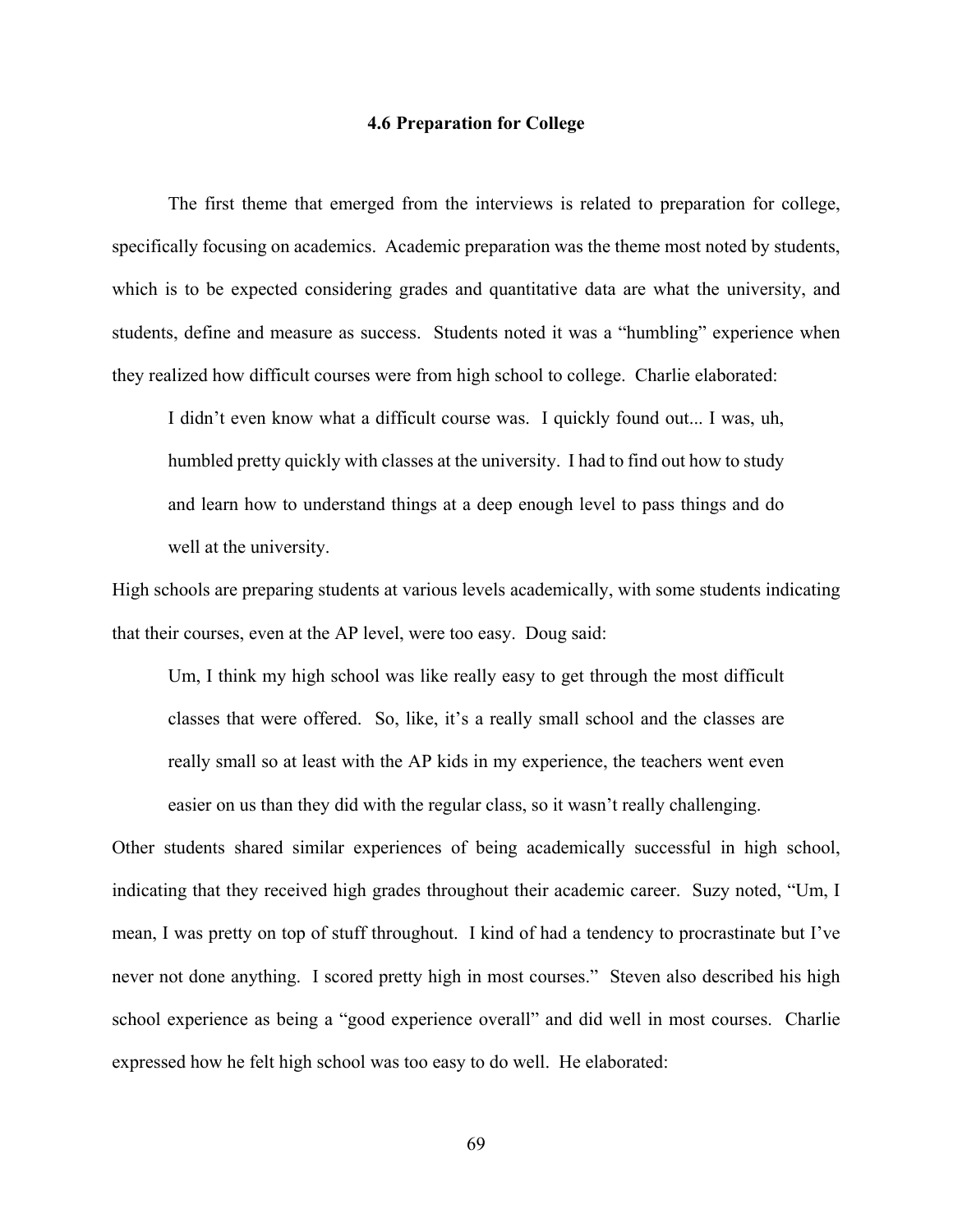I thought high school was pretty easy. It felt like it was too easy to do well. I could get straight As without doing much at all, which definitely didn't help me or didn't prepare me well for the university.

Although most students indicated that they achieved high marks in high school, other students had a more challenging time prior to arriving at college. Nicole stated, "Um, high school was not easy but less challenging than college has been so far." Similarly, students such as Matthew struggled academically prior to high school. He noted, "Um, so like, before high school I was generally never a good student. I remember in middle school failing a class in the sixth grade because I didn't really care at that point."

From these interviews it is important to note that all students enter college prepared at different levels regardless of the courses they took in high school. Even though a student may have done well academically prior to college, that does not guarantee academic success in college. Academic advisors need to get to know each student to help find out what works best for their specific learning style.

## **4.6.1 Resources and Asking for Help**

For students facing academic probation, it was a hard reality when they realized they could not get through courses, whether introductory or advanced, the same way they did in high school. Some students felt frustrated and defeated, which impacted their overall mental health. Nicole emphasized:

I can honestly say I've been having a hard time and me, the student that I am, I should be able to control, balance, or even get ahead of the challenges that I'm facing but as of right now, it's just really hard, like I don't know if it's because of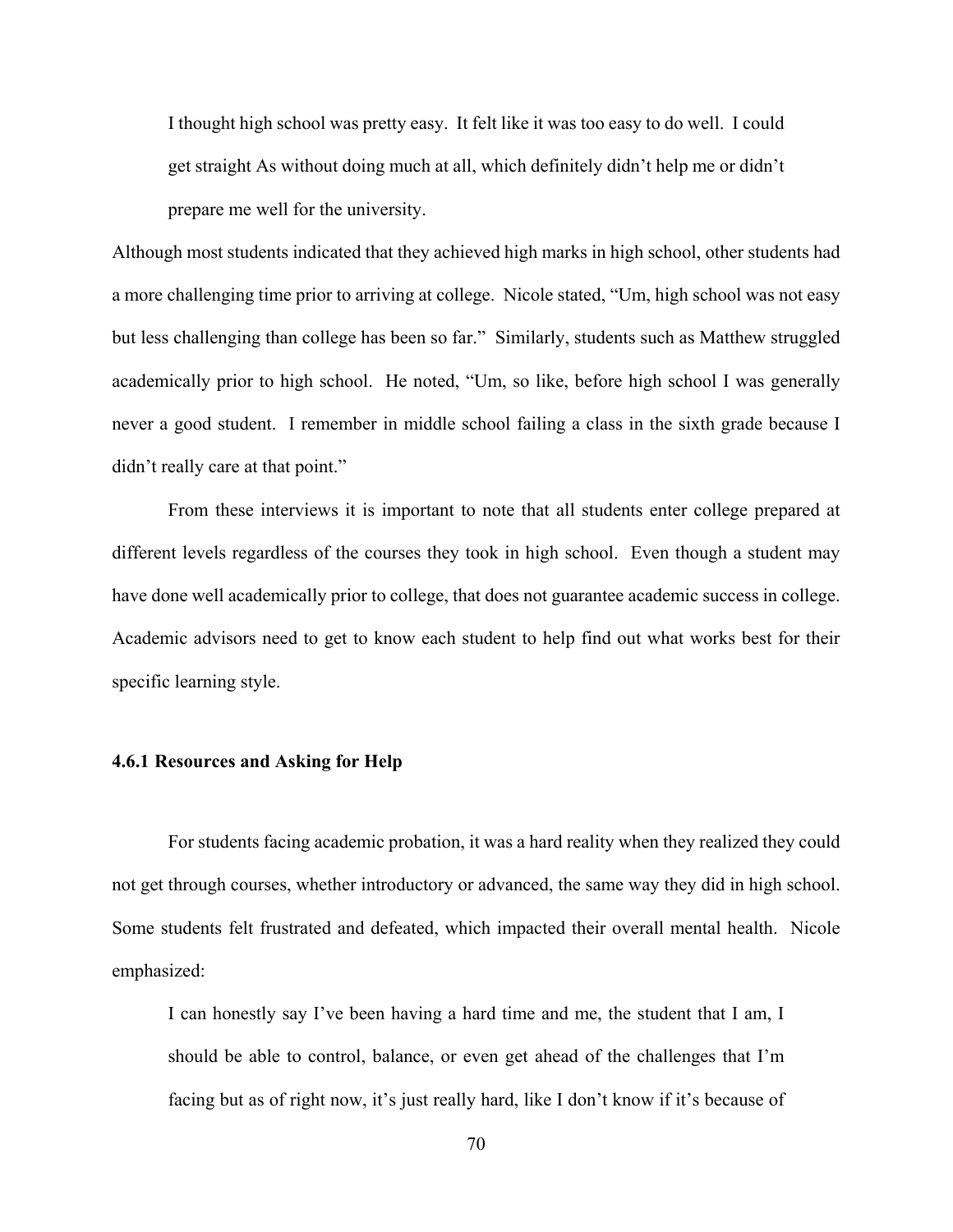COVID-19 and how it has impacted us and how we have to deal with it, but I can

honestly say it's just been harder than what I have expected.

When students are not exposed to challenges in high school and then experience them in college, it can cause them to become unsettled both academically and non-academically. Some students learn new skills quickly in order to be successful, whereas other students may take a little longer to develop these skills. Steven shared a specific example from his high school of a time when he had to re-learn a difficult lesson. He said:

Every year I would re-learn the lesson that you need to do the homework to practice and solidify the concepts, but that would only sink in like three quarters of the way through the semester. So, I would always pull my grade up to passing by the end of the semester, but I would never start off the year with that lesson intact. I would go through the same cycle again and it was pretty annoying.

Advisors who know of students' study habits, or lack thereof, in high school can help guide them to develop new, more productive study habits in college. If academic advisors are not aware of what could be impacting student performance, this can result in students experiencing academic difficulty, which could lead to academic probation as early as their first semester.

In addition to academic advising, students acknowledged there are a lot of resources available at the university but that it is up to the individual student to take advantage of those resources. Almost all students interviewed noted in some capacity that they knew of the resources; however, student experiences differed with some finding them helpful and others not. Tony mentioned the student success plan when referring to resources: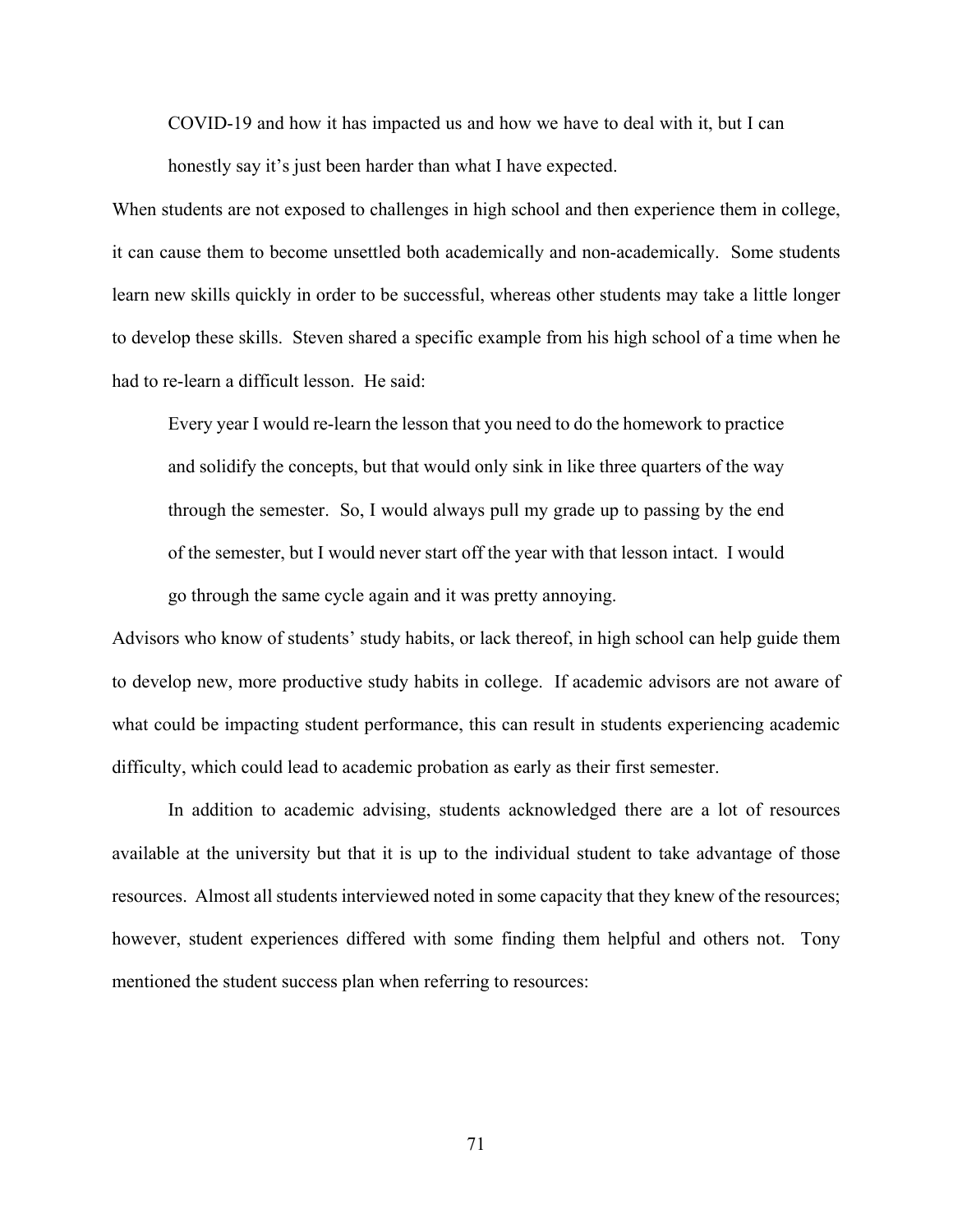I checked out some of the links on the student success plan and, I mean, they have a lot to offer. Whether it's through a course or a couple of guidelines to follow...

so overall, I think that's pretty good and I feel like it could help about anyone.

Doug shared, "Once I reached out for help, there were a million resources available to me. Everyone was really good in pointing me in the right direction. I'm using Disability Resources and Counseling and Psychological Services as of right now, which help me." Similarly, Suzy mentioned taking advantage of peer tutoring and supplemental instruction. She said, "I mean everything was pretty good throughout the first semester and beginning of second semester when I was there. I had peer tutoring and supplemental instruction. I participated in more group tutoring for a course last semester which helped."

Taylor mentioned taking advantage of some resources, including professors, but expressed concern about some resources not reaching students who may need them, or resources being underfunded or understaffed. She noted, "I feel like these resources don't get to students who need them, or people don't know they are for them. It could also be people try to access them, but they are underfunded or understaffed."

It is the responsibility of the student, academic advisor, and the university to ensure students know of resources available to them. However, it is up to the student to take advantage of what is being offered. How a student interprets how successful a resource is to them academically or non-academically can determine whether they will continue to seek help or whether they isolate and try to figure things out on their own.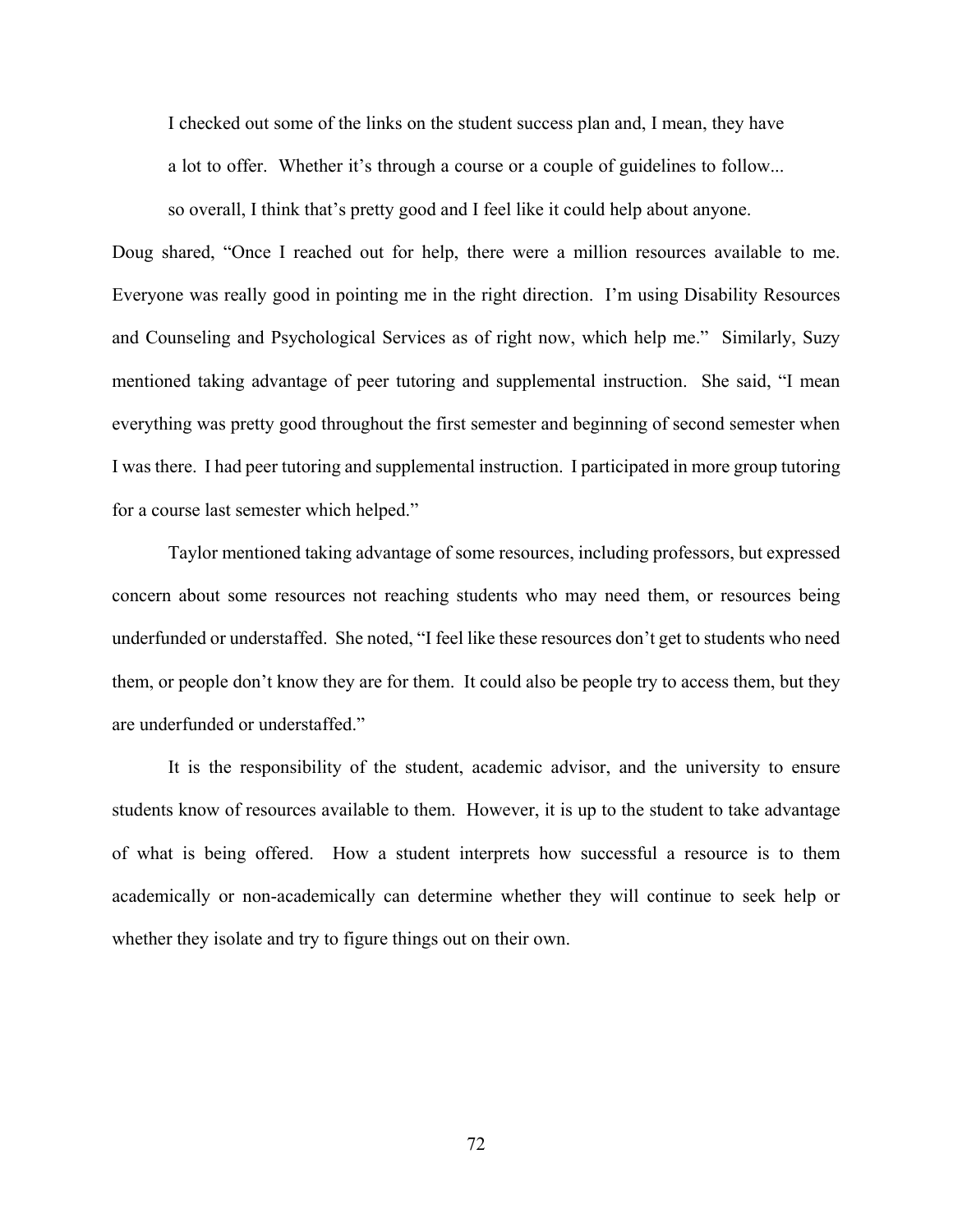## **4.6.2 Feelings of Independence**

Many students mentioned that they felt they could always manage things on their own without the help of additional support, creating a sense of independence. Because of this independence, students were hesitant to reach out for help, if they reached out at all. Matthew knew of resources that were available to him; however, he did not feel as though he needed them at the time. He explained:

Uh, well there are a lot of resources; I remember for a certain course, they had TA's that were available. I know for other courses, it was a bit varied, uh, sometimes they gave out other resources like supplemental instruction, which helped. Um, it's still pretty early and I feel like I don't need them yet, but I'd say, like, there are a lot of resources there if you want to access them, but sometimes, uh, I think you can get left out if you don't access them... which is kind of at the fault of the person. The resources are there, you know, and you're just not using them. Um, but like,

it can be pretty easy to isolate yourself because that's just the easier thing to do. Suzy shared a similar experience when she noted that resources were available but felt she did not have to lean on them for additional support. She said:

Yeah, there's a lot of opportunities, I'm just not taking enough of them. I don't really go to office hours. Peer tutoring helped when I was on campus, but I haven't done any while off campus. There is a lot of support, but I just don't lean on it, you know.

Similarly, students may avoid reaching out to resources until they feel they have no other option but to do so. Steven shared an experience in which he could not manage things on his own anymore and had to reach out to his instructors. He shared: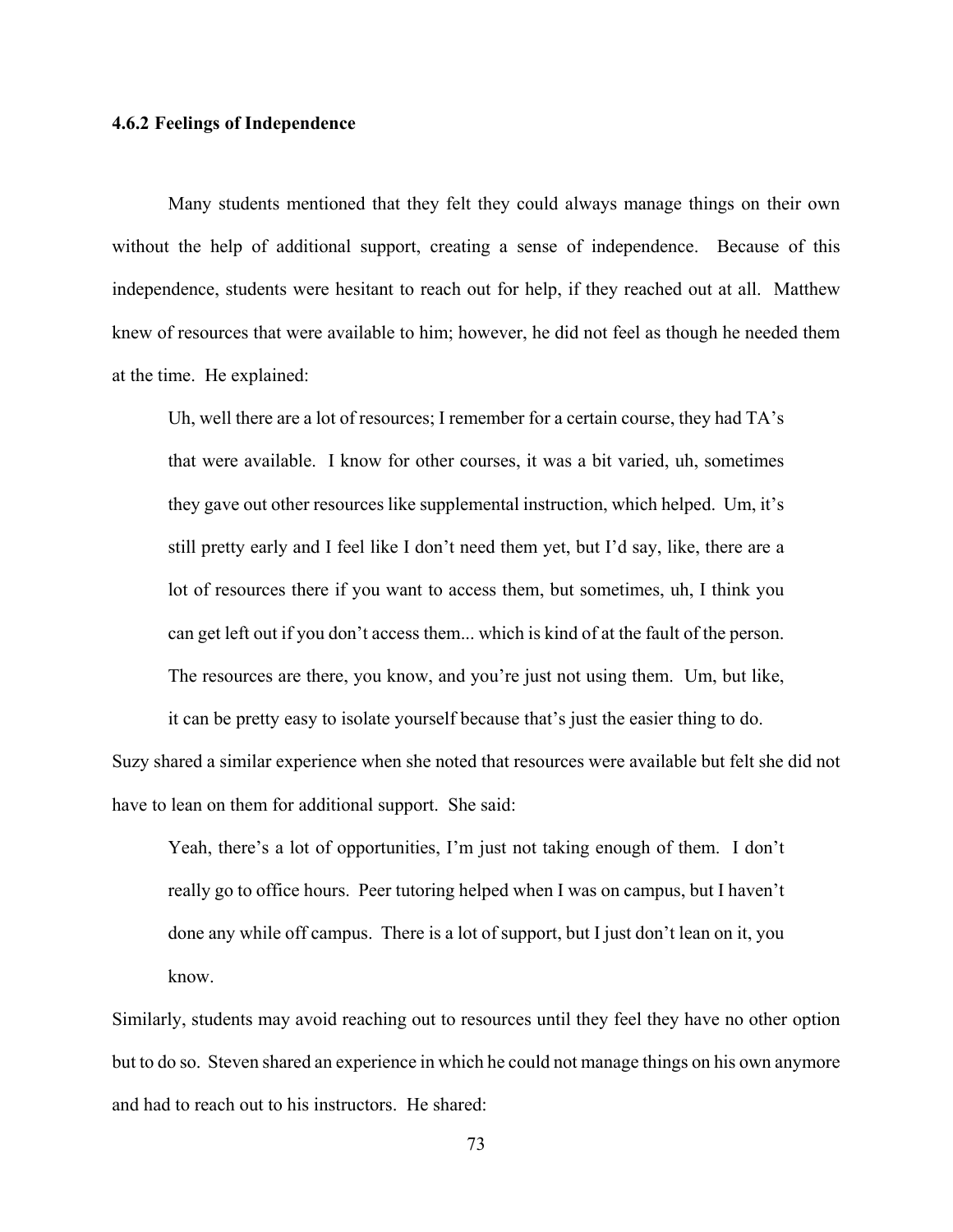I'd say there are supporting resources but like, the onus was definitely on me to reach out to them and ask for them. It is a relatively reasonable expectation, but specifically in my case, it didn't work out so well. I only started pursuing them at a point when I was pretty emotionally distraught. Uh, and that's sort of just the case in classes. Not specifically the college. Like the professors are far more understanding than I thought they would be, but I had to actively reach out to them and, uh, explain, which was really terrifying to do the first couple of times because that's not really the expectation that I had from high school.

Other students mentioned trying to reach out to resources that they found to be unhelpful. Nicole shared an experience of reaching out to one of her instructors. She noted:

I've tried reaching out to instructors but haven't had any luck. They say they want to help me, but I don't feel that they do. Sometimes I feel like I don't know where to turn because although resources are said to be available, it's overwhelming. I've always been able to figure things out on my own, you know, so to ask for help is something new to me.

As seen from these interviews, students' experiences with resources vastly differ from one another in addition to how a student feels when reaching out for additional support. When students reach out for help and do not receive the support they thought they were going to, it may cause the student to feel more isolated and reinforce navigating things on their own. It is important for academic advisors to know which resources students have sought out, if any, to help encourage initial outreach or help understand previous outreach attempts, to avoid feeling a sense of academic isolation.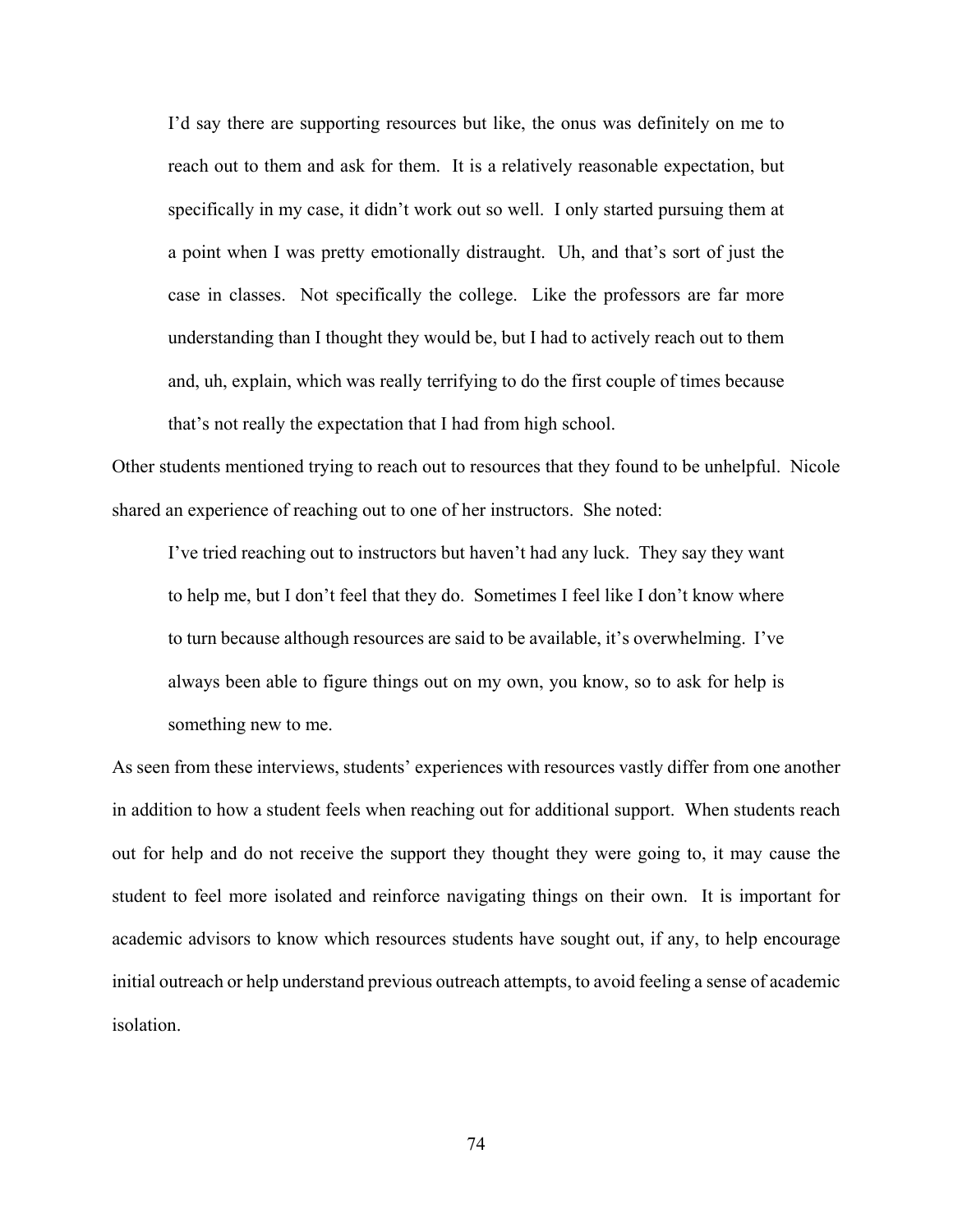#### **4.6.3 Misaligned Study Skills and Routine**

Most of the students interviewed noted that they did well in high school, with little to no effort studying for courses. Several students mentioned how they are trying to develop the skills needed to be successful in college as they never had to study for a course extensively before. Matthew talked about his experience prior to college and spoke about some of the habits he has formed. He emphasized:

But generally, my bad habits just suck. I didn't really have a study plan, or a developed one, and still don't. So mostly I just tried to pay attention in class and have some fun with friends in between and that was enough.

Steven also talked about underdeveloped study skills and alluded to it causing him stress. He said, "It's been, I don't know, nice when it hasn't been stressful, but it's been stressful a decent amount of the time." In addition to the lack of study skills and poor study habits, students mentioned the lack of structure and routine, which may have impacted their academic performance. Taylor said:

Yeah, so my first year was very difficult. I really enjoyed being at the university and I really enjoyed being in the city, so that part of college was amazing. I did have to learn how to build my own routines, structure my own time, and learn selfdiscipline, so my freshman year was a bit difficult because I didn't learn how to do any of that yet.

Nicole also mentioned needing structure to help her perform better academically, especially given the remote nature of classes. She stated:

I don't necessarily know what I'm doing, but I just know it needs to be completed. It's just that I have to balance so much other stuff. There's not much structure or guidance because we are online, and we can't really turn to anyone else because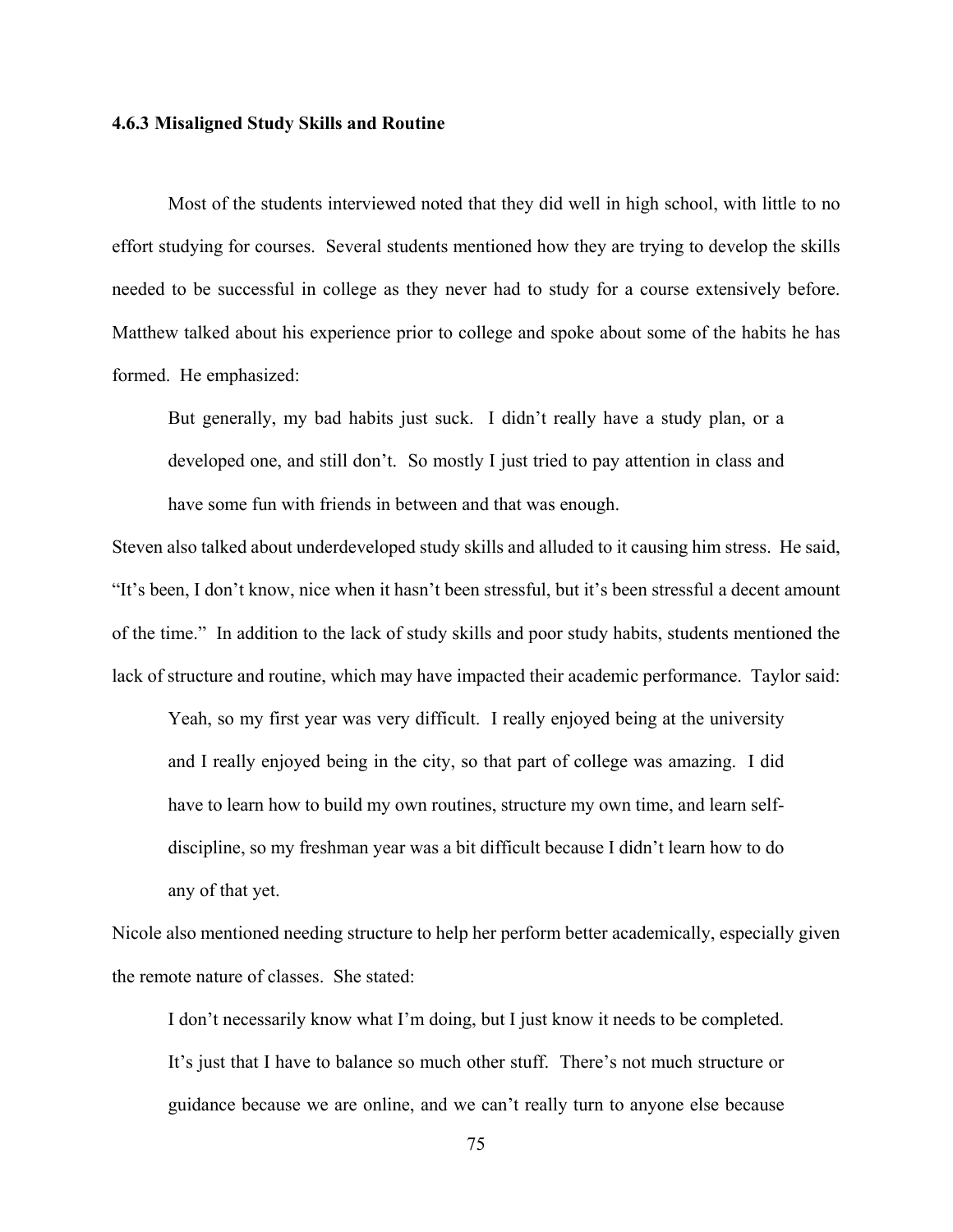we're not in the same environment or atmosphere in general. I just think that's my main concern, well not my main concern because my grades are my main concern,

but that's my main issue.

As seen from the interviews, when students leave home for the first time and enter a new college community, there are a lot of things that need to be learned in order to be successful both inside and outside of the classroom. It is critical that students find a support system that can help them to navigate complex times. Students' needs to establish new skills and routines can be a challenge, so college personnel such as academic advisors, along with peers, can play a crucial role in helping a student adjust to the new demands of college academically and non-academically.

## **4.6.4 Competing Social and Academic Priorities**

Most students mentioned how they were surprised at how different college was from high school in various ways. Students reported having a difficult time juggling their priorities and keeping academics at the forefront of their mind. Some students were trying to find the balance between making friends and doing well in their academics. Matthew spoke of his experience on campus:

My RA is pretty helpful, and he definitely tries to bring us together to socially make friends. It kind of forces everyone to be together virtually, but in a good way. It's just that we're not really able to go out to other places on campus to see and meet new people in-person.

Taylor also mentioned trying to balance both academics and their social life; they want to succeed in the classroom while also being engaged throughout the community. They said, "I'm also trying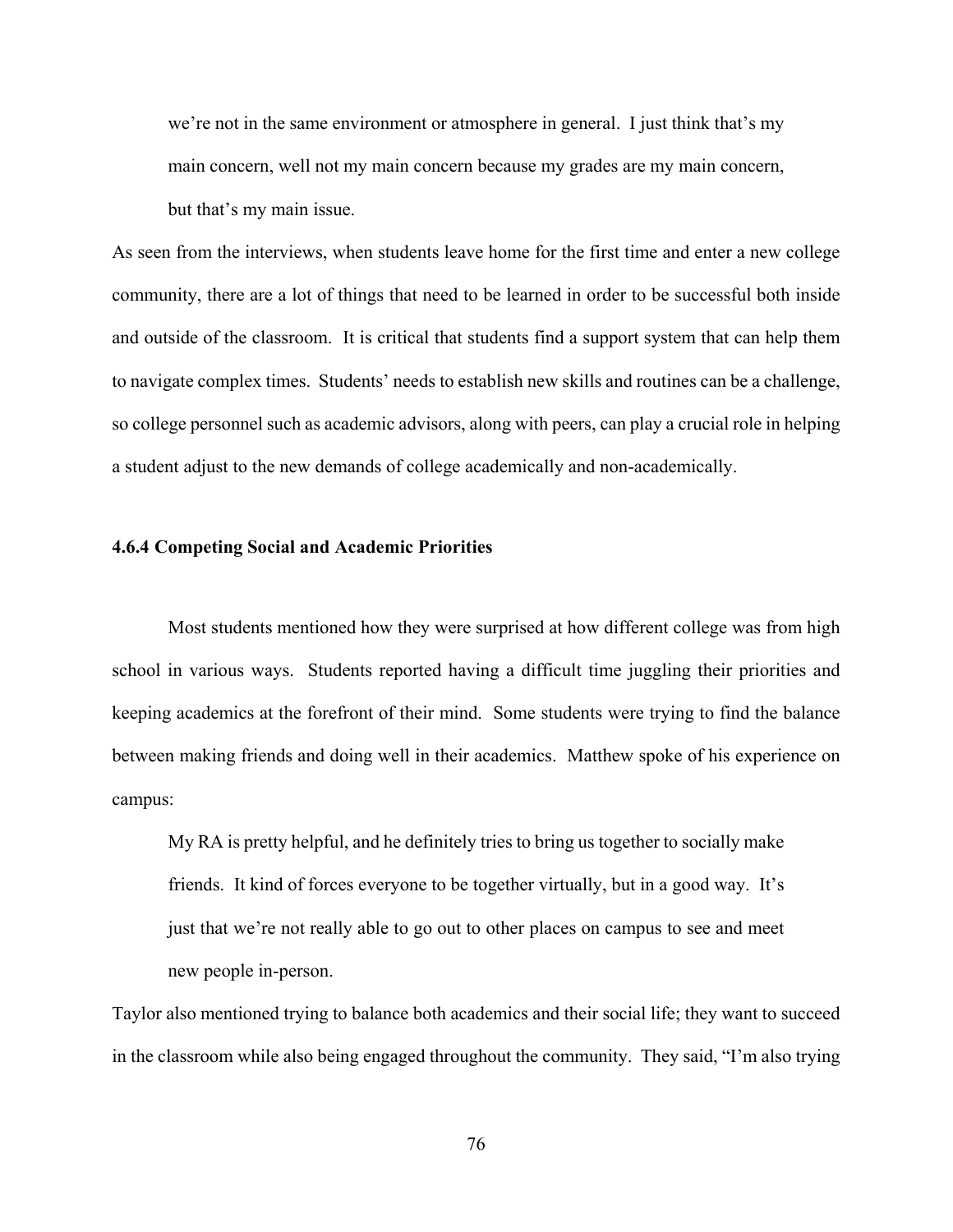to find that balance between being a productive student and engaged in my classes but also finding ways to be engaged all over campus in different groups and in the city in general."

Students integrate to college with various expectations both socially and academically, which can leave the student feeling satisfied or unsatisfied depending on whether those expectations are met. Some students find their balance of socially and academically integrating immediately, whereas others take more time. It is important to help students feel a sense of belonging, especially in the first year, in order to retain these students. Jacob mentioned feeling homesick in his first semester but found the support needed to fit in. He explained:

One thing that is very different for me is the change in location. I feel like I haven't been away from home for a long period of time, which can be very distracting because I miss home but the school helps you to fit in. That's the one thing that the university does, it makes you want to fit in.

Several students mentioned how they felt lonely, or isolated, due to COVID-19. Most of the students interviewed could not wait to be on campus in the spring semester so that they could meet new people and form new friendships. Suzy, Tony, and Paul all mentioned that physically being on campus will help them not only to meet new people, but they believe it will help to improve their academics. However, unlike most students, Nicole is still very undecided about her future whether she returns to campus or not. She said, "I'm kind of undecided, a lot... because I tend to question whether I want to stay there often because of the loneliness I tend to feel."

Due to the COVID-19 pandemic, colleges and universities are operating in ways they never have before. Although residence halls are trying their best to engage students in socially distanced activities, students feel as though they are not getting the same experience as they would have in a traditional college setting. As seen throughout the interviews, students are reacting to their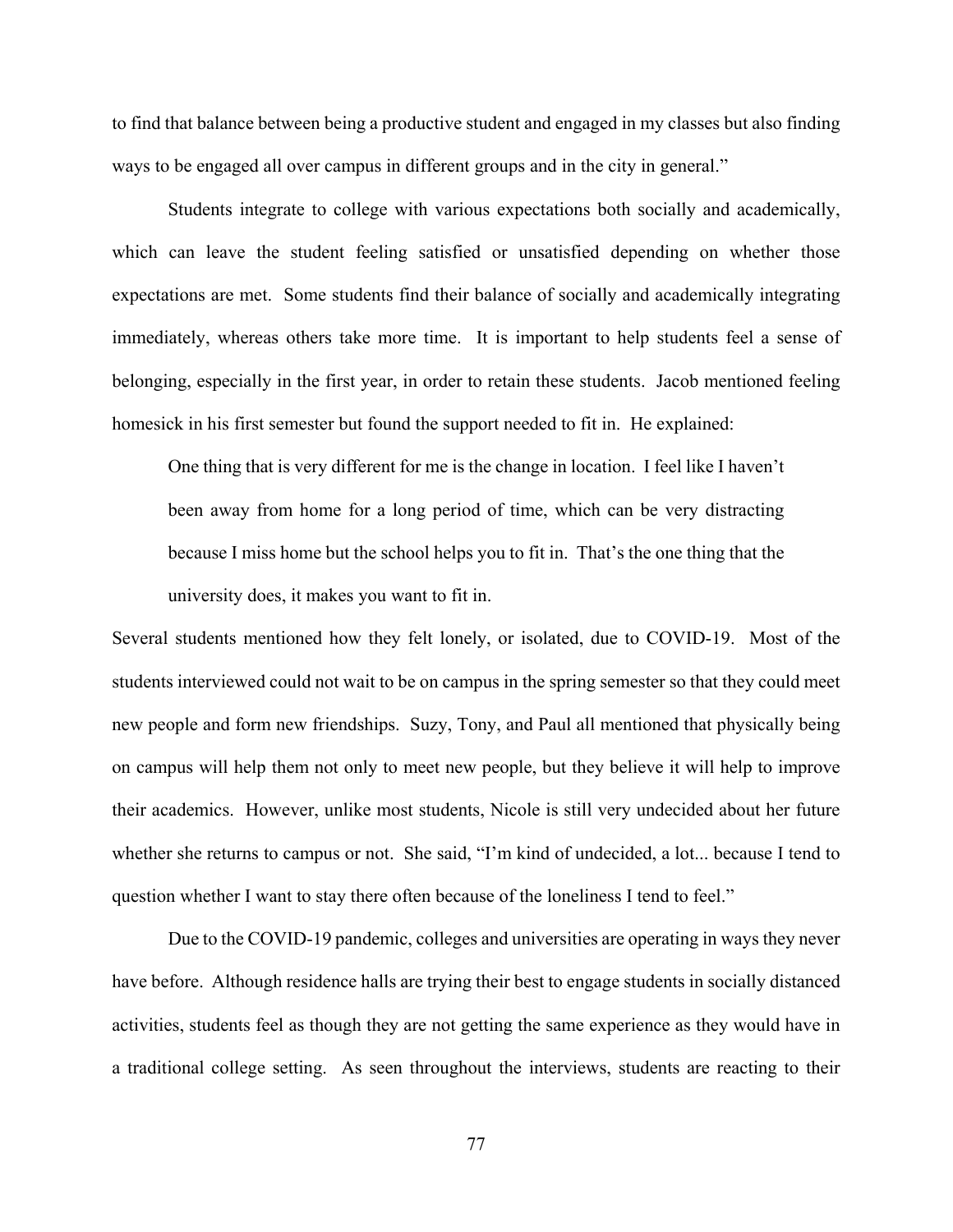college experience in different ways, with some students feeling connected to peers and the college community whereas others are not. How connected a student feels to the university, in addition to their academic success, can play a major factor in future retention and attrition rates.

### **4.6.5 Student Motivation**

Smith and Winterbottom (1969) found that students are placed on academic probation because of: (a) a lack of positive motivation, (b) expectations not being realistic, (c) discouragement, and (d) being dependent. Students showed these characteristics in a variety of ways throughout their interviews. The most prevalent theme to arise was a lack of positive motivation in addition to procrastination.

Charlie mentioned that he was just trying to get through college and obtain a degree from the university. He emphasized this when he stated, "I'm feeling okay about my future as a student as long as I get it together moving forward." He also mentioned, "As long as I get my degree, I will be okay." His primary concern now is getting a job and having financial security, not necessarily his GPA or the grades he receives in his courses. He noted that this was a difficult semester for him in general and, once he can fully focus on academics and not have other obligations due to COVID-19, he will be fine academically. Charlie went on to describe how he felt inconsistently motivated as a student when asked how he would describe himself:

I don't know, I guess it's a pessimistic thing to say but I guess inconsistent. I'm

kind of all over the place, sometimes I do really well, and sometimes I fail things.

But yeah, I guess inconsistent is the word right now.

Matthew felt similar in his interview on how he viewed himself as a student. He said, "It works 100 percent of the time, 50 percent of the time" meaning his motivation fluctuates consistently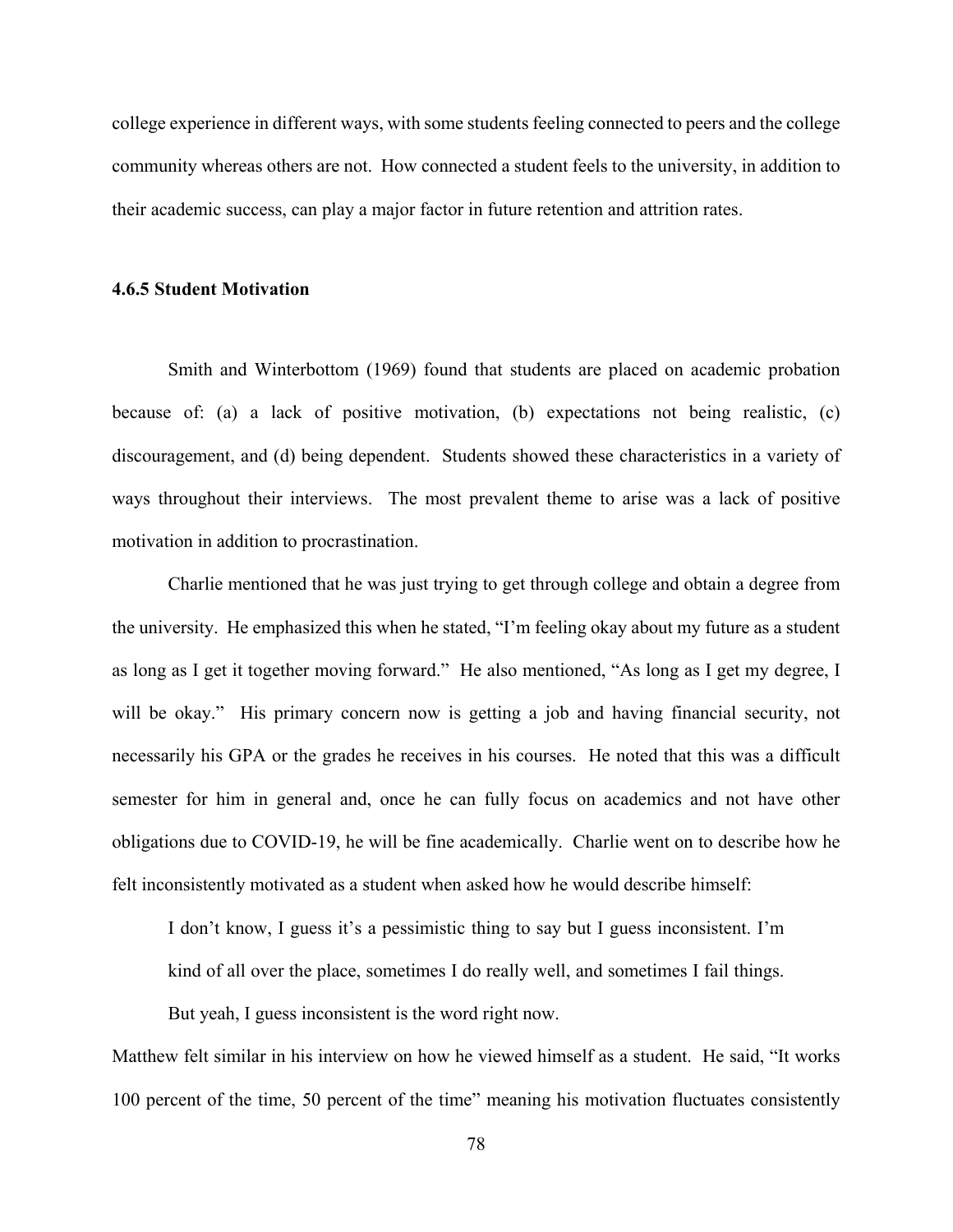with his academics. He mentioned that his motivation varies based on subject and material taught. In general, students will usually have a preference for some courses over others, which can help guide them towards their academic major interests. As advisors, is it important to know which subjects are stronger for students and which need improved upon so that schedules can be planned accordingly and appropriate courses suggested.

In addition to what could be considered a lack of positive motivation that students exhibit, most students mentioned procrastination as something they experience frequently. Jacob said, "My biggest weakness is procrastination; I'm in the middle of class thinking of something else and I'm like, I just can't do this right now and then I'm just on my phone." Similarly, Paul mentioned getting distracted more easily and procrastinating more often since he is currently living at home and participating in asynchronous courses. He noted, "Truthfully, it's not as exciting as I'd hoped it would be. Probably because I've been at home and stuff hasn't changed. I'm just not a fan of the online learning either." Students such as Suzy mentioned being prone to procrastination but still able to get work done. She exclaimed, "I kind of had a tendency to procrastinate, but I've never not done anything." She went on to say, "I mean, I do have a tendency to procrastinate a little but then like when it's close to a deadline, I work at hyper efficiency speed so I kind of do a lot in one sitting. It's probably not a healthy thing to lean on moving forward."

Students know they are exhibiting these qualities, which is helpful in taking ownership of them. It is important for academic advisors to know of these qualities so they can help provide support tailored specifically to each individual student. Although procrastination and academic motivation seem to be a predominant theme throughout the interviews, students facing academic probation can exhibit other characteristics as well. As seen throughout the interviews, both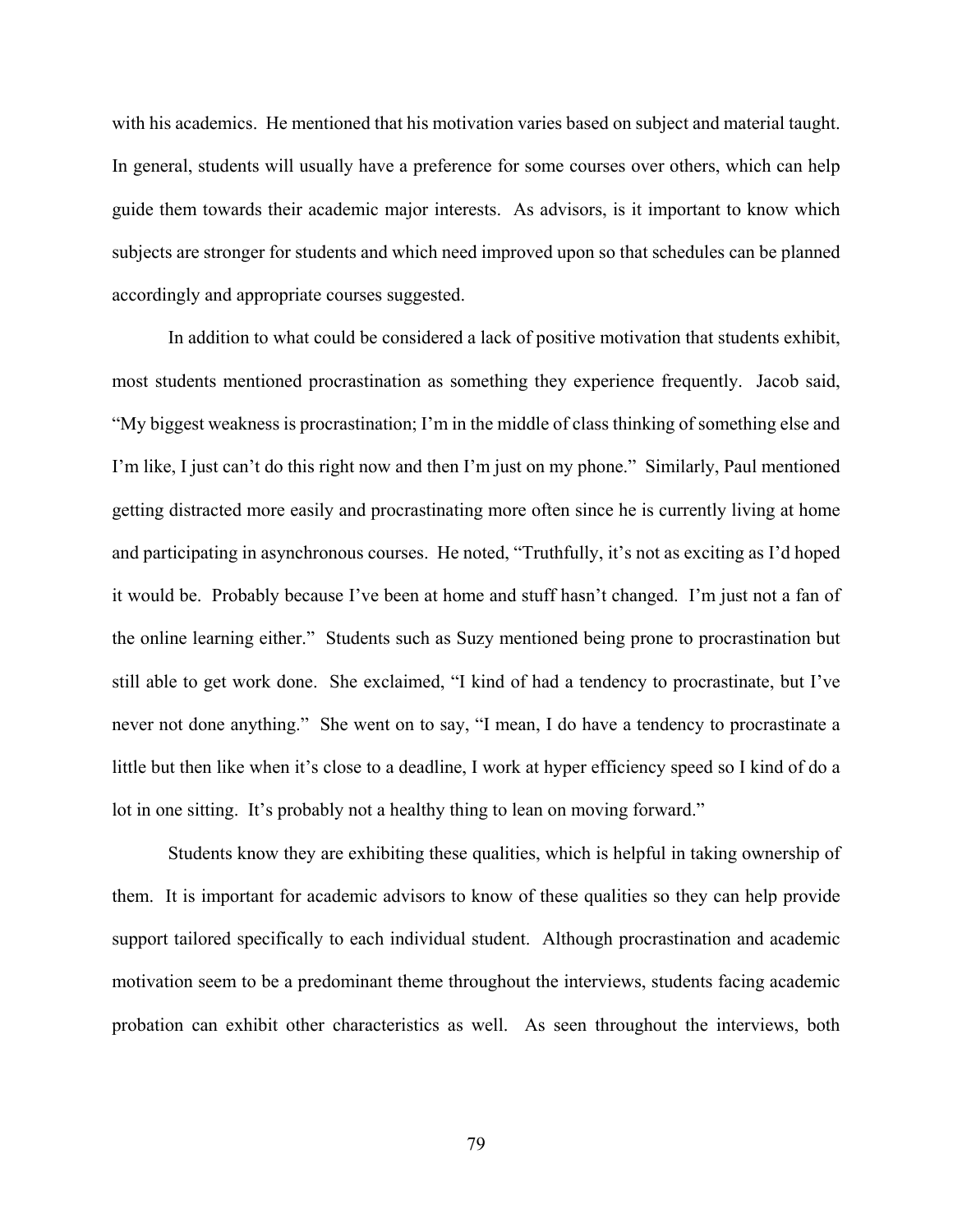positive and negative attributes were shared when students described themselves with the terms "procrastination prone, curious, and inconsistent" being the most commonly used.

## **4.7 Teaching Modality Due to COVID-19**

Remote learning played a significant factor in how students felt they were performing academically in the first half of the semester. As noted in the interviews, some students expressed mixed emotions for online learning. The teaching modality of courses also played a factor into which courses students were enjoying more than others. Charlie added:

I think I've enjoyed the computer science courses the most even though they are the most difficult because I just think it's more fun to do the programming and just be able to go in and solve interesting problems. You're actually doing things that seem useful and apply things to projects you seem to be interested in.

Similarly, Tony noted that he enjoyed his microeconomics course based on how the instructor taught:

I think I'd enjoy all my classes if they were done in the same way. I enjoy my microeconomics course which is just the instructor sitting there talking to you and having interactive polls every so often. He announces his office hours at the end so if you have any doubts, you can talk to him. I enjoy that a lot. I mean I'd say it's the ideal scenario for a virtual space.

Of the courses taken, students commonly noted calculus as being their least enjoyable due to teaching modality and the content of the course. Charlie said: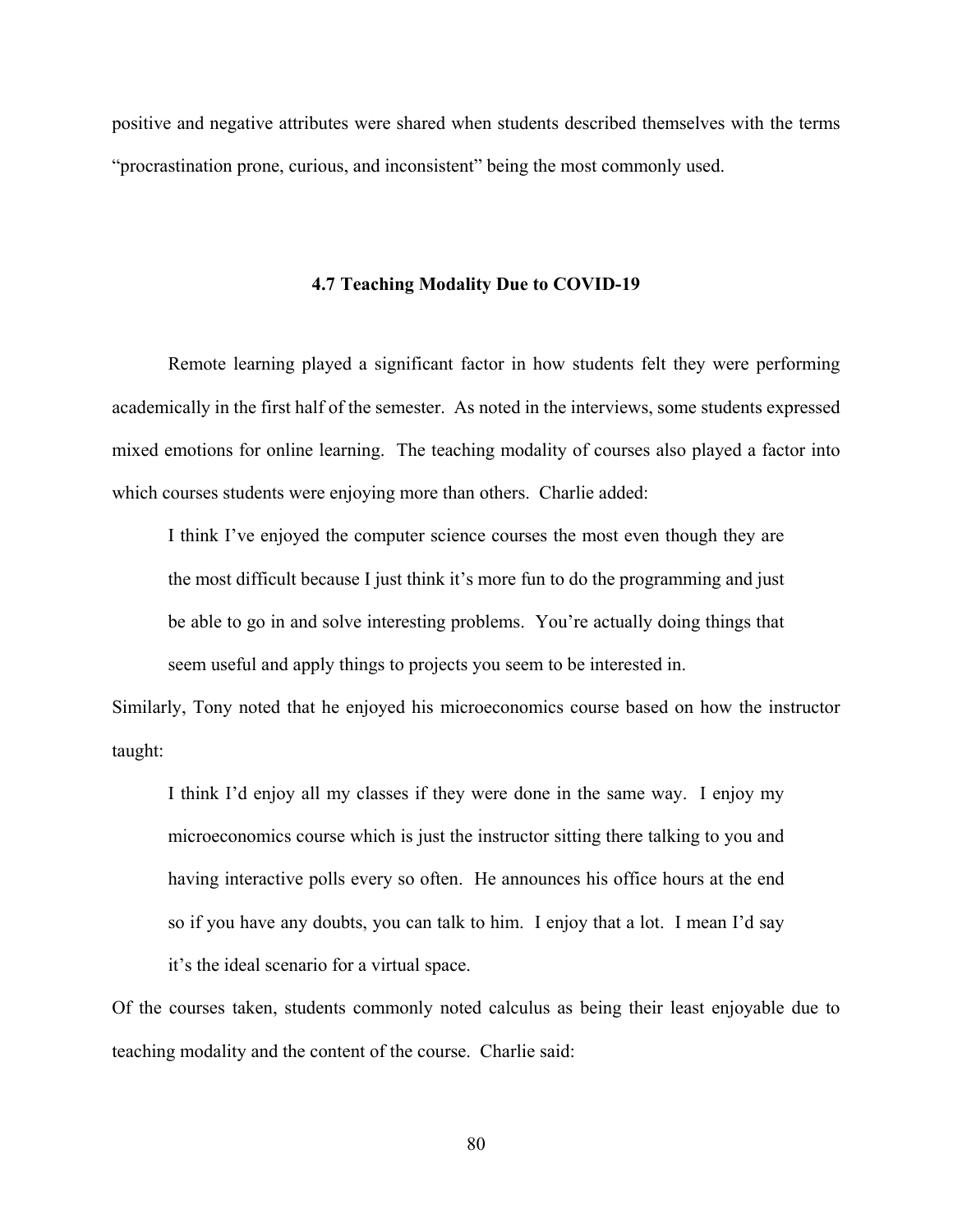My least favorite has probably been just the basic calculus courses. It's just kind of the same thing again and again. You get assigned a 10-question problem set in calculus II and they are usually just insanely difficult for no reason. You just do that weekly again and again and it's not that fun.

Paul also mentioned calculus being his least favorite course. He elaborated, "I don't really like my calculus course but really, how much does anyone like their calculus course? I don't hate math, but sometimes I get bored in that class because of how it's taught." Students found it difficult to follow along with instructors and solve problems virtually rather than in the classroom. They also mentioned that the instructors teaching calculus courses did not make the course engaging, causing difficulty when listening to lectures. Although other courses may have had students feeling the same way, calculus was the most frequently mentioned in the interviews.

In addition to the virtual teaching modality, one student commented on how instructors graded. Steven said, "But for the most part, I enjoy the stuff I am learning, but specific assignments or specific ways the rubrics are phrased are annoying and confusing... stuff like that." Students facing academic probation may have a difficult time adjusting to the new demands of college, which can include how assignments are graded. It is important to note that how students are introduced to course materials by the instructor, in addition to the required expectations, may be impacting student performance or their general outlook on each of their courses.

Where students are physically located impacted academic performance. As noted in the interviews, some students did not have a conducive environment to do well with remote learning. Paul mentioned that he thought of his home environment as similar to high school and was not enjoying college courses since he was in a similar position completing his coursework just months prior. Similarly, Nicole is struggling with remote learning because she feels there is no structure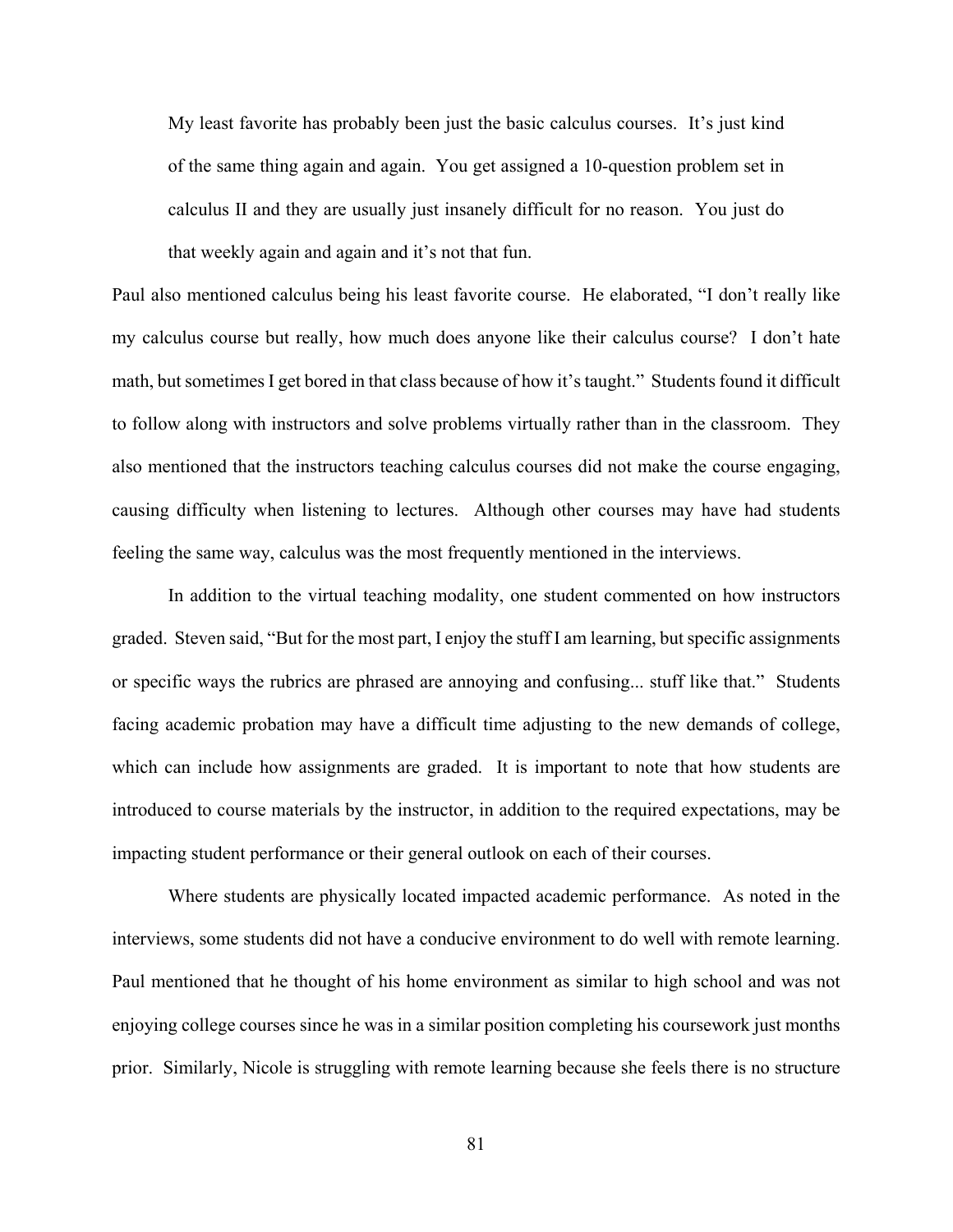and no one to turn to in order to help support her academically since she is not in the same environment of her professors and peers. One student mentioned having to pick up a part-time job due to the impact COVID-19 had on his family, resulting in competing priorities at times.

In conclusion, remote learning is impacting students in a variety of ways both academically and non-academically. Teaching modalities can cause a student to feel connected with a course, or disengaged, simply by how interactive modules are. Geographical and physical location can cause some students stress due to competing priorities, whereas other students may be able to better manage the complexities of what they are facing in a remote environment.

### **4.8 Quantitative Data**

To help answer the research questions used to guide this study, two quantitative surveys were given to students facing academic probation. One survey focused on the student success plan, and the other survey focused on the effectiveness of intrusive advising.

## **4.8.1 Research Question 1: What Are Students' Perceptions of Intrusive Advising?**

To answer the question of students' perceptions of intrusive advising, students were asked to respond by answering on a six-point Likert scale survey ranging from strongly disagree to strongly agree to indicate their level of agreement or disagreement with the questions asked.

Intrusive advising was perceived by almost all students in the study to be beneficial. Ninety percent  $(n = 9)$  of respondents stated that intrusive advising appointments were beneficial. In addition, these advising appointments also aided students in feeling a sense of belonging to the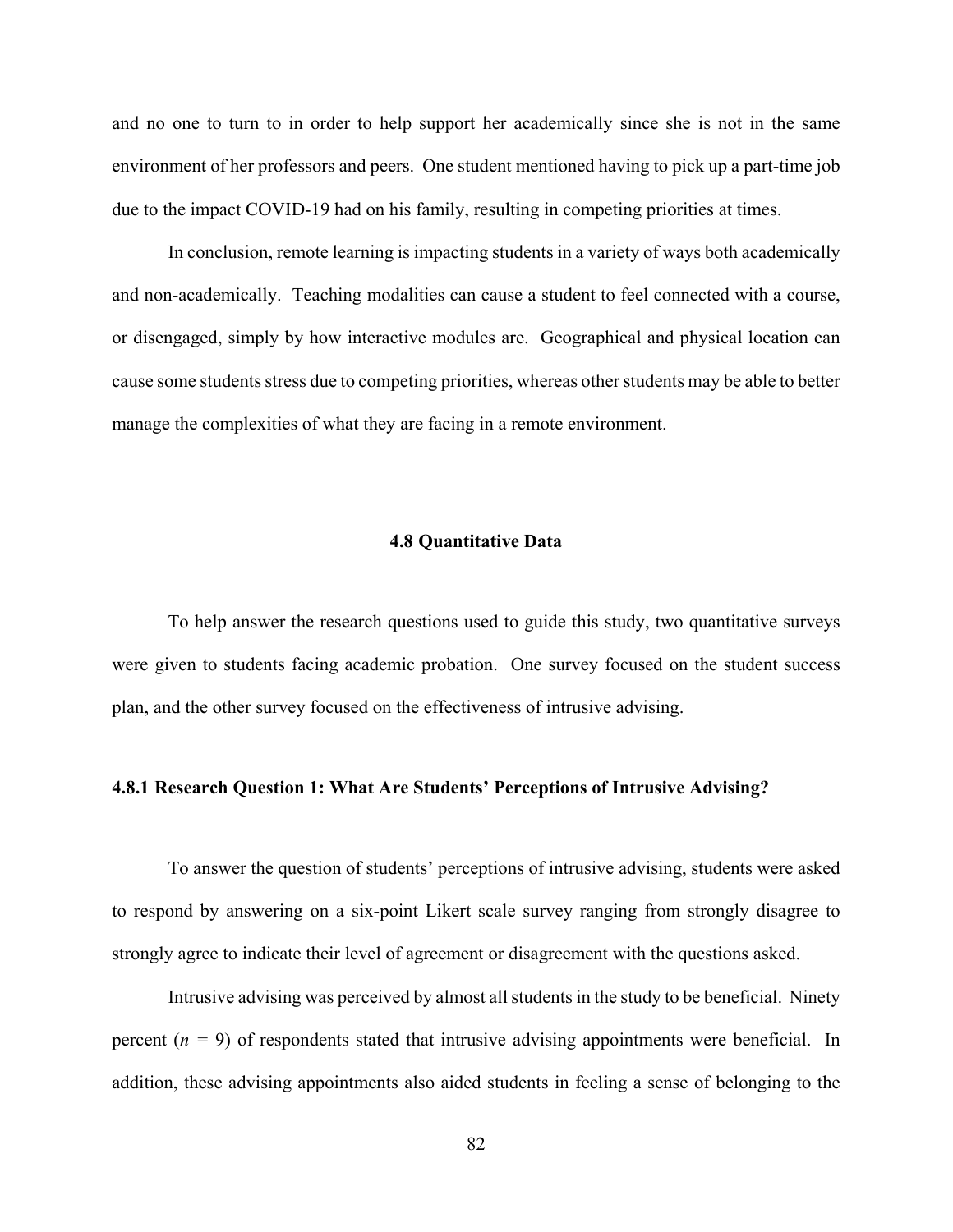university. Ninety percent  $(n = 9)$  of respondents stated that they felt a sense of belonging after attending the advising appointments. Figure 1 presents a visual representation of the participants' responses with respect to advising appointments.



**Figure 1** Students' Perceptions of Intrusive Academic Advising Appointments

Advising appointments made students want to stay enrolled at the university, as a majority of students were not considering leaving the university at this time. Seventy percent  $(n = 7)$  of respondents stated they were not considering leaving. The additional 30 percent  $(n = 3)$  of respondents indicated they were slightly or moderately considering leaving the university at this point in their academic career.

Students were able to share additional written responses about advising appointments, with one saying, "Advising appointments were helpful, I just did not start them/get a handle on things soon enough." Another student commented, "I enjoyed having an academic advisor as a resource throughout the second half of the semester because it helped to hold me accountable for my actions."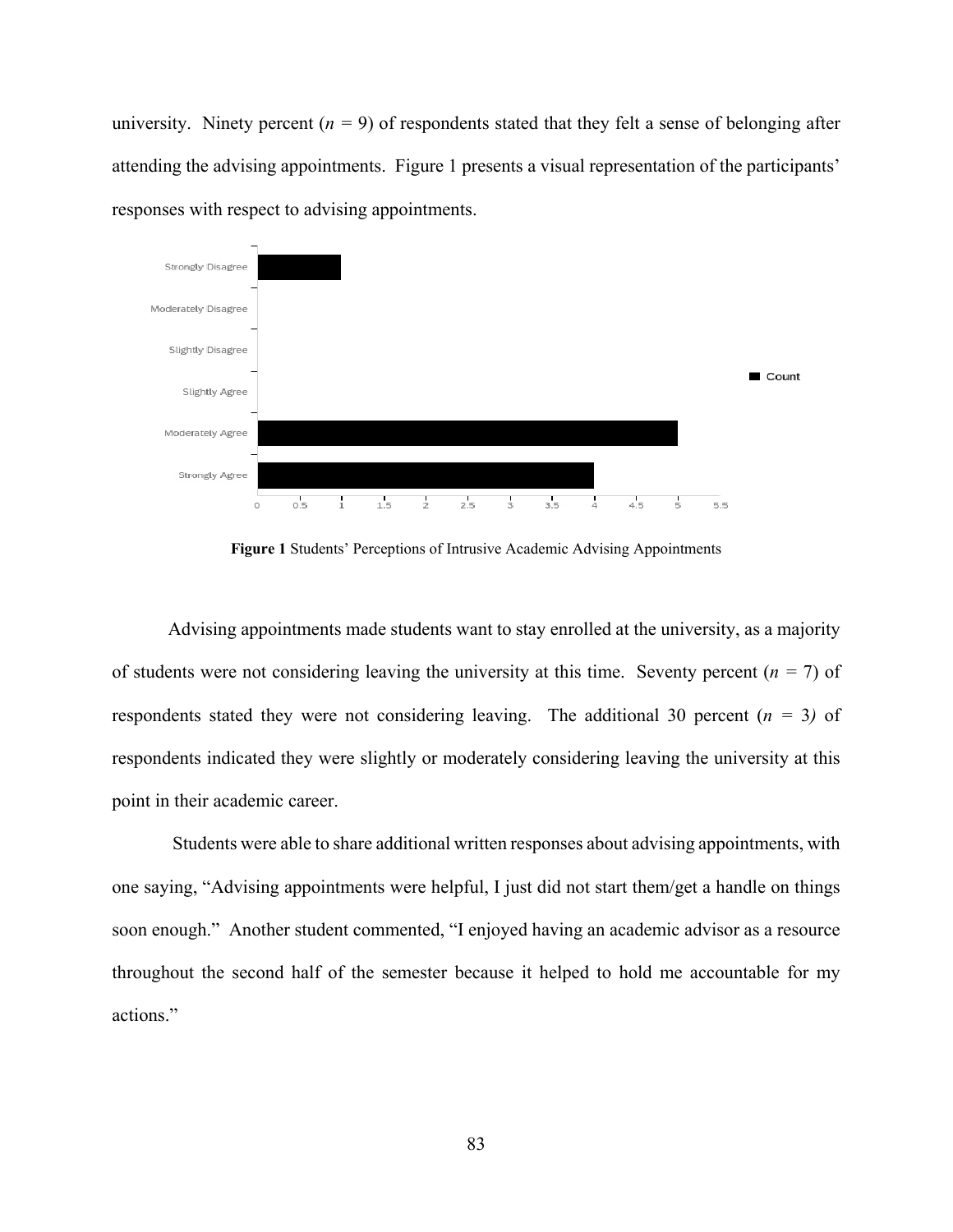# **4.8.2 Research Question 2: How Many Students Who Engaged in Intrusive Advising Increased Their GPA at Final Semester?**

Intrusive advising was perceived by most students to contribute positively to their final grade point average (GPA). Seventy percent  $(n = 7)$  of respondents stated that intrusive advising positively impacted their final GPA for the semester. Of these respondents, 20 percent  $(n = 2)$  did not increase their GPA from mid-semester to final grades. Intrusive advising appointments conducted via Zoom also aided in contributing positively to their final GPA. Ninety percent (*n =*  9) of respondents thought Zoom appointments contributed positively.

Of the 10 students who fell below the 2.25 or 2.0 GPA mark at mid-semester, 50 percent  $(n = 5)$  increased their GPA from mid-semester to final grades, resulting in good academic standing. Forty percent  $(n = 4)$  either had their GPA remain the same from mid-semester or decreased, resulting in academic probation. One student took a leave of absence at the end of the semester, resulting in withdrawing from all courses and not receiving a final GPA for the semester.

Students reported that COVID-19 negatively impacted academic performance for the semester. Eighty percent  $(n = 8)$  of respondents reported COVID-19 playing a factor in their academic performance. One student commented, "The pandemic made things 5 times harder." Until the students went on Thanksgiving break, the university was offering a hybrid model of teaching. After Thanksgiving break, all students were required to take courses remotely.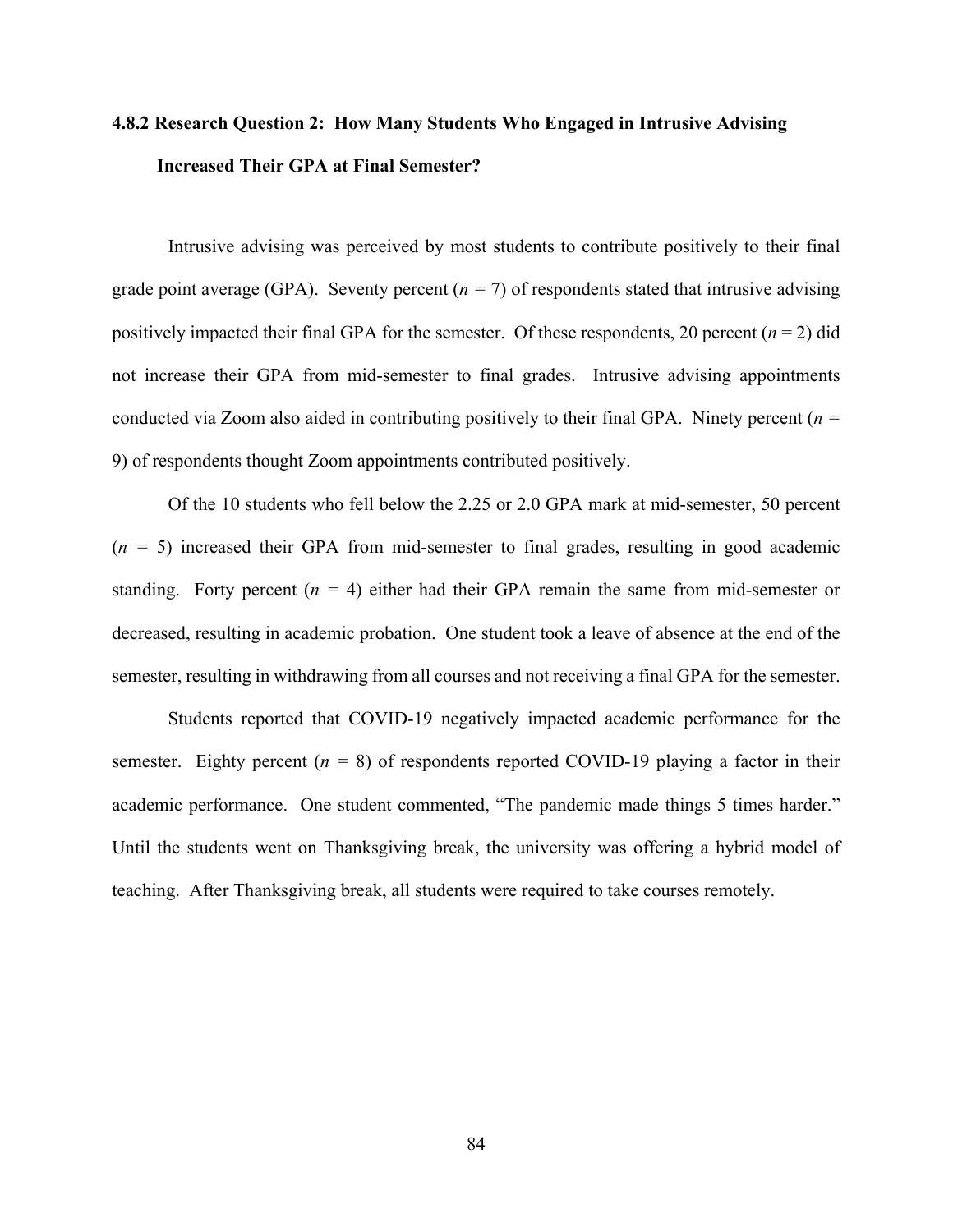# **4.8.3 What are Students' Perceptions of the Student Success Plan Contributing to Their Academic Performance in the Second Half of the Semester?**

To answer the research question regarding students' perceptions of the student success plan, students were asked to respond on a six-point Likert scale survey ranging from strongly disagree to strongly agree. In addition to the survey, the student success plan was reviewed during appointments, and themes emerged throughout.

The student success plan was perceived by all students in the study to be beneficial. One hundred percent  $(n = 8)$  of respondents found the student success plan to be beneficial in helping improve their academic performance in the second half of the semester. In addition, the student success plan aided in self-reflection of their academic performance in the first half of the semester. One hundred percent  $(n = 8)$  of respondents found the student success plan aided in self-reflection of their academic performance. Students added additional comments such as, "I think the student success plan was really useful for organizing my struggles with the previous semesters, as well as planning success strategies for this semester." Another student reported, "Having an external excuse to self-reflect was very helpful in clarifying the generally vague promises I was trying to make to myself about efficiency and habits." Figure 2 presents a visual representation of the participants' responses with respect to the student success plan being beneficial in helping improve academic performance in second half of the semester.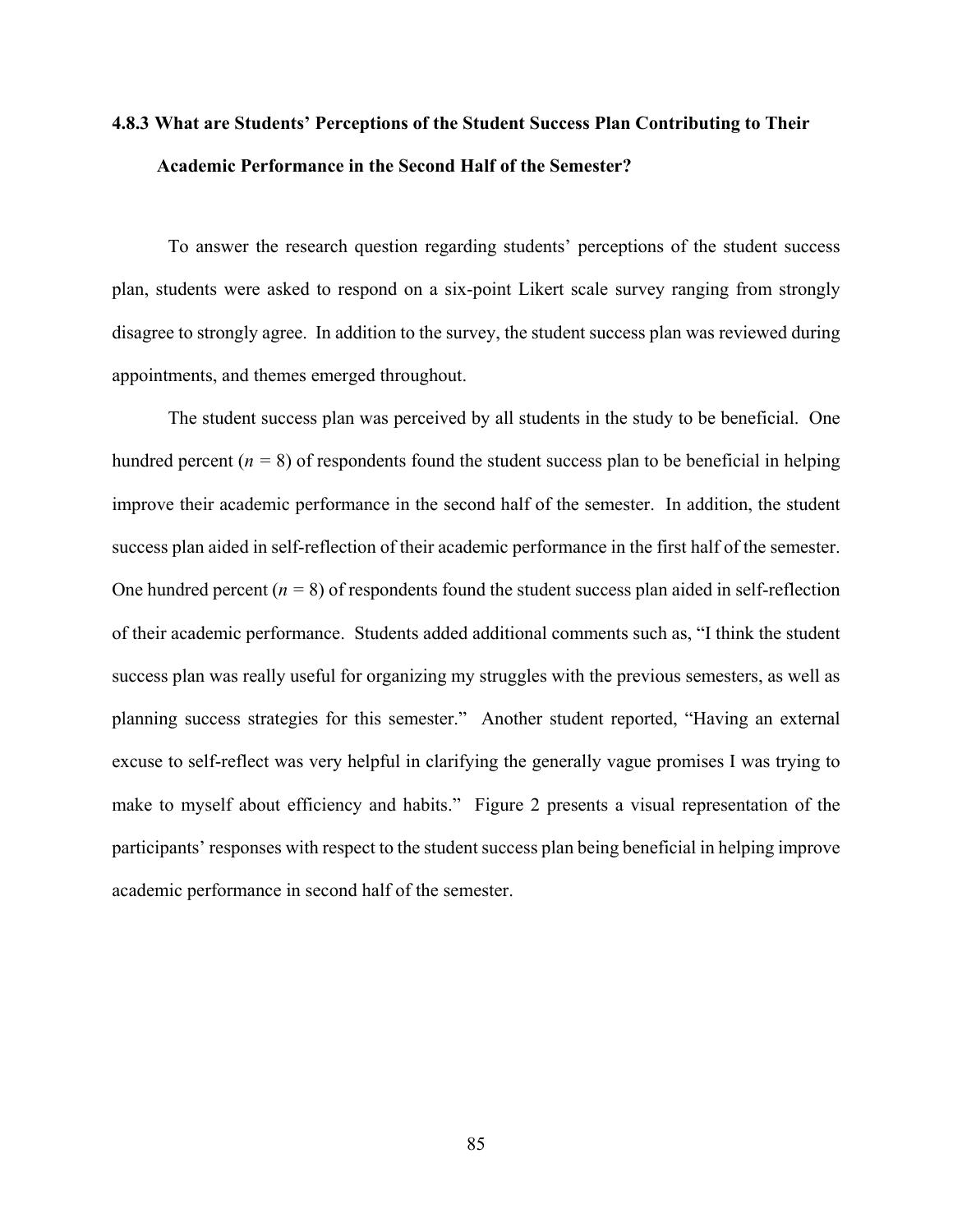

**Figure 2** Students' Perceptions of the Student Success Plan

In addition to self-reflection, students perceived the student success plan to help set both short- and long-term goals. One hundred percent  $(n = 8)$  of respondents found that setting shortand long-term goals helped improve their academic performance. Students supported both shortand long-term goal setting, with one saying, "I think having to type down the things I needed to get done was helpful and it has allowed me to visualize a bit better what I need to do."

The student success plan helped students become more knowledgeable of academic and non-academic resources. One hundred percent  $(n = 8)$  of respondents found the student success plan helped them become more knowledgeable about resources available. One student reported, "Having a list of consolidated resources on the student success plan was particularly helpful as often these resources are listed disparately, and it can be hard to know what is available."

Three common themes that emerged from the reflection were: (a) being underprepared for remote learning, (b) lack of connection with peers, and (c) learning how to transition to a new community. More themes emerged in the goal setting process, including: (a) increase in grade point average by final grades, (b) organization/preparedness in the classroom, and (c) reaching out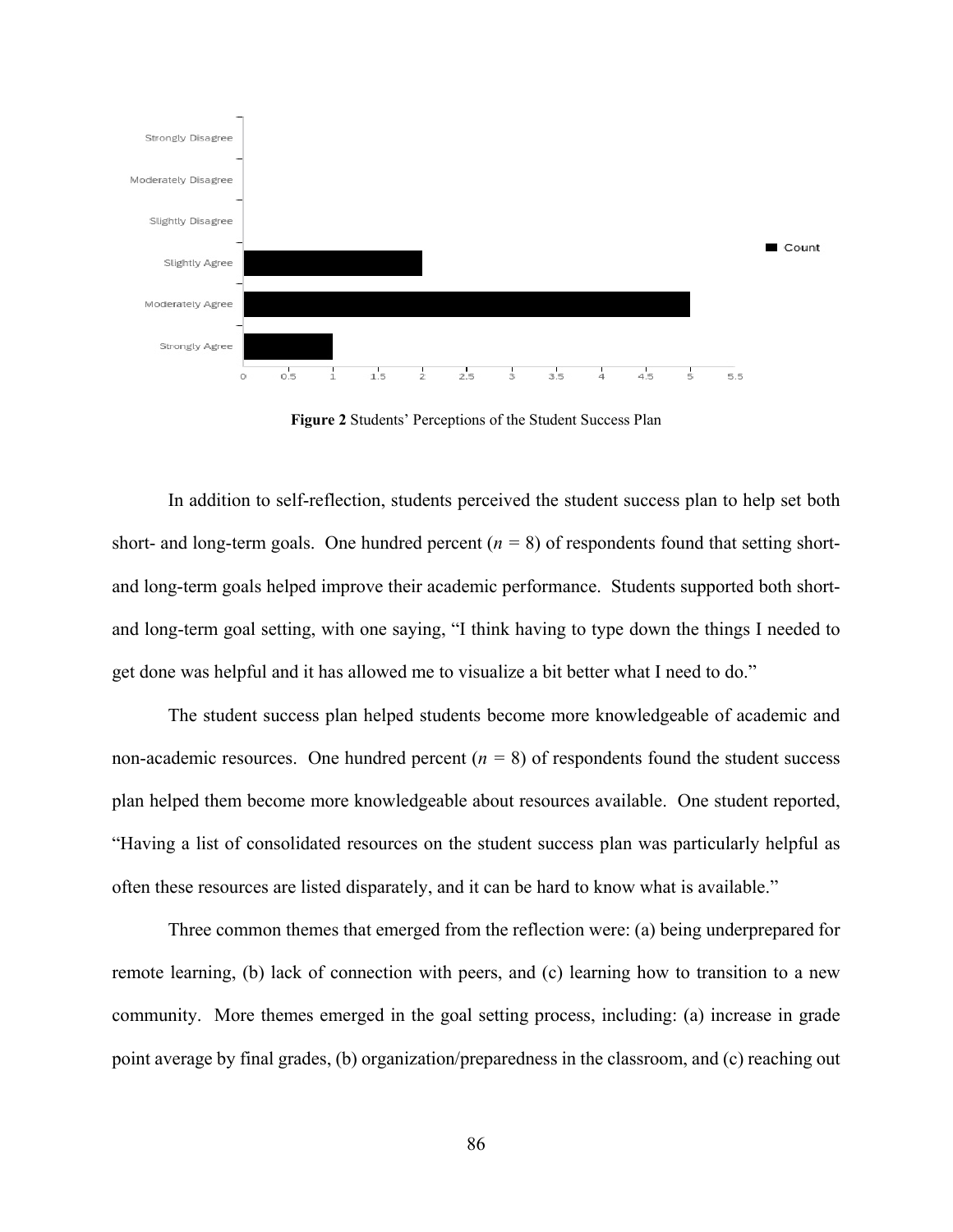for help. These themes were supported in the results of the survey in addition to the responses from the semi-structured interview.

### **4.9 Summary of Findings**

Results from this mixed-methods study revealed key findings across the qualitative and quantitative data, which helped to answer and support the research questions that initiated this study in addition to providing more context regarding how the data intersects.

## **4.9.1 Students Facing Academic Probation Benefit from Mandatory Interventions**

As seen from the data, most students found their weekly advising appointments to be beneficial throughout the second half of the semester. The 10 students who chose to meet with me weekly attended every appointment. At the first mandated meeting, the same date and time were agreed upon by me and the student for advising appointments for the remaining six weeks. Unlike other support services at the university, I reached out to the student to offer advising appointments. The results from this study show students are reluctant to reach out for help for a variety of reasons. By taking the initial step of reaching out to the student, a barrier that students may have seen was broken down and allowed for fruitful conversations to take place.

The student success plan used in the advising appointments was a beneficial tool to the student in learning more about resources, setting short- and long-term goals, and reflecting on obstacles they may have faced during the first half of the semester. This also helped the student come up with tangible actions and not lose sight of the goals they set for themselves for the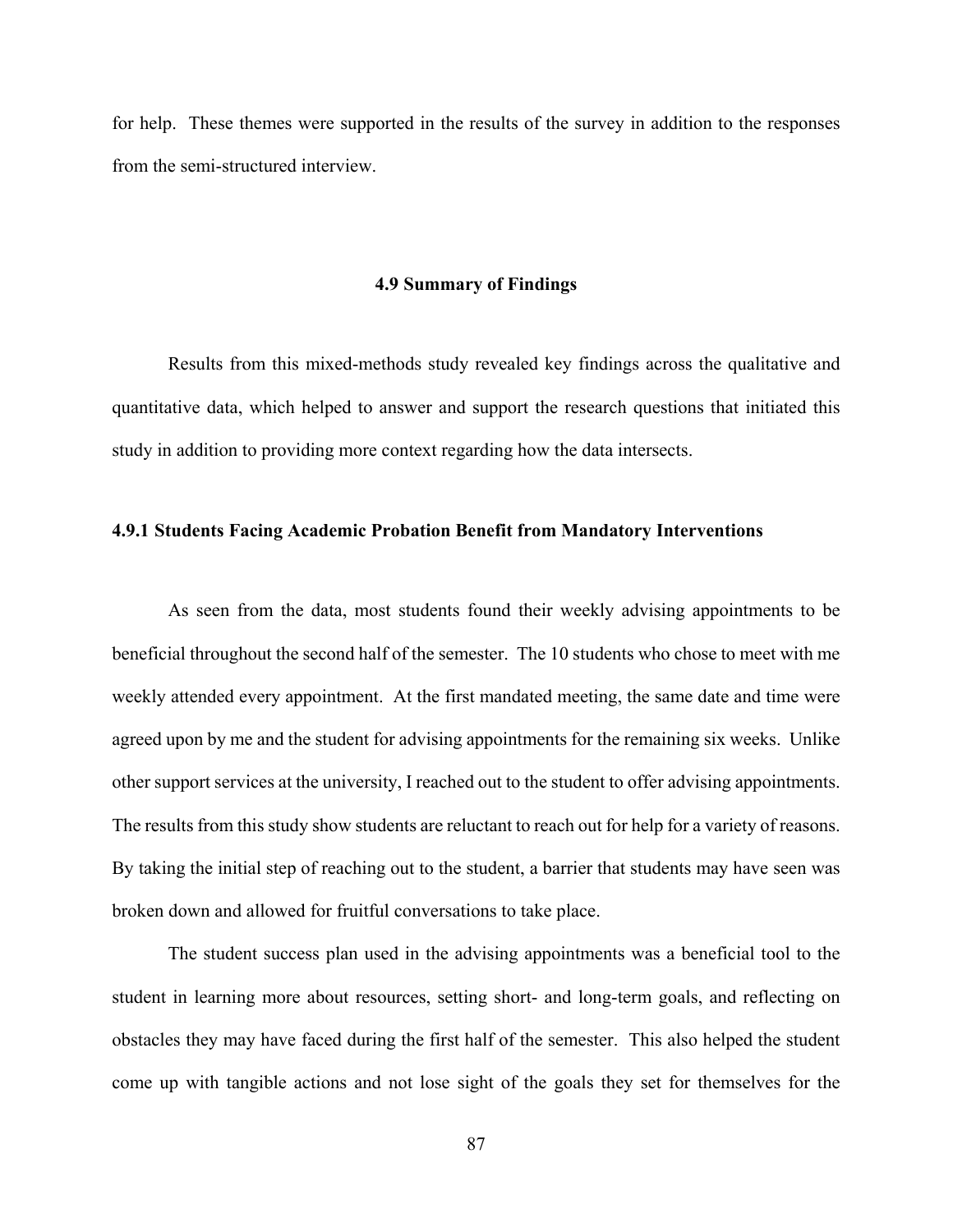semester and beyond. The student success plan, in addition to the advising appointments, helped some students to increase their GPA from mid-semester to final grades in addition to helping them feel more cared for by the university.

### **4.9.2 COVID-19 Impacted Students Differently**

As seen from the data, COVID-19 impacted students academically and non-academically. Where students were geographically located in addition to the teaching modality of courses affected their performance. Students who participated in remote learning from home were given additional responsibilities of working part-time while being enrolled as full-time students. The time that students were spending attending to their responsibilities took away time they could have been using towards coursework.

The data collected from the semi-structured interview and quantitative survey showed that most students agreed that COVID-19 negatively impacted their academic performance. Students mentioned teaching modality as a way they felt engaged or disengaged in a class. Most students preferred to have more interactive courses compared to lecture courses as students found themselves more distracted when classes were in a lecture format. In addition to teaching modality, students noted that they were enjoying courses that were more geared towards their intended majors than general education courses.

### **4.9.3 Students Facing Academic Probation Can Affect Retention Rates**

The results of this study correspond with the literature when examining grade point averages of students. Of the 10 students, five increased their GPA above the minimum academic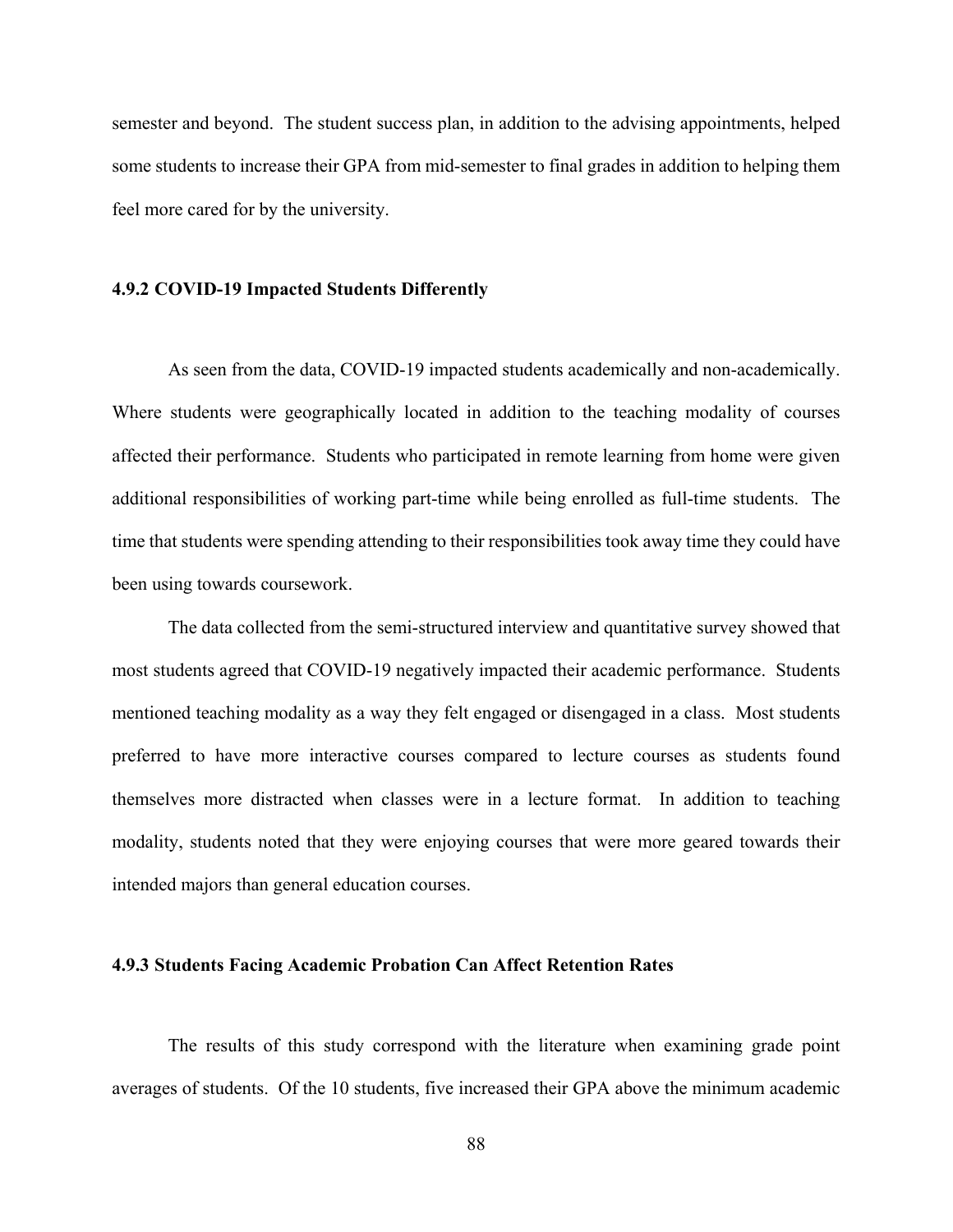threshold set by the university to be considered in good academic standing, four students were placed on academic probation, and one student took a leave of absence that resulted in withdrawing from all courses and not receiving a GPA. Although most students indicated they did not plan on leaving the university at this point in their academic career, three students were considering it. Most students view their future at the university as positive; however, other students indicated they were semi-positive or undecided at the time of the study.

As seen from this study, students who are facing academic probation may affect retention rates due to poor academic performance in addition to non-academic issues such as not fitting into the college community or not finding their social support system. Students mentioned feelings of loneliness and isolation, along with not feeling cared for by the institution, which could impact their decision on whether this specific university is the right place for them.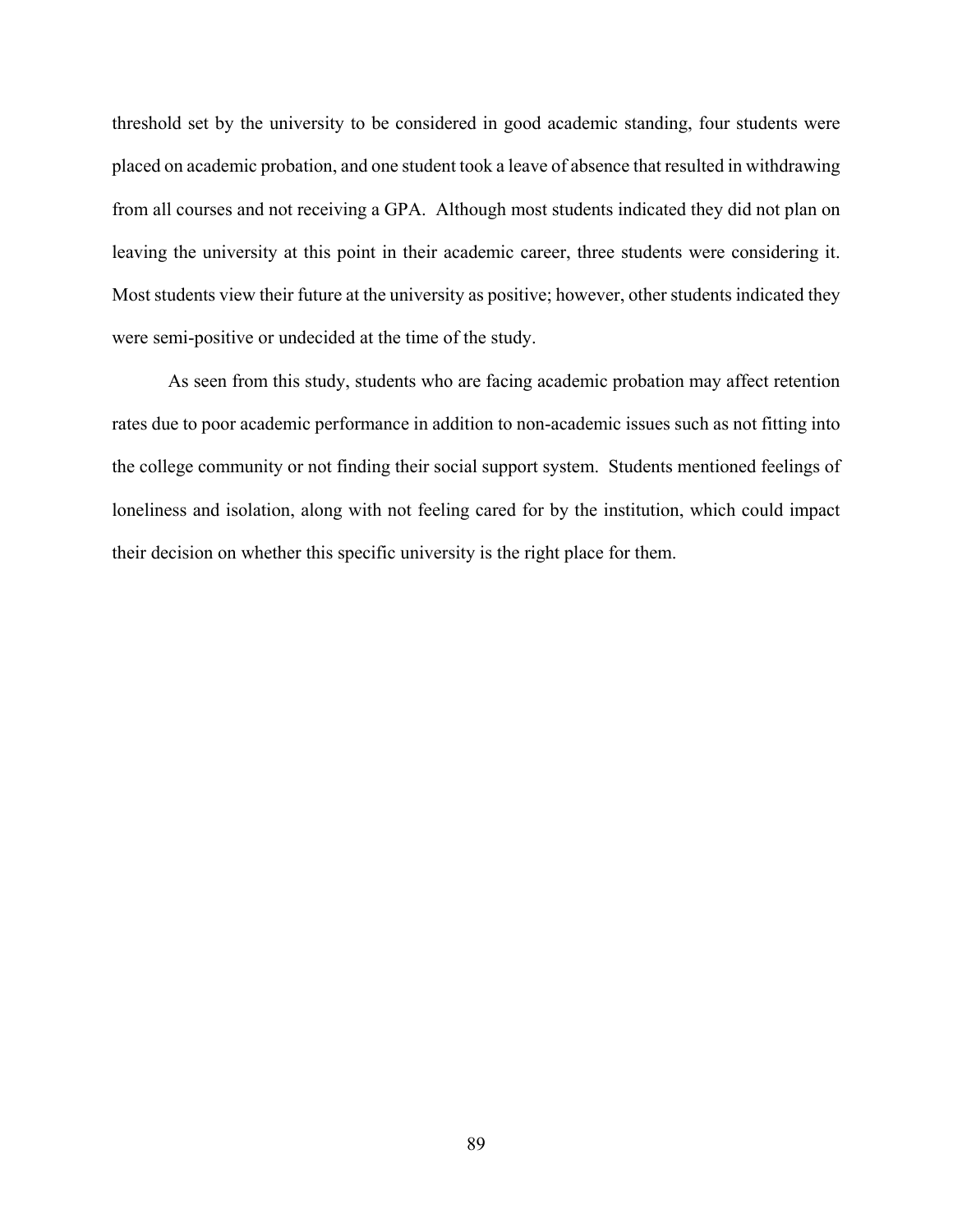## **5.0 Discussion and Implications**

The purpose of this mixed methods study was to determine if intrusive advising impacted academic performance of first- and second-year undeclared students who were facing academic probation at mid-semester. This chapter includes a discussion of the major research findings in relation to the literature, implications for practice, implications for future research, and limitations of the study.

## **5.1 Findings and Discussion Related to the Research**

## **5.1.1 Mandatory Interventions are Perceived as Beneficial**

The findings in this study indicate that students found advising appointments to be beneficial. Ninety percent of students found advising appointments to be beneficial throughout the second half of the semester. In addition, 90 percent of students felt a sense of belonging to the university. The findings from this study align with previous literature in defining the goal of intrusive advising as helping students feel cared for by the institution (Varney, 2003). Intrusive advising as an intervention may act as a way of understanding the needs of students by increasing their skills for success (Abelman & Molina, 2001; Abelman & Molina, 2002; Molina & Abelman, 2000; Schwabel et al., 2012; Vander Schee, 2007; Varney, 2003). Studies have shown positive correlations between students on academic probation and mandatory interventions such as academic advising (Coleman & Freeman, 1996; Yang, Yon, & Kim, 2013).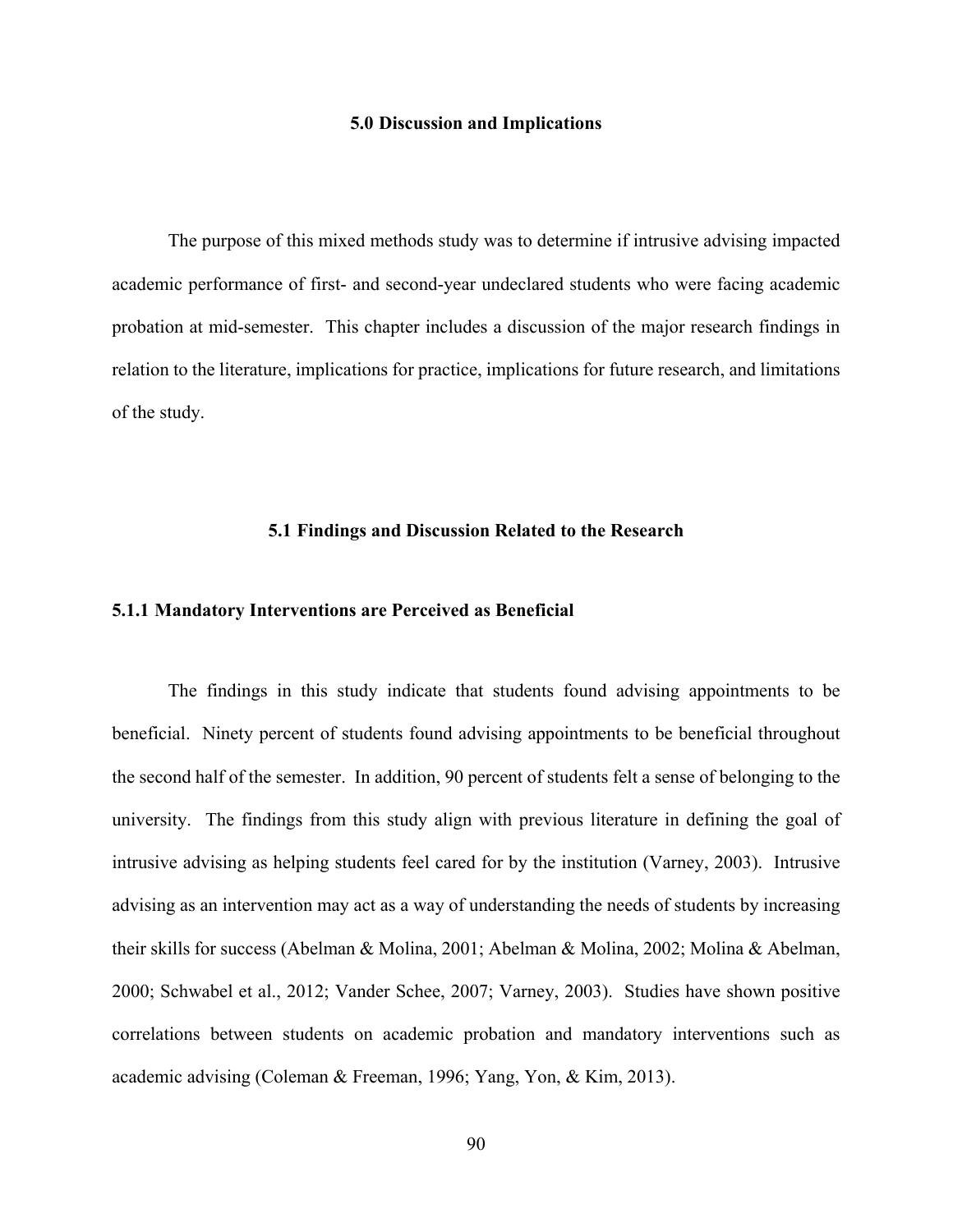From these findings, I am wondering if students are not attending advising appointments earlier in the semester because they do not want their advisor to get the wrong impression of them as a student. In my experience working with first-year students, most students think of an academic advisor as someone they go to when they are having academic difficulty. It could be that students do not engage with an academic advisor to avoid negative feelings associated with not performing well in the classroom. In addition, I am wondering if instructors are not communicating with academic advisors early enough when they see a student experience academic difficulty in their courses. Academic advisors only have access to mid-semester grades, so a student's academic performance is unknown until then. Mid-semester is too late for an academic advisor to first be informed of a student struggling and can cause missed opportunities for outreach in the first half of the semester.

## **5.1.2 Intrusive Advising and GPA**

This study found that high levels of advisor involvement contributed positively to a student's overall grade point average. However, of the seven students who perceived intrusive advising appointments to contribute positively to their final GPA, 20 percent did not increase their GPA from mid-semester to final grades. Fifty percent of students improved their grade point average from mid-semester to final grades whereas 40 percent of students either had their GPA remain the same or decrease, resulting in academic probation. These findings may indicate that students overstated how intrusive advising appointments contributed to their academic performance in the second half of the semester. One student took a leave of absence for the fall semester but returned for the spring, resulting in no action being taken. All 10 students, regardless of their academic standing in the college, returned for the spring 2021 semester.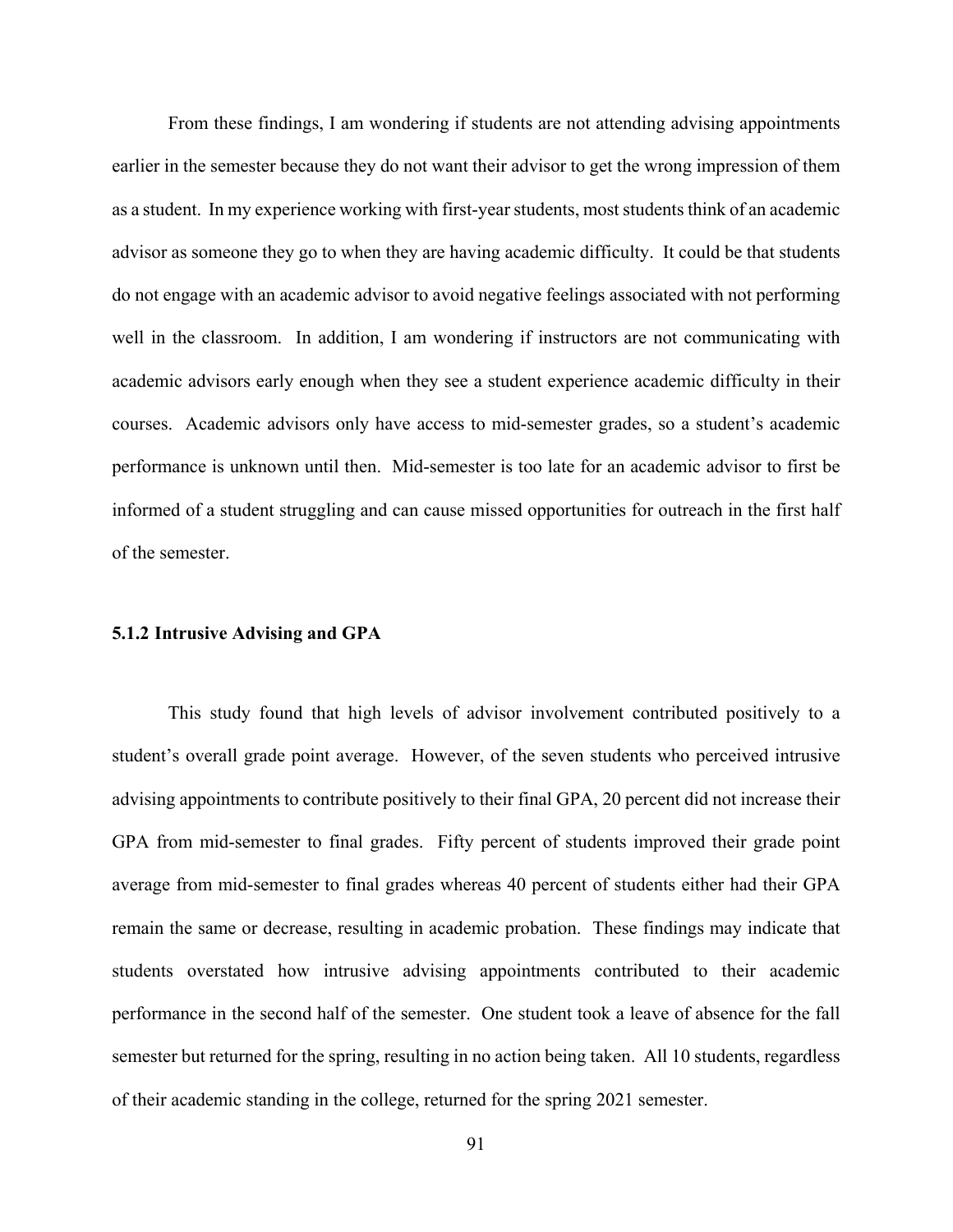From these findings, I believe more outreach needs to be done by the advisor earlier in the semester to help increase GPA by final semester. In my experience as an academic advisor, students are more open and willing to attend academic advising appointments if I am reaching out to them early, expressing my concern for their academic performance rather than relying on the student to make the initial outreach. In addition, if a student is unresponsive to my outreach, this alerts me that there may be things occurring outside of the classroom that are impacting their academic performance, which I can then address by involving other resources on campus to help support the student.

Research has found that intrusive advising for probationary students with high levels of advisor involvement contributed to higher grade point averages and retention rates compared to low advisor involvement (Kirk-Kuwaye & Nishida, 2001; Molina & Abelman, 2000). This study aligns with the literature in that high levels of advisor involvement contributed positively, or was perceived to contribute positively, to overall grade point average. With all students returning for the spring 2021 semester, this finding aligns with the literature that finds academic advising to be an effective strategy to retain students who are most likely to drop out, including probation and first-generation students (Glennen & Baxley, 1985; Schwebel et al., 2008; Vander Schee, 2007).

## **5.1.3 Student Success Plan**

In addition to advising appointments, the student success plan as a mandatory tool was found to be beneficial in helping students succeed in three areas: self-reflection, goal setting, and becoming more knowledgeable of resources. Literature shows that different strategies such as supportive academic advising (Kirk-Kuwaye & Nishida, 2001; Molina & Abelman, 2000) and goal-setting interventions (Bowman et al., 2019) help to improve college grades and GPA. One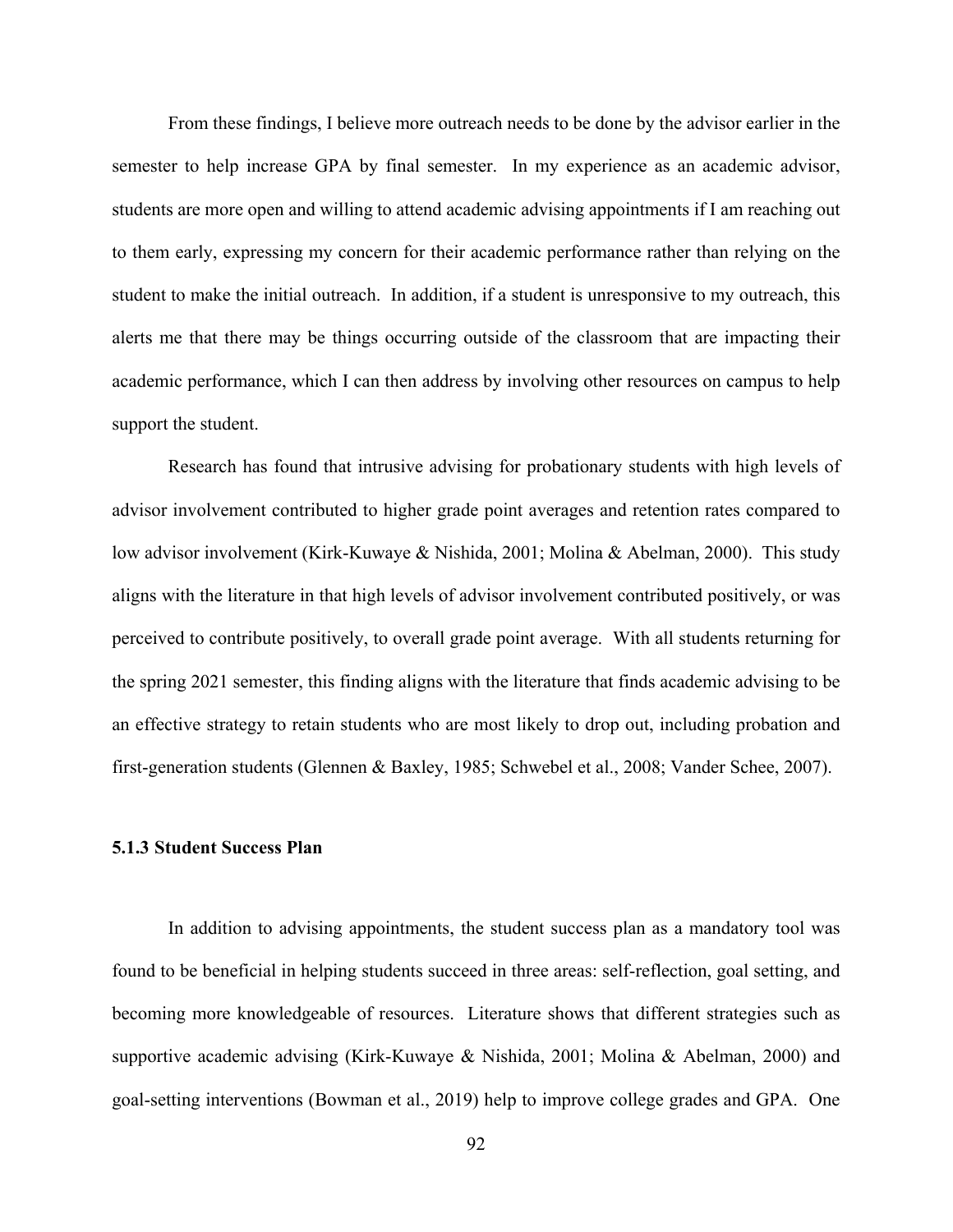hundred percent of students agreed that the student success plan overall was beneficial in helping improve their academic performance in the second half of the semester.

These findings are beneficial for both the student and the academic advisor in helping students remain in good academic standing in the college. In my experience working with students on or facing academic probation, I found that students do not reflect deeply on how they got to their current academic standing. Most students simply ask what academic probation is, how it affects them, and set the one goal of being removed from probation by the end of the semester. The student success plan encouraged students to think of the obstacles they faced in the first half of the semester and how they tried to overcome those obstacles. This reflection also encouraged students to think about the resources that they used, or could have used, to help overcome or manage challenges. Having students reflect on their academic performance gave the academic advisor a starting point in the advising appointment to begin having a more in-depth conversation about what may have occurred in the first half of the semester and collaborate with students on what to do moving forward.

The student success plan helped to set both short- and long-term goals with students in the second half of the semester and beyond. This gave students the opportunity to think beyond the simplistic goal of getting off, or avoiding, academic probation. Setting goals helped in advising appointments because it gave the academic advisor a more concrete idea of what the student would like to achieve moving forward. This was really helpful to me as an advisor when working with these students on how to guide conversations and make realistic plans moving forward to help them reach these goals.

At the university, there are a lot of resources available to students, which most students are not aware of. The student success plan helped students to become more knowledgeable about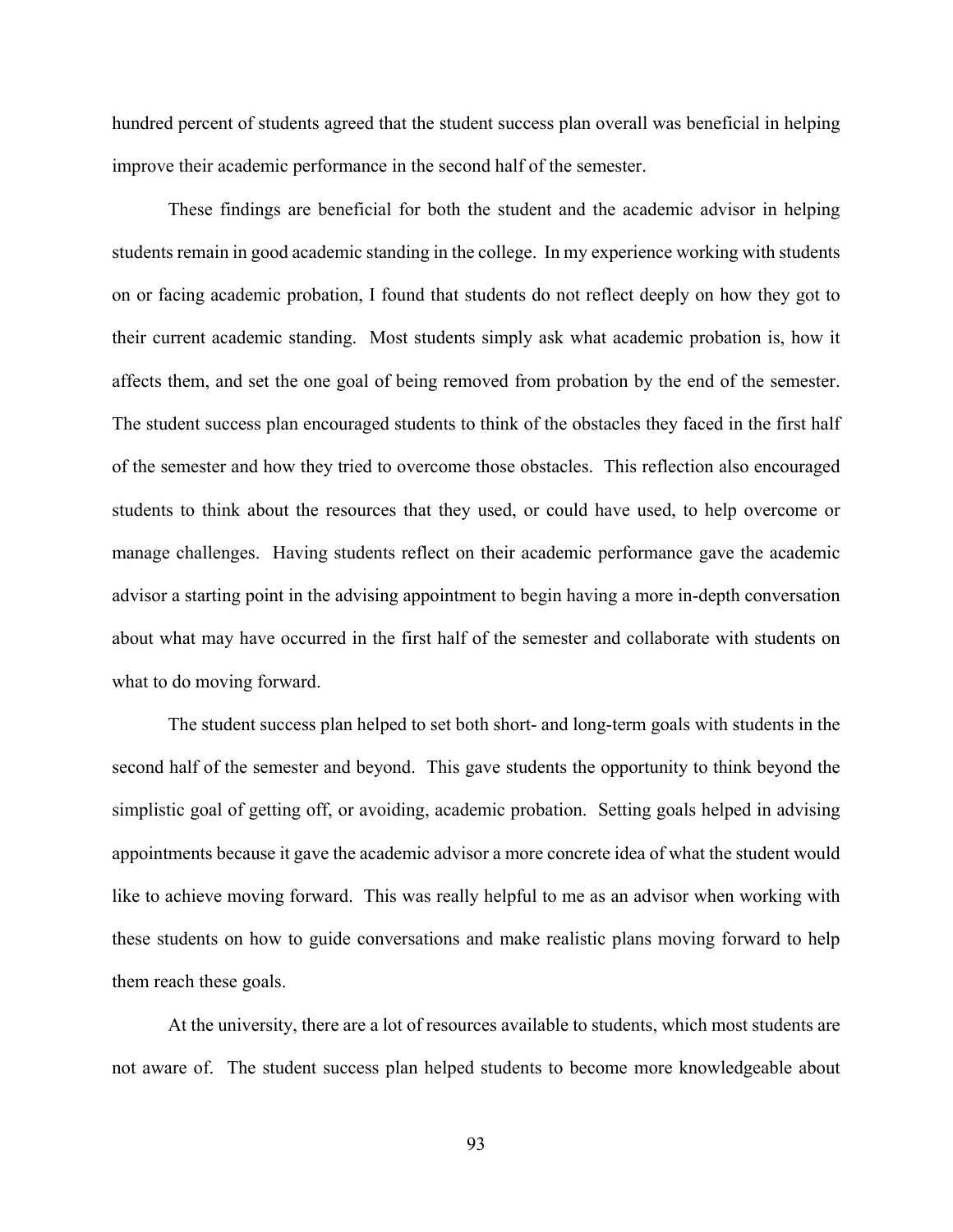resources, which then helped in the discussion of how students were going to utilize these resources to achieve their short- and long-term goals. This was beneficial to the student in becoming more knowledgeable about resources and to me as the academic advisor as I got the opportunity to explain what the resources were and why the student should take advantage of them this semester and in upcoming semesters. As an advisor, I believe the student success plan is beneficial for firstand second-year undeclared students not only in improving academic performance but in helping the student learn more about themselves in an academic environment.

The overarching goals of mandatory interventions is to help students change current behavior and promote academic success, assist with academic and career planning, connect students to university resources, and improve and develop study skills (Kimbark, Peters, & Richardson, 2017). The results of this study align with the literature regarding student knowledge of academic resources available to them through both the student success plan and advising appointments. This study contributes to literature by providing a new perspective on how to help support students facing academic probation. The student success plan gave students more of a voice by reflecting on their past experiences and setting realistic goals moving forward. As an academic advisor, I was able to better guide students in the direction they wanted to go and tailor appointments to meet their specific needs. From these findings, I believe it may be beneficial to introduce the student success plan to all incoming first-year students and not just students who are facing academic probation to help advisors and students plan their upcoming semesters and years ahead.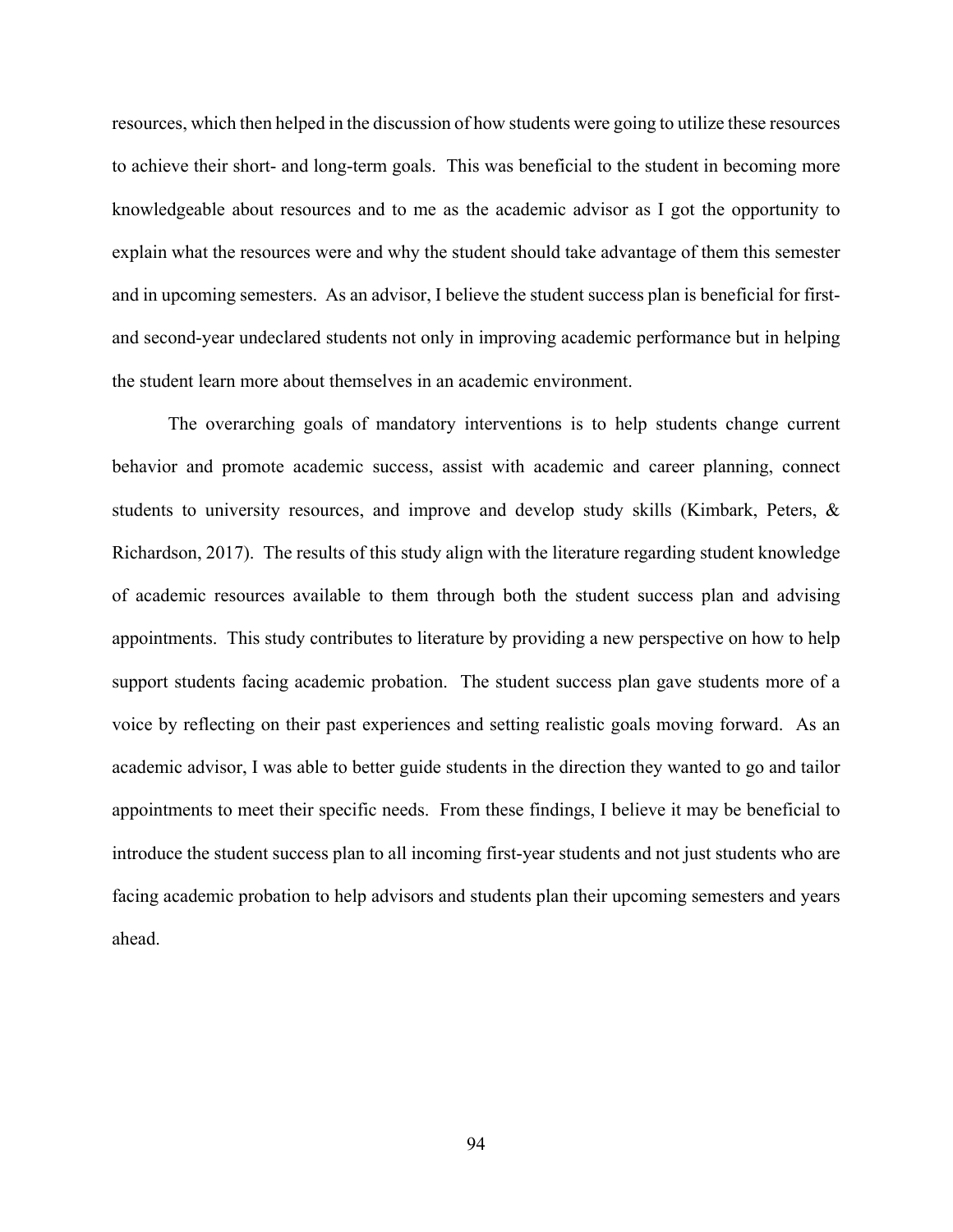## **5.1.4 Social Integration**

The results of this study show that first-year students had a difficult time adjusting to college due to competing priorities socially and academically. Students noted having a difficult time finding the balance between their academics and finding a social network of peers. Students believed COVID-19 made social integration to the college more challenging due to the university's policies and procedures restricting in-person gatherings. Some students mentioned feeling isolated and lonely at home, while others felt the same way living on campus due to socially distanced guidelines. Contrary to previous research, this study did not find a link between students' academic motivation and experiences of social integration.

Literature shows that first-year students may experience difficulty in adjusting both socially and academically to a new college environment (Kember 2001; Tinto, 1993). Research has found that peer relationships and students' academic motivation are two areas that can help students in the first-year transition (Dennis et al. 2005; Donche et al. 2014; Wilson et al. 2014). Social integration is a well-researched topic within higher education with Tinto's model of student departure or student persistence at the forefront of the research (Bean & Metzner, 1985; Neuville et al. 2007; Pascarella & Terenzini, 1980; Severiens & Wolff, 2008; Spady, 1970; Tinto, 1997). Social integration can be looked at as the interactions between the student and social system of their institution (Tinto, 1997). The results of this study align with literature in that first-year students had a difficult time adjusting to college and balancing competing priorities socially and academically.

Unlike previous research, this study did not find a link between students' academic motivation and experiences of social integration. Previous studies have found that peer group relationships can enhance sense of belonging, which can then influence students' academic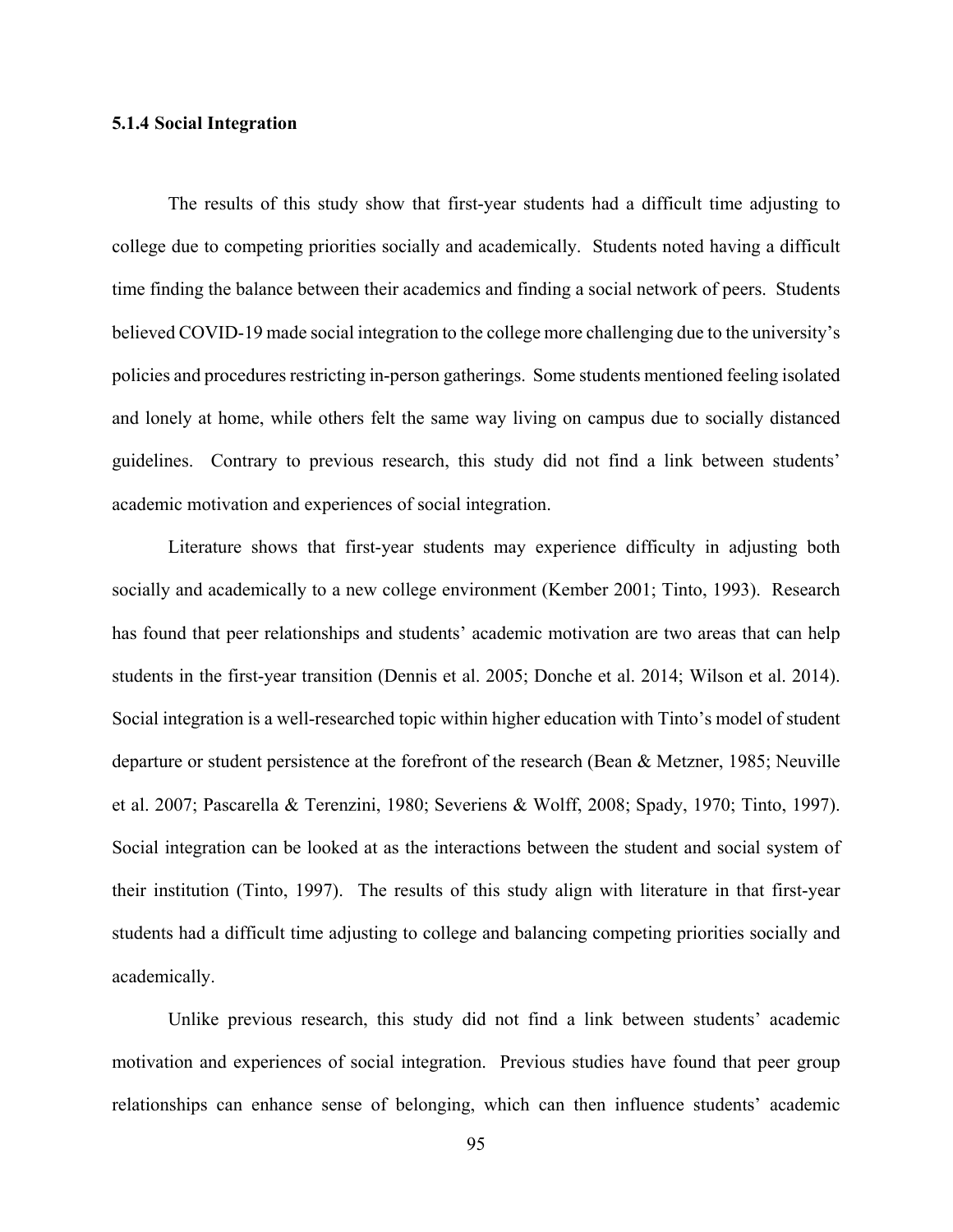motives (Baumeister & Leary, 1995; Meeuwisse et al. 2010; Wigfield & Eccles, 2002). Although students struggled with establishing peer group relationships, they still felt a sense of belonging to the college through weekly academic advising appointments. These advising appointments were positively linked to how students performed academically throughout the second half of the semester.

From these findings, it can be assumed that having consistent advising appointments can help students feel connected to the college even if peer group relationships may be lacking. Academic advisors can help students feel integrated to the college through weekly appointments focusing on academic and non-academic topics. In my advising experience, communication with students is key. In order to build a solid relationship with a student, advisors must build rapport with a student and present a welcoming environment. This study also supports the importance that academic advising plays in retention and attrition rates of the college. From these findings, I am wondering if group advising could help students feel even more connected to the college because they would not only be interacting with their advisor but other students in the college. It could be that group advising appointments could act as a common ground for peer relationships to naturally develop and take place.

This study contributes new knowledge to the importance of the academic advising role in helping students feel a sense of belonging to the college. Perhaps this study found strong alignment with students having difficulty socially integrating because of the impact COVID-19 had on their fall semester. With this knowledge, it is imperative that academic advisors find ways to connect with students to help them feel a part of the college community and avoid feelings of isolation that could lead to possible transfer to another institution.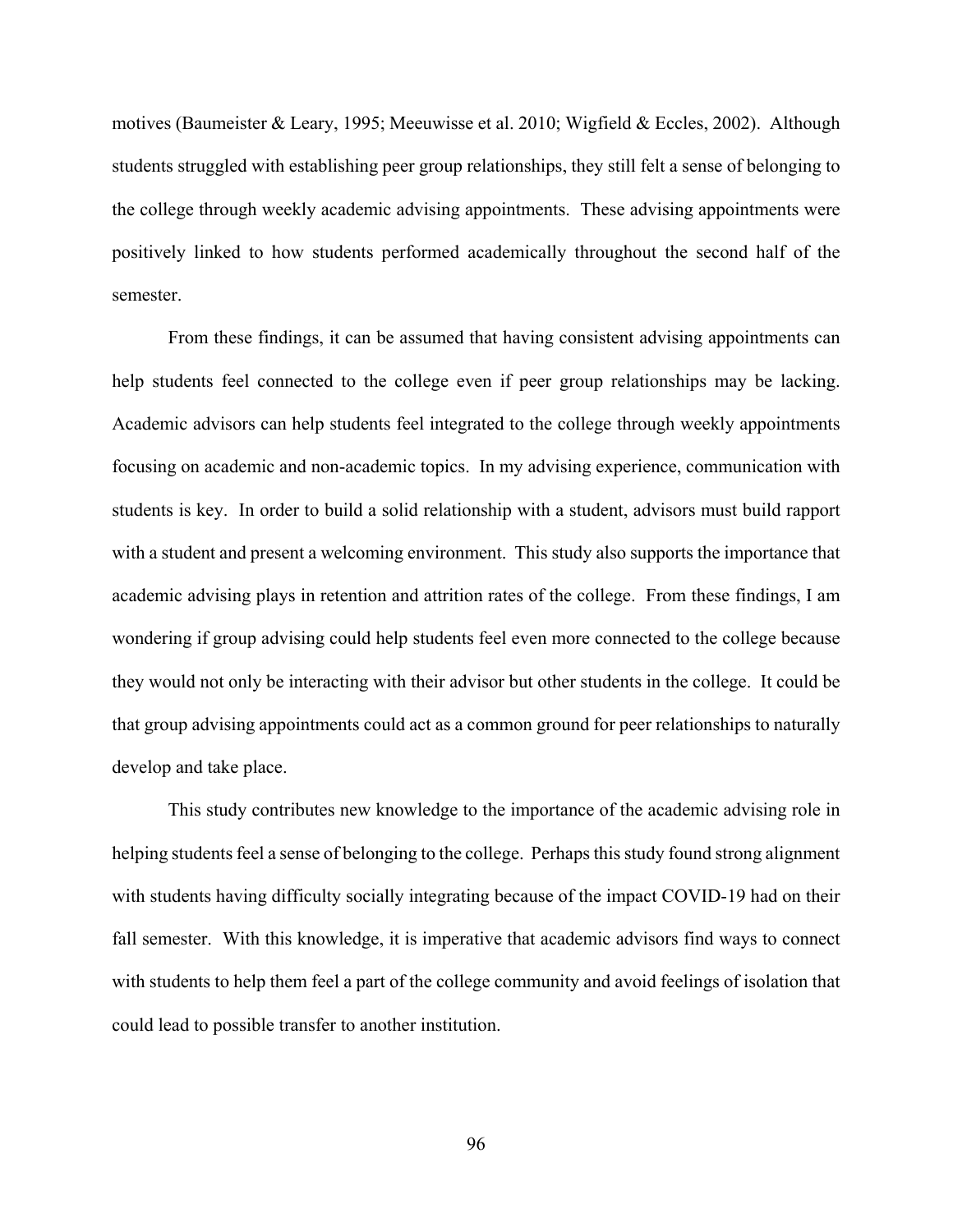## **5.1.5 Academic Motivation**

Students' academic motivation in this study was looked at through the lens of what students reported in the interviews and student success plan. Most students stated that procrastination was their biggest challenge in becoming academically motivated in addition to not reaching out for help when needed. In my experience with students facing academic probation, procrastination is one of the biggest challenges students express, with more students reporting they were struggling with procrastination in the fall semester given remote learning. Students got distracted with asynchronous learning and put off assignments until the last minute, if they completed them at all. Perhaps the findings of this study could indicate a relationship between remote learning and student motivation. If students are not academically motivated in the classroom, they may be less inclined to reach out for academic support as well.

Previous studies have found that various academic, social, and personal situations such as poor academic preparation, inadequate time management skills, and lack of study skills may cause a student to be placed on academic probation at the end of each semester (Seirup & Rose, 2011; Tover & Simon, 2006). This study supports existing literature in that students reported procrastination as a key area for improvement. Students noted some form of procrastination in getting their work completed before deadlines and at times had to ask for extensions on assignments. Most students mentioned procrastination being a negative attribute; however, one student looked at this in a positive way when she explained that she worked well under pressure and against impending deadlines.

The findings from this study allude to students being academically motivated in different ways when completing assignments. Although most students reported procrastination as an obstacle, one student saw it as a motivation. As an academic advisor, it is important to know how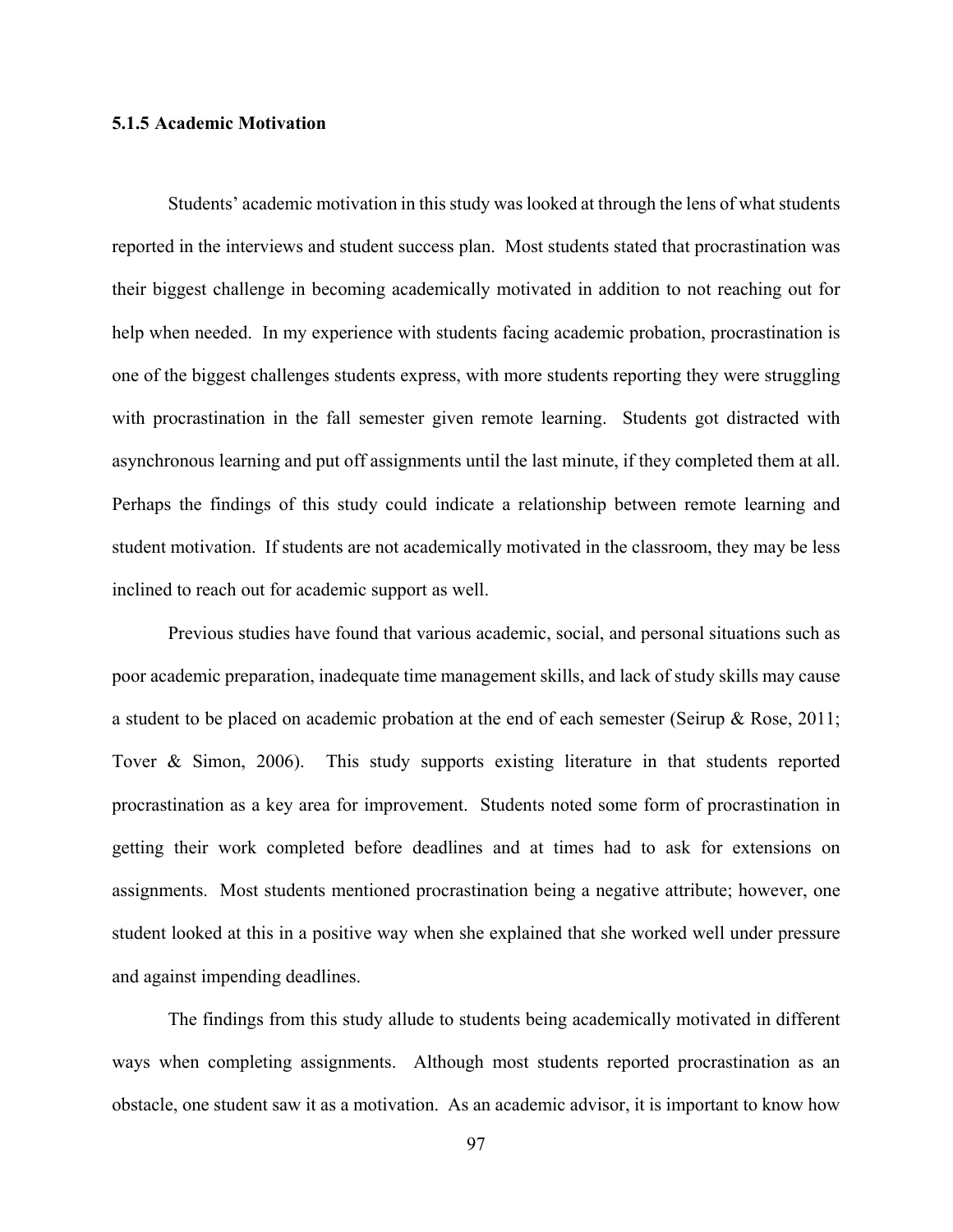students are motivated in getting work done and offer insight on how to navigate challenges such as procrastination. In addition, advisors can help strategize with students to come up with new ways of being motivated both in and out of the classroom. It is up to the academic advisor to create a safe space for a student to feel comfortable self-disclosing and finding what works best for them to be academically successful.

In addition to procrastination, students reported having difficulty establishing routines in college due to poor time management skills. Tinto (1993) found that students on probation exhibit low motivation, poor time management skills, and experience uncertainty regarding educational and career goals. Students noted that they felt college had more freedom both academically and non-academically compared to their strict high school routines. Some students reported never having to build routines, structure their own time, or learn self-discipline prior to college, which negatively impacted their academic performance. Other students reported not attending lectures virtually and doing their work asynchronously since they were self-directed learners. From these findings, a relationship may exist between poor time management skills and a student's GPA.

This study aligns with previous literature in that social integration and academic motivation impact the first-year transition to college. However, this study differs from previous research studies due to the COVID-19 pandemic. Students had more restrictions both socially and academically to navigate in the fall semester than what a typical semester pre-pandemic would entail. These restrictions included remote learning with very limited in-person instruction in addition to all activities from clubs and organizations taking place virtually. In my experience with first-year students, one of the things they are most excited about when entering college is meeting new people and developing friendships. Without that sense of excitement, students can feel lonely and isolated whether at home or on campus. From these findings, I believe advisors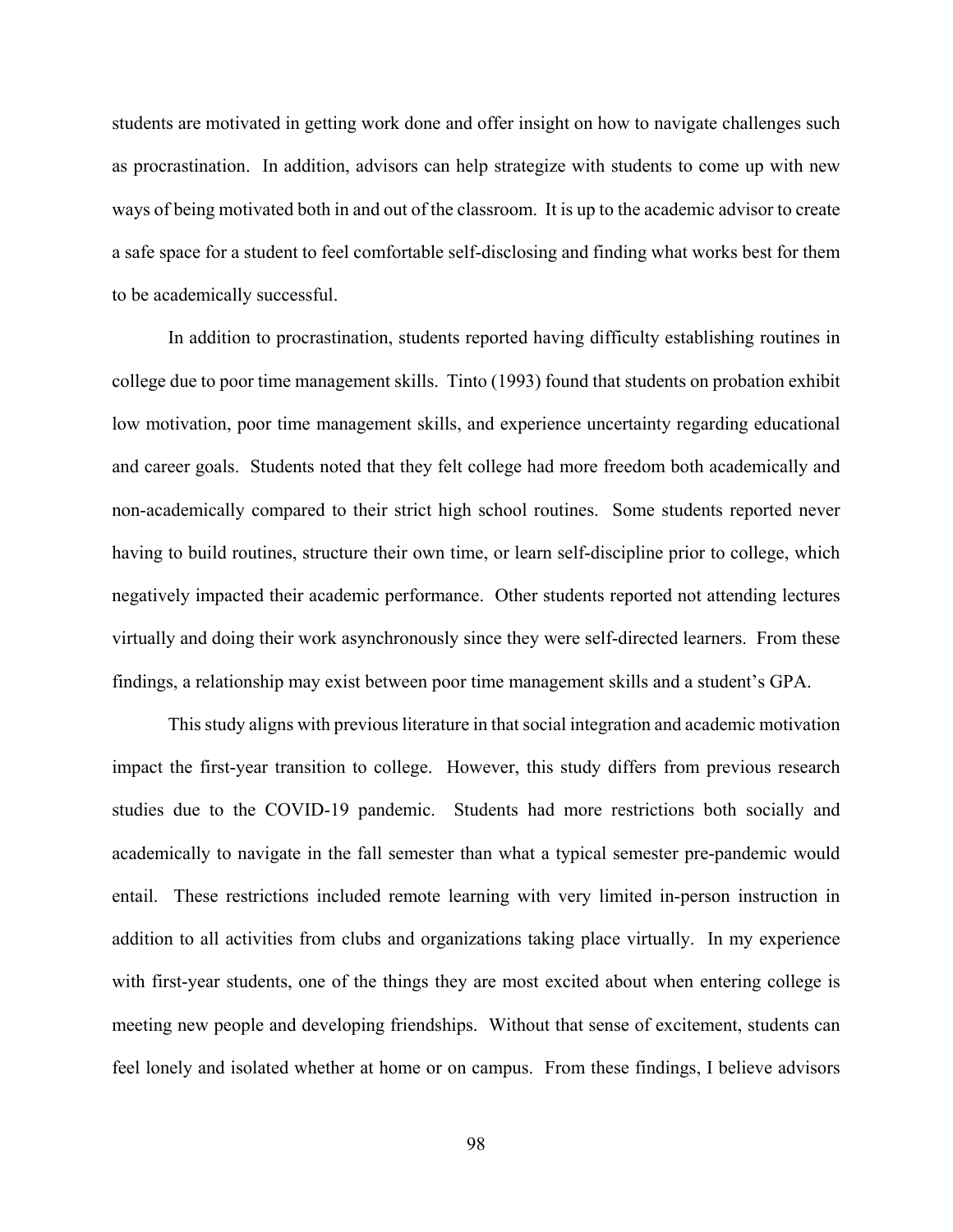making connections between upperclassmen and first-year students would help first-year students to feel more connected and engaged to the college. Such connections could help combat feelings of isolation.

### **5.1.6 Learning to Ask for Help is Challenging**

The findings showed that students who are facing academic probation are hesitant to reach out for academic support. Some students noted at the time of their interviews that they did not need additional support, which led to a sense of being academically independent. Some students mentioned that reaching out for help was something that was new for them and they felt overwhelmed, which led to reluctance in seeking support.

Previous research has found that students who may have had adequate academic skills for high school may not meet the academic demands of college (Seidman, 2005). Melzer and Grant (2016) suggested that underprepared students are less confident regarding their academic abilities and do not reach out for academic assistance offered through campus resources. Other students facing probation tend to think professional guidance will not help them, so they attempt to resolve challenges on their own, with a majority of these students remaining on academic probation or getting academically suspended in a future semester (Damashek, 2003).

Melzer and Grant (2016) found that underprepared first-year students who face challenges as they begin their college experience do not take advantage of academic and non-academic resources. One student in the study had a negative experience with reaching out to faculty, which caused her to resort to figuring things out on her own and not seeking any additional help. Not only is this problematic for the student but also for faculty if students are feeling they are not getting the support needed to be academically successful. Flynn (2015) found that faculty expect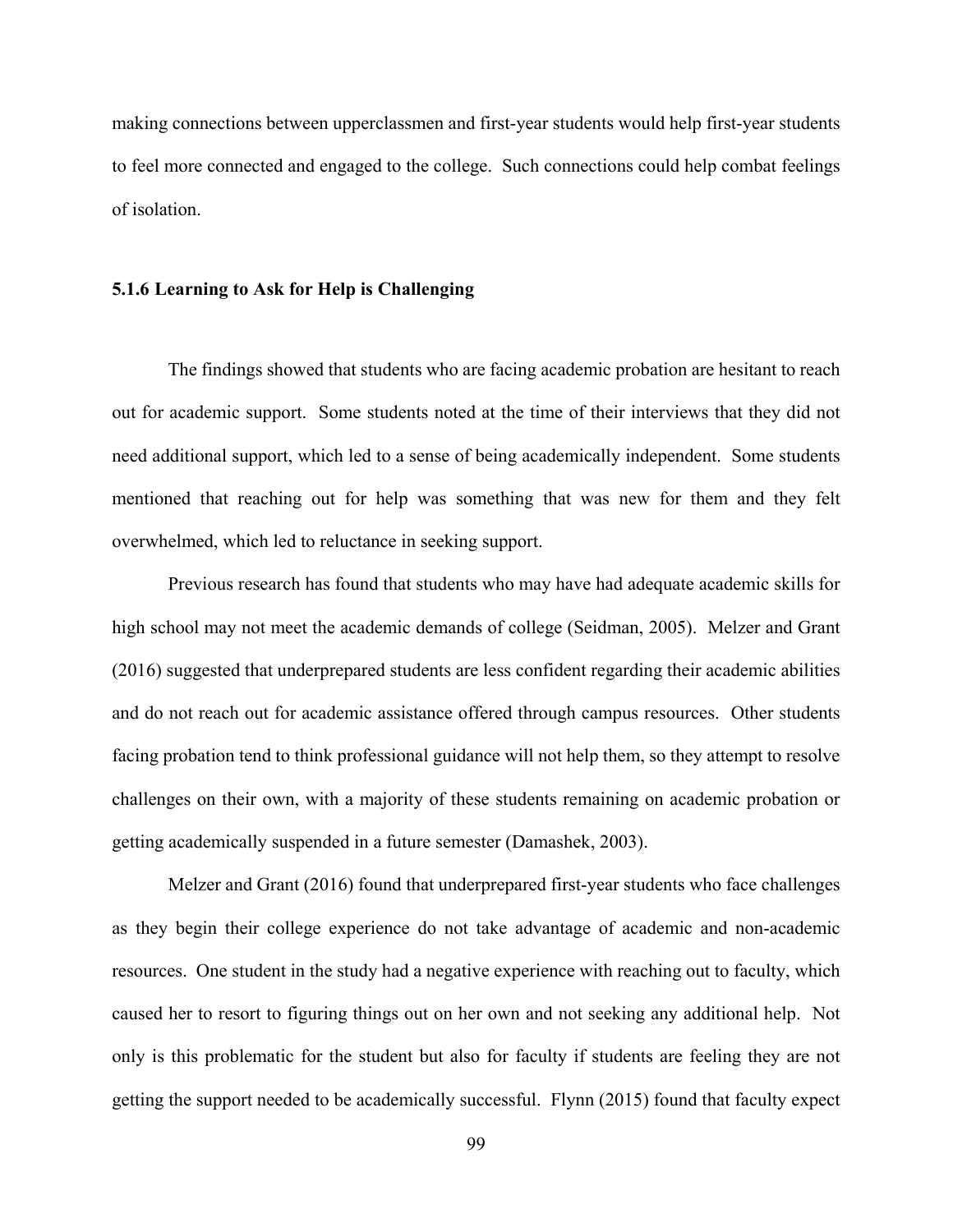students to take responsibility and ask for help by seeking assistance through utilizing academic resources. From this study, when students' expectations are not being met when reaching out to resources, it can be assumed that students will be reluctant to reach out for help again in the future. Perhaps these findings show a disconnect between faculty and students' expectations when engaging with academic resources.

In my experience, students are hesitant to reach out to faculty if they are struggling in their courses because they do not want to look incompetent if they do not understand the material. Some students may believe that they will be judged by faculty rather than helped. I am wondering if faculty do more outreach to the student when they first may be experiencing academic difficulty, it will cause the student to feel more comfortable in seeking help. Perhaps if faculty reach out to the academic advisor, the advisor can help bridge the gap and make recommendations to the student to get the support the student may need.

These findings indicate that if academic advisors spent more time explaining not only how resources are beneficial to students but what to expect, students may be more inclined to seek help because they would be more knowledgeable. I also believe more faculty involvement outside of the classroom early in a student's academic career, such as during Orientation, could help break down the negative stigma that may be associated with reaching out for academic support.

#### **5.1.7 Students Felt Underprepared Academically**

This study found that students facing academic probation were not prepared academically when entering college. Students did not realize that they were underprepared until after they were enrolled in courses in which they then discovered how rigorous college study would be. Most students took the hardest courses they could in high school, in addition to taking Advanced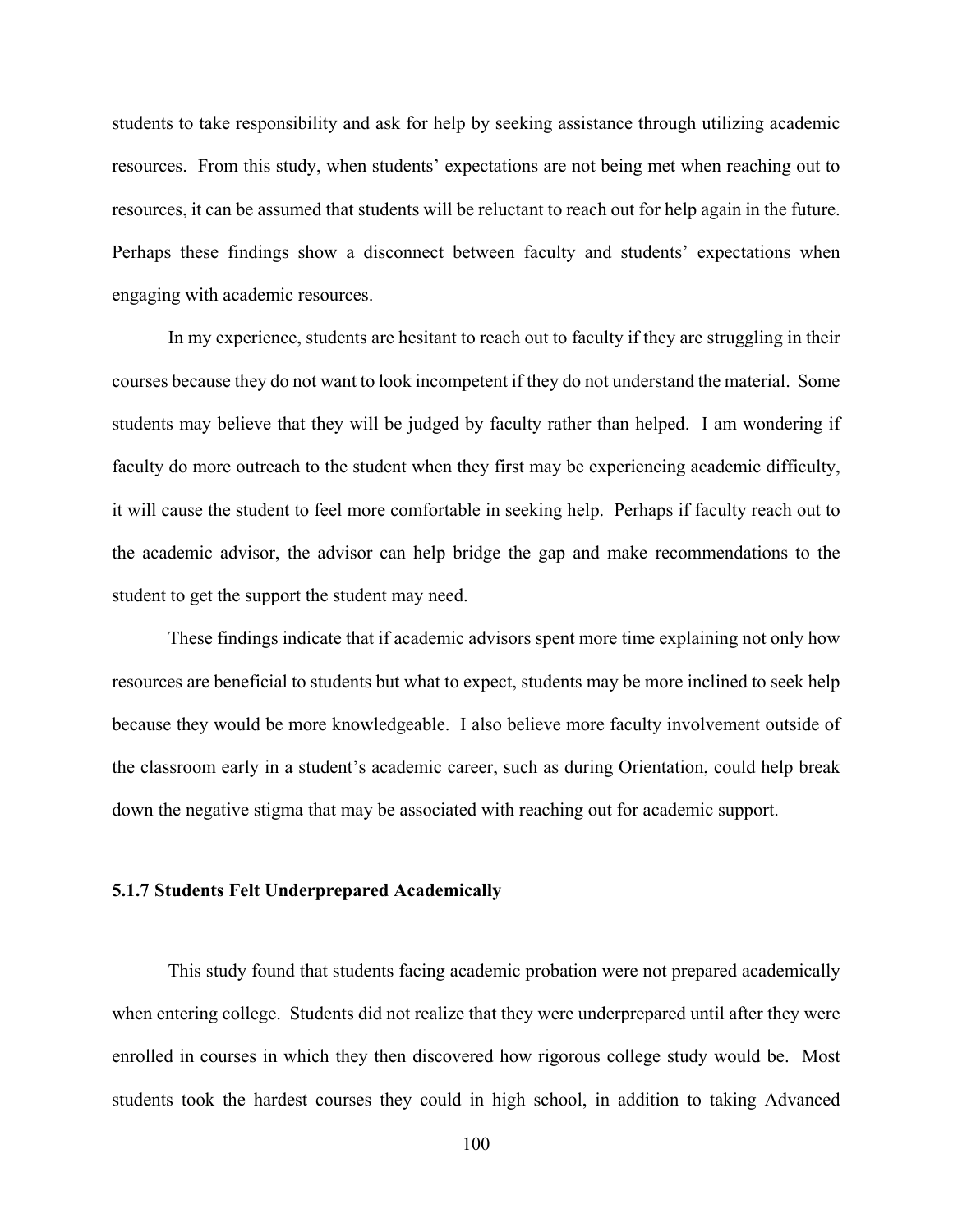Placement (AP) courses and exams. This allowed students to take more advanced courses starting in their first semester, as they were meeting the prerequisite of courses via AP exam scores or dual enrollment credit. Although AP courses and dual enrollment credit can benefit students in a variety of ways, it may not adequately prepare them for more advanced courses in their first semester. In my experience, most first-year students take advanced courses in their first semester if they have satisfied the prerequisites. It is only after students are enrolled in those advanced courses that they realize how difficult courses can be and either drop the course or earn a grade lower than they had expected. Perhaps students feel they are underprepared because the material they are learning in college does not come as easy as it did in high school. This could result in students thinking they are underprepared for college-level coursework since they now have to put more time and effort into their academics. I wonder if the expectations students set for themselves in achieving high letter grades impact their feelings on how well they feel their high school prepared them academically if those expectations are not met.

Research shows that first-year students have numerous expectations as they matriculate to college, which factor into their approach for academic work (Cole, 2017). Caboni and Adisu (2004) found that there is a tendency to overlook the importance of preparing high school seniors for college-level education since the focus is often placed on successful completion of the high school program. The findings in this study are relatively consistent with literature that finds some students facing academic probation were not prepared academically when entering college. This finding could indicate that there may be a discrepancy in how high schools are preparing students for highly competitive institutions compared to student performance. It may be that high schools are more concerned about graduating students rather than preparing them for the complexities they may face in higher level education.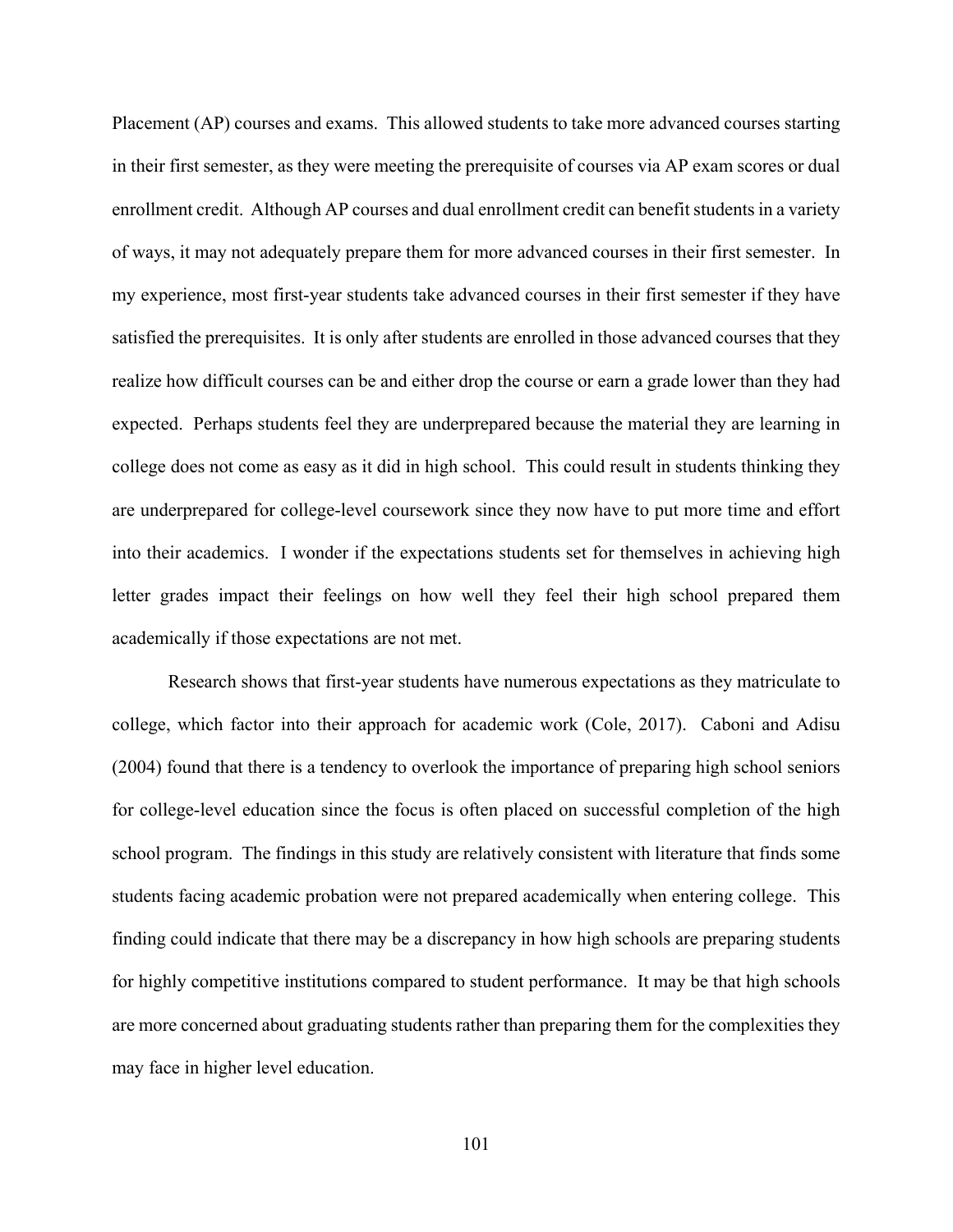#### **5.2 Implications for Practice**

#### **5.2.1 Strengthen the Advisor/Advisee Relationship**

One of the most fundamental skills an academic advisor must have is the ability to create rapport and build professional academic advising relationships with students.This is cited as one of the core competencies that National Academic Advising Association (NACADA) highlights. NACADA created the Academic Advising Core Competencies Model, which includes conceptual, informational, and relational foundational elements. The conceptual component provides the context for the delivery of academic advising, the informational component provides the substance of academic advising, and the relational component provides the skills that enable academic advisors to convey the concepts and information from the other two components to advisees (NACADA, 2017). Working with first-year students, it is crucial to build a professional working relationship so that the student feels comfortable talking to an academic advisor about academic and non-academic issues. Academic probation can be a sensitive topic for many students, so getting students to confide in their academic advisor is beneficial in helping the student get the support needed.

Intrusive advising can be seen as a difficult advising approach since it can be very direct and requires a lot of outreach from the academic advisor in getting students to attend and participate in advising appointments. Some first-year students think of academic advisors as an extension of their guidance counselor in high school, or they see academic advisors as only being able to help with academic things such as course selection; therefore, it is imperative that first-year advisors help students understand their role at the university as early as the first initial meeting. The most feasible and logical action would be for academic advisors to attend professional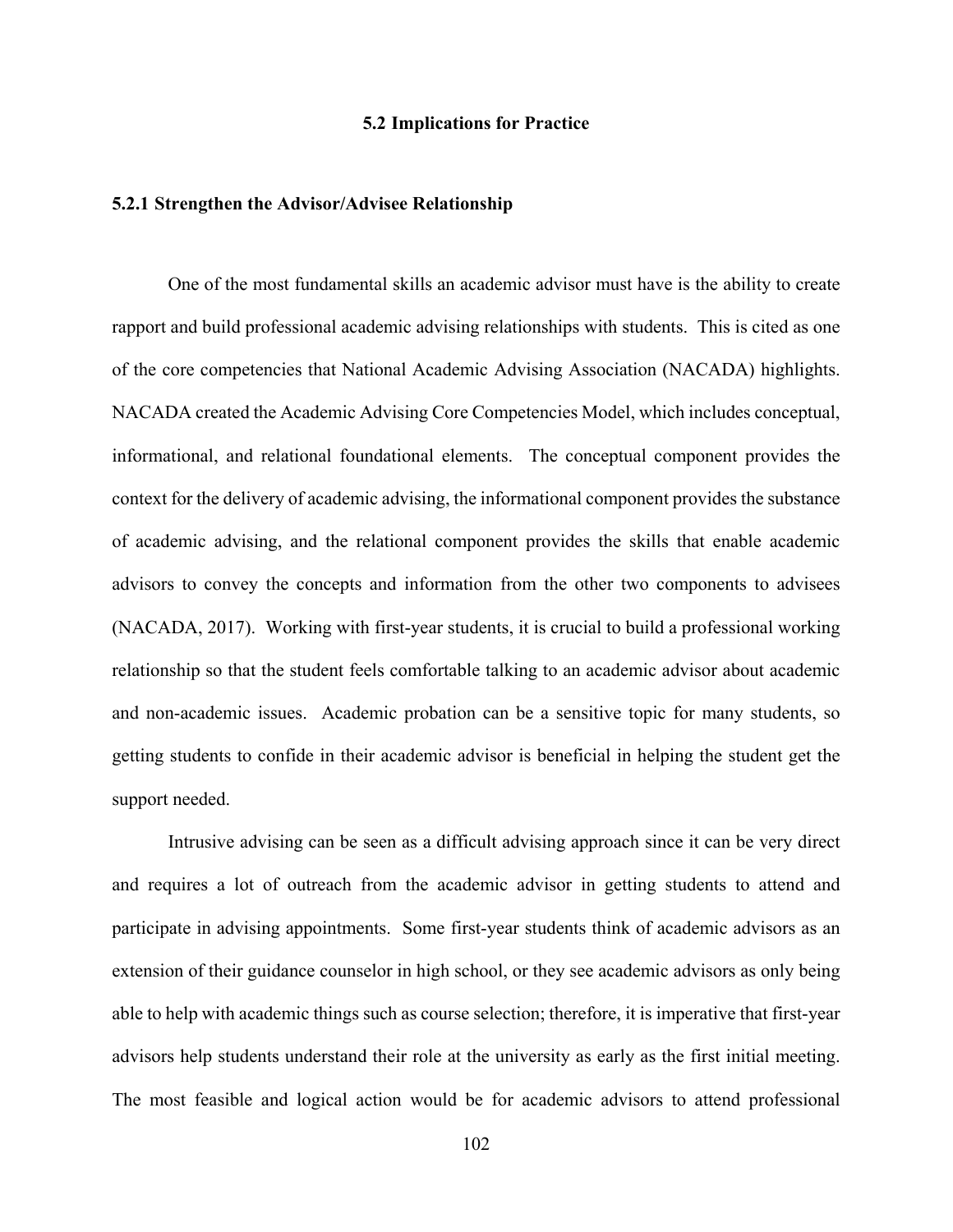development workshops both at the university and through professional organizations such as NACADA on how to become effective advisors.

### **5.2.2 Require Academic Advising Appointments**

All students facing academic probation should be required to meet with their advisor weekly during the second half of the semester. Creating a space for more consistent meetings will hopefully help to develop the advisor/advisee relationship to get the student to feel more comfortable and connected to the college community. This will also help the advisor in supporting the student since they will know more of a student's academic strengths and weaknesses, which will aid in collaborating an effective plan moving forward.

#### **5.2.3 Design and Implement a Student Success Plan**

A student success plan helps students to reflect, set short- and long-term goals, and learn more about resources available to them. The student success plan should be given to students in the first meeting and used as a tool in advising appointments to help students think more deeply about their academic performance and create strategies moving forward. The plan should be referenced frequently during advising appointments to ensure the student is on track for the goals they set for themselves throughout the semester.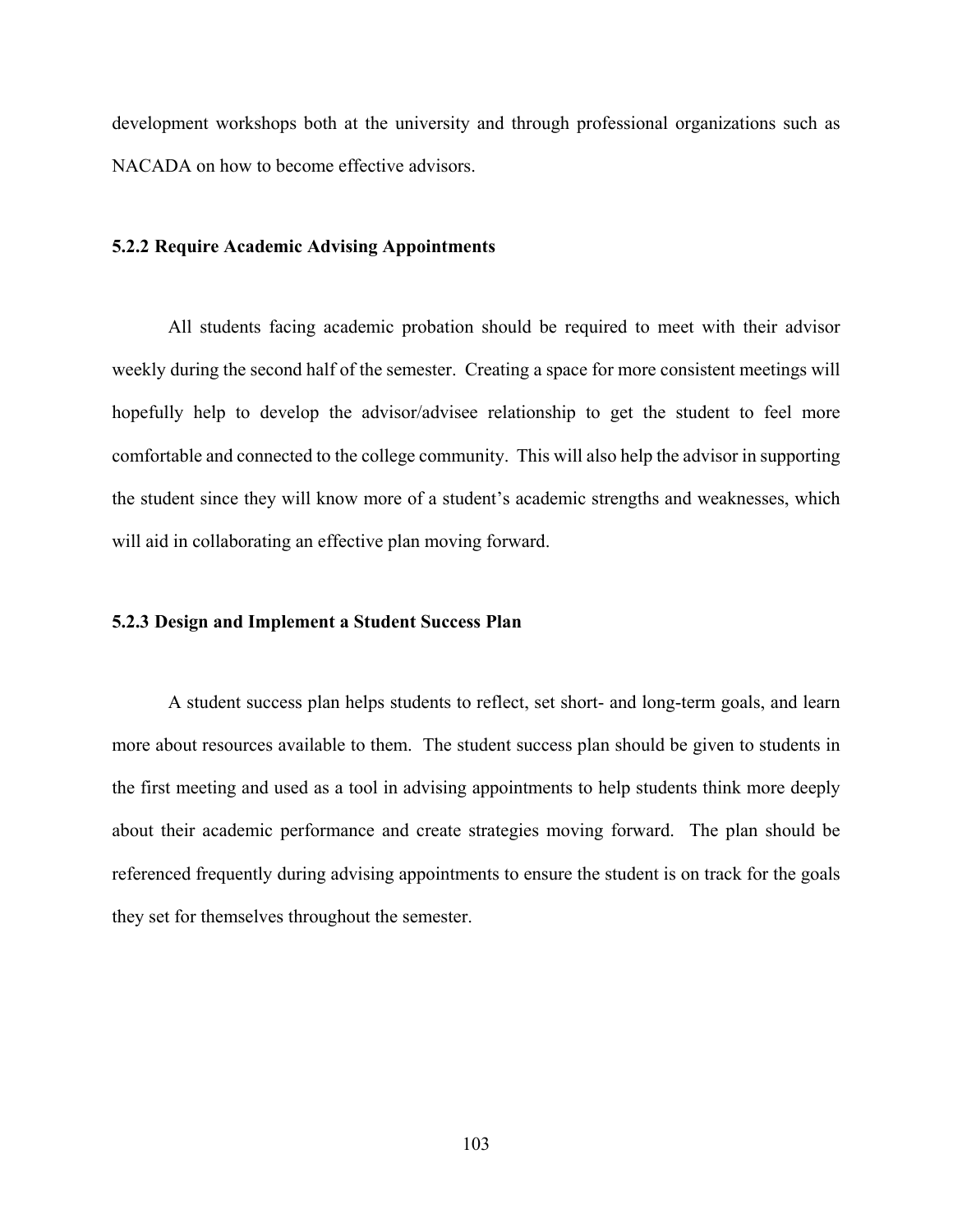#### **5.2.4 Create First-Year Workshop Courses**

To help first-year students feel more adequately prepared for college, the advising center should offer a series of workshop courses throughout the first semester where they teach students the skills and techniques on how to be academically successful. These workshops may include study skill development, time management techniques, and how to reach out for help, among other proactive skills. It may also be beneficial to include information on the various majors, minors, and careers students can pursue in different departments. These workshops can include inviting different departments within the humanities and social sciences as well as resources from across campus to talk about majors and careers, as well as how to connect.

#### **5.2.5 Develop an Early Warning System**

An early warning system alerts both the academic advisor and student when they are falling behind in a course. The early warning system will not only alert both the student and advisor of their academic performance but also provide the opportunity for the advisor to connect with the student and encourage the use of additional resources. The early warning system may help in retention and attrition rates with all students across the college.

In addition, I would suggest the university allow academic advisors to have access to students' grades prior to mid-semester. If academic advisors were able to view grades earlier, more outreach could be done near the beginning of the semester, which would then allow students to become more knowledgeable and to connect with resources earlier. This could positively impact academic performance prior to the second half of the semester.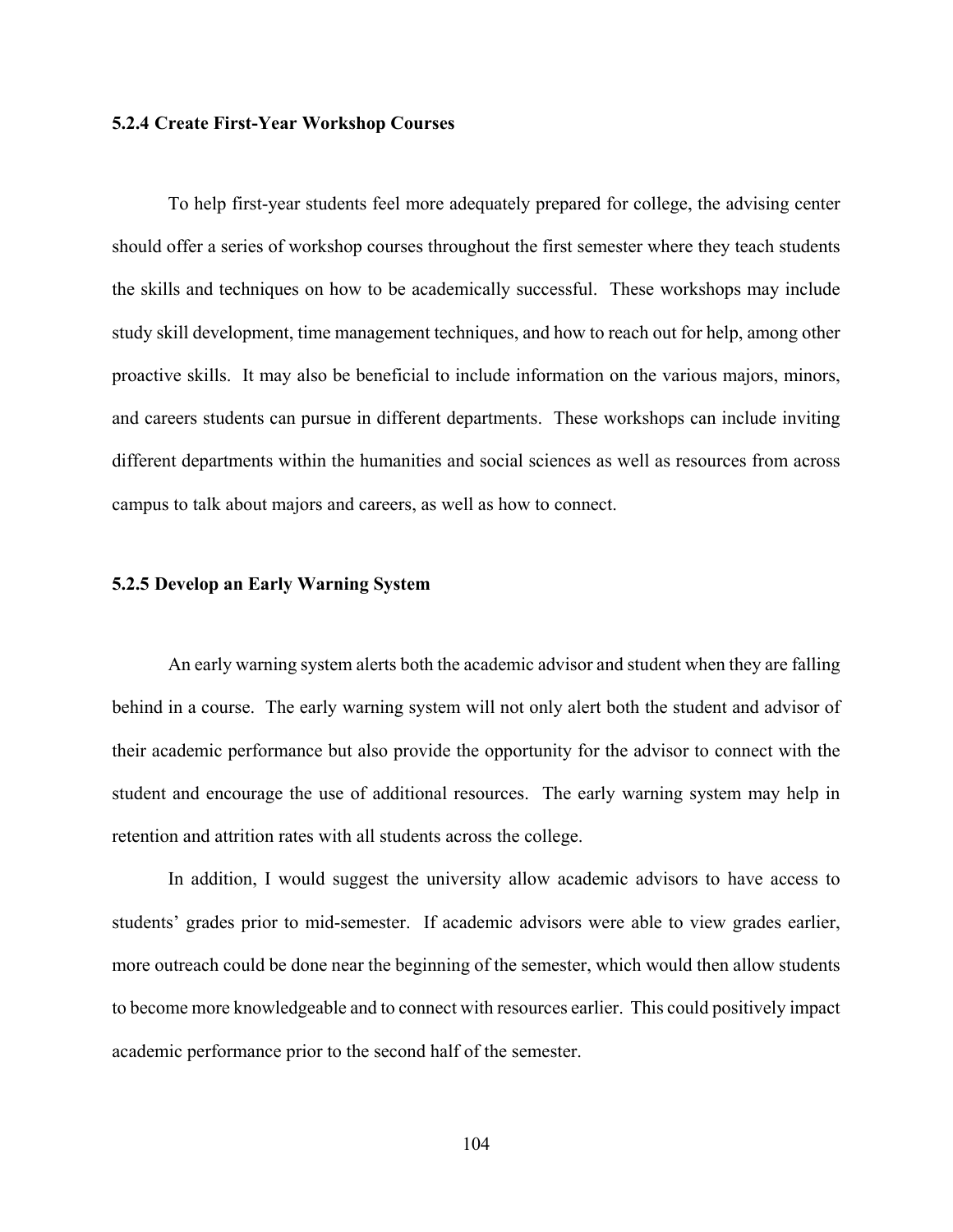#### **5.2.6 Create a Peer Mentoring Program**

First-year students mentioned struggling with the transition from high school into college both academically and socially. By having a peer mentoring program, first-year students would be able to connect with upperclassmen to learn more about the college in general and also begin to establish a social network. By having a peer mentoring program, feelings of loneliness and isolation may subside and encourage a sense of belonging to the college. Peer mentors can help to introduce first-year students to different clubs and organizations on campus while providing personal experiences and advice on how to be successful in courses. Peer mentors would be a great resource for first-year students to ask questions and learn more about college life in general.

#### **5.3 Limitations and Future Research**

Although the literature review and data collected in this study reveal that mandatory interventions such as intrusive academic advising are seen as beneficial and help contribute positively to students' grade point averages, the study still has limitations that must be recognized. In addition to the limitations, suggestions are also made for future research.

#### **5.3.1 Limitations**

The first limitation was the study was restricted to one advisor in one academic department in a humanities and social sciences college, which limits the amount of data collected. The second limitation was that students may have overstated how intrusive advising appointments impacted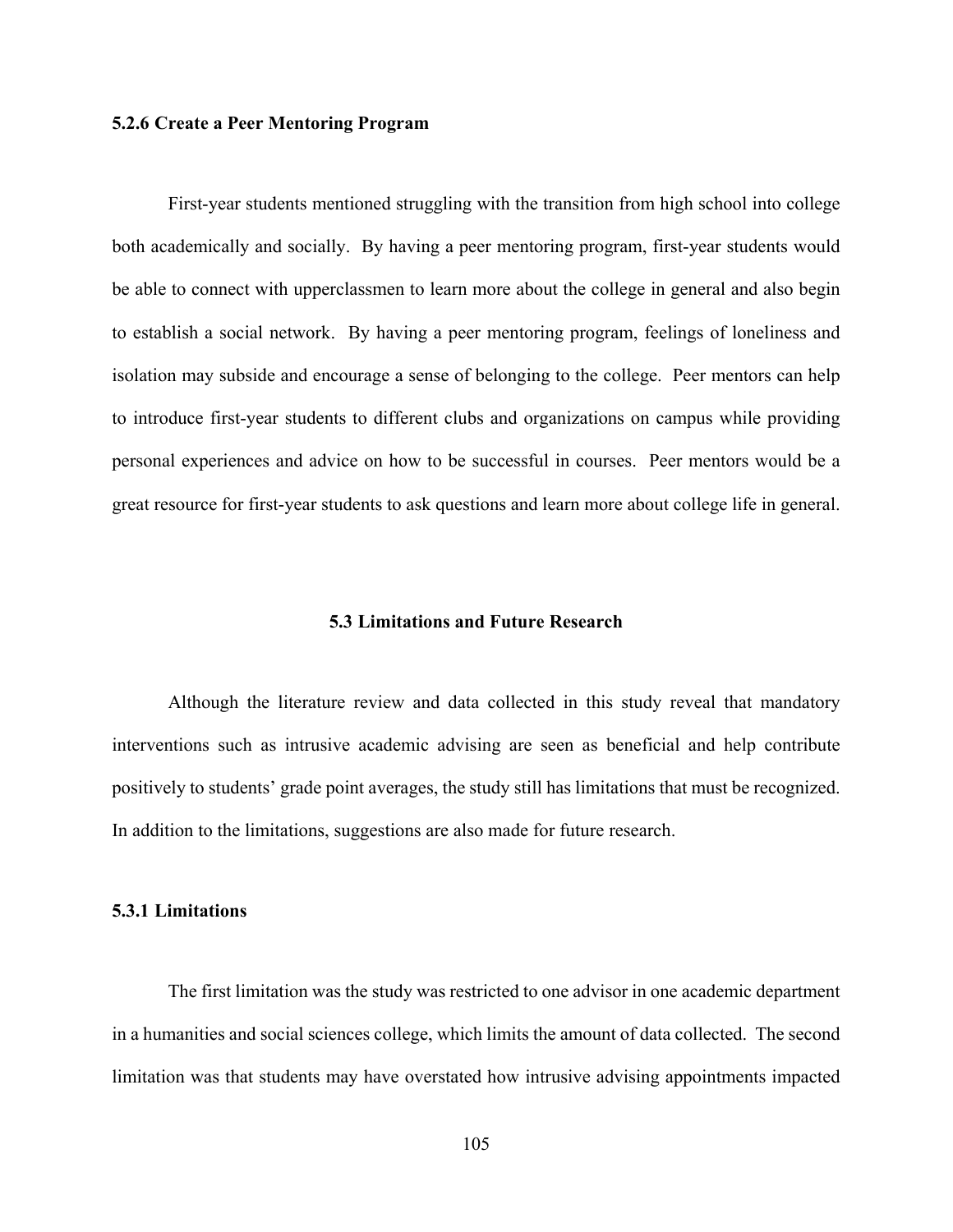their final grade point average for the semester. The third limitation was the small sample population of undeclared first- and second-year students and is not inclusive of other student perspectives who may be facing academic probation in other colleges. The fourth limitation was the sample population was looking specifically at students who are facing academic probation, not currently on academic probation, or any other action in the college. The final limitation was the study took place during COVID-19, limiting advising appointments to only phone or Zoom.

### **5.3.2 Future Research**

There are several implications for future research to be conducted based on the design and findings of this study. Since retention and attrition rates continue to be a high priority for colleges and universities, more research needs to be conducted to ensure all students, especially those facing academic probation, are retained.

One suggestion is to expand the study to include different departments in the humanities and social sciences. By conducting a study with multiple departments and advisors within the humanities and social sciences, more inclusive data could be collected to provide a more accurate reflection on how the college as a whole views intrusive academic advising. This would include collecting data from 10 different departments and include upperclassmen in the college who may be facing academic probation. This could then help determine what additional protocols need to be put in place at the college level for our students.

A second suggestion would be to gather more data from first- and second-year students, expanding the sample population to other colleges within the university. It would be valuable to see how first- and second-year students from the arts, sciences, business, and engineering colleges respond to intrusive academic advising across the university. It would also be advantageous to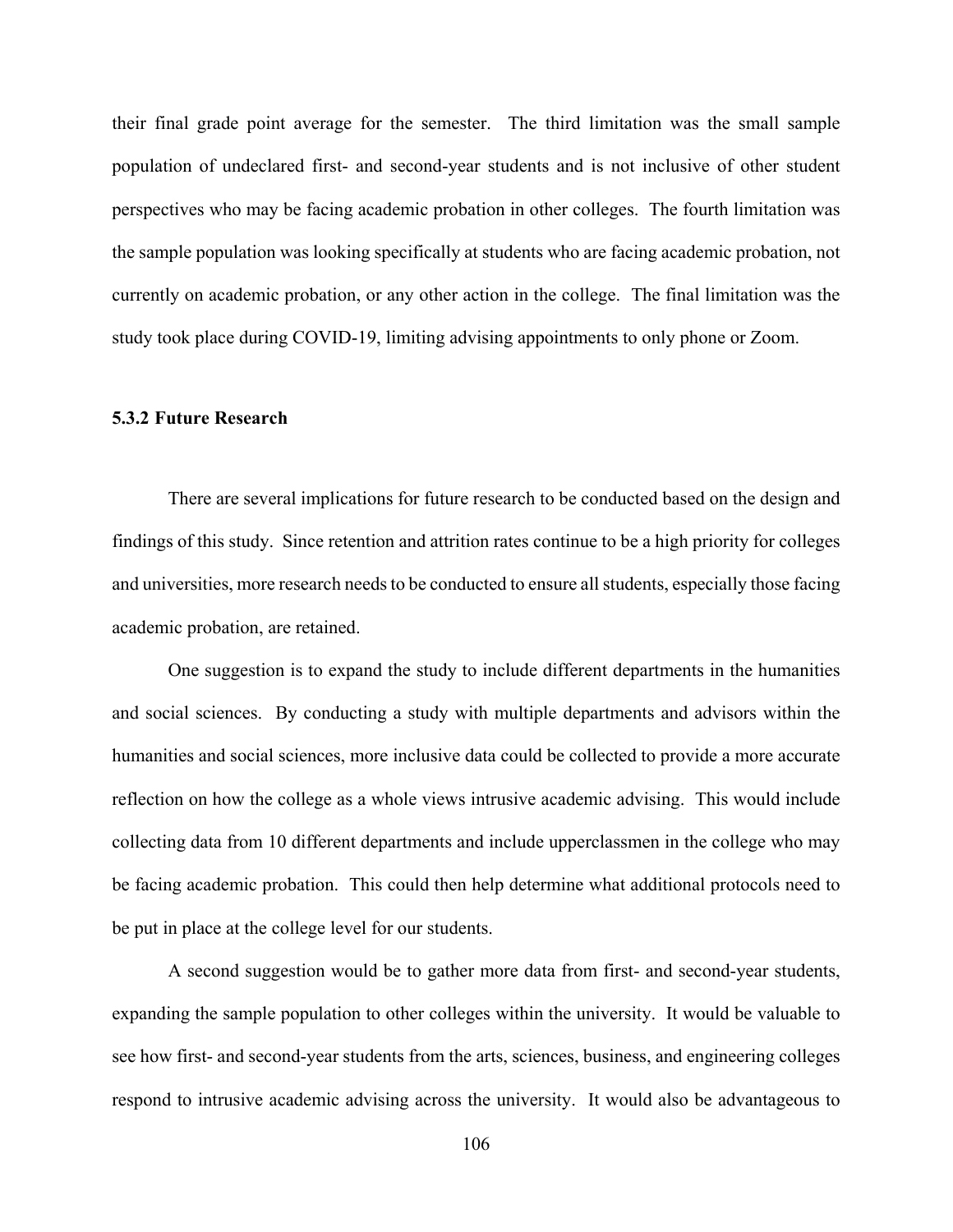compare first- and second-year students who are declared versus undeclared to determine if matriculating to the university as a declared major result in different responses.

A third suggestion would be to expand the timeline of the study. It would be beneficial for academic advisors to work with students already on academic probation from the beginning of the semester to determine if intrusive advising and the student success plan impacted their academic performance. A study could be conducted including students who are already on academic probation from the beginning of the semester compared to students facing academic probation at mid-semester to view students' perceptions of intrusive academic advising appointments to determine whether the frequency of appointments impact overall GPA.

A fourth suggestion would be to look more into admissions to see how students who are facing academic probation are admitted. The admissions office does not provide information regarding high school academics, socioeconomic status, first-generation status, etc. The only information that academic advisors receive is what the student feels comfortable disclosing. Since one of the major findings in this study was students' perceptions of being underprepared for college, it would be interesting to take a more in-depth look at admission rates for the college and university as a whole.

# **5.4 Conclusion**

As seen in the literature and this study, academic advising has the potential to impact students' everyday lives in addition to supporting university retention initiatives. This study fills gaps in the literature and adds to the understanding of the impact mandatory interventions such as intrusive academic advising and the student success plan have on first- and second-year undeclared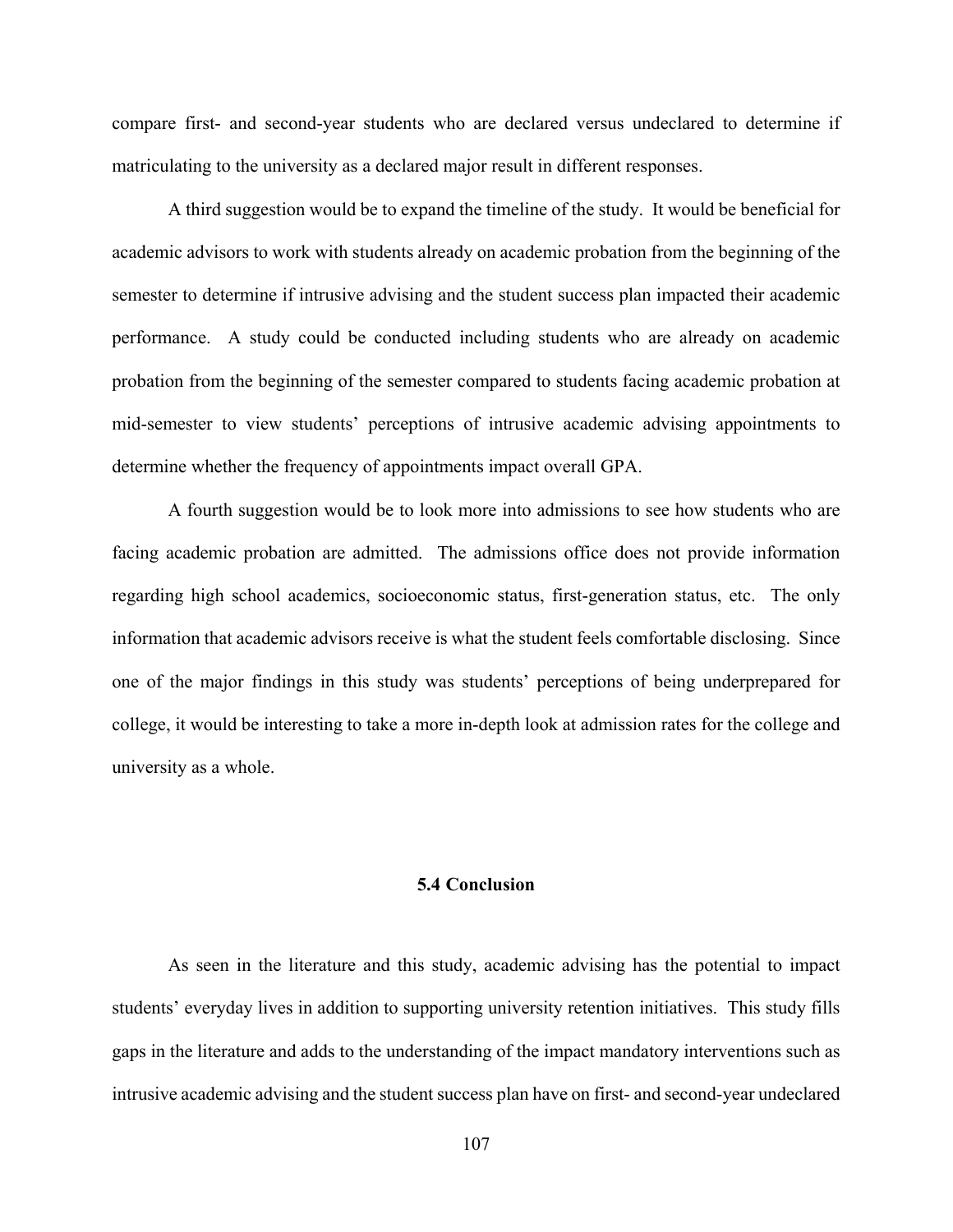students who are facing academic probation. Findings from this study illustrate how intrusive academic advising plays a critical role in student experience, retention, and academic success. My hope is that by doing this research, academic advisors will find new ways to reach out to their students who may be on, or facing, academic probation to help them achieve academic success.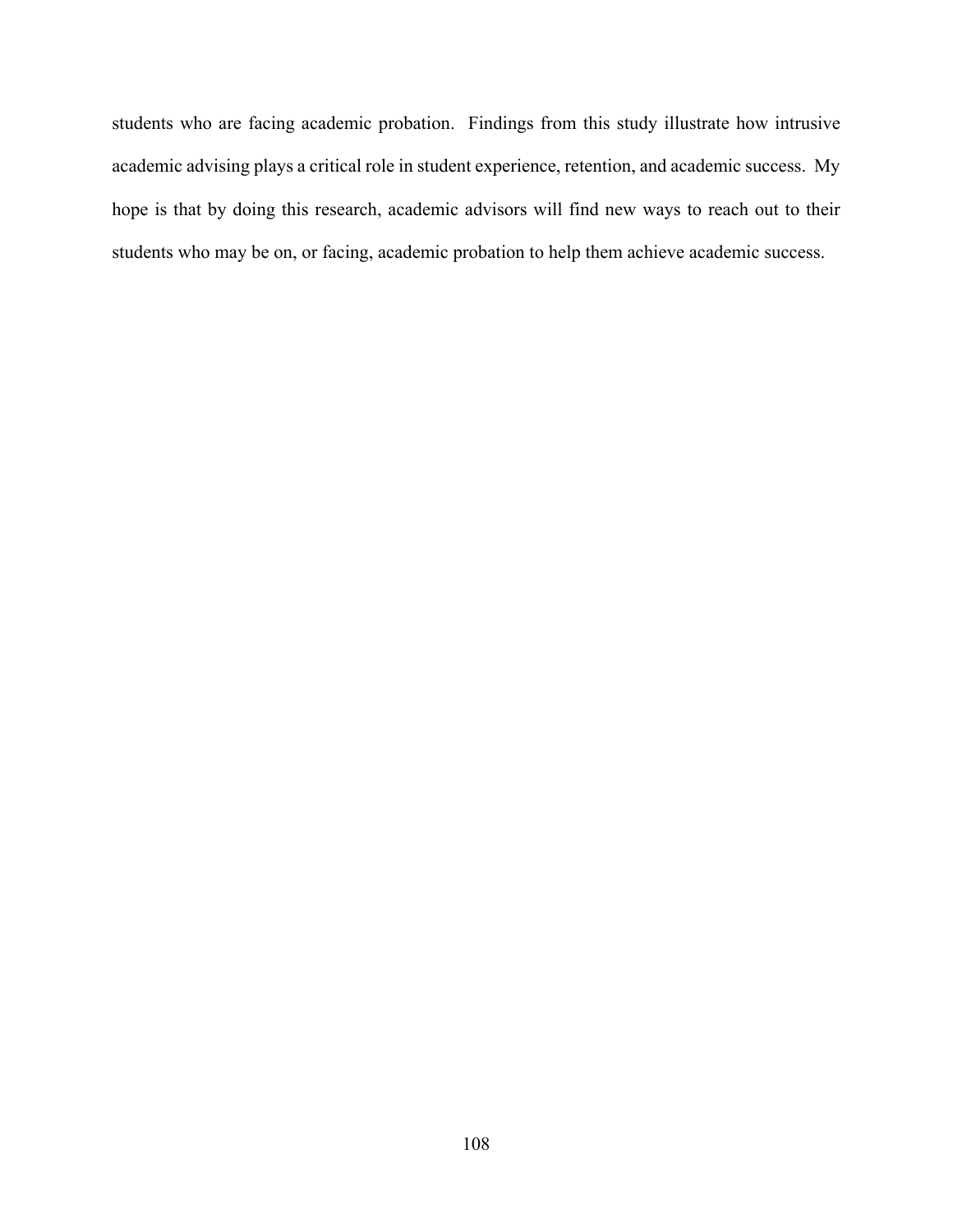#### **Appendix A Student Email**

# Dear Student,

I hope this email finds you well. After reviewing your mid-semester grades, I am concerned about your performance in some of your courses. Therefore, you will be required to set up an advising appointment with me within a week of receiving this email. Please feel free to use my online scheduling system for a date and time most convenient for you. After the required meeting, I want to invite you to take part in weekly academic advising sessions with me throughout the remainder of the semester.

You will be encouraged to participate in the following:

- Student Success Plan you will complete a Student Success Plan after the first meeting in which you will reflect on why you feel you're at your current state academically and set both short- and long-term goals. We will also discuss resources that are available on campus and virtually for you to take advantage of.
	- o Throughout the second half of the semester, we will refer to this Student Success Plan to ensure you're meeting your goals set forth.
- Semi-structured interview you will be asked to participate in a semi-structured interview on how your experience is thus far at the university. This will be audio recorded should you give consent.
- Qualtrics surveys you will be asked to complete two surveys: one on the student success plan and the other on the academic advising process.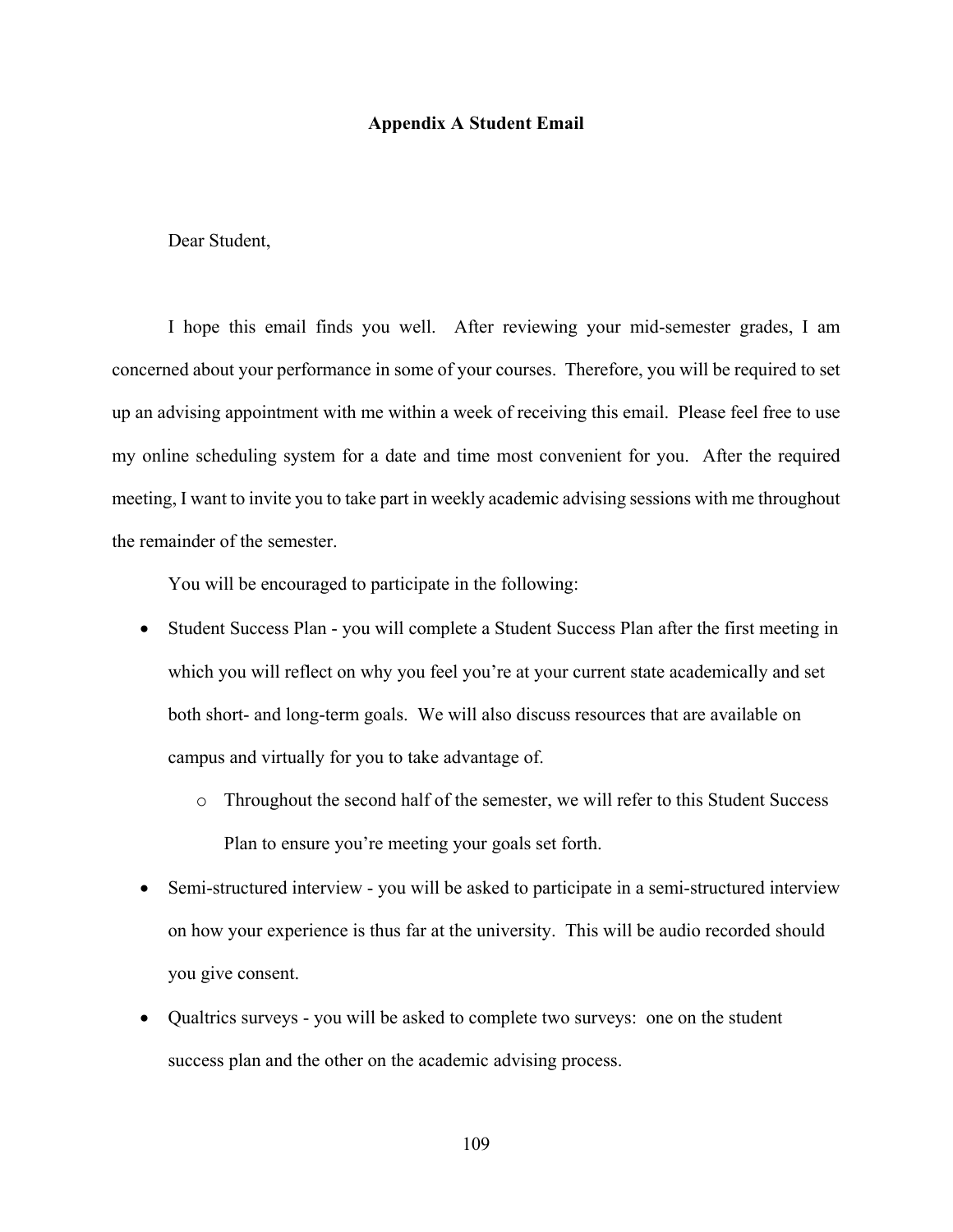o Both of these are very short in nature and won't take long to complete! I will be sending more information about these surveys in addition to a consent form in a couple of weeks.

I really hope you consider meeting with me so that we can work together to ensure your academic success. Please know that I'm here to help you as much as I can! If you have any questions at all, please let me know. Looking forward to chatting soon!

All the best,

Gina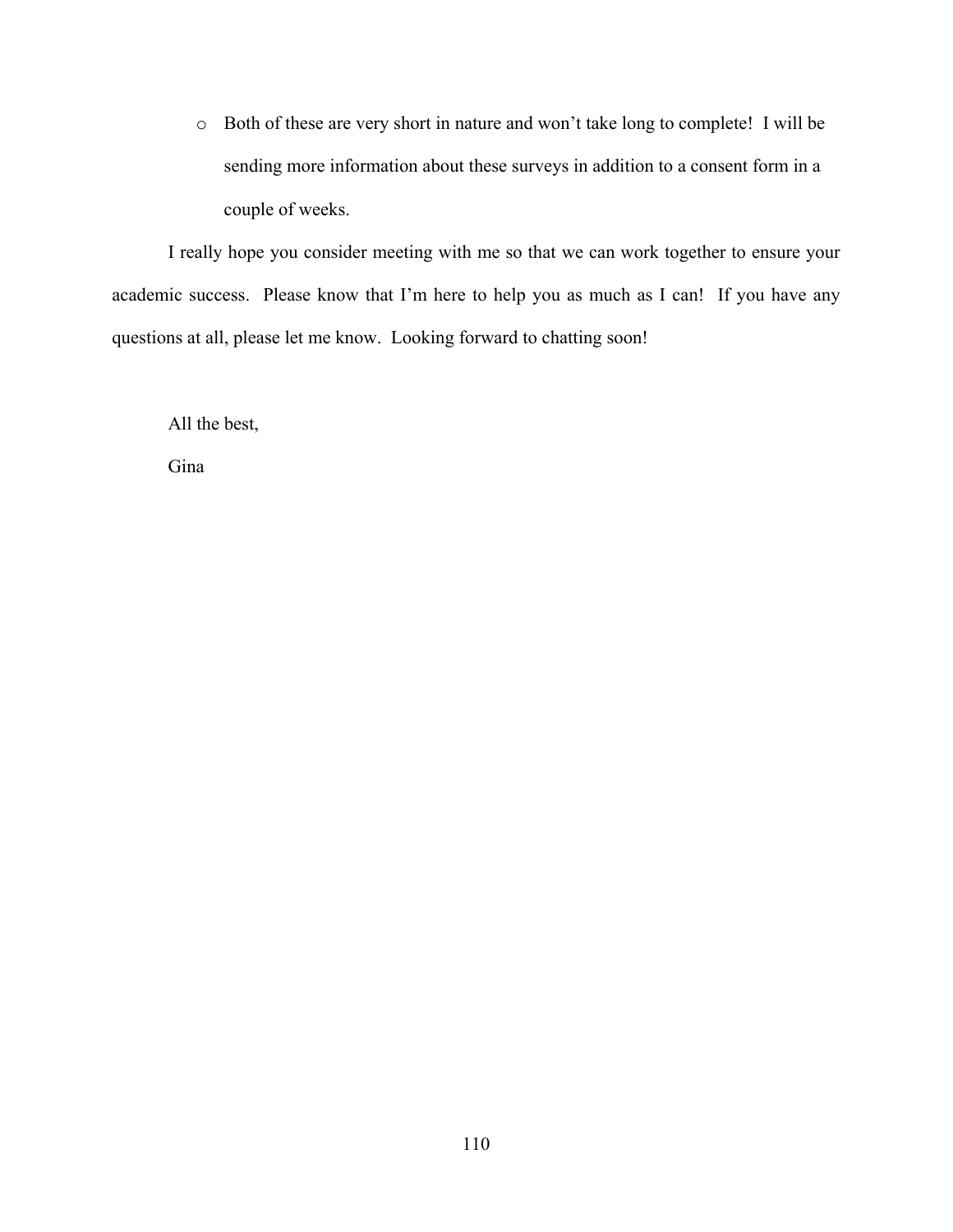### **Appendix B Student Success Plan**

### Student Success Plan

| <b>Student Name:</b> |  |
|----------------------|--|
|                      |  |

| Student ID: |  |
|-------------|--|
|             |  |

Academic Advisor:

Semester: \_\_\_\_\_\_\_\_\_\_\_\_\_\_\_\_\_\_\_\_\_\_\_\_\_\_\_

Today's Date:

Describe the obstacles you felt most impacted your academic success in the first half of the semester:

Share some ways, if any, that you attempted to resolve these obstacles:

Considering the list below, as well as other resources available to you, please choose options you believe will benefit you this semester:

- Academic Advisors Accountability help, Encouragement, Registration/course load assistance
- Academic Development Academic Coaching, Tutoring, Excel/SI Groups
- Career and Professional Development (CPDC) Resume/CV Help, Career Exploration, Mock Interviews
- Counseling and Psychological Services (CaPS) Mental Health Support, Anxiety/Depression resources and assistance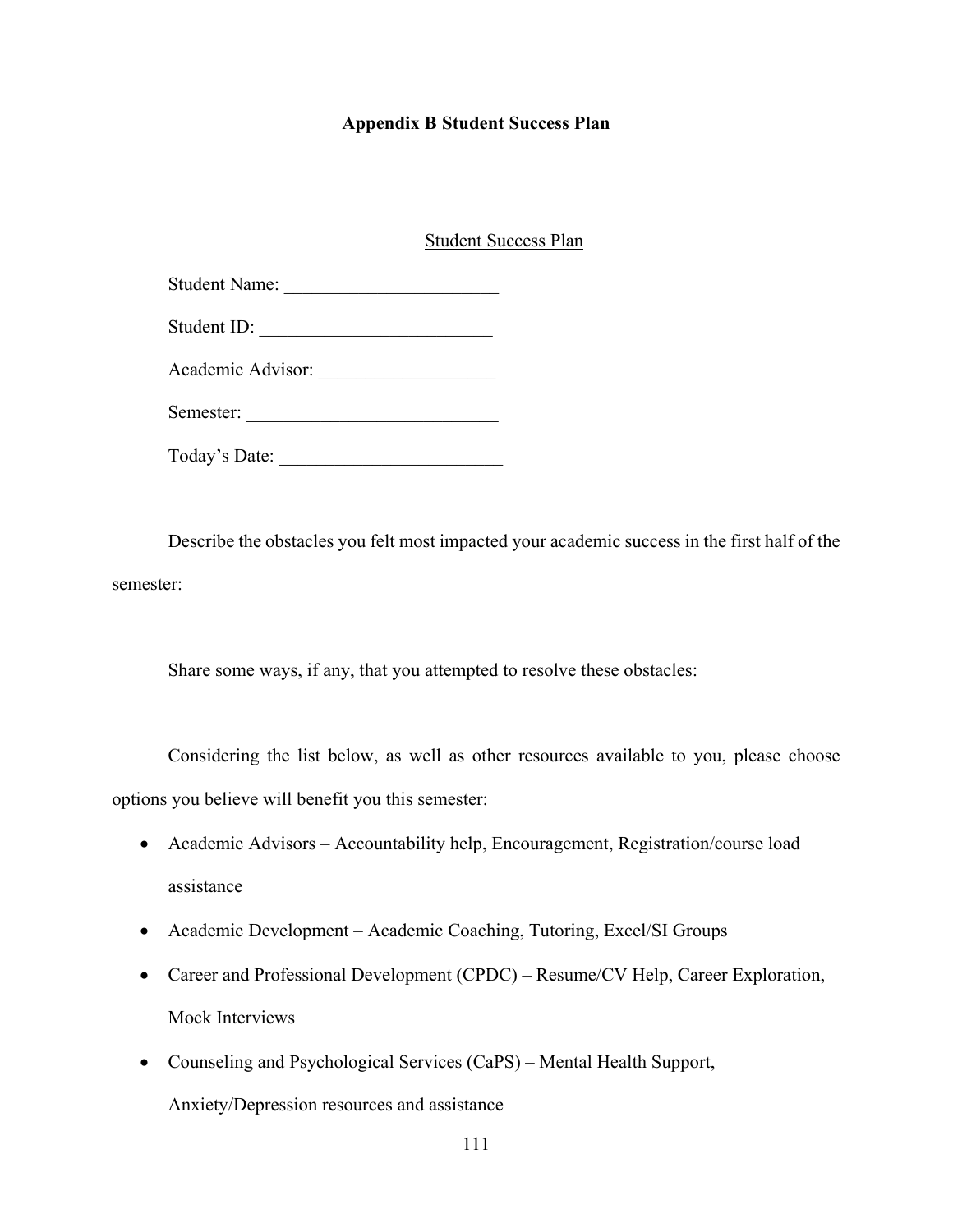- Disability Resources Office Academic Accommodations, accessibility concerns
- Global Communication Center (GCC) One on one communication tutoring: written, oral, and visual
- Handshake Explore/apply to internship and job opportunities, connect with companies, learn about career options
- Headspace Meditation and Relaxation app free to all students
- The HUB/Student Financial Services Student records, billing/payments, financial aid
- University Health Services (UHS) Primary medical care, health promotion, insurance services
- Other Diversity & Inclusion, OIE, SLICE, URO, etc.

Please outline your personal and academic goals for the remainder of the semester, as well as steps you plan to take to improve your grade point average:

Goals for this semester:

Actions I will take:

Resources I will use: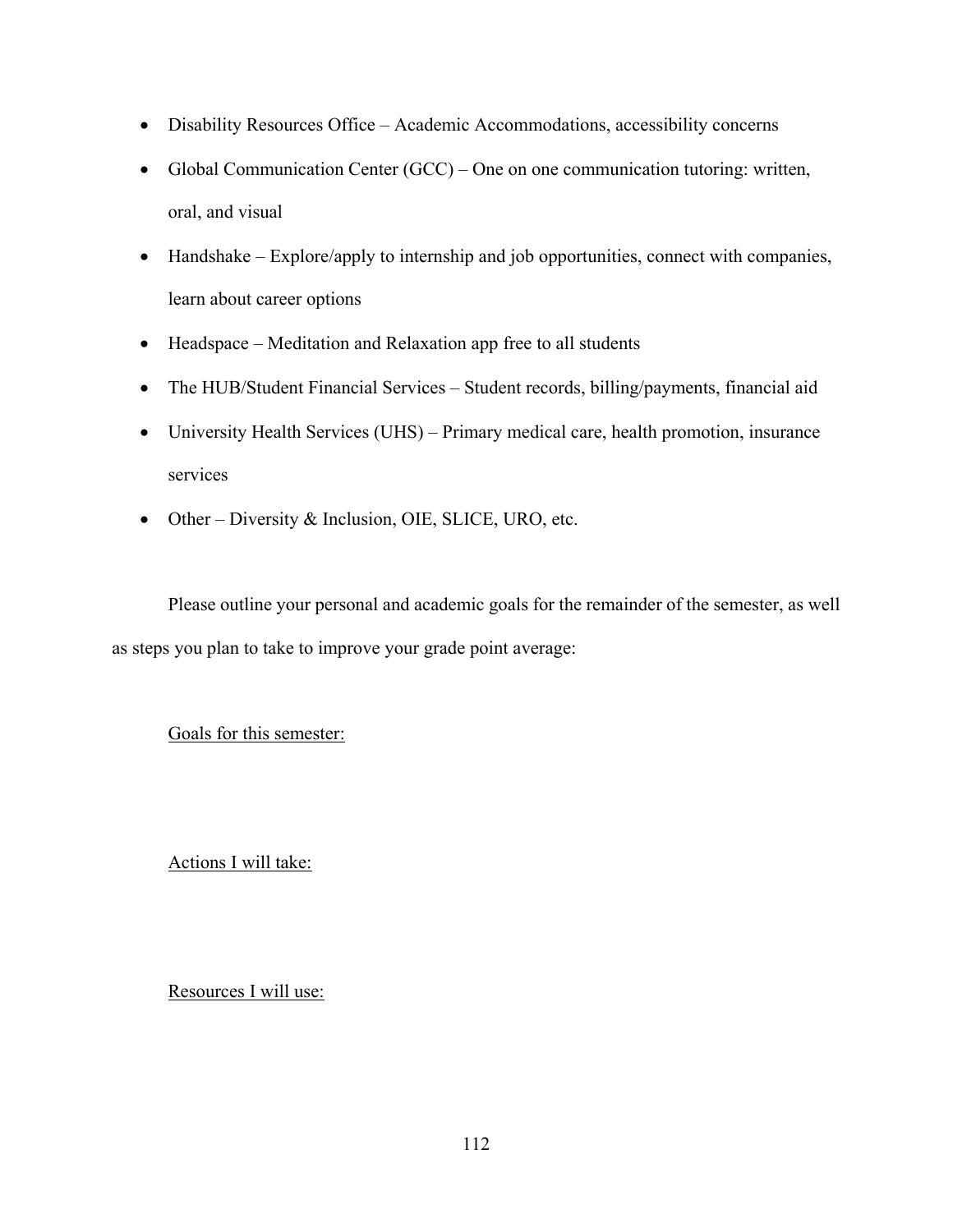# Potential solutions to consider:

- I will attend study skills or time management workshops at Academic Development.
- I will cut down my hours working on other non-academic activities in order to leave more time for classes.
- I will commit to regular tutoring appointments each week.
- I will get to know my professor/TA and commit to meeting them in office hours.
- I will meet with a counselor from Counseling and Psychological Services (CaPS) or outside of the university.
- I will utilize the Career and Professional Development Center (CPDC) for career and major exploration.
- I will meet with someone in the Disability Resources Office for help.
- I will communicate regularly with my Academic Advisor about my academic progress.

In addition to the development of this plan and actions that will be carried out as a result, you are also required to meet with your academic advisor weekly for the remainder of the semester to discuss your academic progress.

I understand the contents of this Student Success Plan and agree to meet with my advisor to complete the specific action items outlined in this plan.

| <b>Student Signature:</b> | Date: |  |  |
|---------------------------|-------|--|--|
|                           |       |  |  |
| <b>Advisor Signature:</b> | Date: |  |  |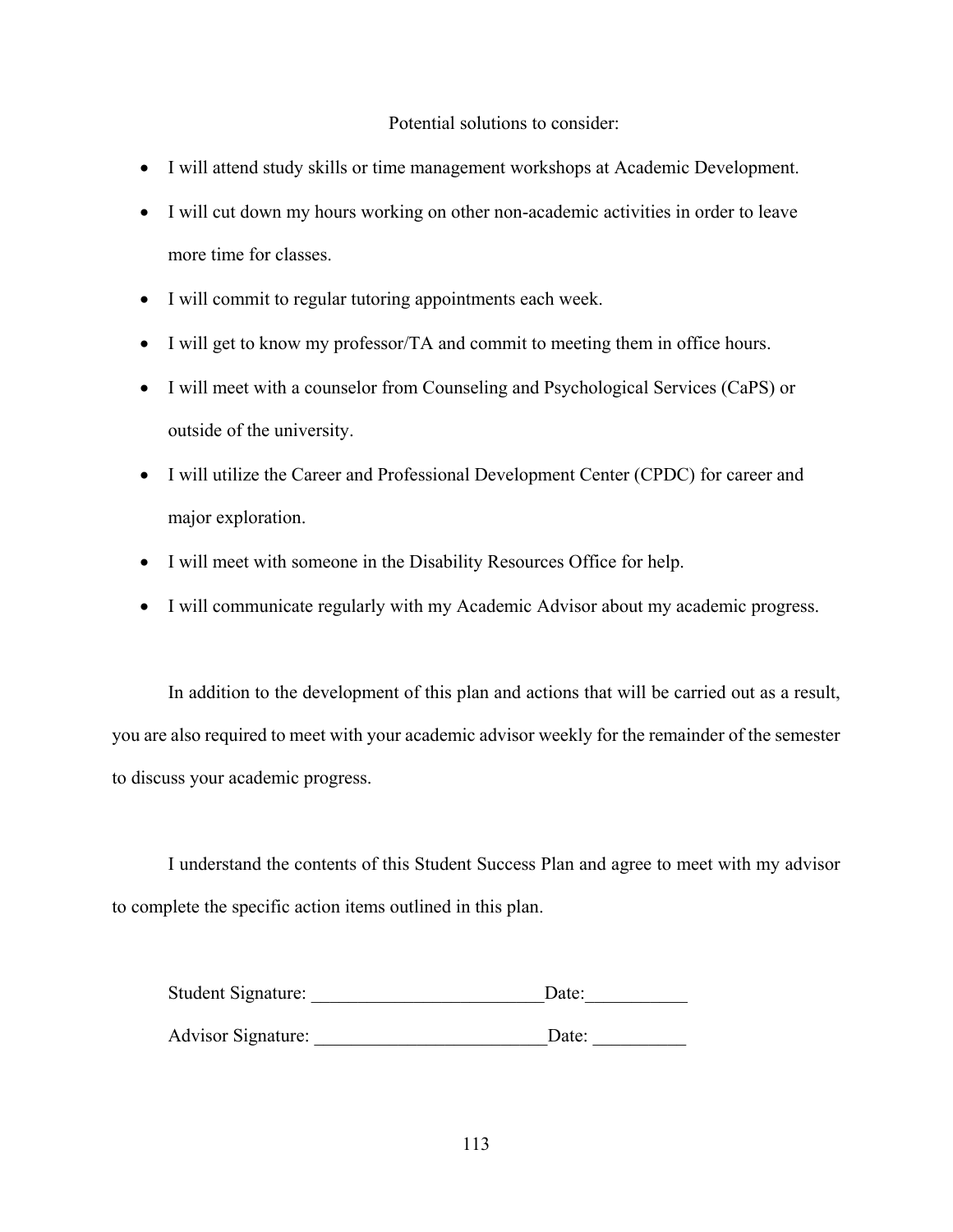Your privacy is a top priority. If there is any information that may be too personal or you feel uncomfortable sharing, please make sure it is removed from this document prior to adding your signature above. If you have any questions, please let me know.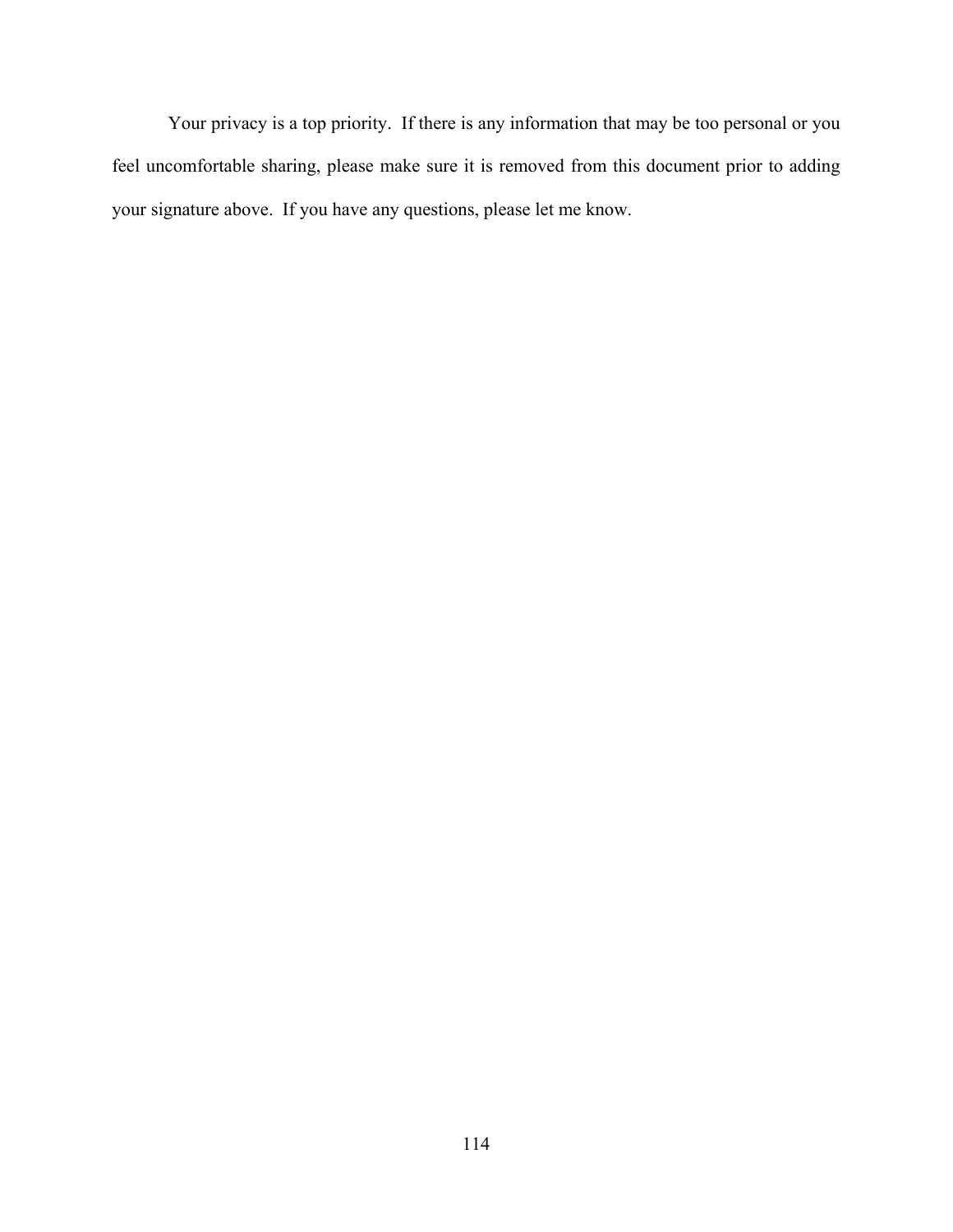# **Appendix C Student Success Plan Survey**

Q1 You are receiving this survey because of your participation in filling out the student success plan. There are no right or wrong answers to the questions of this survey, just your perspective. Your experience will help to improve the student success plan as well as the academic advising process in future semesters. This survey should take no longer than 10 minutes to complete. Your answers will remain confidential. Thank you in advance for your time!

Q2 Reflecting on my academic performance in my student success plan helped me improve my academic performance thus far in the second half of the semester.

|                                                                        | Strongly<br>Disagree<br>(1) | Moderately<br>Disagree $(2)$ | Slightly<br>Disagree<br>(3) | Slightly<br>Agree $(4)$ | Moderately<br>Agree $(5)$ | Strongly<br>Agree $(6)$ |
|------------------------------------------------------------------------|-----------------------------|------------------------------|-----------------------------|-------------------------|---------------------------|-------------------------|
| Please<br>choose<br>from one<br>of the<br>following<br>options:<br>(1) |                             |                              |                             |                         |                           |                         |

Q3 Setting both short- and long-term goals in my student success plan helped me improve my academic performance thus far in the second half of the semester.

|  | <b>Strongly</b><br>Disagree<br>(1) | Moderately Slightly<br>Disagree<br>(2) | Disagree<br>(3) | Slightly<br>Agree $(4)$ | Moderately Strongly<br>Agree $(5)$ | Agree $(6)$ |
|--|------------------------------------|----------------------------------------|-----------------|-------------------------|------------------------------------|-------------|
|--|------------------------------------|----------------------------------------|-----------------|-------------------------|------------------------------------|-------------|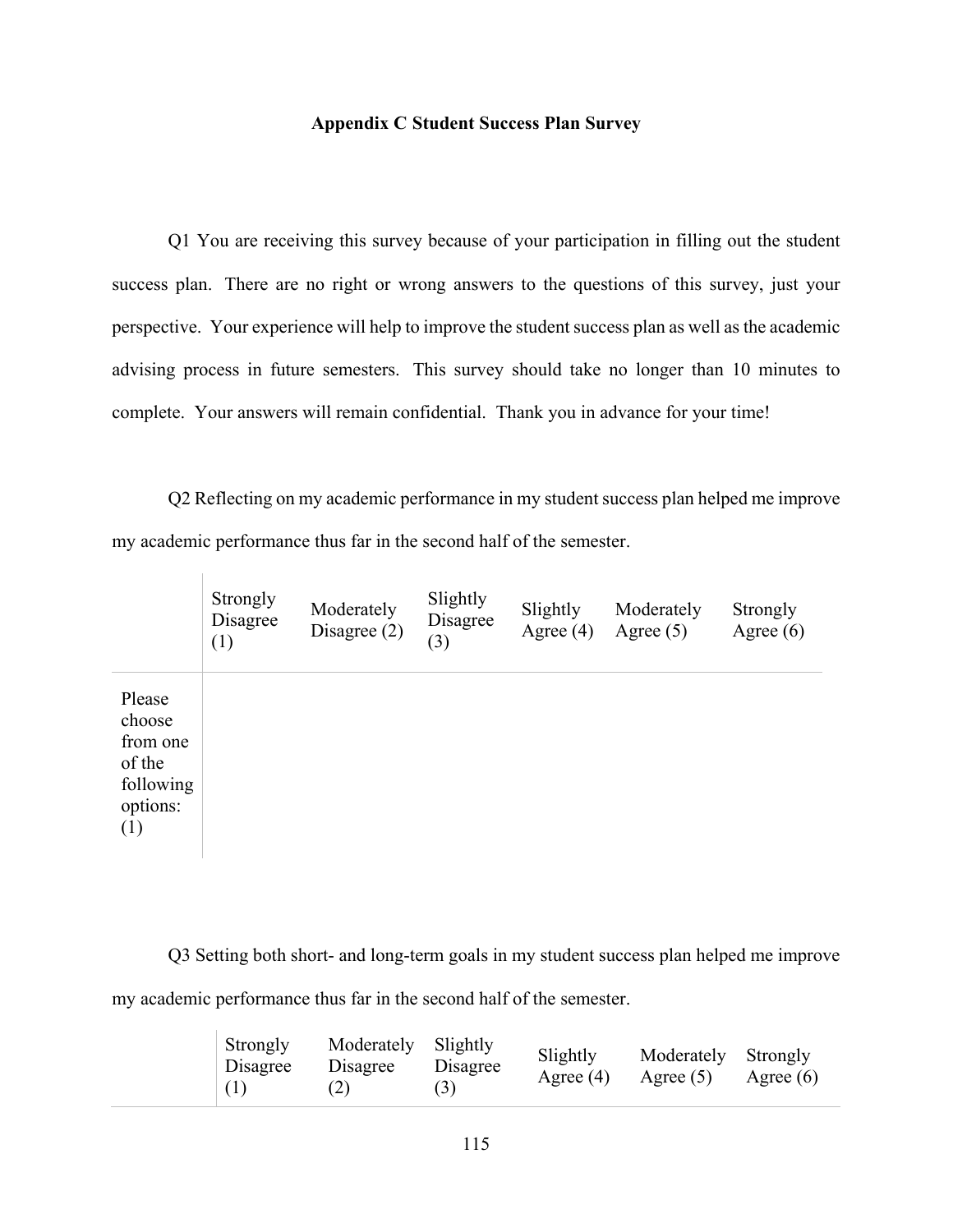Please choose from one of the following options: (1)

Q4 Becoming more knowledgeable of the academic resources available to me (both virtually and in-person) in my student success plan helped me improve my academic performance thus far in the second half of the semester.

|                                                                        | Strongly<br>Disagree<br>(1) | Moderately<br>Disagree<br>(2) | Slightly<br>Disagree<br>(3) | Slightly<br>Agree $(4)$ | Moderately<br>Agree $(5)$ | Strongly<br>Agree $(6)$ |
|------------------------------------------------------------------------|-----------------------------|-------------------------------|-----------------------------|-------------------------|---------------------------|-------------------------|
| Please<br>choose<br>from one<br>of the<br>following<br>options:<br>(1) |                             |                               |                             |                         |                           |                         |

Q5 The student success plan as a whole helped me improve my academic performance thus

far in the second half of the semester.

|                                                     | Strongly<br>Disagree<br>(1) | Moderately<br>Disagree<br>(2) | Slightly<br>Disagree<br>(3) | Slightly<br>Agree $(4)$ | Moderately<br>Agree $(5)$ | Strongly<br>Agree $(6)$ |
|-----------------------------------------------------|-----------------------------|-------------------------------|-----------------------------|-------------------------|---------------------------|-------------------------|
| Please<br>choose<br>from one<br>of the<br>following |                             |                               |                             |                         |                           |                         |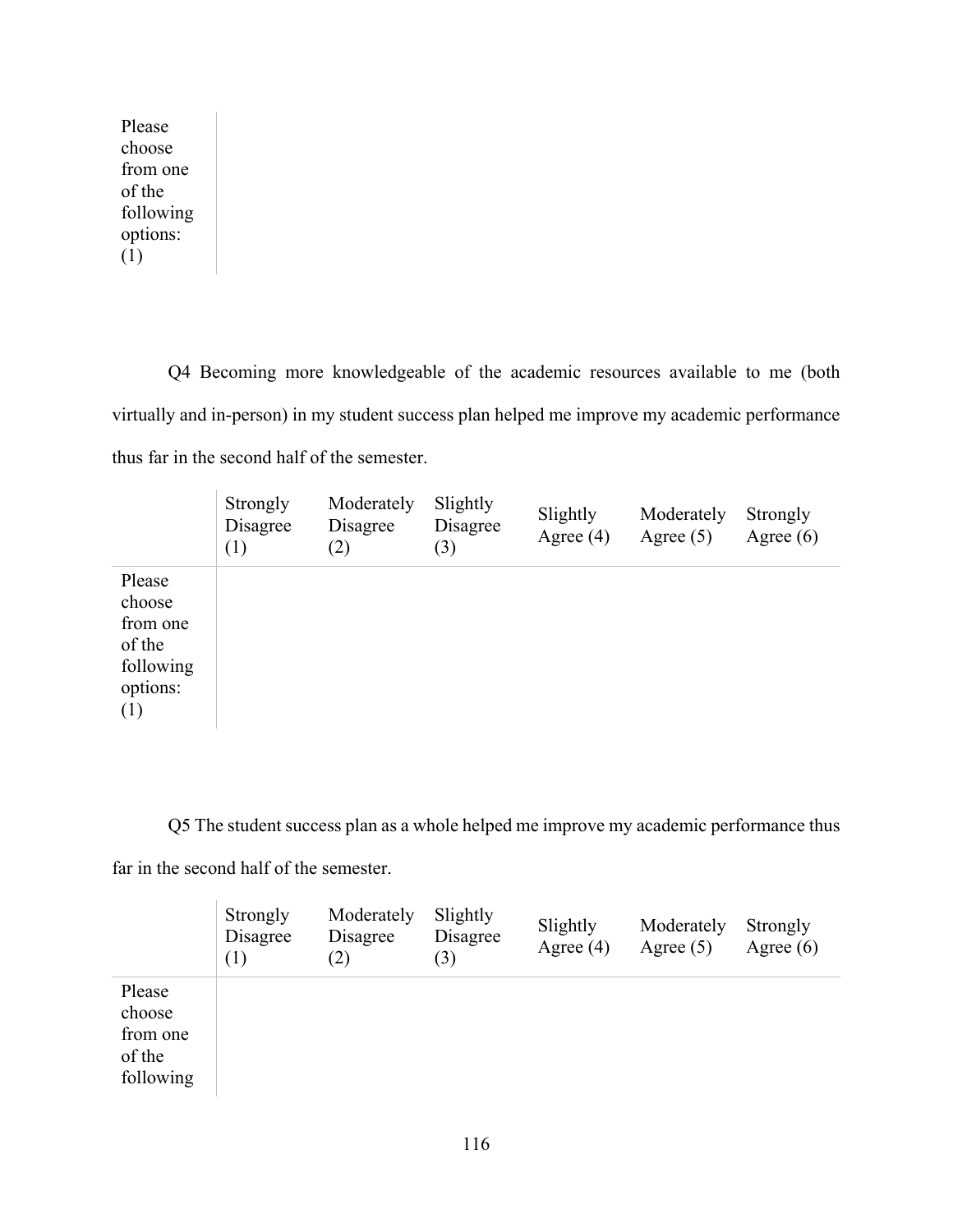Q6 Please share any additional thoughts on the Student Success Plan.

Q7 Is there anything else you would like to share regarding your experience?

Q8 Thank you for your time!! :-)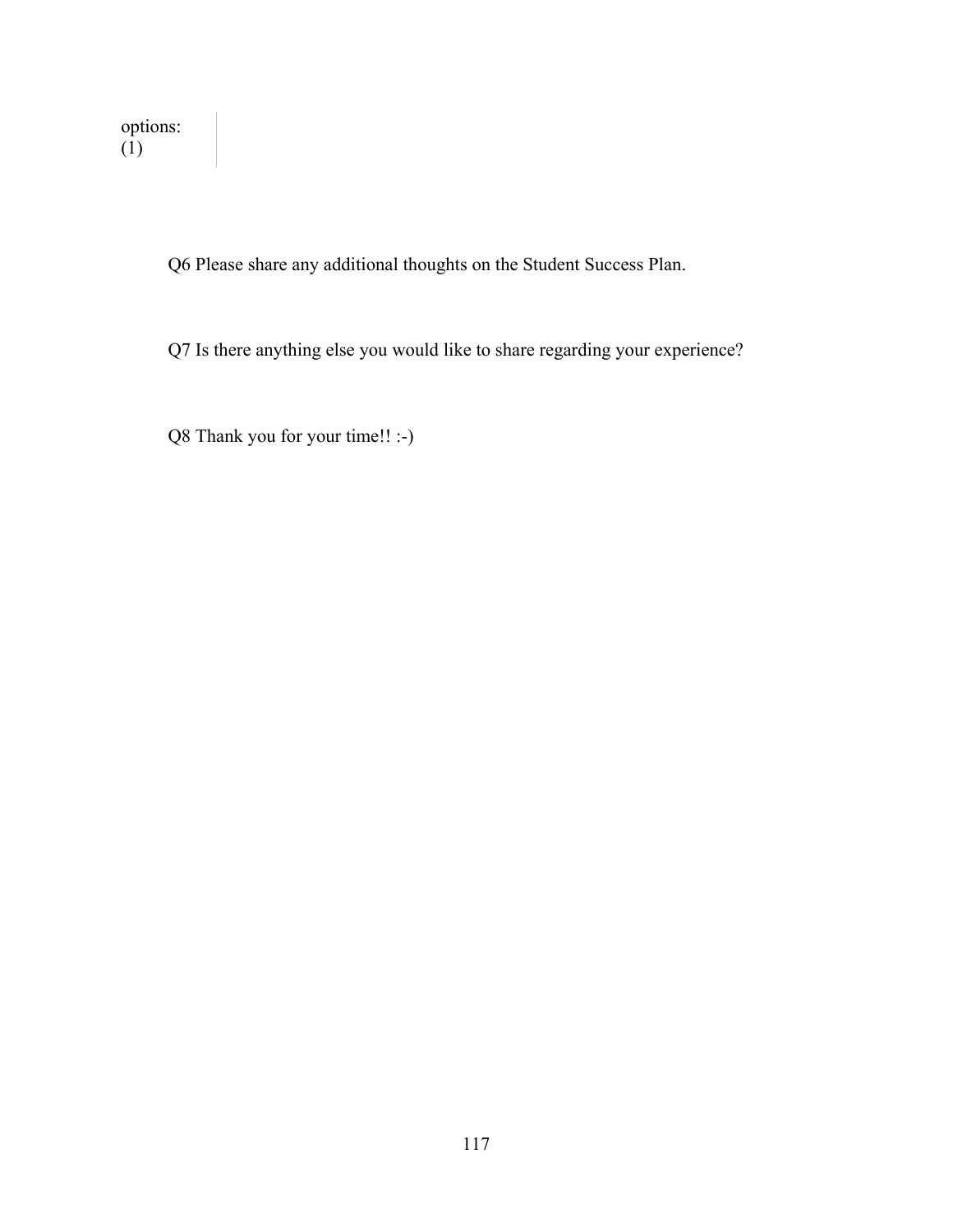# **Appendix D Semi-Structured Interview Questions**

- 1. Describe your academic experiences as a student prior to coming to college.
- 2. Tell me about your time so far at the college.
- 3. What classes are you enjoying the most? The least?
- 4. What words would you use to describe yourself as a student?
- 5. Tell me your impressions of the college in supporting your success?
- 6. What are your feelings about your future as a student at this college?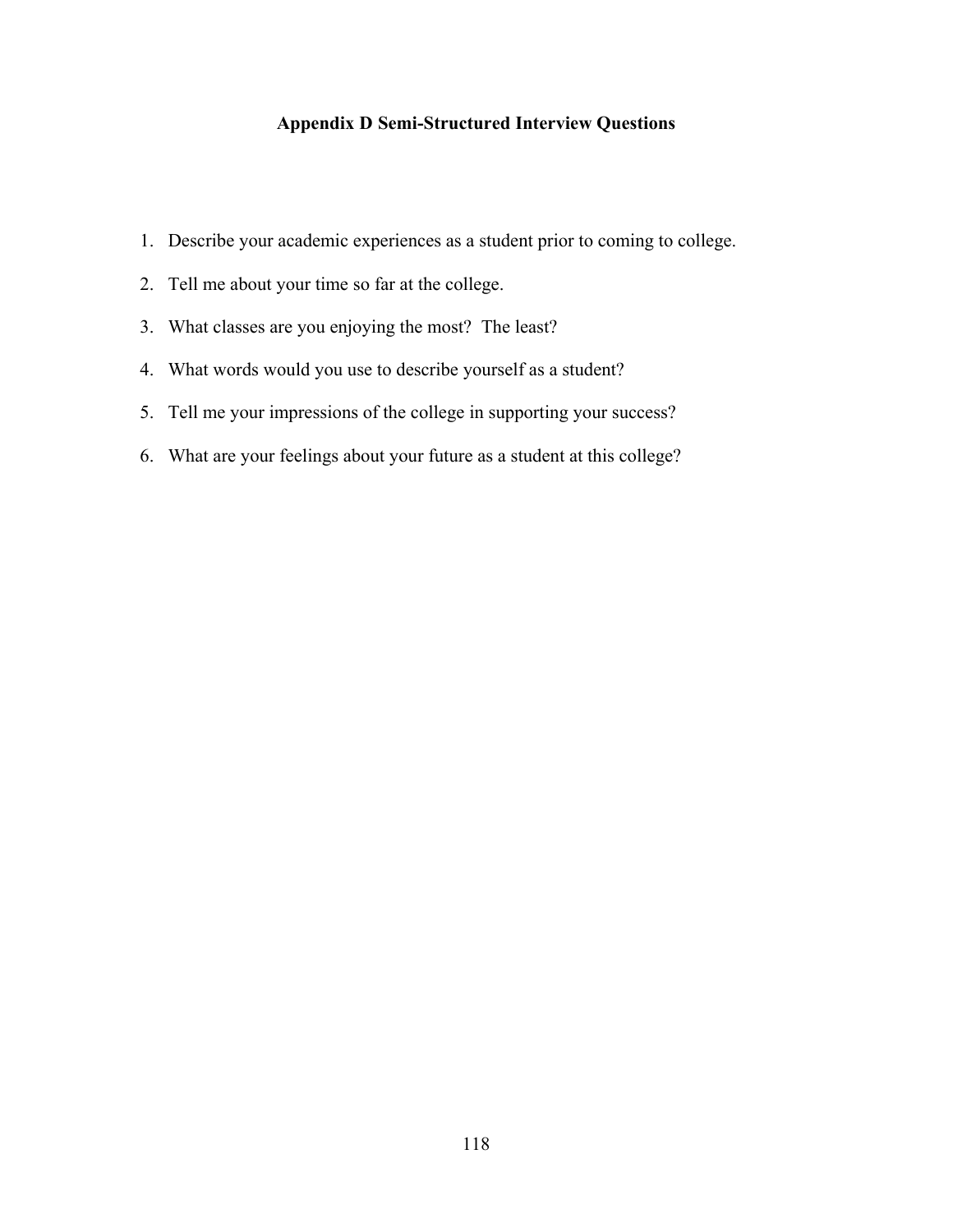### **Appendix E Final Advising Survey**

Q1 Starting at mid-semester, you participated in weekly advising appointments with your academic advisor. You are receiving this survey because of your active participation. There are no right or wrong answers to the questions of this survey, just your perspective. Your experience will help to improve the academic advising process in future semesters. This survey should take no longer than 10 minutes to complete. Your answers will remain confidential. Thank you in advance for your time!

Q2 What is your Andrew ID?

Q3 What is your intended major and/or minor?

Q4 How many units were you registered for in the Fall 2020 semester?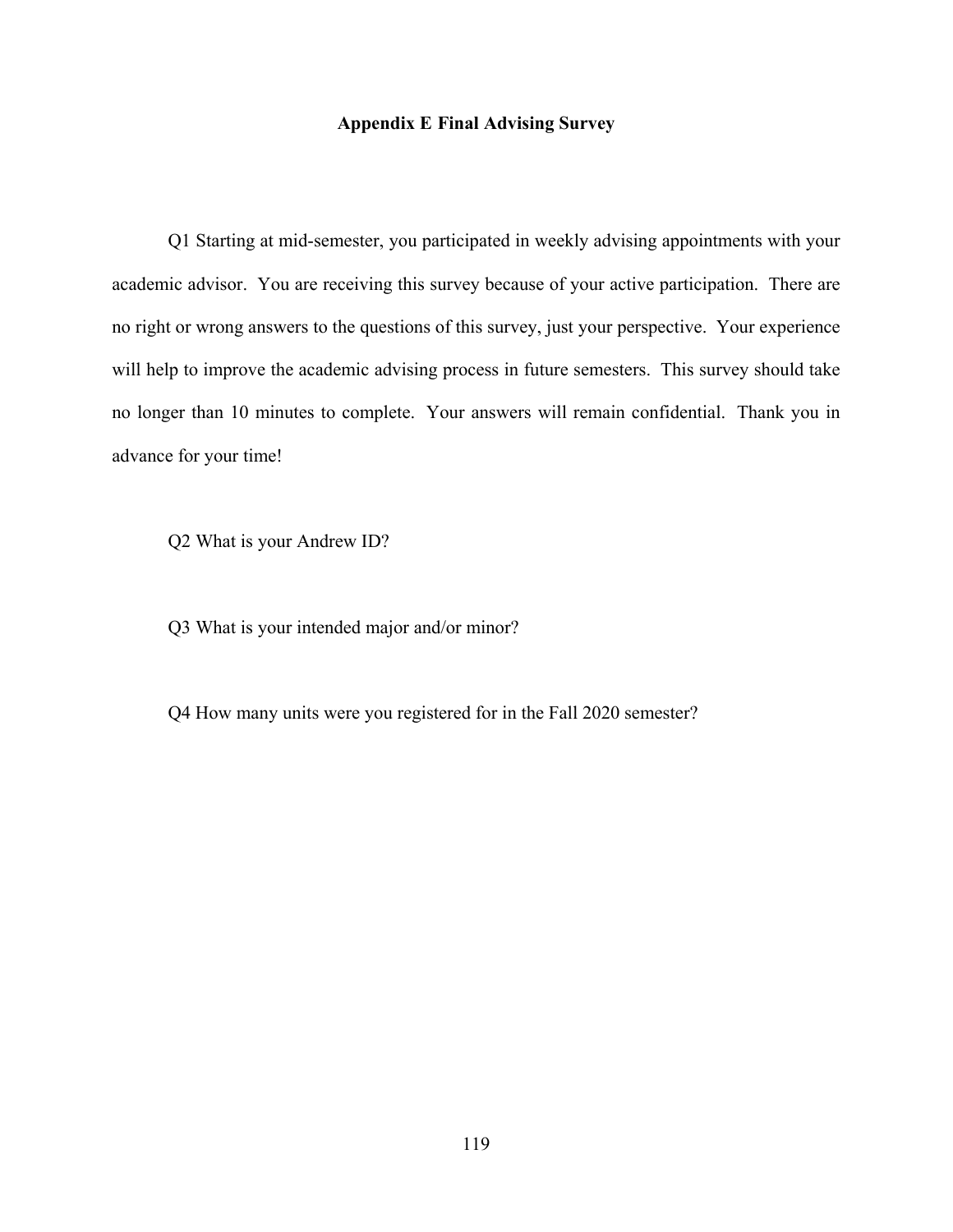Q5 The majority of my courses fell into which category?

 $\bigcirc$  Humanities and Social Sciences (1)

 $\bigcirc$ Business (2)

 $\bigcirc$  Engineering (3)

 $\bigcirc$  Performing Arts (4)

 $\bigcirc$  Computer Science (5)

 $\bigcirc$  Other (6)

Q6 I took these specific courses because

 $\bigcirc$  They were for a major/minor I was interested in exploring (1)

 $\bigcirc$  They counted as General Education requirements (2)

 $\bigcirc$  They looked like fun electives (3)

oOther (4) \_\_\_\_\_\_\_\_\_\_\_\_\_\_\_\_\_\_\_\_\_\_\_\_\_\_\_\_\_\_\_\_\_\_\_\_\_\_\_\_\_\_\_\_\_\_\_\_

Q7 The advising appointments with my academic advisor were beneficial to me throughout the second half of the semester.

|                                | Strongly<br>Disagree<br>(1) | Moderately<br>Disagree<br>$\mathcal{L}$ | Slightly<br>Disagree<br>(3) | Slightly<br>Agree $(4)$ | Moderately<br>Agree $(5)$ | Strongly<br>Agree $(6)$ |
|--------------------------------|-----------------------------|-----------------------------------------|-----------------------------|-------------------------|---------------------------|-------------------------|
| Please<br>choose one<br>of the |                             |                                         |                             |                         |                           |                         |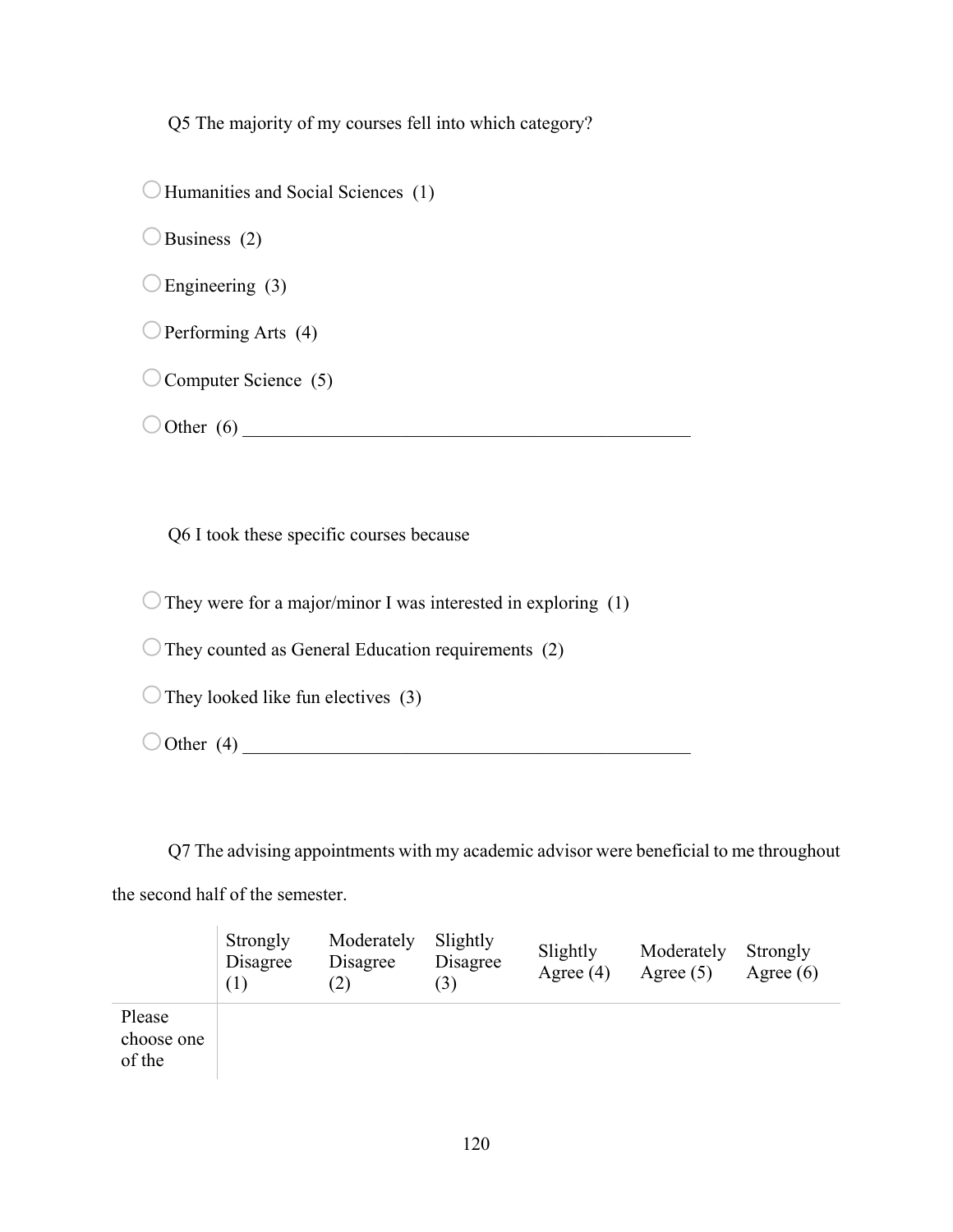| following: |  |
|------------|--|
| (1)        |  |

Q8 The advising appointments with my academic advisor contributed positively to my final GPA for the semester.

|                                                     | Strongly<br>Disagree<br>(1) | Moderately<br>Disagree<br>(2) | Slightly<br>Disagree<br>(3) | Slightly<br>Agree $(4)$ | Moderately<br>Agree $(5)$ | Strongly<br>Agree $(6)$ |
|-----------------------------------------------------|-----------------------------|-------------------------------|-----------------------------|-------------------------|---------------------------|-------------------------|
| Please<br>choose one<br>of the<br>following:<br>(1) |                             |                               |                             |                         |                           |                         |

Q9 Zoom advising appointments contributed positively to my final GPA for the semester.

|                                                      | I didn't<br>participate<br>in a Zoom<br>advising<br>appointmen<br>t(1) | Strongly<br>Disagre<br>e(2) | Moderatel<br>y Disagree<br>(3) | Slightly<br>Disagre<br>e(4) | Slightl<br>y<br>Agree<br>(5) | Moderatel<br>y Agree<br>(6) | Strongl<br>y Agree<br>(7) |
|------------------------------------------------------|------------------------------------------------------------------------|-----------------------------|--------------------------------|-----------------------------|------------------------------|-----------------------------|---------------------------|
| Please<br>choose<br>one of the<br>following<br>: (1) |                                                                        |                             |                                |                             |                              |                             |                           |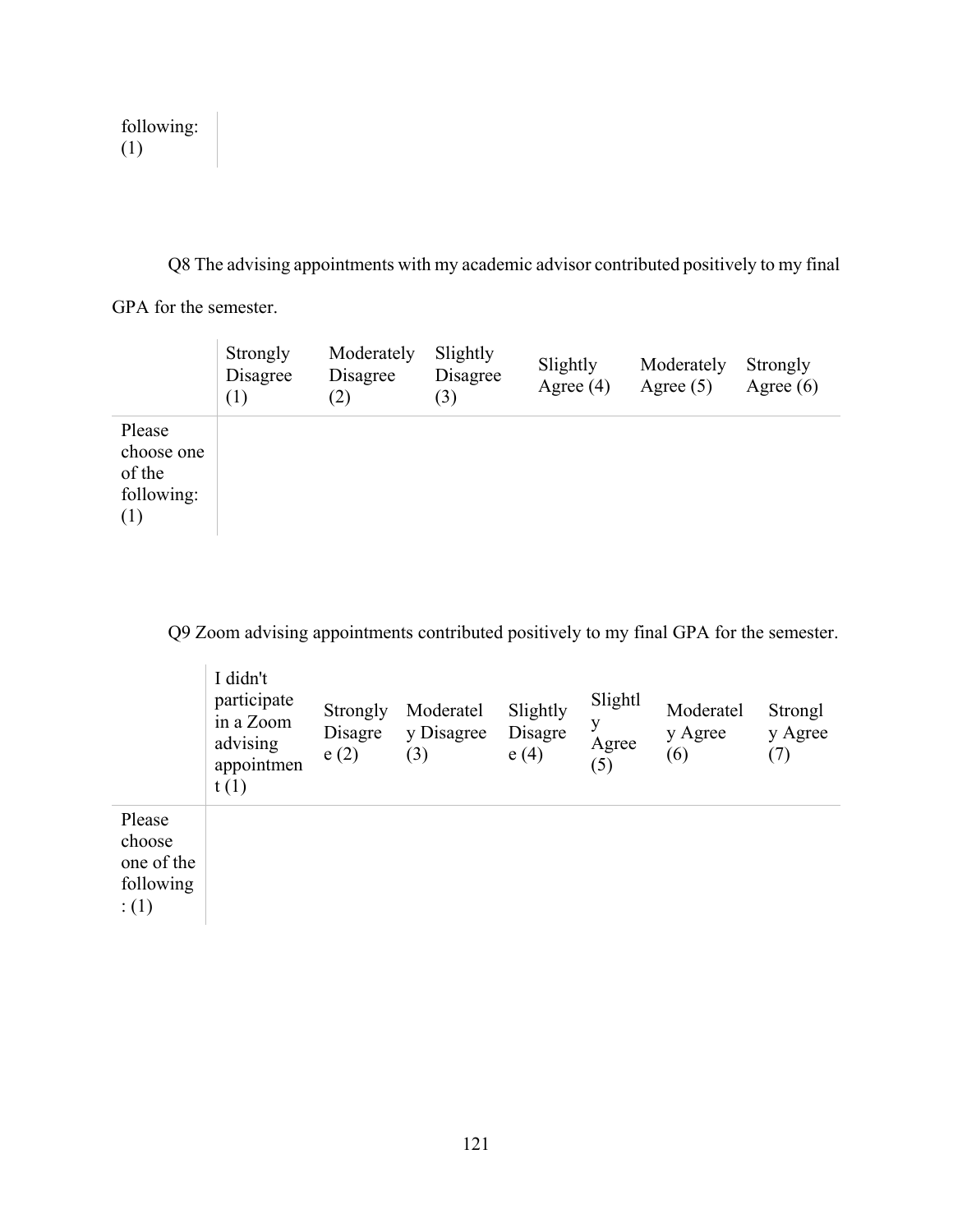Q10 In-person advising appointments contributed positively to my final GPA for the semester.

|                                                     | I didn't<br>participate<br>in an in-<br>person<br>advising<br>appointment<br>(1) | Strongly<br>Disagree<br>(2) | Moderately<br>Disagree<br>(3) | Slightly<br>Disagree<br>(4) | Slightly<br>Agree<br>(5) | Moderately<br>Agree $(6)$ | Strongly<br>Agree<br>(7) |
|-----------------------------------------------------|----------------------------------------------------------------------------------|-----------------------------|-------------------------------|-----------------------------|--------------------------|---------------------------|--------------------------|
| Please<br>choose<br>one of the<br>following:<br>(1) |                                                                                  |                             |                               |                             |                          |                           |                          |

Q11 Phone advising appointments contributed positively to my final GPA for the semester.

|                                                     | I didn't<br>participate<br>in a phone<br>advising<br>appointment<br>(1) | Strongly<br>Disagree<br>(2) | Moderately<br>Disagree<br>(3) | Slightly<br>Disagree<br>(4) | Slightly<br>Agree<br>(5) | Moderately<br>Agree $(6)$ | Strongly<br>Agree<br>(7) |
|-----------------------------------------------------|-------------------------------------------------------------------------|-----------------------------|-------------------------------|-----------------------------|--------------------------|---------------------------|--------------------------|
| Please<br>choose<br>one of the<br>following:<br>(1) |                                                                         |                             |                               |                             |                          |                           |                          |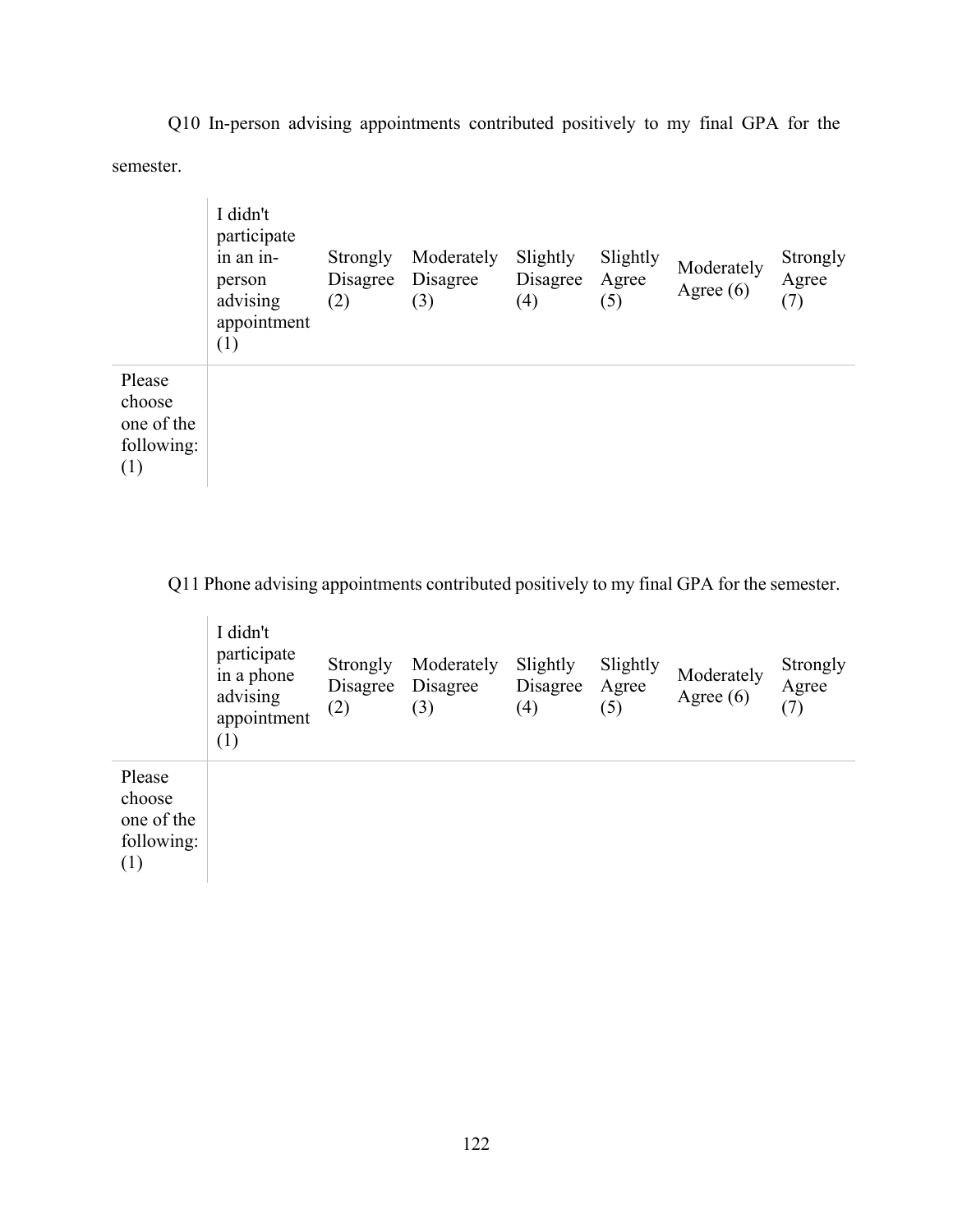|                                                     | Strongly<br>Disagree<br>(1) | Moderately<br>Disagree<br>(2) | Slightly<br>Disagree<br>(3) | Slightly<br>Agree $(4)$ | Moderately<br>Agree $(5)$ | Strongly<br>Agree $(6)$ |
|-----------------------------------------------------|-----------------------------|-------------------------------|-----------------------------|-------------------------|---------------------------|-------------------------|
| Please<br>choose one<br>of the<br>following:<br>(1) |                             |                               |                             |                         |                           |                         |

Q12 Attending advising appointments made me feel a sense of belonging to the college.

Q14 Attending advising appointments helped prepare me to declare my primary major.

|                                                     | Strongly<br>Disagree<br>(1) | Moderately<br>Disagree<br>(2) | Slightly<br>Disagree<br>(3) | Slightly<br>Agree $(4)$ | Moderately<br>Agree $(5)$ | Strongly<br>Agree $(6)$ |
|-----------------------------------------------------|-----------------------------|-------------------------------|-----------------------------|-------------------------|---------------------------|-------------------------|
| Please<br>choose one<br>of the<br>following:<br>(1) |                             |                               |                             |                         |                           |                         |

Q15 Attending advising appointments helped me learn more about resources available to

me.

|                                                     | Strongly<br>Disagree<br>(1) | Moderately<br>Disagree<br>(2) | Slightly<br>Disagree<br>(3) | Slightly<br>Agree $(4)$ | Moderately<br>Agree $(5)$ | Strongly<br>Agree $(6)$ |
|-----------------------------------------------------|-----------------------------|-------------------------------|-----------------------------|-------------------------|---------------------------|-------------------------|
| Please<br>choose one<br>of the<br>following:<br>(1) |                             |                               |                             |                         |                           |                         |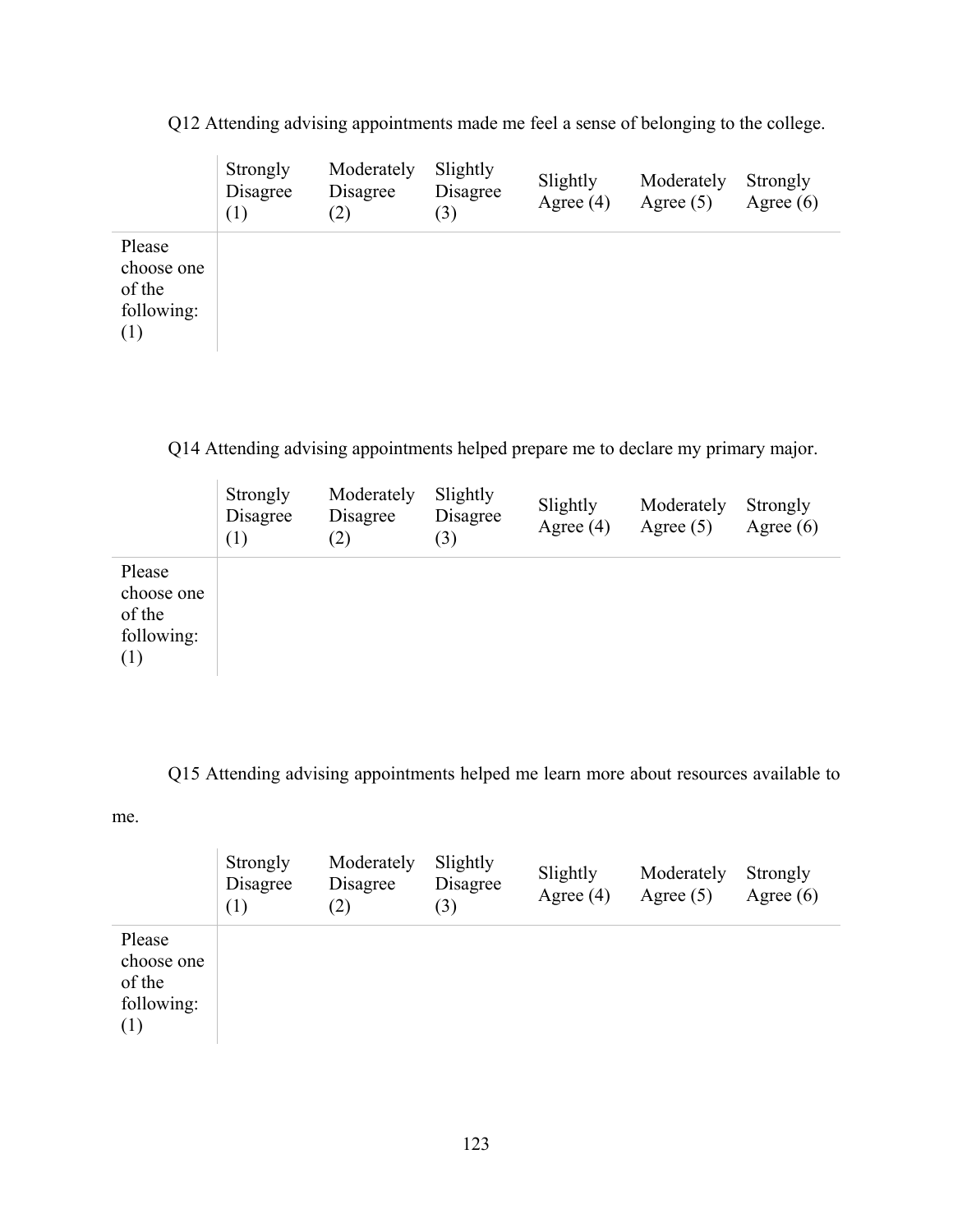Q16 I felt the time commitment of academic advising appointments was overwhelming.

|                                                     | Strongly<br>Disagree<br>(1) | Moderately<br>Disagree<br>(2) | Slightly<br>Disagree<br>(3) | Slightly<br>Agree $(4)$ | Moderately<br>Agree $(5)$ | Strongly<br>Agree $(6)$ |
|-----------------------------------------------------|-----------------------------|-------------------------------|-----------------------------|-------------------------|---------------------------|-------------------------|
| Please<br>choose one<br>of the<br>following:<br>(1) |                             |                               |                             |                         |                           |                         |

Q17 COVID-19 negatively impacted my academic performance.

|                                                     | Strongly<br>Disagree<br>(1) | Moderately<br>Disagree<br>(2) | Slightly<br>Disagree<br>(3) | Slightly<br>Agree $(4)$ | Moderately<br>Agree $(5)$ | Strongly<br>Agree $(6)$ |
|-----------------------------------------------------|-----------------------------|-------------------------------|-----------------------------|-------------------------|---------------------------|-------------------------|
| Please<br>choose one<br>of the<br>following:<br>(1) |                             |                               |                             |                         |                           |                         |

Q18 I felt like I spent the right amount of time in advising appointments.

|                                                     | Strongly<br>Disagree<br>(1) | Moderately<br>Disagree<br>(2) | Slightly<br>Disagree<br>(3) | Slightly<br>Agree $(4)$ | Moderately<br>Agree $(5)$ | Strongly<br>Agree $(6)$ |
|-----------------------------------------------------|-----------------------------|-------------------------------|-----------------------------|-------------------------|---------------------------|-------------------------|
| Please<br>choose one<br>of the<br>following:<br>(1) |                             |                               |                             |                         |                           |                         |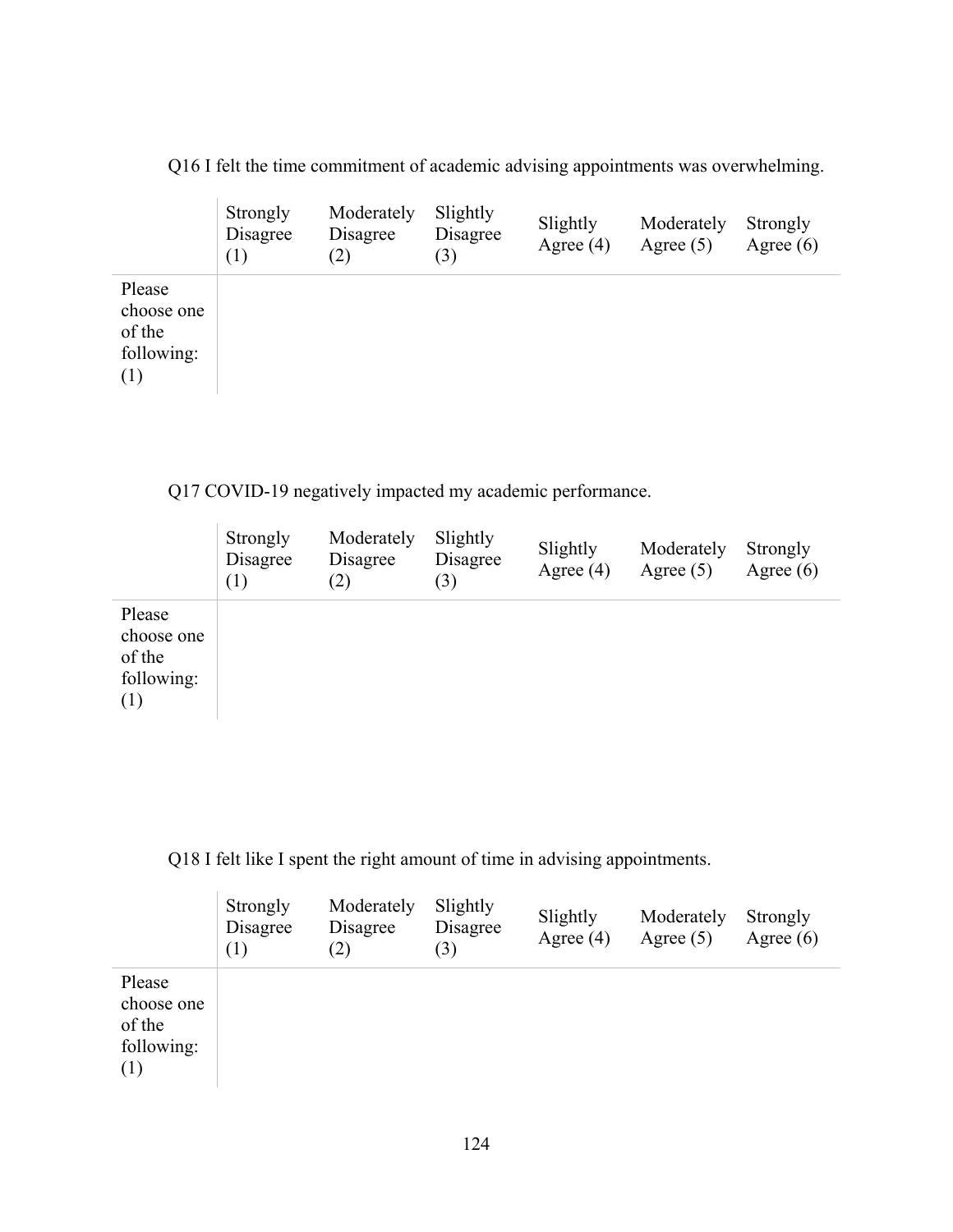|                                                     | Strongly<br>Disagree<br>(1) | Moderately<br>Disagree<br>(2) | Slightly<br>Disagree<br>(3) | Slightly<br>Agree $(4)$ | Moderately<br>Agree $(5)$ | Strongly<br>Agree $(6)$ |
|-----------------------------------------------------|-----------------------------|-------------------------------|-----------------------------|-------------------------|---------------------------|-------------------------|
| Please<br>choose one<br>of the<br>following:<br>(1) |                             |                               |                             |                         |                           |                         |

Q19 At this point in my academic career, I am considering leaving the university.

Q20 Is there anything else you would like to share regarding your experience?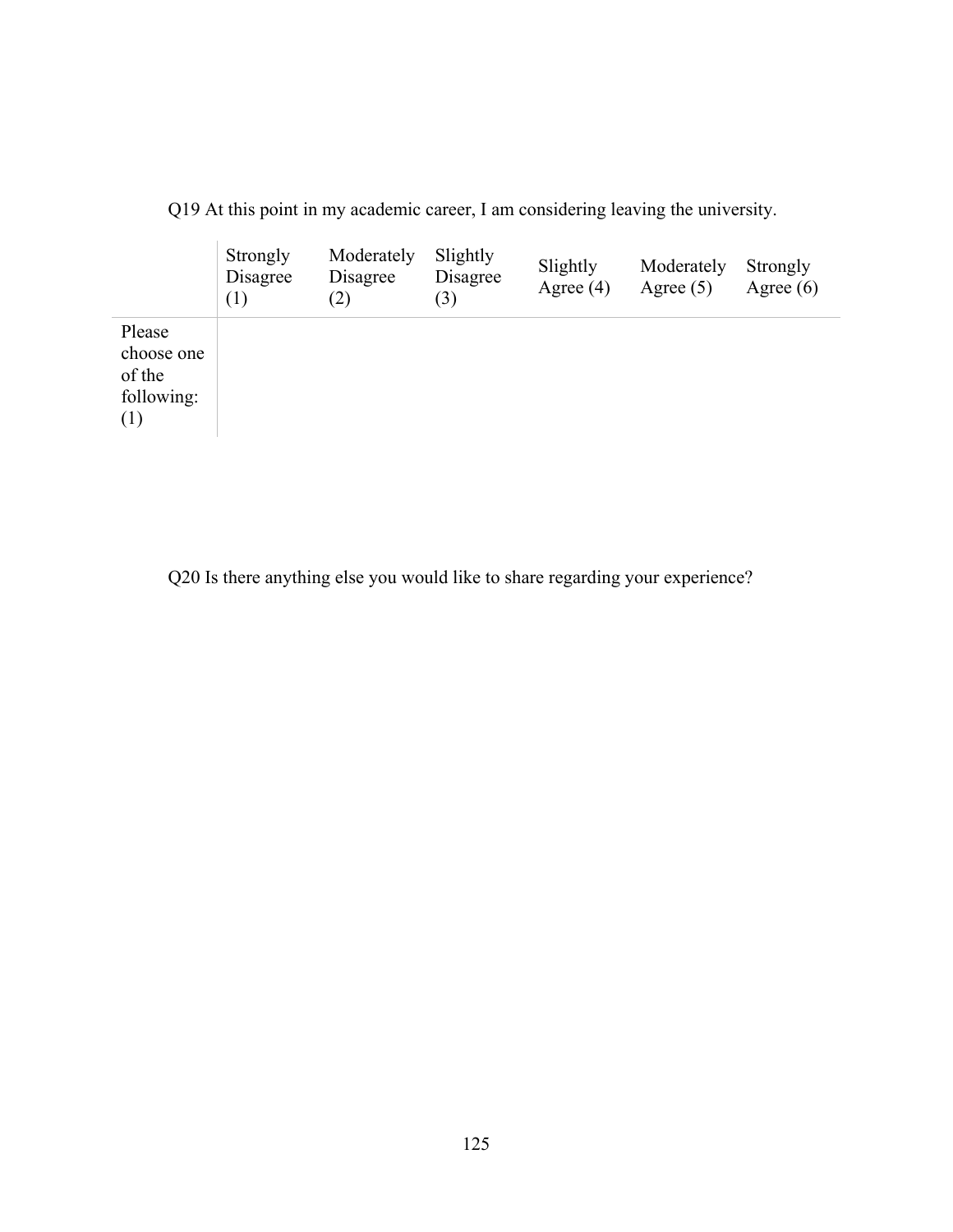Q21 Please select one or more of the following races:

American Indian or Alaska Native (1)  $\int$ Asian (2) ▢Black or African American (3) Hispanic or Latinx (4) ▢Native Hawaiian or Other Pacific Islander (5) White (6)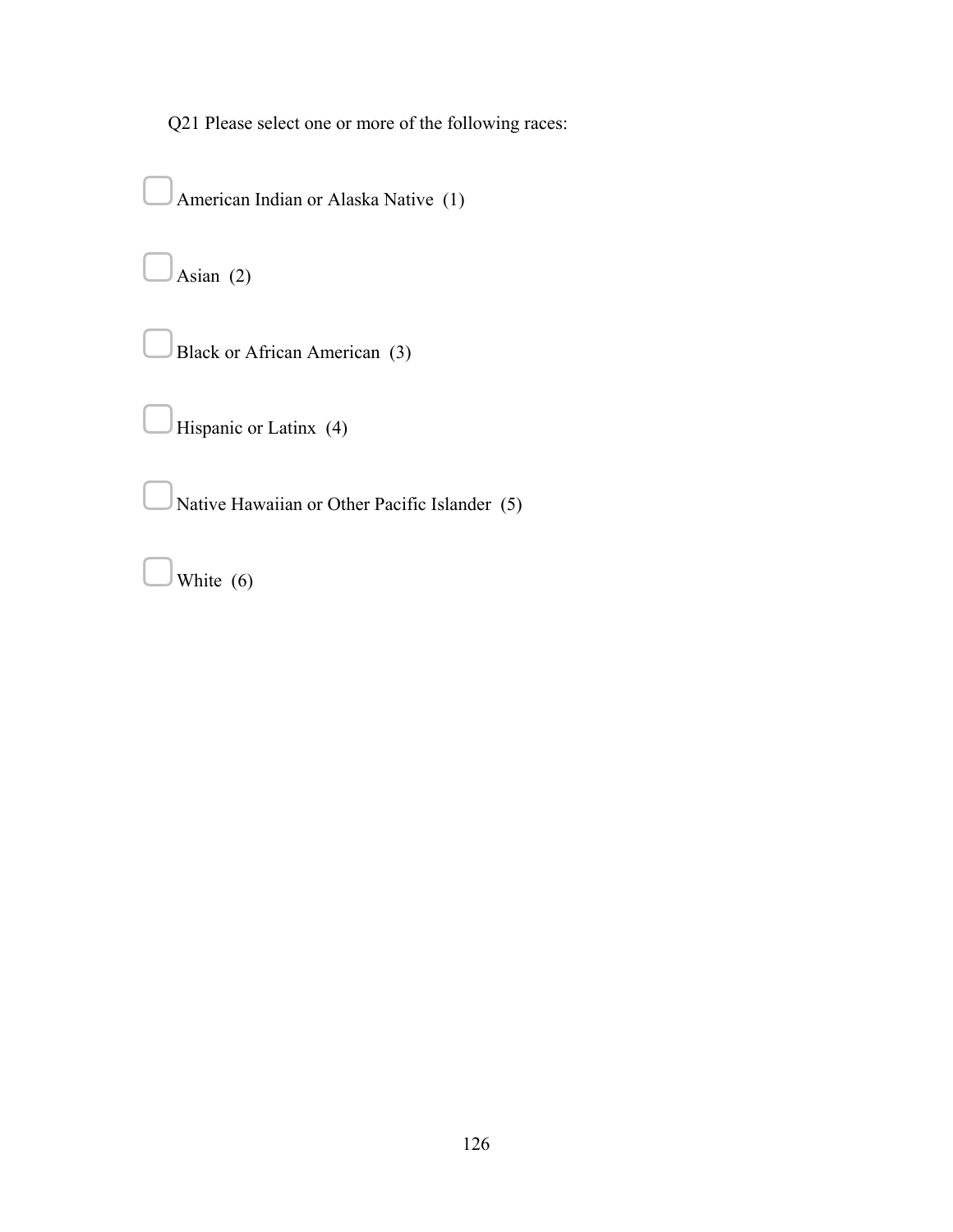Q22 What is your preferred gender identity?

Man  $(1)$ ▢Woman (2) ▢Transgender Male (3) ▢Transgender Female (4) Gender Variant/Non-conforming (5) ▢A gender identity not listed above (6)

Prefer not to answer (7)

Q23 If you wish to disclose your sexual identity, you can do that in the space here:

Q24 Are you the first person in your immediate family to attend college?

 $\bigcirc$ Yes (1)

 $\bigcirc$ No (2)

```
\bigcirc Prefer not to answer (3)
```
o

Q25 Thank you so much for your time. Have a wonderful break!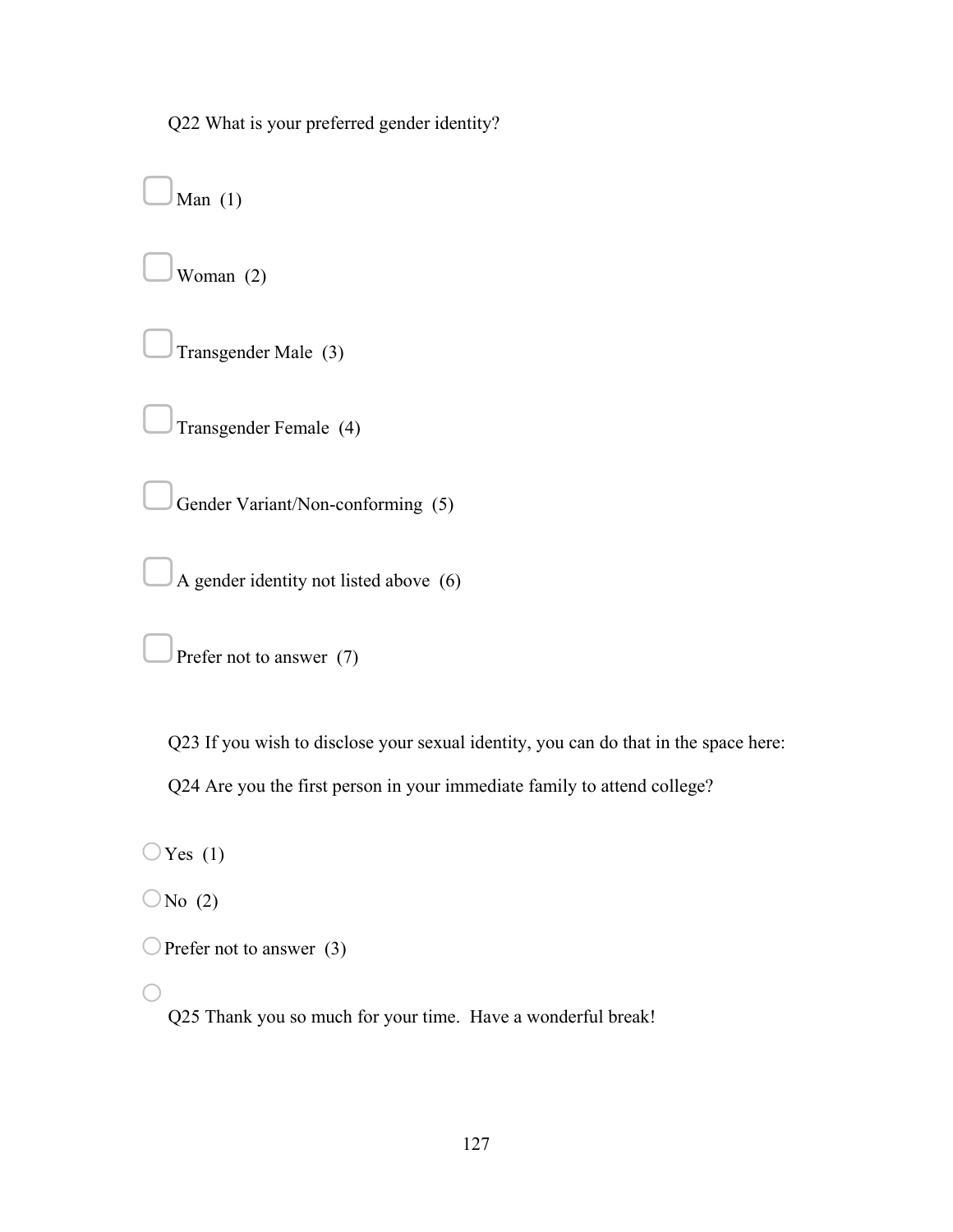### **Bibliography**

- Abelman, R., & Molina, A. (2001). Style and substance revisited: A longitudinal analysis of intrusive intervention. *NACADA Journal, 21*(1&2), 32-39. [https://doi.org/10.12930/0271-](https://doi.org/10.12930/0271-9517-21.1-2.32) [9517-21.1-2.32](https://doi.org/10.12930/0271-9517-21.1-2.32)
- Abelman, R., & Molina, A. (2002). Style and substance reconsidered: Intrusive intervention and at-risk students with learning disabilities. *NACADA Journal, 22*(2), 66-77. [https://10.12930/0271-9517-22.2.66](https://10.0.50.130/0271-9517-22.2.66)
- Allard, F. L., & Parashar, S. (2013). Comparing undergraduate satisfaction with faculty and professional advisors: A multi-method approach. *The Mentor: An Academic Advising Journal, 15.* <https://doi.org/10.26209/mj1561283>
- Allen, J., Smith, C., & Muehleck, J. (2013). What kinds of advising are important to community college pre- and post-transfer students? *Community College Review, 41* (4), 330-345. <http://dx.doi.org/10.1177/0091552113505320>
- Arcidiacono, P., Aucejo, E., & Spenner, K. (2012). What happens after enrollment? An analysis of the time path of racial differences in GPA and major choice. *IZA Journal of Labor Economics, 1*(5), 1-24.<https://doi.org/10.1186/2193-8997-1-5>
- Baker, V. L., & Griffin, K. A. (2010). Beyond mentoring and advising: Toward understanding the role of faculty "developers" in student success. *About Campus, 14*(6), 2-8. <https://doi:10.1002/abc.20002>
- Baker, A. R., Andrews, B. D., & McDaniel, A. (2017). The impact of student loans on college access, completion, and returns. *Sociology Compass, 11*(6), e12480. <https://doi.org/10.1111/soc4.12480>
- Balduf, M. (2009). Underachievement among college students. *Journal of Advanced Academics, 20*(2), 274-294.<https://doi.org/10.1177%2F1932202X0902000204>
- Barbuto, J. E., Story, J. S., Fritz, S. M., & Schinstock, J. L. (2011). Full range advising: Transforming the advisor-advisee experience. *Journal of College Student Development, 52*, 656-670.<https://doi.org/10.1353/csd.2011.0079>
- Baumeister, R. F., & Leary, M. R. (1995). The need to belong: Desire for interpersonal attachments as a fundamental human motivation. *Psychological Bulletin, 117*(3), 497- 529.<https://doi.org/10.1037/0033-2909.117.3.497>
- Bean, J. P., & Metzner, B. S. (1985). A conceptual model of nontraditional undergraduate student attrition. *Review of Education Research, 55*(4), 485-540. <https://doi.org/10.3102/00346543055004485>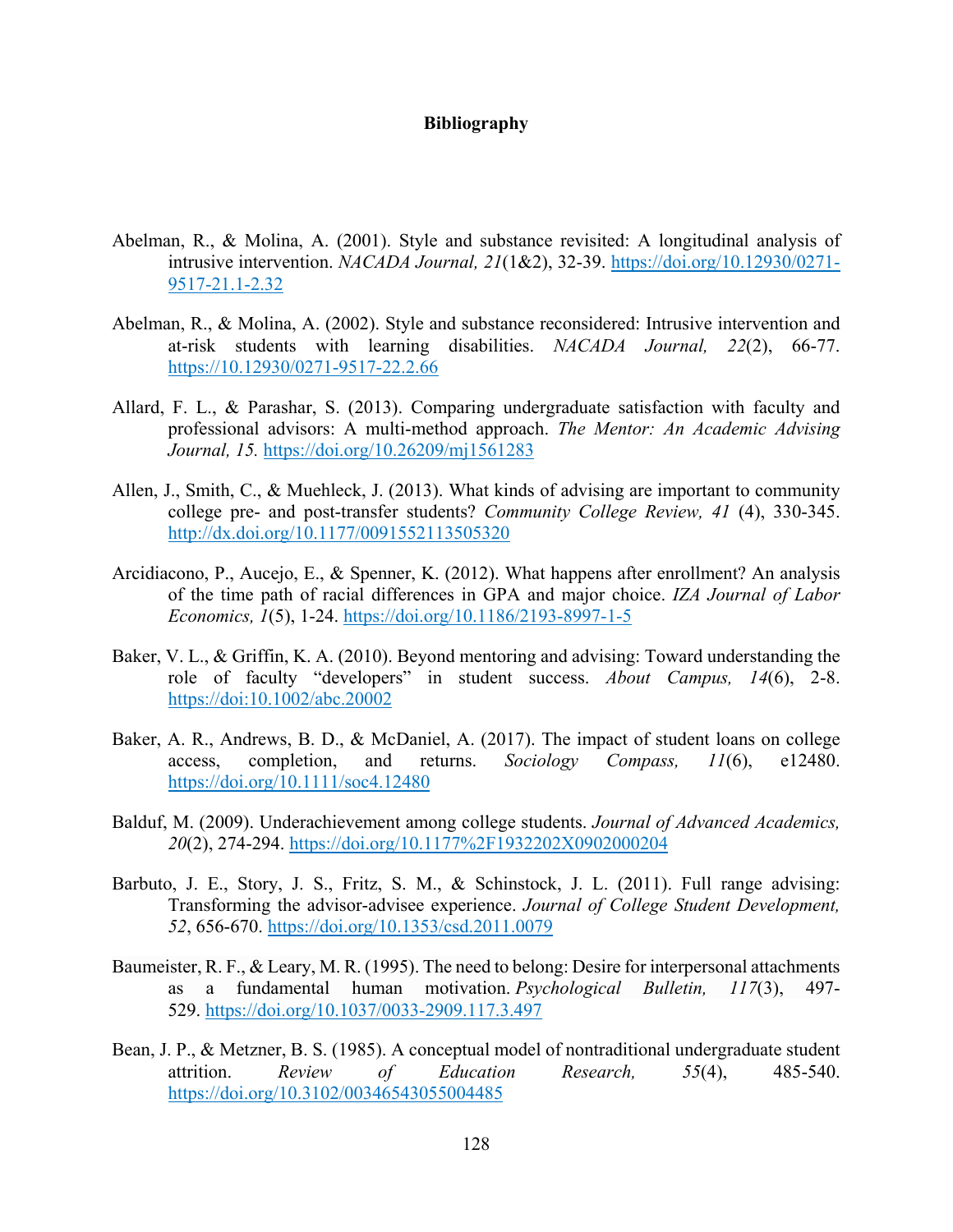- Bernier, A., Larose, S., & Whipple, N. (2005). Leaving home for college: a potentially stressful event for adolescents with preoccupied attachment patterns. *Attachment & Human Development, 7*(2), 171-178.<https://doi:10.1080/14616730500147565>
- Bloom, J. L., He, B. L., & He, Y. (2008). *The appreciate advising revolution.* Stipes.
- Bitz, K. (2010). Measuring advisor relationship perceptions among first-year students at a small Midwestern university. *NACADA Journal, 30*(2), 53-64. [https://doi:10.12930/0271-9517-](https://doi:10.12930/0271-9517-30.2.53%20) [30.2.53](https://doi:10.12930/0271-9517-30.2.53%20)
- Bowman, N. A., Nayoung, J., Martin Kivlinghan III, D., Schneider, N., & Xiaomeng, Y. (2019). The impact of a goal-setting intervention for engineering students on academic probation. *Research in Higher Education*.<https://doi.org/10.1007/s11162-019-09555-x>
- Brown, T. (2008). Critical concepts in advisor training and development. In V. N. Gordon, W. R. Habley, & T. J. Grites (Eds.), *Academic advising: A comprehensive handbook* (2nd ed.) (pp. 309-322). Jossey-Bass.
- Burt, T. D., Young-Jones, A. D., Yadon, A., & Carr, M. T. (2013). The advisor and instructor as a dynamic duo: Academic motivation and basic psychological needs. *NACADA Journal, 33*(2), 44-54. [https://doi: 10.12930/NACADA-13-006](https://doi:%2010.12930/NACADA-13-006)
- Butina, M. (2015). A narrative approach to qualitative inquiry. *Clinical Laboratory Science, 28*(3), 190-196.
- Caboni, T. C., & Adisu, M. (2004). A Nation at Risk after 20 years: Continuing implications for higher education. *Peabody Journal of Education, 79*(1), 164-176.
- Campbell, D. T., & Friske, D. W. (1959). Convergent and discriminant validation by the multitraitmultimethod matrix. *Psychological Bulletin, 56,* 81-105.
- Campbell, S. M., & Nutt, C. L. (2008). Academic advising in the new global century: Supporting student engagement and learning outcomes achievement. *Peer Review, 10*(1), 4-7. Retrieved from [https://www.aacu.org/publications-research/periodicals/academic](https://www.aacu.org/publications-research/periodicals/academic-advising-new-global-century-supporting-student-engagement)[advising-new-global-century-supporting-student-engagement](https://www.aacu.org/publications-research/periodicals/academic-advising-new-global-century-supporting-student-engagement)
- Campbell, S. M., & McWilliams, S. (2016). Defining academic advising: Concepts and contexts for practice. In T. J. Grites, M. A. Miller, & J. Givans Voller (Eds.), *Beyond foundations: Developing as a master academic advisor* (pp. 65-81). Jossey-Bass.
- Carlstrom, A., & Miller, M.A. (Eds.). (2013). *NACADA National Survey of Academic Advising* (Monograph Series No. 25). Manhattan, KS: National Academic Advising Association. Retrieved from the state of the state of the state of the state of the state of the state of the state of the state of the state of the state of the state of the state of the state of the state of the state of the state of <http://nacada.ksu.edu/tabid/3318/articleType/ArticleView/articleId/1420/article.aspx>
- Chandler, L. & Potter, A. (2012). Failure as opportunity-reflection and retention: Approaches to supporting first year university students experiencing early assessment failure. *International Journal of Learning, 18*(7), 73-88.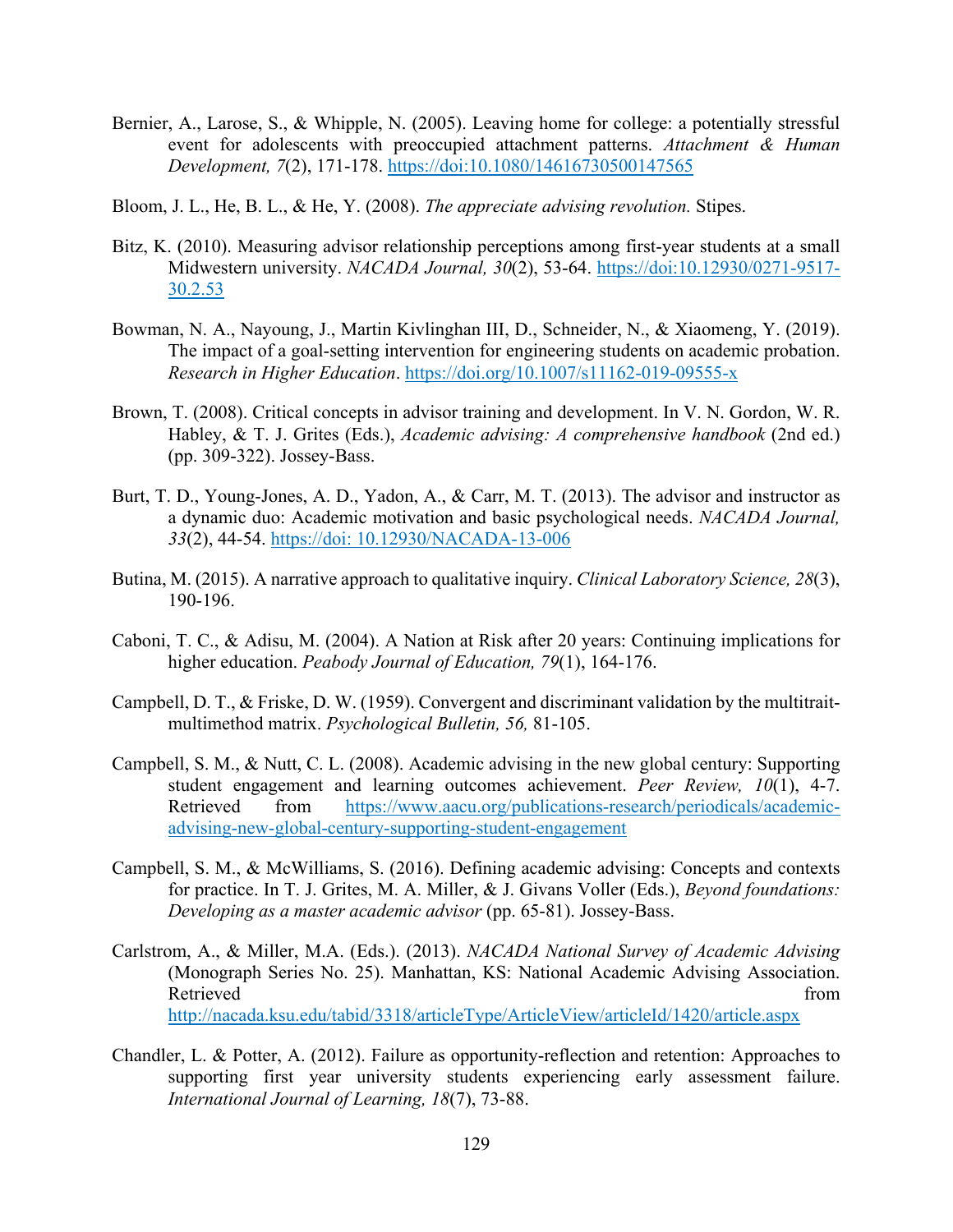- Chemers, M. M., Hu, L., & Garcia, B. F. (2001). Academic self-efficacy and first-year college student performance and adjustment. *Journal of Educational Psychology, 93*(1), 55-64.
- Chickering, A. W. (1994). Empowering lifelong self-development. *NACADA Journal, 14*(2), 50- 53.<https://doi.org/10.12930/0271-9517-14.2.50>
- Cholewa, B., & Ramaswami, S. (2015). The effects of counseling on the retention and academic performance of underprepared freshmen. *Journal of College Student Retention: Research, Theory and Practice, 17*(2), 204-225. <https://psycnet.apa.org/doi/10.1177/1521025115578233>
- Christie, H., Munro, M., & Fisher, T. (2004). Leaving university early: Exploring the differences between continuing and non-continuing students. *Studies in Higher Education, 29*(5), 617- 636. <https://doi.org/10.1080/0307507042000261580>
- Cole, J. S. (2017). Concluding comments about student transition to higher education. *Higher Education, 73*, 539-551.<https://doi.org/10.1007/s10734-016-0091-z>
- Coleman, H. L. K., Freedman, A. M. (1996). Effects of a structured group intervention on the achievement of academically at-risk undergraduates. *Journal of College Student Development, 37*(6)*,* 631–636. Retrieved from<https://eric.ed.gov/?id=EJ545700>
- Colvin, J. W. (2007). Peer tutoring and social dynamics in higher education. *Mentoring & Tutoring, 15*(2), 165-181.<https://doi.org/10.1080/13611260601086345>
- Creamer, D. G. & Creamer, E. G. (1994). Practicing developmental advising: Theoretical contexts and functional applications. *NACADA Journal 14*(2), 17-24. <https://doi.org/10.12930/0271-9517-14.2.17>
- Creswell, J. W., Plano Clark, V. L., Gutmann, M., & Hanson, W. (2003). Advanced mixed methods research designs. In A. Tashakkori & C. Teddlie (Eds.), *Handbook of mixed methods in social and behavioral research* (pp. 209-240). Sage.
- Crockett, D. S. (1985). Academic advising. In L. Noel, R. Levitz, & D. Saluri (Eds.), *Increasing student retention: Effective programs and practices for reducing the dropout rate.* Jossey-Bass.
- Crookston, B. B. (1972). A developmental view of academic advising as teaching. *NACADA Journal, 14*(2), 5-9.<https://doi.org/10.12930/0271-9517-14.2.5>
- D'Alessio, K. A, & Banerjee, M. (2016). Academic advising as an intervention for college students with ADHD. *Journal of Postsecondary Education and Disability, 29*(2), 109-121. Retrieved from<https://files.eric.ed.gov/fulltext/EJ1113031.pdf>
- Damashek, R. (2003). Support programs for students on academic probation. *(ERIC Document Reproduction Service No. ED475734).* Calumet College of St. Joseph.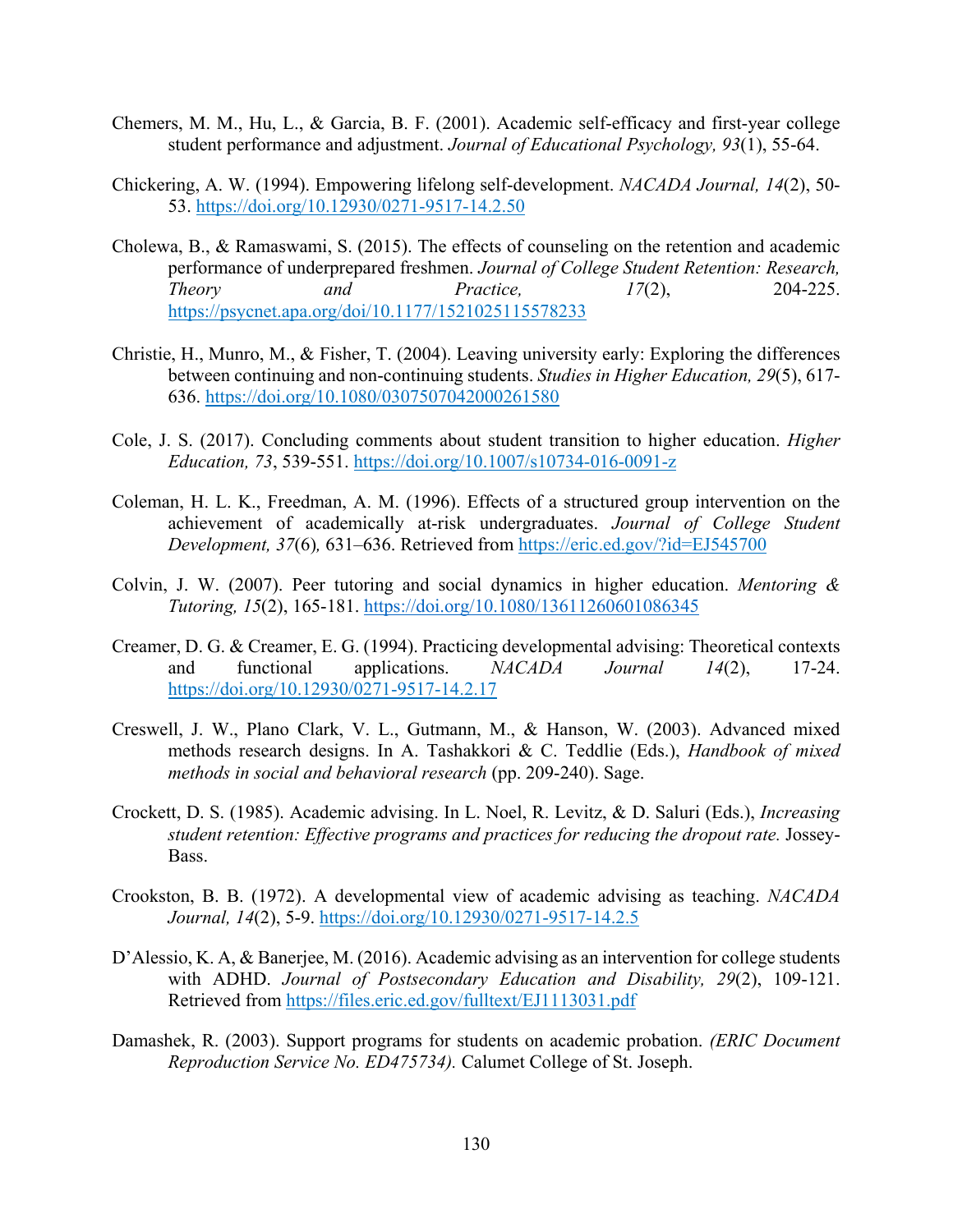- Darling, R. (2015). Creating an institutional academic advising culture that supports commuter student success. *New Directions for Student Services,* (150), 87-96. <https://doi.org/10.1002/ss.20130>
- Dennis, J. M., Phinney, J. S., & Chuateco, L. I. (2005). The role of motivation, parental support, and peer support in the academic success of ethnic minority first-generation college students. *Journal of College Student Development, 46*(3), 223-236. <https://doi.org/10.1353/csd.2005.0023>
- DiCicco-Bloom, B., & Crabtree B.F. (2006). The qualitative research interview. *Medical Education 40(4),* 314-321.<https://doi.org/10.1111/j.1365-2929.2006.02418.x>
- Donche, V., Coertjens, L., Van Daal, T., De Maeyer, S., & Van Petegem, P. (2014). Understanding differences in student learning and academic achievement in first year higher education: an integrated research perspective. In D. Gijbels, V. Donche, J T. E. Richardson, & J. D. Vermunt (Eds.), *Learning patterns in higher education: Dimensions and research perspectives* (pp. 214-231). Routledge.
- Drake, J. K. (2011). The role of academic advising in student retention and persistence. *About Campus, 16*(3), 8-12.<https://doi.org/10.1002/abc.20062>
- Drake, J. K., Jordan, P., & Miller, M. A. (Eds.). (2013). *Academic advising approaches: Strategies that teach students to make the most of college.* Jossey-Bass.
- Earl, W. R. (1988). Intrusive advising of freshmen in academic difficulty. *NACADA Journal, 8*(2), 27-33.<https://doi.org/10.12930/0271-9517-8.2.27>
- Ellis, K. (2014). Academic advising experiences of first-year undecided students: A qualitative study. *NACADA Journal, 34*(2), 42-57.<https://doi.org/10.12930/NACADA-13-001>
- Ender, S. C., & Newton, F. B. (2000). *Students helping students: A guide for peer educators on college campuses.* Jossey-Bass.
- Epidemiol, N. J. (2016). Guide to the design and application of online questionnaire surveys. *Nepal Journal of Epidemiology, 6*(4), 640-644. doi: [10.3126/nje.v6i4.17258](https://dx.doi.org/10.3126%2Fnje.v6i4.17258)
- Fenollar, P., Roman, S., & Cuestas, P. J. (2007). University students' academic performance: An integrative conceptual framework and empirical analysis. *British Journal of Educational Psychology, 77*(4), 873-891.<https://doi.org/10.1348/000709907X189118>
- Flynn, E. E. (2015). It's all about saving face: Working with the urban college student. *College Student Journal, 49*(2), 187-194. Retrieved from [http://projectinnovation.com/college](http://projectinnovation.com/college-student)[student](http://projectinnovation.com/college-student)
- Fowler, P. R., & Boylan, H. R. (2010). Increasing student success and retention: A multidimensional approach. *Journal of Developmental Education, 34*(2), 2.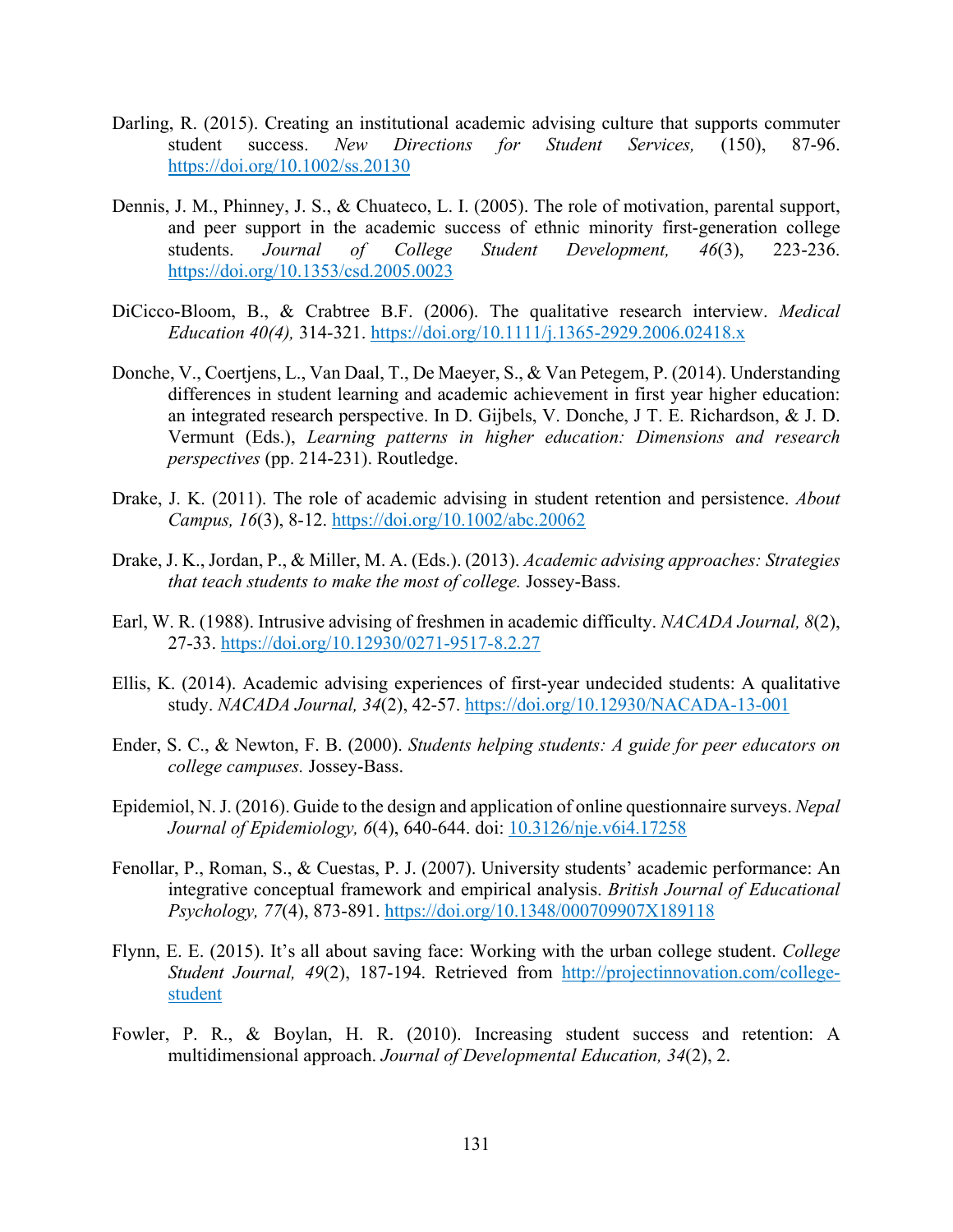- Francis, G. L., Duke, J., Brigham, F. J., & Demetro, K. (2018). Student perceptions of collegereadiness, college services and supports, and family involvement in college: An exploratory study. *Journal of Autism and Developmental Disorders, 48*, 3573-3585. <https://doi.org/10.1007/s10803-018-3622-x>
- Galletta, A., & Cross, W. E. (2013). *Mastering the semi-structured interview and beyond: From research design to analysis and publication.* New York University Press.
- Gauthier, L. (2016). Redesigning for student success: Cultivating communities of practice in a higher education classroom. *Journal of the Scholarship of Teaching and Learning, 16*(2), 1-13.<https://doi.org/10.14434/josotl.v16i2.19196>
- Glennen, R. E. (1975). Intrusive college counseling. *College Student Journal, 9*(1), 2-4.
- Glennen, R. E., & Baxley, D. M. (1985). Reduction of attrition through intrusive advising. *NASPA Journal, 22*(3), 10-14.
- Goenner, C. F., Harris, M., & Pauls, K. (2013). Survival of the fittest: What do early behaviors tell us about student outcomes? *Journal of College Student Development, 54*(1), 43-61.
- Gordon, V. N., Habley, W. R., & Grites, T. K. (Eds.). (2008). *Academic advising: A comprehensive handbook* (2nd ed.). Jossey-Bass
- Grites, T. J. (2013). Successful transitions from two-year to four-year institutions. *New Directions for Higher Education, 162*, 61-68.<https://doi.org/10.1002/he.20057>
- Habley, W. R. (1983). Organizational structures for academic advising: Models and implications. *College Student Personnel, 24*(6), 535-540.
- Habley, W. R. (1994). Fire! (ready, aim): Is criticism of faculty advising warranted? *NACADA Journal, 14*(2), 25–31*.* <https://doi.org/10.12930/0271-9517-14.2.25>
- Habley, W. R. (Ed.). (2004). *The Status of Academic Advising: Findings from the ACT Sixth National Survey* (pp.14-26) (Monograph Series No. 10). National Academic Advising Association.
- Habley, W. R., & McCauley, M. E. (1987). The relationship between institutional characteristics and the organization of advising services. *NACADA Journal, 7*(1)*,* 27-39. <https://doi.org/10.12930/0271-9517-7.1.27>
- Habley, W. R., & Morales, R. H. (1998). Coordination and organization of campus advising programs. In W. R. Habley & R. H. Morales (Eds.), *Current practices in academic advising: Final report on ACT's fifth national survey of academic advising* (NACADA Monograph Series No. 6) (pp. 7-13). National Academic Advising Association.
- Heisserer, P. & Parette, E. (2002). Advising at-risk students in college and university settings*. College Student Journal, 36* (20), 69-81.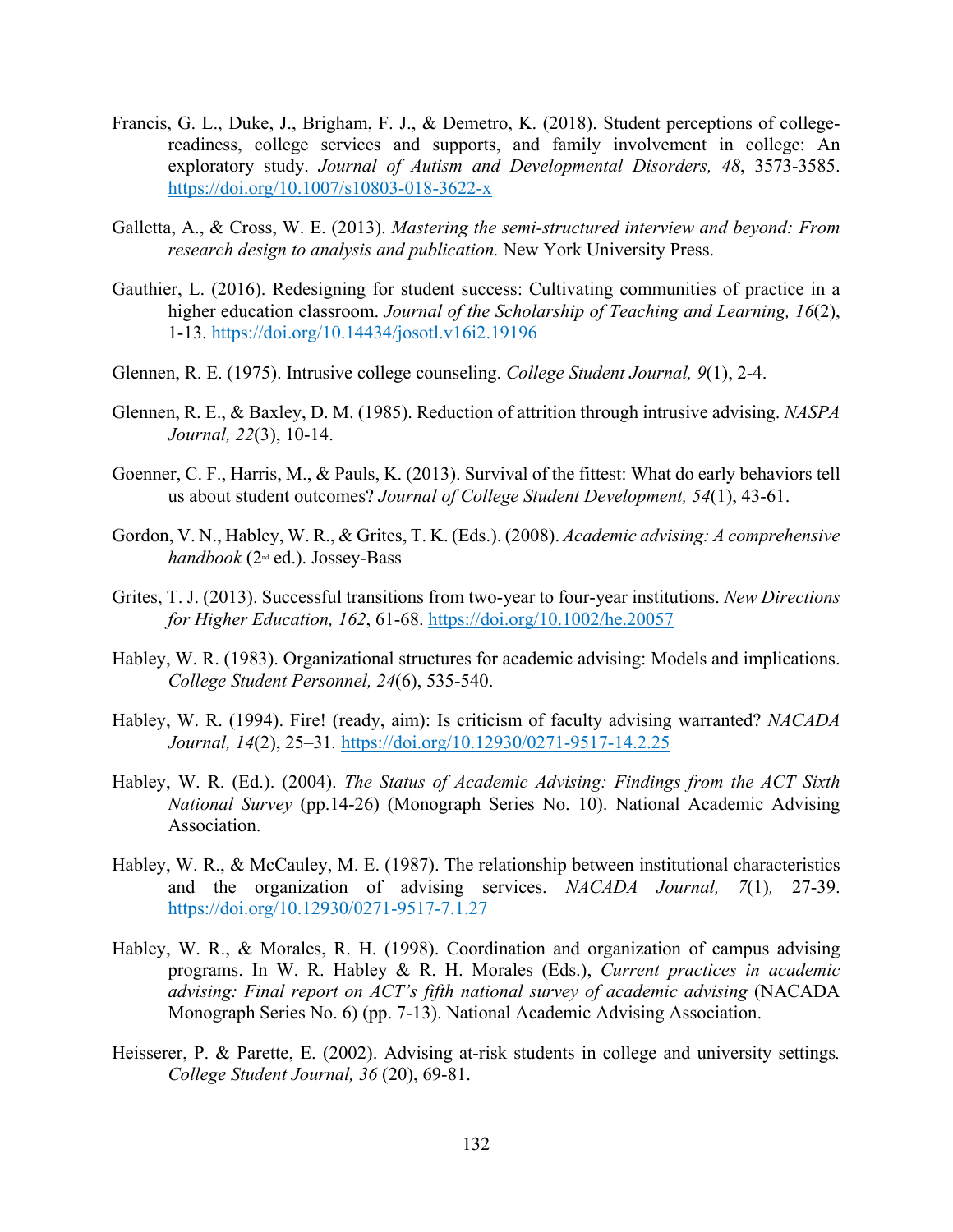- Hicks, T., & Heastie, S. (2008). High school to college transition: A profile of the stressors, physical and psychological health issues that affect the first-year on-campus college student. *Journal of Cultural Diversity, 15*(3), 143-147.
- Higgins, E. M. (2003). *Advising students on probation.* Retrieved from https://www.nacada.ksu.edu/Clearinghouse/AdvisingIssues/probation.htm
- Holland, R. (2005). Launching college students on academic probation into the first phase of selfefficacy: A descriptive case study. Report. Retrieved from <https://files.eric.ed.gov/fulltext/ED490639.pdf>
- Honkimaki, S., & Kalman, O. (2012). Approaches to transition support for first year students in higher education. In. P. Tynjala et al. (Eds.) *Transitions and transformations in learning and education* (pp. 247-270). Springer.
- Hseigh, P., Sullivan, J. R., & Guerra, N. S. (2007). A closer look at college students: Self-efficacy and goal orientation. *Journal of Advanced Academics, 18*(3), 454-476.
- Isaak, M. I., Graves, K. R., & Mayers, B. O. (2006). Academic, motivational and emotional problems identified by college students in academic jeopardy. *Journal of College Student Retention, 8*(2), 171–183.
- James, C. L., & Graham, S. (2010). An empirical study of students on academic probation. *Journal of the First-Year Experience & Students in Transition, 22*(2), 71-92.
- Jeschke, M. P., Johnson, K. E., & Williams, J. R. (2001). A comparison of intrusive a prescriptive advising of psychology majors at an urban comprehensive university. *NACADA Journal, 21*(1 & 2), 46-58.
- Johnson, R. B., & Onwuegbuzie, A. J. (2004). Mixed methods research: A research paradigm whose time has come. *Educational Researcher, 33*(14), 14-26.
- Johnson, R. B., Onwuegbuzie, A. J., & Turner, L. A. (2007). Toward a definition of mixed methods research. *Journal of Mixed Methods Research, 1*(2), 112-133.
- Johnson, R. B., & Christensen, L. (2017). Educational research: Quantitative, qualitative, and mixed approaches. SAGE.
- Kallio, H., Pietila, A., Johnson, M., & Kangasniemi (2016). Systematic methodological review: developing a framework for qualitative semi-structured interview guide. *Journal of Advanced Nursing, 72*(12), 2945-2965. <https://doi.org/10.1111/jan.13031>
- Kamphoff, C. S., Hutson, B. L., Amundsen, S. A., & Atwood, J. A. (2007). A motivational/empowerment model applied to students on academic probation. *Journal of College Student Retention, 8*(4), pp. 397-412. [https://doi.org/10.2190%2F9652-8543-](https://doi.org/10.2190%2F9652-8543-3428-1J06) [3428-1J06](https://doi.org/10.2190%2F9652-8543-3428-1J06)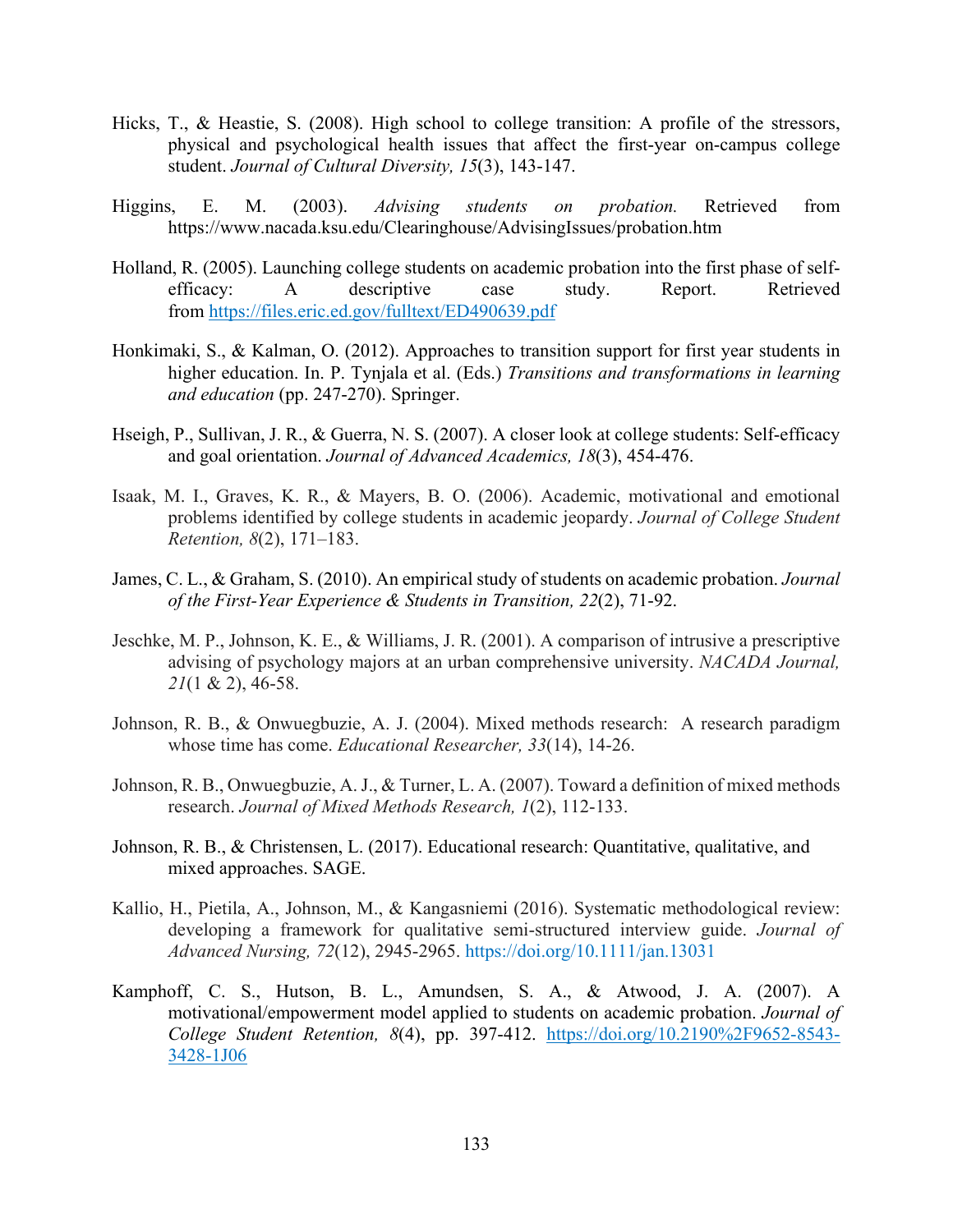- Kember, D. (2001). Beliefs about knowledge and the process of teaching and learning as a factor in adjusting to study in higher education. *Studies in Higher Education, 26*(2), 205-221. <https://doi.org/10.1080/03075070120052116>
- Kimbark, K., Peters, M., & Richardson, T. (2017). Effectiveness of the student success course on persistence, retention, academic achievement, and student engagement. *Community College Journal of Research and Practice, 41*(2), 124-138. <https://doi.org/10.1080/10668926.2016.1166352>
- King, M. C. (Ed.). (1993). Academic advising: Organizing and delivering services for student success (47-54). *New Directions for Community Colleges*, No. 82. Jossey-Bass.
- King, M. C. (2000). Designing effective training for academic advisors. In V. N. Gordon & W. R. Habley (Eds.), *Academic advising: A comprehensive handbook* (pp. 289–297). Jossey-Bass.
- King, M. C. (2005). *Developmental academic advising*. Retrieved from NACADA Clearinghouse of Academic Advising Resources: [http://www.nacada.ksu.edu/Resources/Clearinghouse/View-Articles/Developmental-](http://www.nacada.ksu.edu/Resources/Clearinghouse/View-Articles/Developmental-Academic-Advising.aspx)[Academic-Advising.aspx](http://www.nacada.ksu.edu/Resources/Clearinghouse/View-Articles/Developmental-Academic-Advising.aspx)
- King, M., & Kerr, T. (2005). Academic advising. In M. L. Upcraft, J. Gardner, & B. O. Barefoot (Eds.), *Challenging & supporting the first-year student: A handbook for improving the first year of college* (pp. 320–338). Jossey-Bass.
- Kirk-Kuwaye, M., & Nishida, D. (2001). Effect of low and high advisor involvement on the academic performances of probation students. *NACADA Journal, 21*(1–2), 40-45. Retrieved from the set of the set of the set of the set of the set of the set of the set of the set of the set of the set of the set of the set of the set of the set of the set of the set of the set of the set of the set o [https://www.nacada.ksu.edu/portals/0/Clearinghouse/Links/documents/21-1-2-Kirk-](https://www.nacada.ksu.edu/portals/0/Clearinghouse/Links/documents/21-1-2-Kirk-Kuwaye_Nishida-pp-40-45.pdf)[Kuwaye\\_Nishida-pp-40-45.pdf](https://www.nacada.ksu.edu/portals/0/Clearinghouse/Links/documents/21-1-2-Kirk-Kuwaye_Nishida-pp-40-45.pdf)
- Kiser, M., & Hammer, E. E. (2016). Need to increase enrollment: A successful academic provisionary program. *Journal of College Student Retention: Research, Theory & Practice, 18*(2), 217-233.<http://dx.doi.org/10.1177/1521025115584749>
- Kot, F. C. (2014). The impact of centralized advising on first-year academic performance and second-year enrollment behavior. *Research in Higher Education, 55*(6), 527-563. <http://dx.doi.org/10.1007/s11162-013-9325-4>
- Krush, J. M., & Winn, S. (2010, December). Professional advisors and faculty advisors: A shared goal of student success. *Academic Advising Today, 33*(4). Retrieved from [https://www.nacada.ksu.edu/Resources/Academic-Advising-Today/View-](https://www.nacada.ksu.edu/Resources/Academic-Advising-Today/View-Articles/Professional-Advisors-and-Faculty-Advisors-A-Shared-Goal-of-Student-Success.aspx)[Articles/Professional-Advisors-and-Faculty-Advisors-A-Shared-Goal-of-Student-](https://www.nacada.ksu.edu/Resources/Academic-Advising-Today/View-Articles/Professional-Advisors-and-Faculty-Advisors-A-Shared-Goal-of-Student-Success.aspx)[Success.aspx](https://www.nacada.ksu.edu/Resources/Academic-Advising-Today/View-Articles/Professional-Advisors-and-Faculty-Advisors-A-Shared-Goal-of-Student-Success.aspx)
- Kuh, G. D. (2000). Understanding campus environments. In M. J. Barr & M. K. Dresser (Eds.), *The handbook of student affairs administration* (2nd ed. pp. 50-68). Jossey-Bass.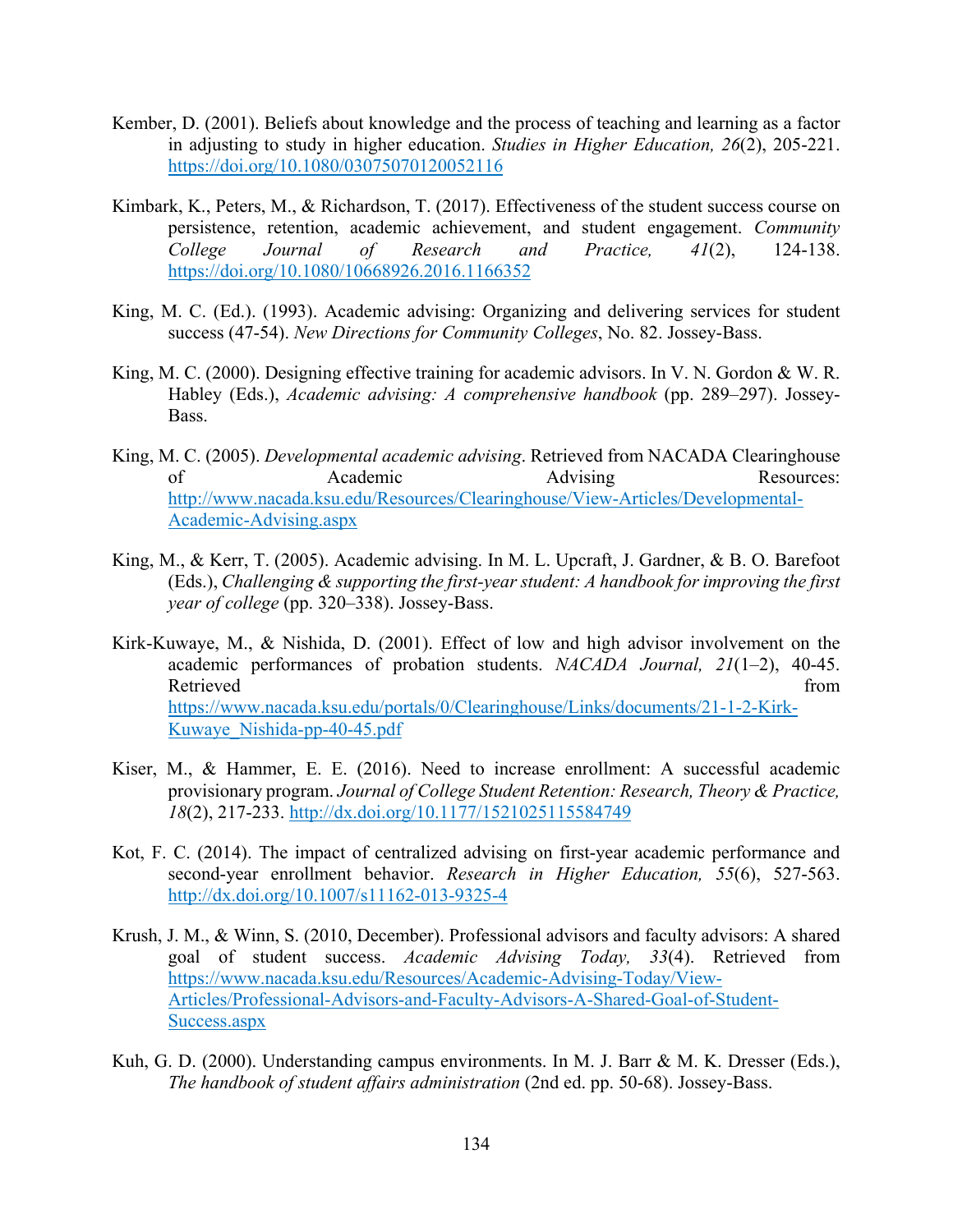- Kuh, G. D., Kinzie, J., Schuh, J. H., Whitt, E. J., & Associates. (2005). *Student success in college: Creating conditions that matter.* Jossey-Bass
- Larson, J., Johnson, A., Aiken-Wisniewski, S. A., & Barkemeyer, J. (2018). What is academic advising? An application of analytic induction. *NACADA Journal, 38*(2), 81-93. <https://doi.org/10.12930/0271-9517-38.2.81>
- Lent, R. W., Brown, S. D., & Larkin, K. C. (1987). Comparison of three theoretically derived variables in predicting career and academic behavior: Self-efficacy, interest congruence, and consequence thinking. *Journal of College Counseling, 34*(3), 293-298.
- Levinstein, M. (2018). *A case study of an intrusive advising approach for at-risk, underprepared and traditionally underrepresented college students* [Doctoral dissertation]. Kent State University.
- Light, R. J. (2001). *Making the most of college.* Harvard University Press.
- Lindo, J. M., Sanders, N. J., & Oreopoulos, P. (2010). Ability, gender, and performance standards: evidence from academic probation. *American Economic Journal: Applied Economics, 2*(2), 95-117. Retrieved fro[m https://www-jstor-org.pitt.idm.oclc.org/stable/25760207?pq](https://www-jstor-org.pitt.idm.oclc.org/stable/25760207?pq-origsite=summon&seq=20#metadata_info_tab_contents)[origsite=summon&seq=20#metadata\\_info\\_tab\\_contents](https://www-jstor-org.pitt.idm.oclc.org/stable/25760207?pq-origsite=summon&seq=20#metadata_info_tab_contents)
- Lynch, M. (2002). Advising at the millennium: Advisor satisfaction and perceived avenues to enhancement. *NACADA Journal*, *22*(2), 5-25.<https://doi.org/10.12930/0271-9517-22.2.5>
- Maroldo, C., & Hobley, G. (2008). A positive and supportive intervention for students on academic probation: One-to-one mentoring. *Academic Advising Today, 31*(4). Retrieved from [https://www.nacada.ksu.edu/Resources/Academic-Advising-Today/View-Articles/A-](https://www.nacada.ksu.edu/Resources/Academic-Advising-Today/View-Articles/A-Positive-and-Supportive-Intervention-for-Students-on-Academic-Probation-One-to-One-Mentoring.aspx)[Positive-and-Supportive-Intervention-for-Students-on-Academic-Probation-One-to-One-](https://www.nacada.ksu.edu/Resources/Academic-Advising-Today/View-Articles/A-Positive-and-Supportive-Intervention-for-Students-on-Academic-Probation-One-to-One-Mentoring.aspx)[Mentoring.aspx](https://www.nacada.ksu.edu/Resources/Academic-Advising-Today/View-Articles/A-Positive-and-Supportive-Intervention-for-Students-on-Academic-Probation-One-to-One-Mentoring.aspx)
- Meeuwisse, M., Severiens, S. E., & Born, M. P. (2010). Learning environment, interaction, sense of belonging and study success in ethnically diverse student groups. *Research in Higher Education, 51*(6), 528–545. <https://doi.org/10.1007/s11162-010-9168-1>
- Menter, I., Elliot, D., Hulme, M., Lewin, J., & Lowden, K. (2013). *A guide to practitioner research in education.* Sage.
- McCoy, M. R. (2018). Holistic approaches to advising students on academic probation. *Academic Advising Today, 41*(1). Retrieved fro[m https://www.nacada.ksu.edu/Resources/Academic-](https://www.nacada.ksu.edu/Resources/Academic-Advising-Today/View-Articles/Holistic-Approaches-to-Advising-Students-on-Academic-Probation.aspx)[Advising-Today/View-Articles/Holistic-Approaches-to-Advising-Students-on-Academic-](https://www.nacada.ksu.edu/Resources/Academic-Advising-Today/View-Articles/Holistic-Approaches-to-Advising-Students-on-Academic-Probation.aspx)[Probation.aspx](https://www.nacada.ksu.edu/Resources/Academic-Advising-Today/View-Articles/Holistic-Approaches-to-Advising-Students-on-Academic-Probation.aspx)
- McGrath, S. M., & Burd, G. D. (2012). A success course for freshman on academic probation: persistence and graduation outcomes. *NACADA Journal, 32*(1), 43-52. <https://www.nacadajournal.org/doi/pdf/10.12930/0271-9517-32.1.43>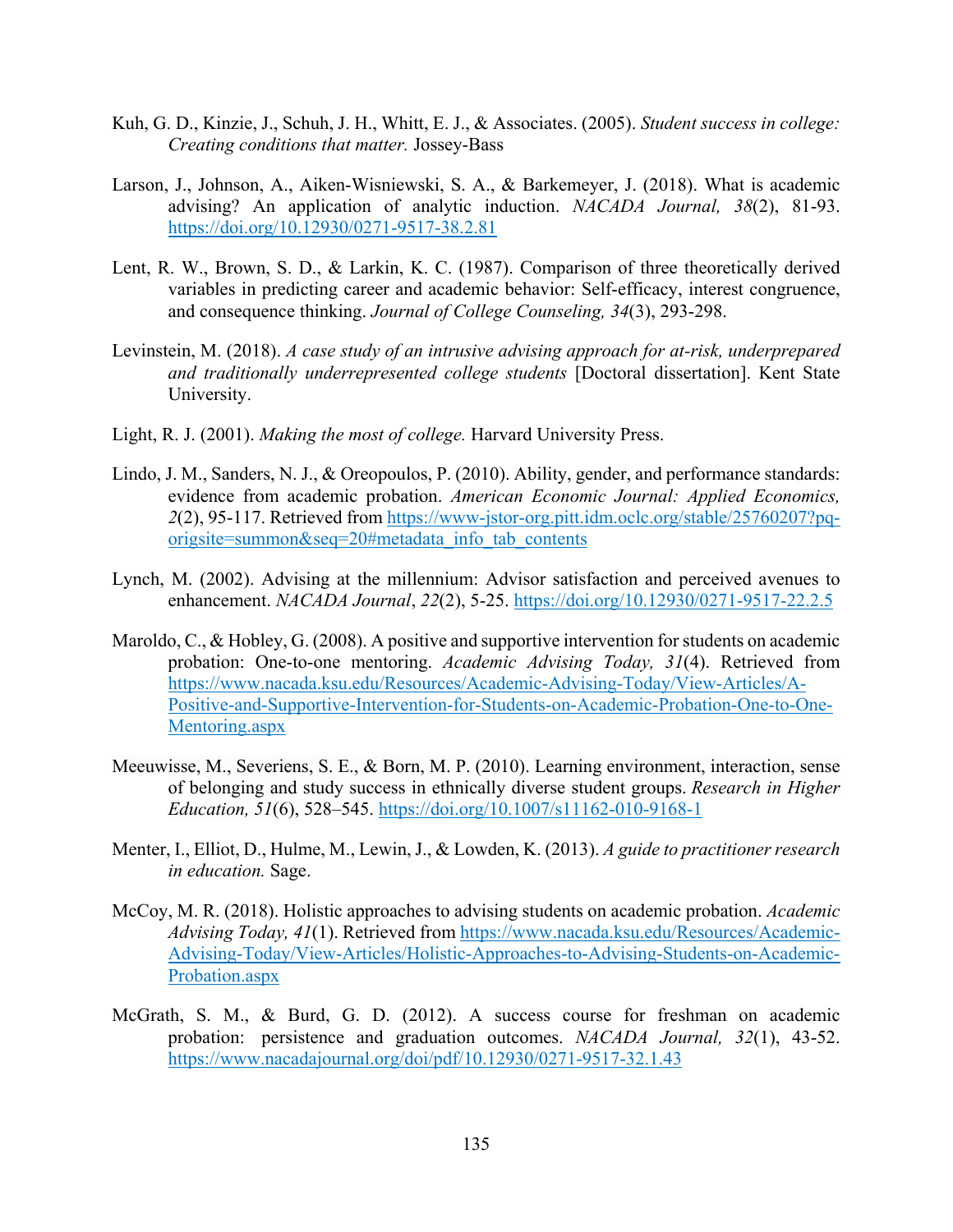- Mellor, D. T., Brooks, W. R., Gray, S.A., & Jordan, R.C. (2015). Troubled transitions into college and the effects of a small intervention course. *Journal of College Student Retention: Research, Theory & Practice, 17*(1), 44-63.
- Melzer, D. K., & Grant, R. M. (2016). Investigating differences in personality traits and academic needs among prepared and underprepared first-year college students. *Journal of College Student Development, 57*(1), 99-103. Retrieved from:<https://muse.jhu.edu/journal/238>
- Milla, J. (2017). Updating higher education expectations and choices with learning. *Education Economics, 25*(6), 640-658.<https://doi.org/10.1080/09645292.2017.1331204>
- Miller, M. A. & Murray, C. (2005). Academically underprepared students. Retrieved from: NACADA Clearinghouse of Academic Advising Resources: [https://www.nacada.ksu.edu/Resources/Clearinghouse/View-Articles/Academically](https://www.nacada.ksu.edu/Resources/Clearinghouse/View-Articles/Academically-underprepared-students.aspx)[underprepared-students.aspx](https://www.nacada.ksu.edu/Resources/Clearinghouse/View-Articles/Academically-underprepared-students.aspx)
- Molina, A., & Abelman, R. (2000). Style over substance in interventions for at-risk students: The impact of intrusiveness. *NACADA Journal, 20*(2), 5–15. [https://doi.org/10.12930/0271-](https://doi.org/10.12930/0271-9517-20.2.5) [9517-20.2.5](https://doi.org/10.12930/0271-9517-20.2.5)
- Morrow, J., & Ackermann, M. (2012). Intention to persist and retention of first-year students: The importance of motivation and sense of belonging. *College Student Journal, 46*(3), 483-491.
- Moss, B. G., & Yeaton, W. H. (2015). Failed warnings: evaluating the impact of academic probation warning letters on student achievement. *Evaluation Review, 39*(5), 501-524. <https://doi.org/10.1177%2F0193841X15610192>
- Mottarella, K. E., Fritzsche, B. A., & Cerabino, K. C. (2004). What do students want in advising? A policy capturing study. *NACADA Journal, 24*(1-2), 48-61.
- NACADA: The Global Community for Academic Advising (2017). *NACADA academic advising core competencies model.* Retrieved from <https://www.nacada.ksu.edu/Resources/Pillars/CoreCompetencies.aspx>
- Neuville, S., Frenay, M., Schmitz, J., Boudrenghien, G., Noel, B., & Wertz, V. (2007). Tinto's theoretical perspective and expectancy-value paradigm: A confrontation to explain freshmen's academic achievement. *Psychologica Belgica, 47*(1), 31-50. <https://doi.org/10.5334/pb-47-1-31>
- Newman, R. S. (1998). Adaptive help-seeking: A role of social interaction in self-regulated learning. In S. A. Karabenick (Ed.), *Strategic help-seeking: Implications for learning and teaching* (pp. 13-60)*.* Erlbaum*.*
- O'Keefe, P. (2013). A sense of belonging: Improving student retention. *College Student Journal, 47*(4), 605-613.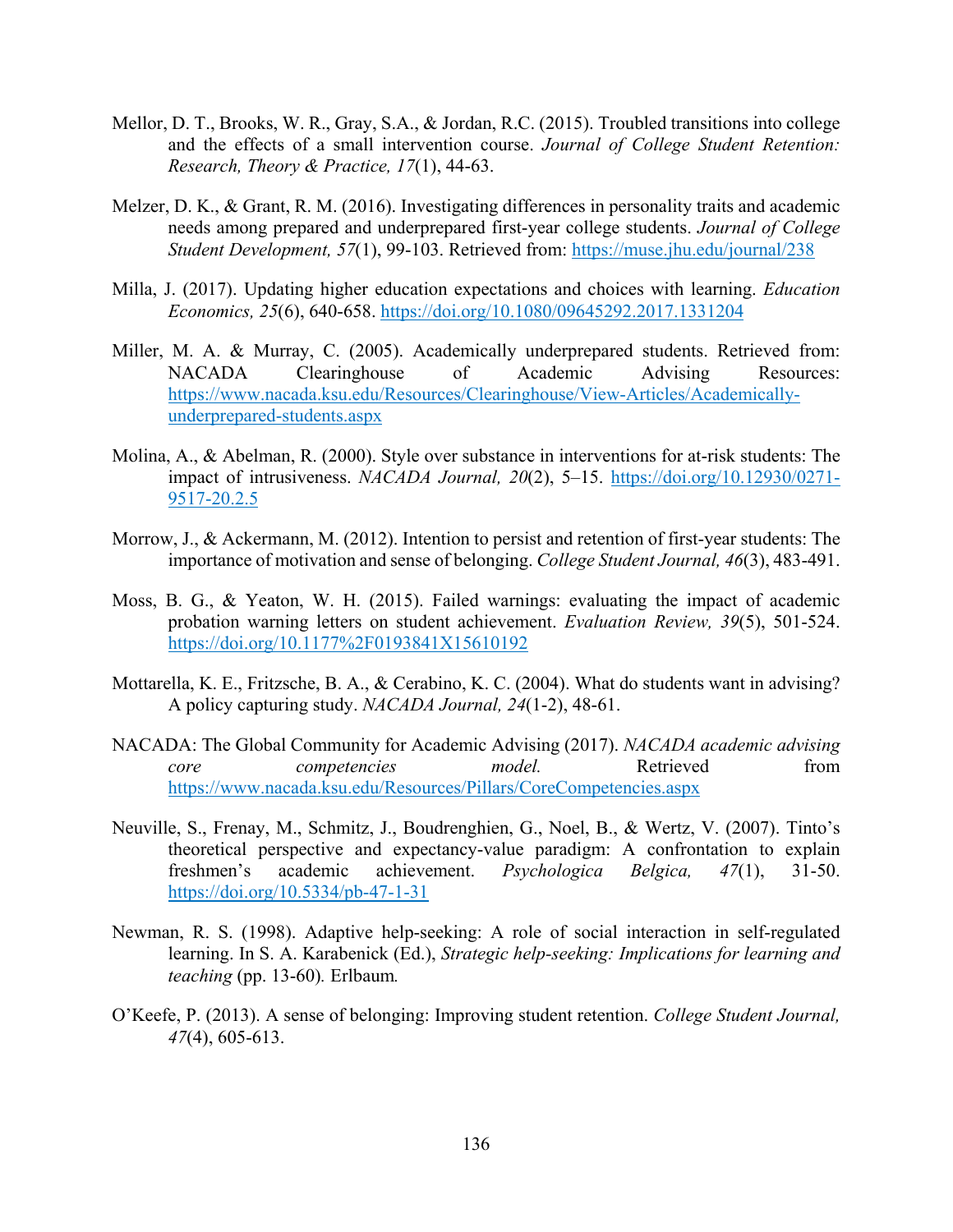- Oliver, M., Ricard, R. J., Witt, J. K., Alvarado, M., & Hill, P. (2010). Creating college advising connections: Comparing motivational beliefs of early college high school students to traditional first-year university students. *NACADA Journal*, *30*(1), 14-22.
- Olson, M. A. (Oct-Dec 1990). Characteristics of students on academic probation. *Community/Junior College: Quarterly of Research and Practice, 14*(4) 331-336.
- Palmer, M., O'Kane, P., & Owens, M. (2009). Betwixt spaces: Student accounts of turning point experiences in the first-year transition. *Studies in Higher Education, 34*(1), 37-54.
- Park, Y. S., & Kim, U. (1998). Locus of control, attributional style and academic achievement: comparative analysis of Korean, Korean-Chinese, and Chinese Students. *Asian Journal of Social Psychology, 1*, 191-208.<https://doi.org/10.1111/1467-839X.00013>
- Pardee, C. F. (2004). Organizational structures for advising. Resource document. Retrieved from the *NACADA Clearinghouse of Academic Advising Resources* Website: [http://www.nacada.ksu.edu/Resources/Clearinghouse/View-](http://www.nacada.ksu.edu/Resources/Clearinghouse/View-Articles/Organizational-Models-for-Advising.aspx)[Articles/Organizational-Models-for-Advising.aspx](http://www.nacada.ksu.edu/Resources/Clearinghouse/View-Articles/Organizational-Models-for-Advising.aspx)
- Pascarella, E. T., & Terenzini, P. T. (1980). Predicting freshman persistence and voluntary dropout decisions from a theoretical model. *The Journal of Higher Education, 51*(1), 60- 75.<https://doi.org/10.2307/1981125>
- Ponto, J. (2015). Understanding and evaluating survey research. *Journal of the Advanced Practitioner in Oncology, 6*(2), 168-171.
- Rawlins, W. K., & Rawlins, S. P. (2005). Academic advising as friendship. *NACADA Journal, 25*(2), 10–19.<https://doi.org/10.12930/0271-9517-25.2.10>
- Reinarz, A. G. (2000). Delivering academic advising: Advisor types. In V. N. Gordon, W. R. Habley, & Associates (Eds.), *Academic advising: A comprehensive handbook* (pp. 210- 219). Jossey-Bass.
- Renn, K. A., & Arnold, K. D. (2003). Reconceptualizing research on college student peer culture. *Journal of Higher Education, 74*(3), 261-291.
- Richardson, M., Abraham, C., & Bond, R. (2012). Psychological correlates of university students' academic performance: a systematic review and meta-analysis. *Psychological Bulletin, 138*(2), 353-387.
- Robbins, S. B., Lauver, K., Le., H., Davis, D., Langley, R., & Carlstrom, A. (2004). Do psychological and study skills factors predict college outcomes? A meta-analysis. *Psychological Bulletin, 130*(2), 261-288.
- Rosenbaum, J. E., Becker, K. I., Cepa, K. A., & Zapata-Gietl, C. E. (2016). Turning the question around: Do colleges fail to meet students' expectations? *Research in Higher Education, 57*(5), 519-543.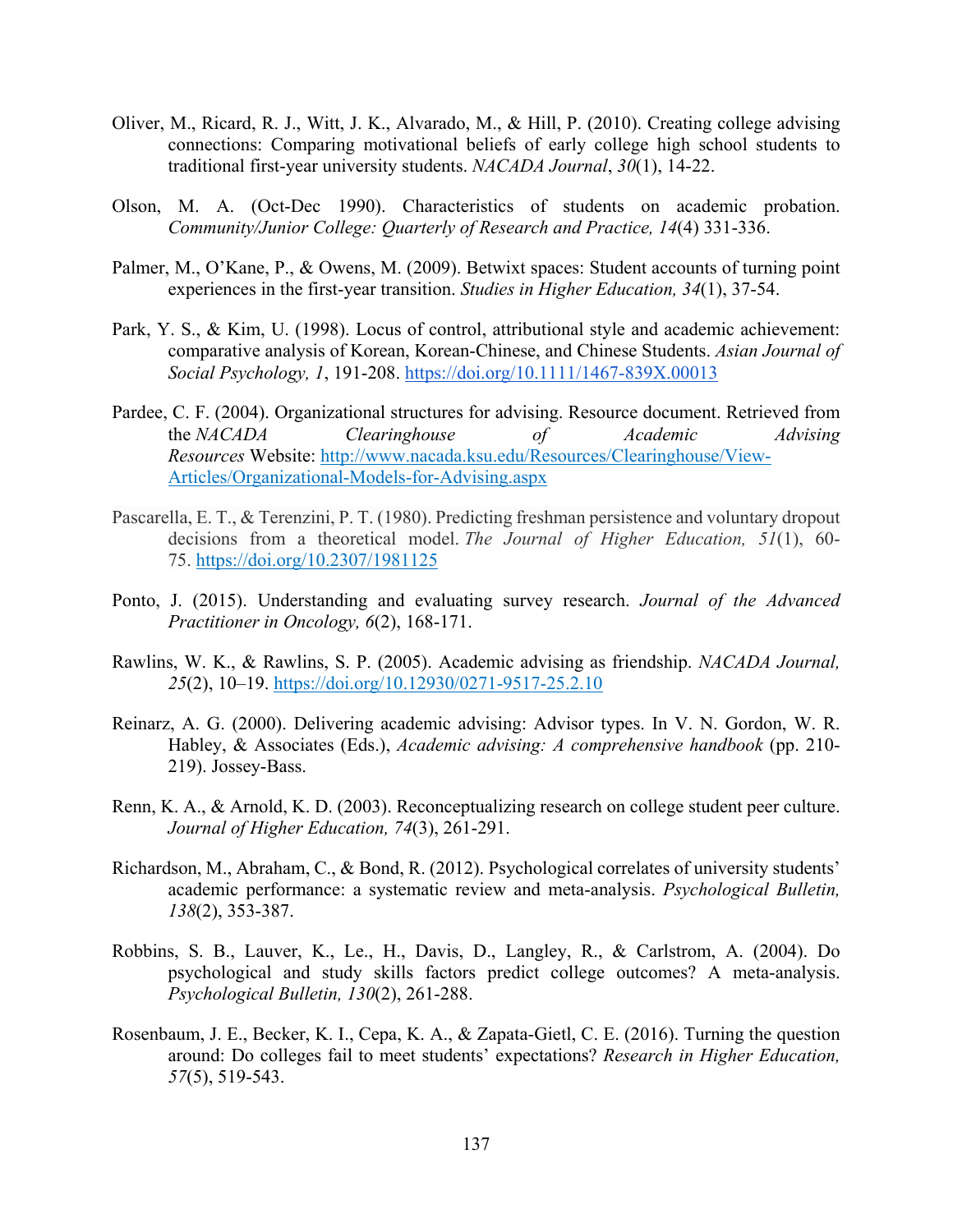- Schlossberg, N. (1989). Marginality and mattering: Key issues in building community. *New Directions for Student Services, 48*, 5-15.<https://doi.org/10.1002/ss.37119894803>
- Schwebel, D. C., Walburn, N. C., Jacobsen, S. H., Jerrolds, K. L., & Kylce, K. (2008) Efficacy of intrusively advising first-year students via frequent reminders for advising appointments. *NACADA Journal, 28*(2), 28-32.
- Schwebel, D. C., Walburn, N. C., Klyce, K., & Jerrolds, K. L. (2012). Efficiency of advising outreach on student retention, academic progress and achievement, and frequency of advising contacts: a longitudinal randomized trial. *NACADA Journal 32*(2), 36-43. <https://doi.org/10.12930/0271-9517-32.2.36>
- Seidman, A. (2005). Minority student retention: Resources for practitioners. *New Directions for Institutional Research, 125,* 7-24.<https://doi.org/10.1002/ir.136>
- Seirup, H., & Rose, S. (2011). Exploring the effects of hope on GPA and retention among college undergraduate students on academic probation. *Education Research International,* 1-7. <https://dx.doi.org/10.1155/2011/381429>
- Seltzer, R. (2016, December 6). High school graduates to drop in number and be increasingly diverse. *Inside Higher Education*. [https://www.insidehighered.com/news/2016/12/06/high-school-graduates-dropnumber](https://www.insidehighered.com/news/2016/12/06/high-school-graduates-dropnumber-and-be-increasingly-diverse)[and-be-increasingly-diverse](https://www.insidehighered.com/news/2016/12/06/high-school-graduates-dropnumber-and-be-increasingly-diverse)
- Severiens, S., & Wolff, R. (2008). A comparison of ethnic minority and majority students: social and academic integration, and quality of learning. *Studies in Higher Education, 33*(3), 253- 266.<https://doi.org/10.1080/03075070802049194>
- Smith, C. P., & Winterbottom, M. T. (1969). Personality characteristics of college students on academic probation. *Journal of Personality, 38*(3), 379-391.
- Smith, J. S., Dai, D. Y., & Szelest, B. P. (2006). Helping first-year students make the transition to college through advisor-research collaboration. *NACADA Journal, 26*(1), 67-76. <https://doi.org/10.12930/0271-9517-26.1.67>
- Spady, W. G. (1970). Dropouts from higher education: an interdisciplinary review and synthesis. *Interchange, 1*(1), 64-85.<https://doi.org/10.1007/bf02214313>
- Storms, K. N., & Gold, G. J. (2016). Academic advising support for students on academic probation. *Interdisciplinary Journal of Creative Works and Research from Humboldt State University, 1*(5), 39-47.
- Swecker, H. K., Fifolt, M., & Searby, L. (2013). Academic advising and first-generation college students: A quantitative study on study retention. *NACADA Journal, 33*(1), 46-53. <https://doi.org/10.12930/NACADA-13-192>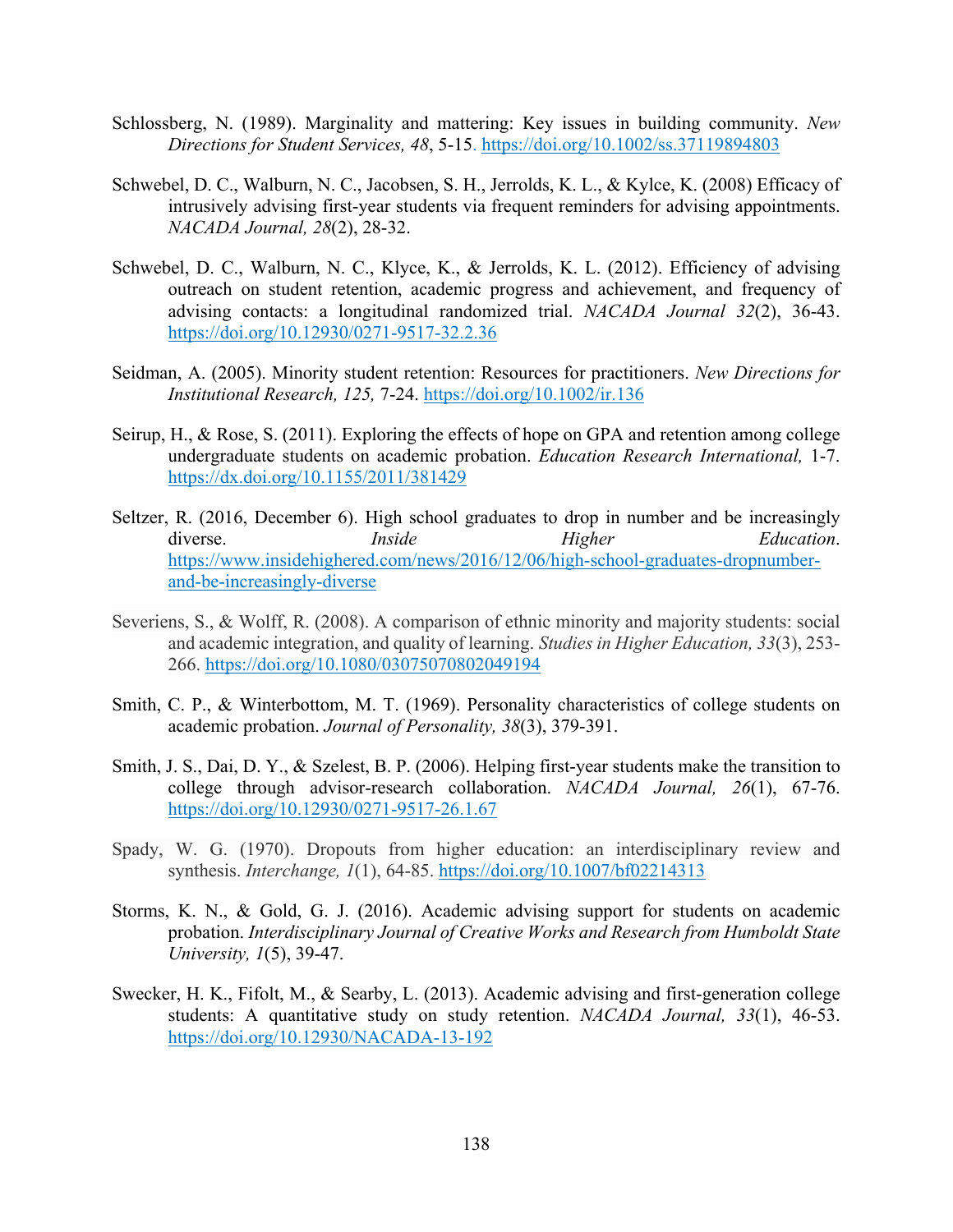- Teasley, M. L., & Buchanan, E. M. (2013). Capturing the student perspective: A new instrument for measuring advising satisfaction. *NACADA Journal, 33*(2), 4-15. <https://doi.org/10.12930/NACADA-12-132>
- Terenzini, P. T. (1993). *The transition to college: Easing the passage.* National Center for Teaching, Learning, and Assessment Institute for Assessment.
- Thomas, C. (2017). Academic advising and institutional success. *NACADA Journal, 40*(1). Retrieved from [https://nacada.ksu.edu/Resources/Academic-Advising-Today/View-](https://nacada.ksu.edu/Resources/Academic-Advising-Today/View-Articles/Academic-Advising-and-Institutional-Success.aspx)[Articles/Academic-Advising-and-Institutional-Success.aspx](https://nacada.ksu.edu/Resources/Academic-Advising-Today/View-Articles/Academic-Advising-and-Institutional-Success.aspx)
- Tinto, V. (1987). *Leaving college: Rethinking the causes and cures of student attrition.* University of Chicago Press.
- Tinto, V. (1993). *Leaving college: Rethinking the causes and cures of student attrition* (2nd ed.). University of Chicago Press.
- Tinto, V. (1997). Classrooms as communities: exploring the educational character of student persistence. *The Journal of Higher Education, 68*(6), 599- 623.<https://doi.org/10.2307/2959965>
- Tinto, V. (2012). *Completing college: Rethinking institutional action.* University of Chicago Press.
- Trombley, C. (2000). Evaluating students on probation and determining intervention strategies: a comparison of probation and good standing students. *Journal of College Student Retention: Research, Theory & Practice, 2*(3), 239-251. [https://doi.org/10.2190%2F4MY9-LB3T-](https://doi.org/10.2190%2F4MY9-LB3T-D5Y0-APUQ)[D5Y0-APUQ](https://doi.org/10.2190%2F4MY9-LB3T-D5Y0-APUQ)
- Torres, V., & Hernandez, E. (2009). Influence of an identified advisor/mentor on urban Latino students' college experience. *Journal of College Student Retention, 11*(1), 141-160.
- Tover, E., & Simon, M. A. Academic probation as a dangerous opportunity: Factors influencing diverse college students' success. *Community College Journal of Research & Practice, 30*(7), pp 547-564. Retrieved from<https://eric.ed.gov/?id=EJ738611>
- Upcraft, M. L., & Stephens, P. S. (2000). Academic advising and today's changing students. In V.N. Gordon & W. R. Habley (Eds.), *Academic advising: A comprehensive handbook.* Jossey-Bass.
- Vander Schee, B. A. (2007). Adding insight to intrusive advising and its effectiveness with students on probation. *NACADA Journal, 27*(2), 50-59. [https://doi.org/10.12930/0271-](https://doi.org/10.12930/0271-9517-27.2.50) [9517-27.2.50](https://doi.org/10.12930/0271-9517-27.2.50)
- Varney, J. (2007). Intrusive advising. *Academic Advising Today, 30*(3). Retrieved from [https://www.nacada.ksu.edu/Resources/Academic-Advising-Today/View-](https://www.nacada.ksu.edu/Resources/Academic-Advising-Today/View-Articles/Intrusive-Advising.aspx)[Articles/Intrusive-Advising.aspx](https://www.nacada.ksu.edu/Resources/Academic-Advising-Today/View-Articles/Intrusive-Advising.aspx)